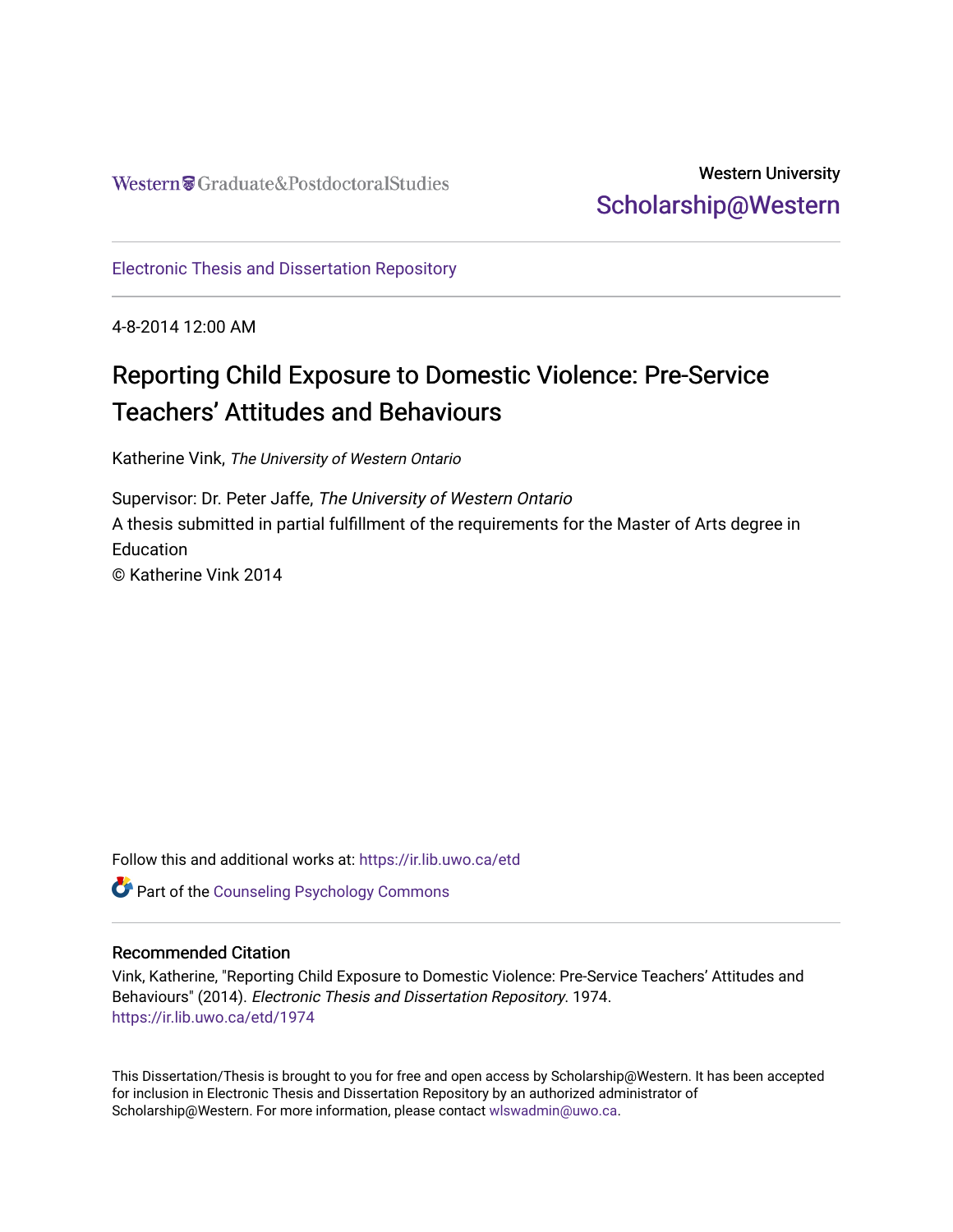Reporting Child Exposure to Domestic Violence:

Pre-Service Teachers' Attitudes and Behaviours

(Thesis format: Monograph)

by

Katherine Vink

Graduate Program in Education

Master of Arts

The School of Graduate and Postdoctoral Studies The University of Western Ontario London, Ontario, Canada

© Katherine Vink 2014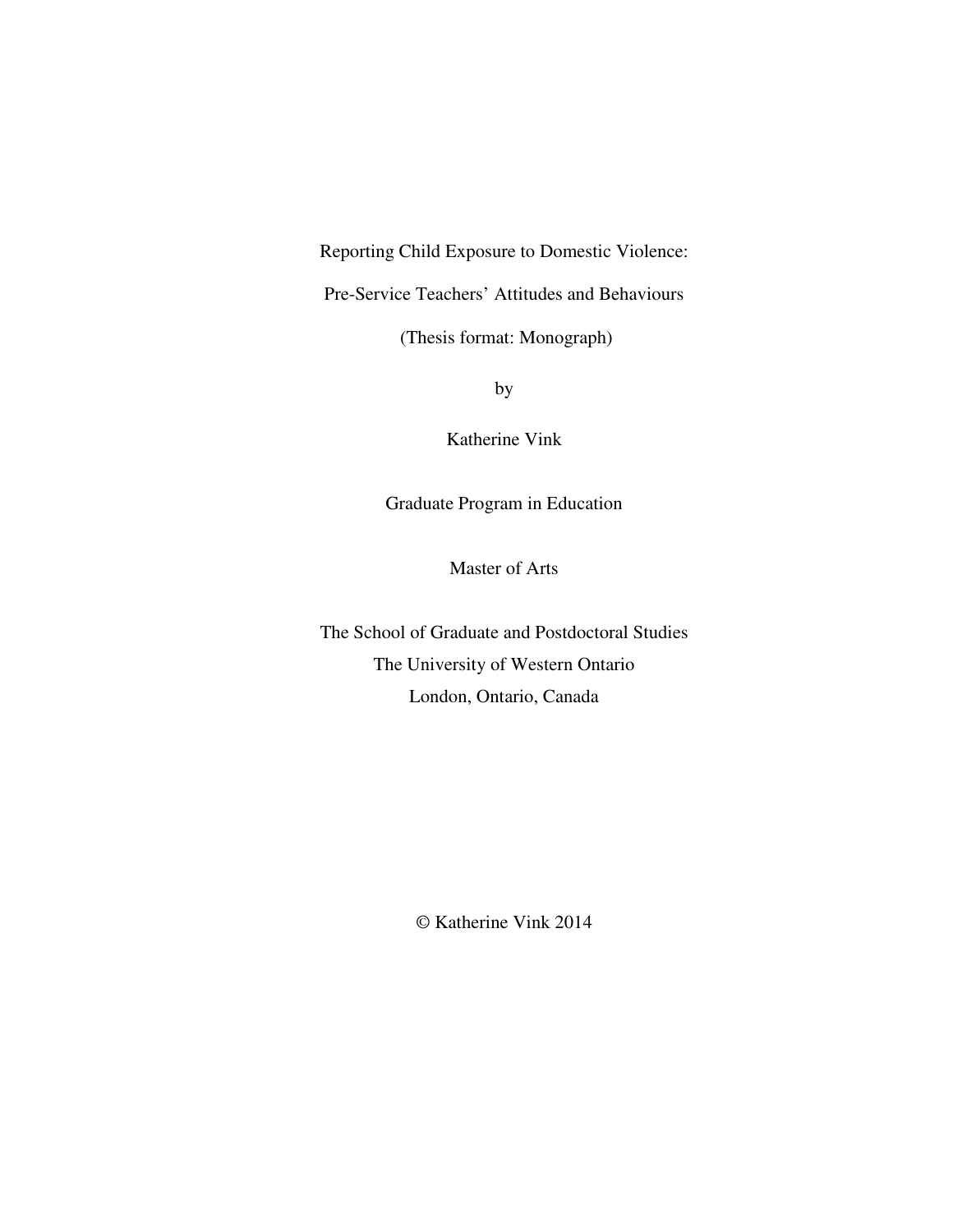#### **Abstract**

The present study examined pre-service teachers' attitudes and behaviours toward reporting child exposure to domestic violence. Domestic violence exposure is defined as being within sight or sound of violence (Edleson et al., 2007). Due to their daily contact, teachers are in a unique position of being able to recognize children who are exposed to domestic violence, as they are amongst the first individuals to recognize warning signs and changes in behaviour including appearance, attitude, and academic performance (Byrne & Taylor, 2007). A sample of 190 University of Western Ontario Bachelor of Education students completed a questionnaire measuring attitudes and beliefs toward domestic violence, as well as intervention intentions in cases of child exposure to domestic violence. The present study evaluated the questionnaire by focusing on four major components: (1) pre-service teachers' underlying attitudes toward violence against women, (2) the behaviours pre-service teachers consider to constitute as domestic violence, and how serious they believe them to be, (3) pre-service teachers' likelihood to intervene in cases of suspected child exposure to domestic violence, and the avenues through which they respond to such cases, and (4) the influence of past experiences on pre-service teachers' reporting behaviours.

*Keywords*: domestic violence, child exposure, reporting attitudes, reporting behaviour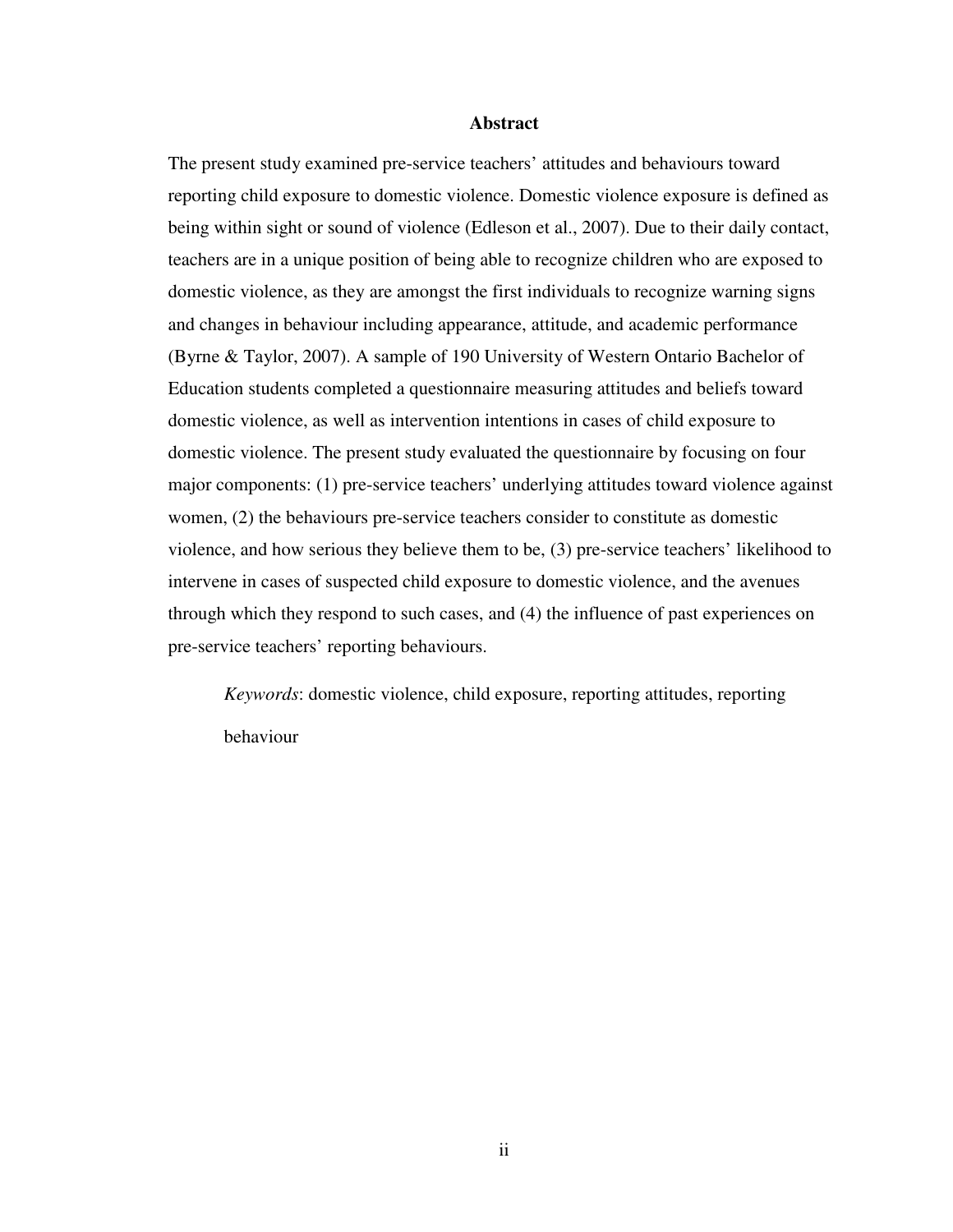#### **Acknowledgments**

I would like to express my deepest gratitude to my supervisor and mentor, Dr. Peter Jaffe, for his endless support, expert guidance, and encouragement throughout my studies and research. I am beyond thankful for the countless opportunities Dr. Peter Jaffe, Anna-Lee Straatman and the Centre for Research and Education on Violence Against Women and Children have given me to grow as a researcher, an academic, and most of all, an individual.

I would like to thank Dr. Alan Leschied for his ongoing encouragement and insight, and Dr. Jason Brown for his continuous enthusiasm and feedback. Thank you to my friends and colleagues, and particularly my colleague, Ronit Futerman, for her peer support in constructing our questionnaire and entering data.

Finally, I would like to sincerely thank my partner, Jordan, for his unconditional love and support; I would not have been able to complete this thesis without your continuous encouragement and editing skills!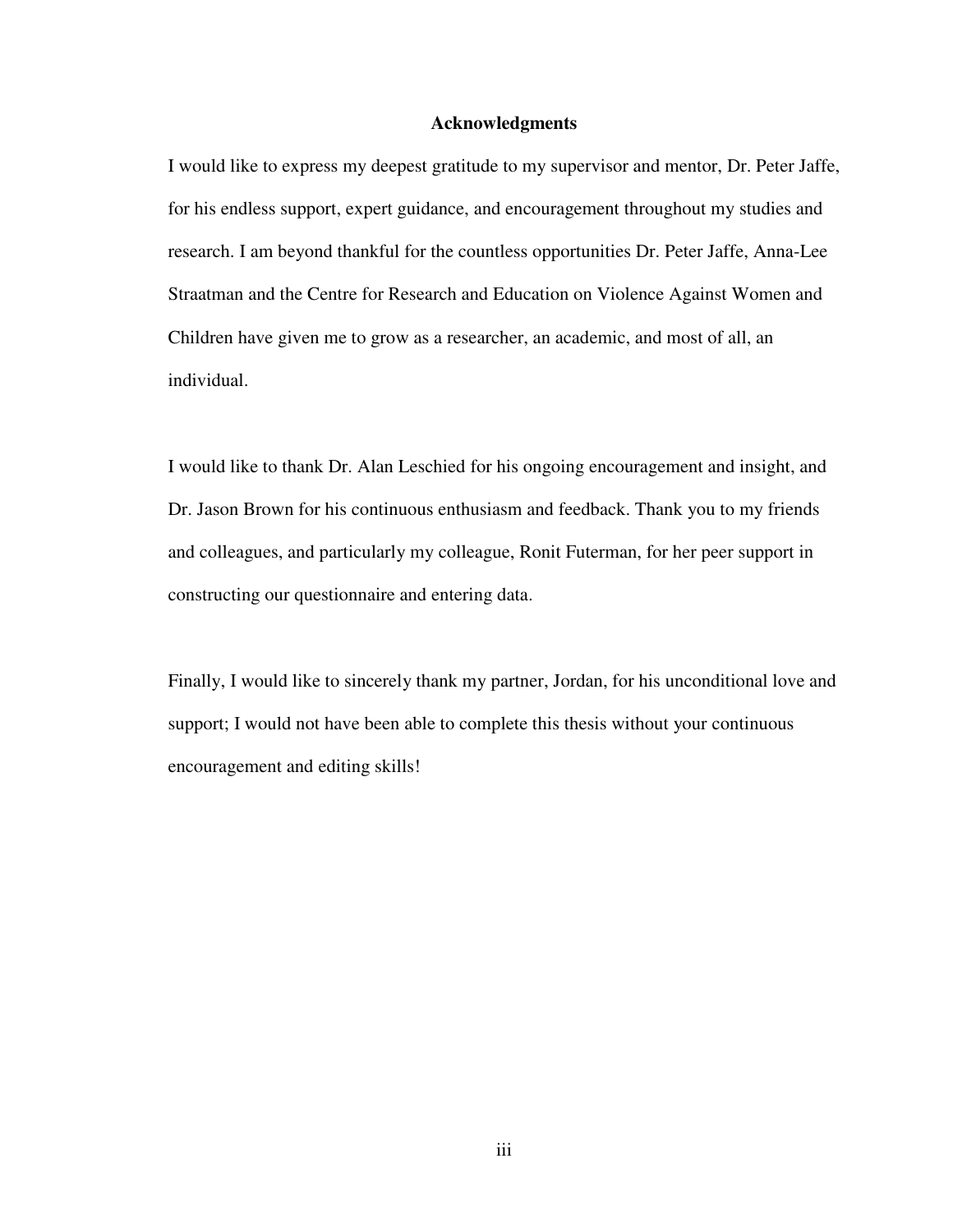# **Table of Contents**

| 1.6 Perceived Severity and Responsibility to Intervene 12       |
|-----------------------------------------------------------------|
|                                                                 |
|                                                                 |
|                                                                 |
| 1.10 Teachers' Reporting Behaviours and Perceived Deterrents 17 |
|                                                                 |
|                                                                 |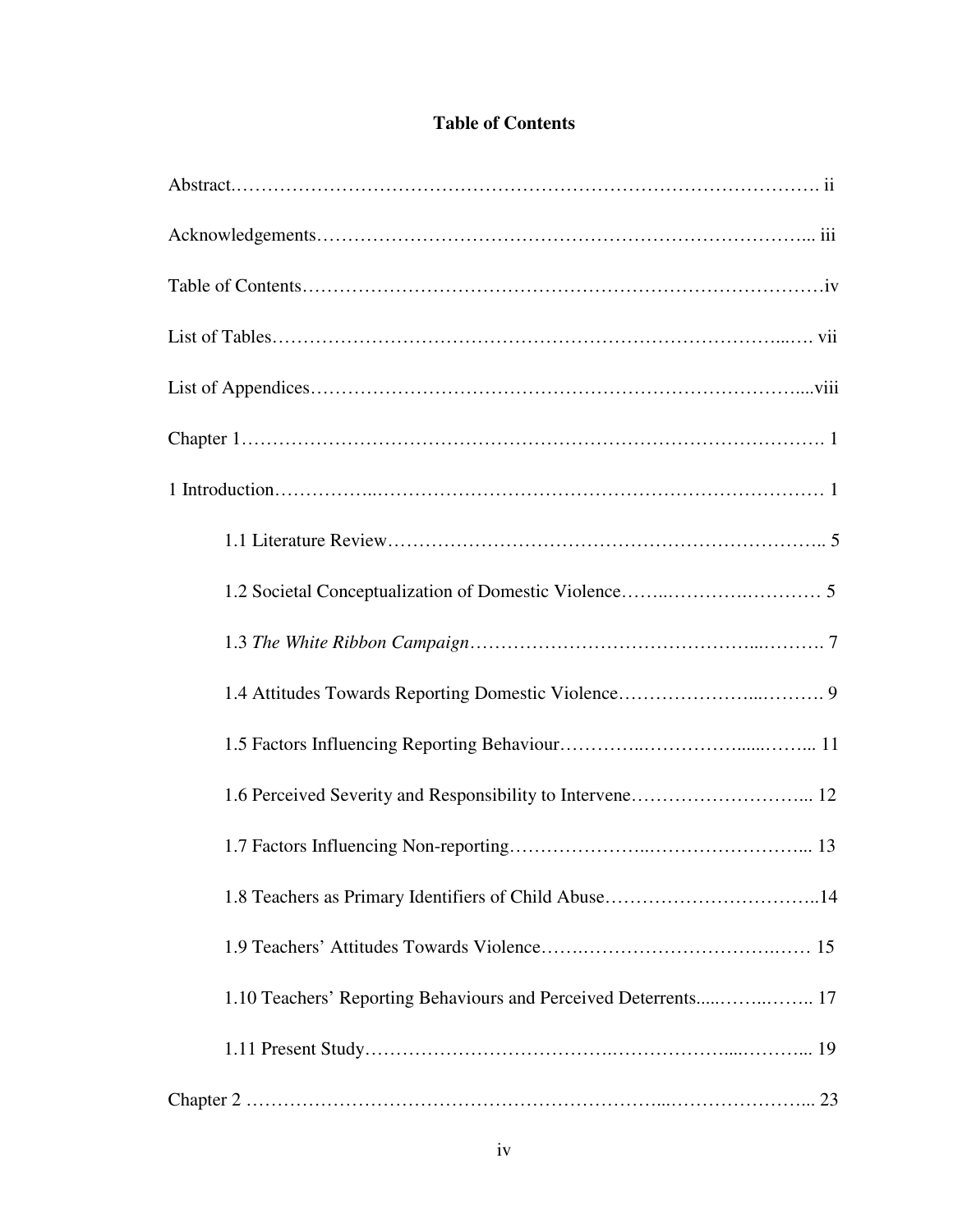| 3.3 When are Unhealthy Behaviours Domestic Violence?31 |
|--------------------------------------------------------|
|                                                        |
|                                                        |
|                                                        |
|                                                        |
|                                                        |
|                                                        |
|                                                        |
|                                                        |
|                                                        |
|                                                        |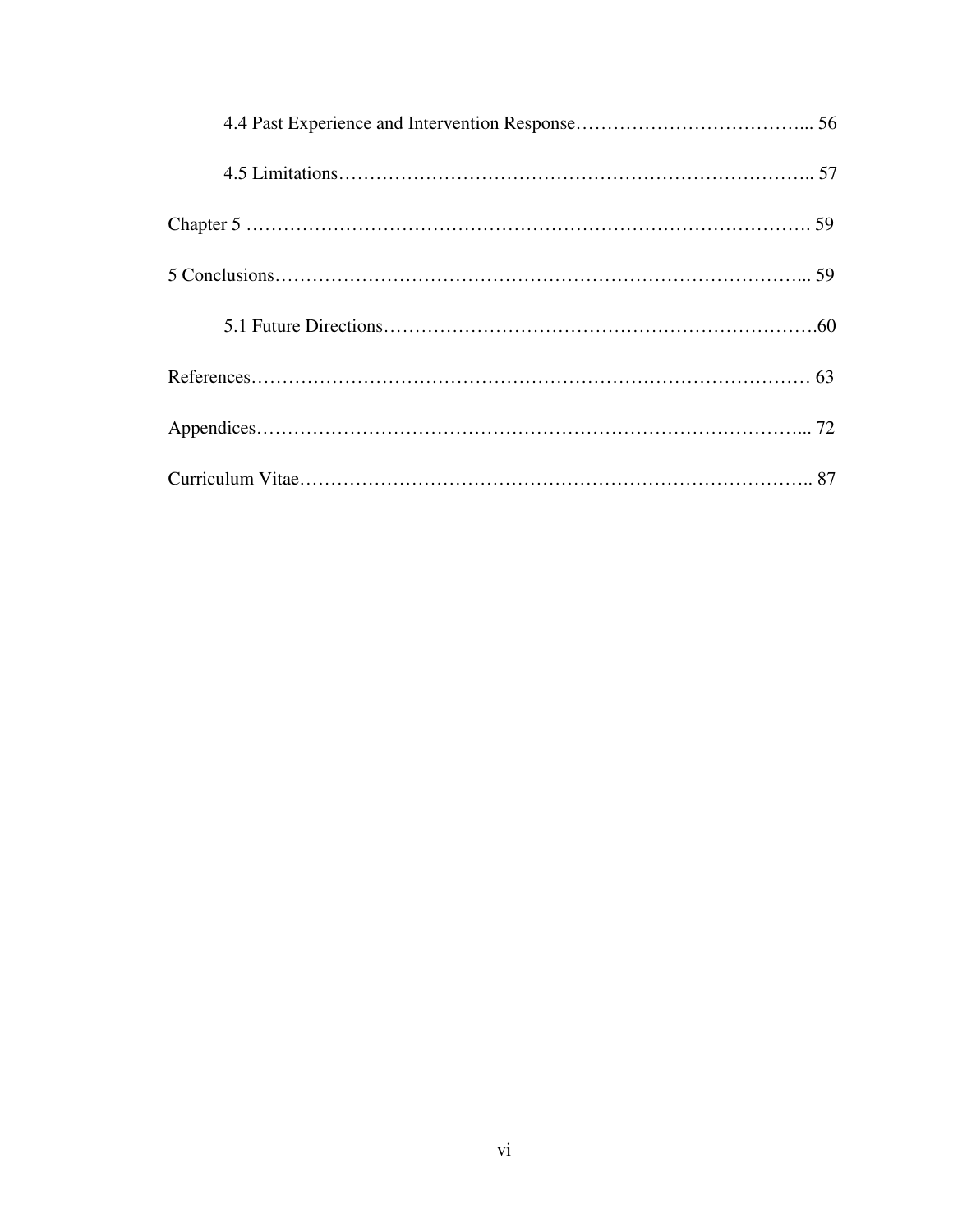# **List of Tables**

Table 1: Frequencies & Total Percentages of the Descriptive Variables

Table 2: Frequencies & Total Percentages of Underlying Attitudes About Violence Against Women

Table 3: Gender \* Belief that Women Could Leave a Violent Relationship if they Wanted to Crosstabulation

Table 4: Frequencies & Total Percentages of Unhealthy Behaviours as Forms of Domestic Violence

Table 5: Gender \* Unhealthy Behaviours as Forms of Domestic Violence Crosstabulation

Table 6: Frequencies and Total Percentages of Seriousness of Unhealthy Behaviour

Table 7: Gender \* Seriousness of Forms of Domestic Violence Crosstabulation

Table 8: Gender \* Likelihood to Intervene

Table 9: Gender \* Duty to Report for Vignette One Crosstabulation

Table 10: Frequencies and Total Percentages of Likelihood to Intervene in Vignette One

Table 11: Frequencies and Total Percentages of Likelihood to Intervene in Vignette Two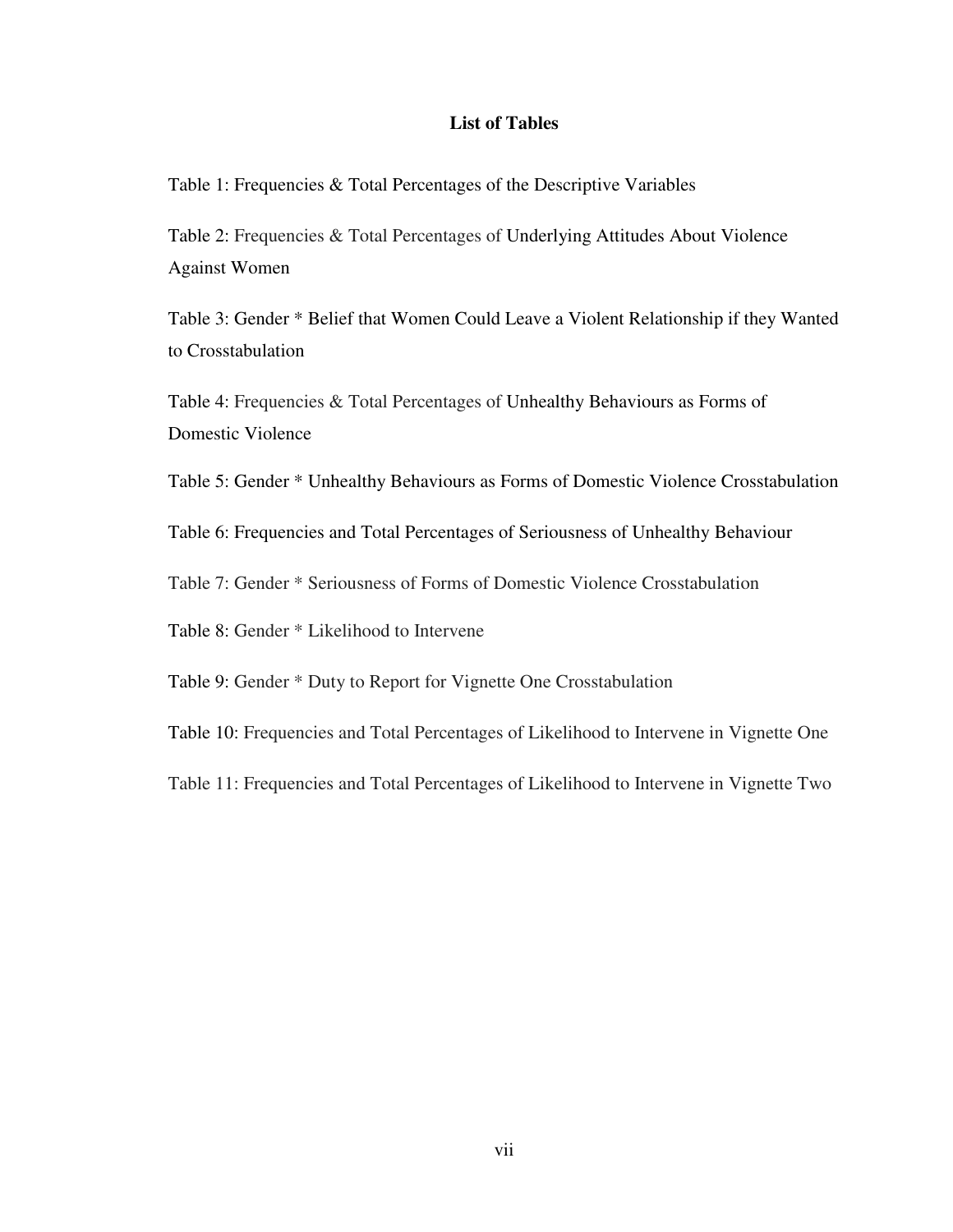# **List of Appendices**

Appendix A: Course description for Safe Schools EDU 5434S

Appendix B: Violence Survey

Appendix C: Letter of Information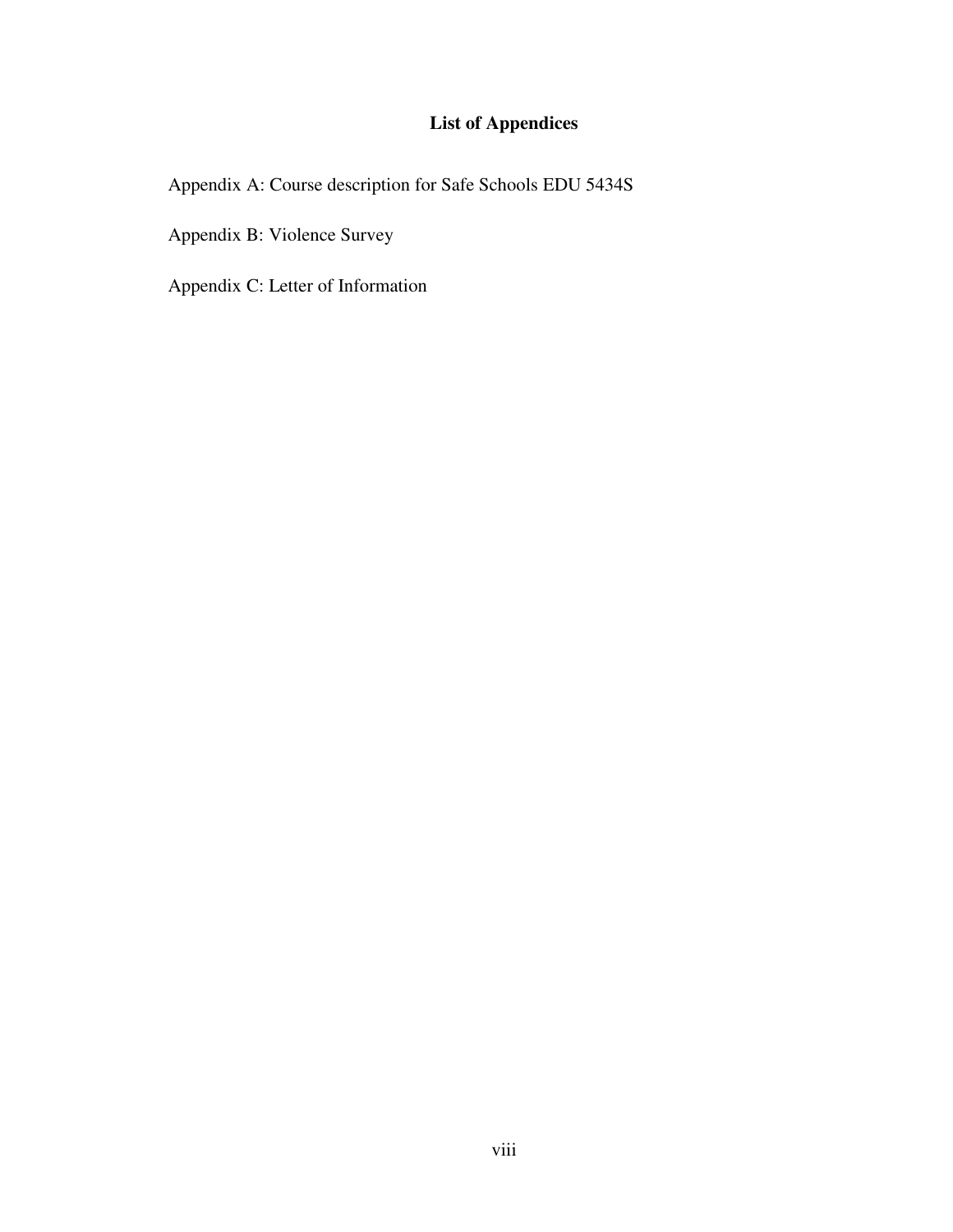#### **Chapter 1**

#### **1 Introduction**

Over the past 50 years, domestic violence has been recognized as a serious social problem, ultimately affecting individuals worldwide (Cho & Wilke, 2010). Domestic violence is defined as the control of one individual over the other in a relationship, which primarily includes physical assault (hitting, pushing) and sexual abuse (unwanted touching) ("Department of Justice Canada," 2010). According to a report completed by Statistics Canada (Sinha, 2013), in 2011 there were approximately 78 000 females over the age of 15, who were victims of police-reported intimate partner violence. Unfortunately, actual domestic violence rates are often much higher than this, as a significant number of cases fail to be reported to police (Felson, Messner, Hoskin,  $\&$ Deana, 2006; Spivak et al., 2014). The prevalence of domestic violence and the lack of reporting have become a growing concern in regards to the attitudes that members of society foster. Additionally, there is concern in the role that family, friends, neighbours and the community play in the reporting of domestic violence.

In the United States, it is estimated that 24 individuals per minute are the victims of physical violence, sexual violence, or stalking by an intimate partner (Black et al., 2011). Domestic violence not only has an immediate impact on the victim, but can also be the cause of long-term psychological problems including, but not limited to, depression, low self-esteem, anxiety, and post traumatic stress disorder (Black, 2011; Levendosky & Graham-Bermann, 2001; Waldrop & Resick, 2004). Moreover, statistics have shown that domestic violence also results in severe monetary costs for Canada as a whole. In 2009,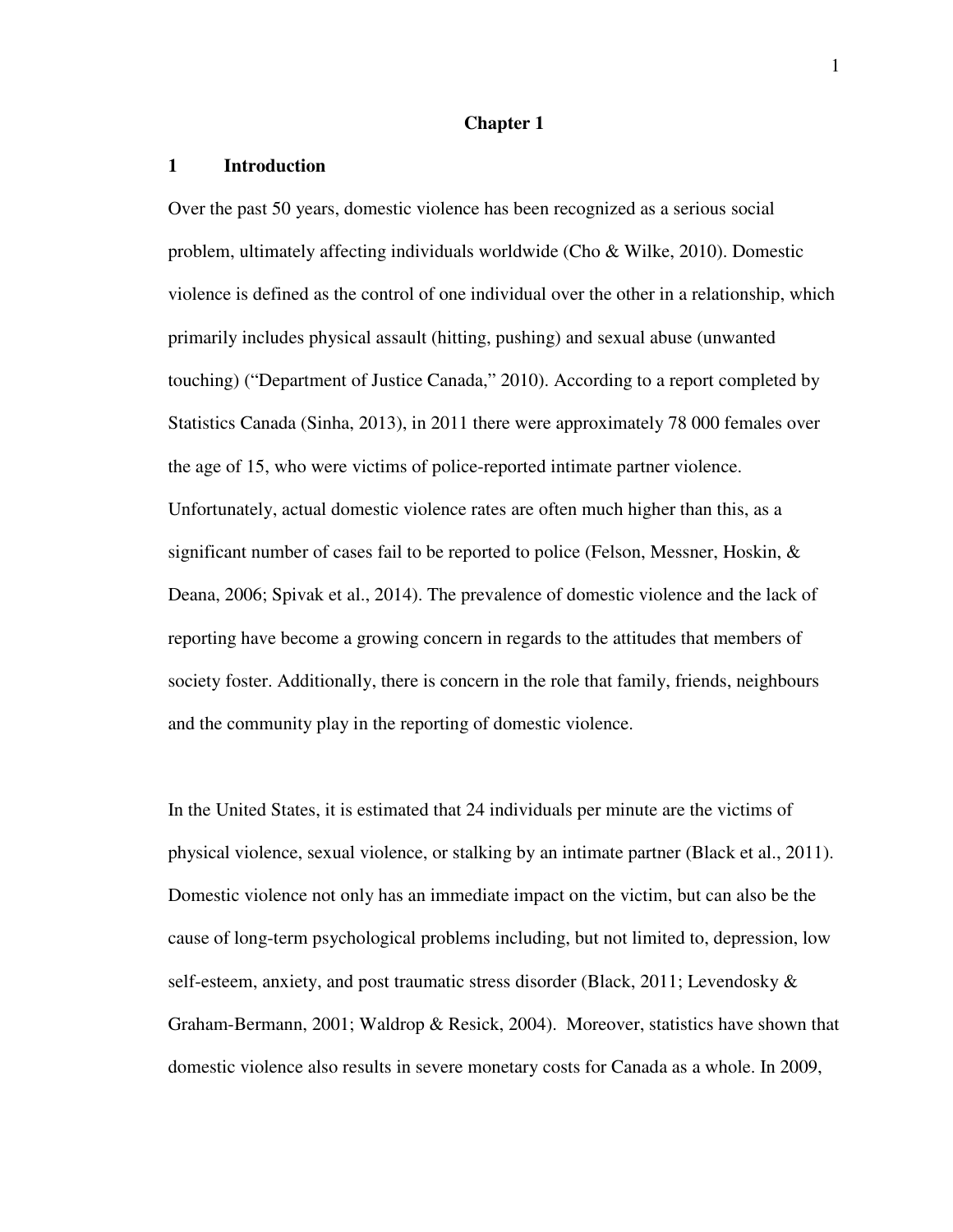the total economic impact of spousal violence in Canada was estimated at 7.4 billion dollars (Zhang, Hoddenbagh, McDonald, & Scrim, 2012). Of the total economic impact, victim costs (such as health care, shelter, etc.) accounted for 80.7%, the justice system bore 7.3%, and third-party costs accounted for 12%. As a result, domestic violence is no longer merely a familial issue in North America, as it was once perceived twenty years ago; it is an issue impacting society on a far greater level.

Beliefs regarding victimization of domestic violence are commonly misconstrued, often only incorporating those individuals who are directly impacted, such as those being physically, sexually or emotional abused. However, in reality victimization encompasses a much larger breadth of individuals, including those who witness domestic violence. An extensive amount of research has been conducted on the prevalence of children witnessing domestic violence, as well as the effects witnessing such violence can have on a child's development. Based on data collected between 1987 and 2005, it is estimated that as many as 275 million children worldwide are exposed to domestic violence during their childhood (UNICEF & The Body Shop, 2006). Despite some controversy, exposure is commonly defined as "being within sight or sound of violence" (Edleson et al., 2007, p 3). Unfortunately, the effects of exposure to domestic violence are not as easily defined. There are a wide variety of potential outcomes for children exposed to domestic violence including: increased emotional and behavioural issues, depression, anxiety, traumatic stress reactions, desensitization to aggressive behaviour, low self-esteem, lack of confidence, bullying and/or aggression toward peers, as well as physical complaints such as headaches and tiredness (Alpert, Cohen, & Sage, 1997; Baker & Jaffe, 2006; Byrne &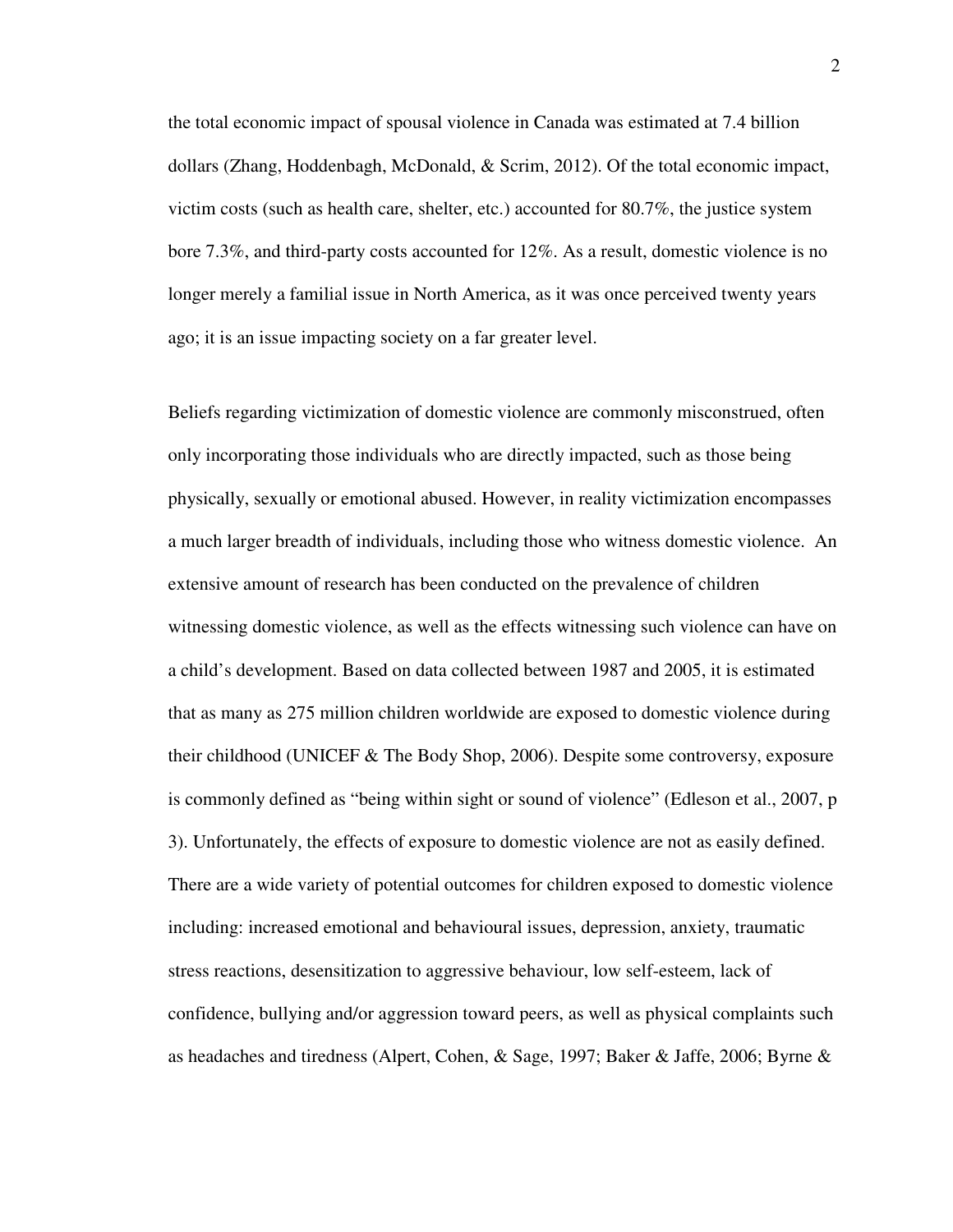Taylor, 2007; Child Welfare Information Gateway, 2012; Humphreys, 2001; Wolfe, Crooks, Lee, McIntyre-Smith, & Jaffe, 2003).

Currently, Ontario abides by the Child and Family Services Act (1990) section 72 to define laws on reporting child victimization of domestic violence. "Section 72 of the Act states that the public, including professionals who work with children, must promptly report any suspicions that a child is or may be in need of protection to a children's aid society" (Ministry of Children and Youth Services, 2005, p 2). A child in need of protection is defined as any individual suffering from physical, sexual or emotional abuse, neglect, or at risk of harm. It is the 'risk of harm' and 'emotional abuse' components that incorporate children who witness domestic violence into this statute. A key component of the Act is that it is not necessary for one to be certain that a child is in need of protection to make a report; they must simply have reasonable grounds or suspicion in order for a case to be deemed legally reportable. The Act is applied to all individuals under the age of 16. Cases in which the victim is over the age of 16 can still be reported; however, they are not required under the criteria of this Act. The Act identifies that professionals and officials who work with children are in positions of heightened awareness of recognizing children in need of protection, in comparison to the general public. As a result of this heightened awareness, the Act states that "any professional or official who fails to report a suspicion is liable on conviction to a fine of up to \$1 000, if they obtained the information in the course of their professional or legal duties" (Child and Family Services Act s. 72 (4), 6.2, 1990). Within the definition of who constitutes a professional or official with heightened awareness of children in need of protection, teachers fall amongst those in the top rankings.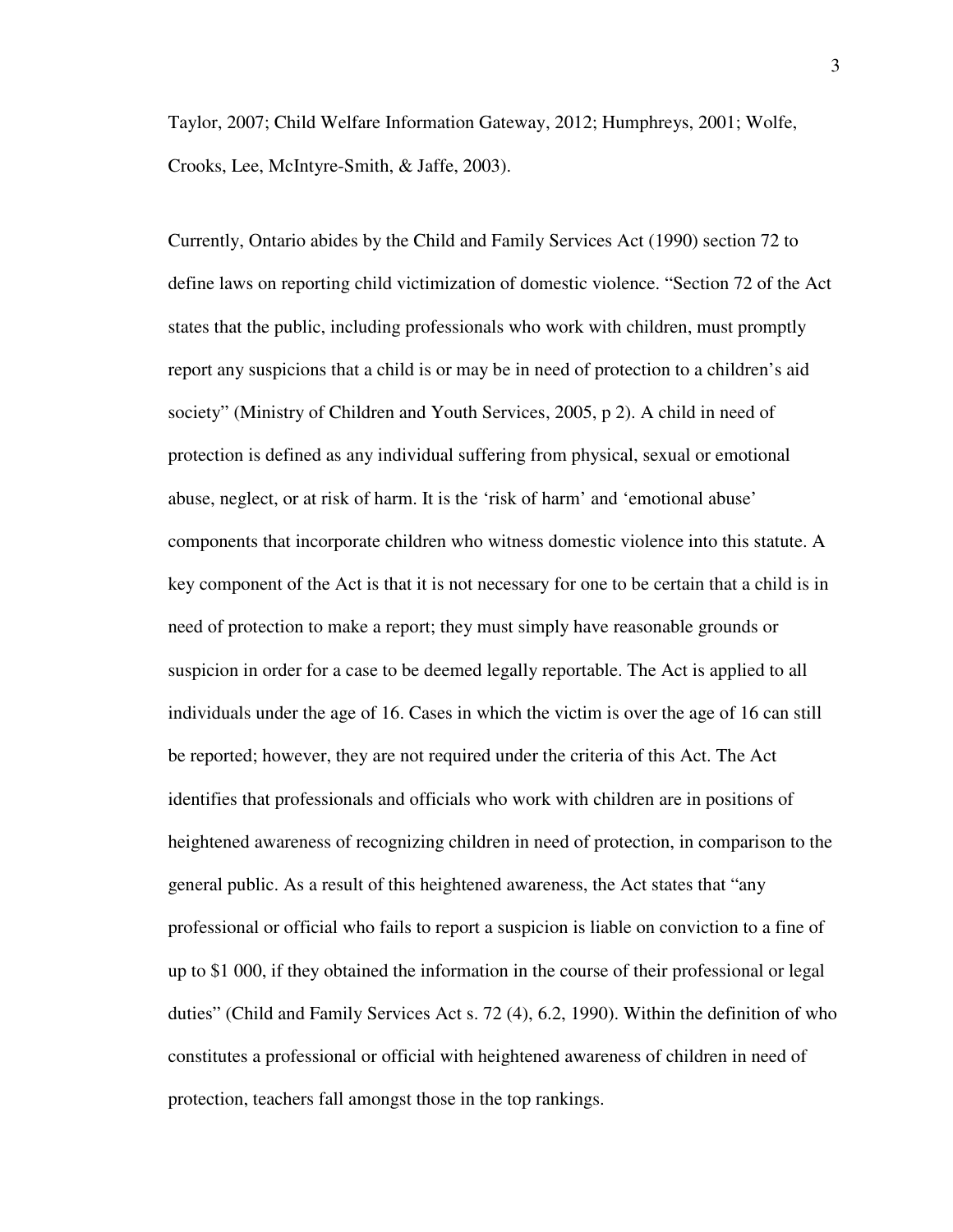As previously mentioned, historically child exposure to domestic violence has not typically been considered as a form of victimization. However, under the Child and Family Services Act, section 72 (1990) reports must be made if a child is at risk to any harm, physical, sexual, emotional, or neglect, as well if the child has or is suffering from emotional harm. These two conditions broadly encompass child exposure to domestic violence. That is, children who are exposed to domestic violence are at heightened risk for experiencing harm directly, as well, exposure to domestic violence results in grave emotional harm (Alpert, Cohen, & Sage, 1997; Carlson, 2000; Wolfe et al., 2003). This type of emotional harm primarily manifests in forms of anxiety, low self-esteem, depression, and aggressive behaviour (Alpert, Cohen, & Sage, 1997; Baker & Jaffe, 2006; Brooks, 2011; Byrne & Taylor, 2007; Child Welfare Information Gateway, 2012; Humphreys, 2001; Wolfe et al., 2003). Overall, the prevalence and seriousness of child exposure to domestic violence in today's society has been exemplified. However, despite the present legislation on reporting laws, a large majority of child exposure cases go unreported (Gilligan, 1998; UNICEF  $&$  The Body Shop, 2006), as approximately 40% of mandated professionals have failed to report a case of child maltreatment during their careers (Kenny & McEachern, 2002). Overall, it is estimated that for every case of child abuse that is reported, two cases are left unreported (U.S. Department of Health and Human Services, 2010). Therefore, the purpose of the present study was to investigate attitudes and beliefs toward domestic violence, as well as reporting practices, in order to gain a better understanding into the area of child exposure to domestic violence.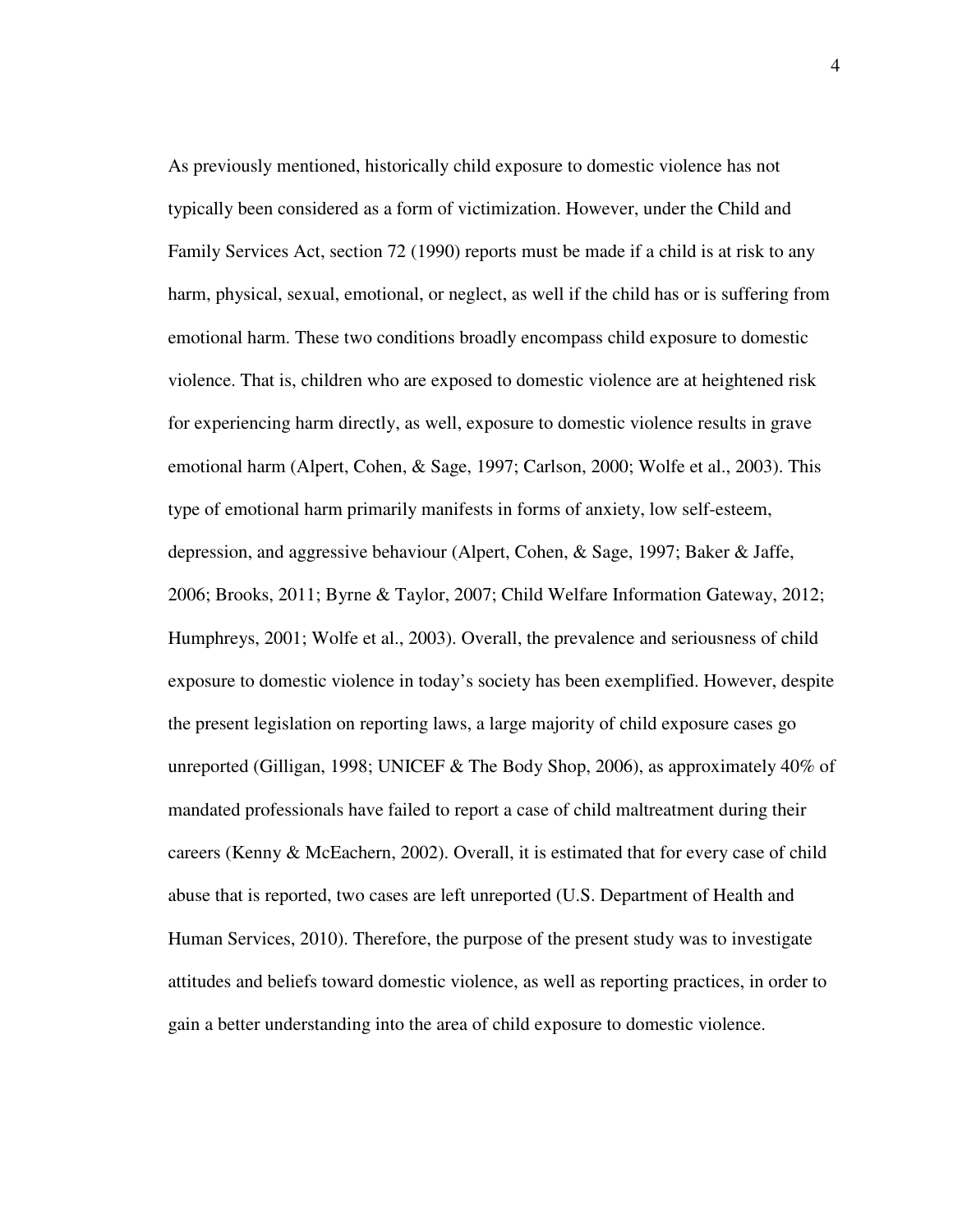#### **1.1 Literature Review**

A further investigation into the societal and individual factors involved in domestic violence is required to analyze the act of and beliefs toward reporting child exposure to domestic violence. The literature review will investigate child exposure to domestic violence and reporting behaviours through the following four components: (1) the beliefs individuals hold toward the prevalence of domestic violence, (2) the behaviours and actions that constitute domestic violence, (3) gender differences in reporting behaviour, as well as, (4) perceived severity and past personal experience as factors influencing likelihood to report. These components are crucial to the development of hypotheses pertaining to reporting behaviours of child exposure to domestic violence.

#### **1.2 Societal Conceptualization of Domestic Violence**

Domestic violence broadly includes physical, sexual, emotional, and psychological abuse (Spivak et al., 2014). A study completed by Haj-Yahia and Schiff (2007) investigated the attitudes and beliefs toward domestic violence of undergraduate social work students. The sample consisted of 544 students ages 19-47, 93% of which were female. A survey was used to measure acts thought to constitute as wife-based assault, using eight forms of assault. The survey measured participant's perception of whether they considered each form to be major, moderate, or minor assault. The results concluded that participants believed the following actions to be major forms of assault: using a weapon (99.6%), punching (98.9%), kicking (97%), forcing sex (96.1%), banging her against a wall  $(85.2\%)$ , slapping  $(84.5\%)$ , and pushing  $(78.5\%)$ . However, less than 50% of participants believed smashing things was a form of major assault. Overall, these results indicate that undergraduate social work students believe that both physical and sexual abuse are very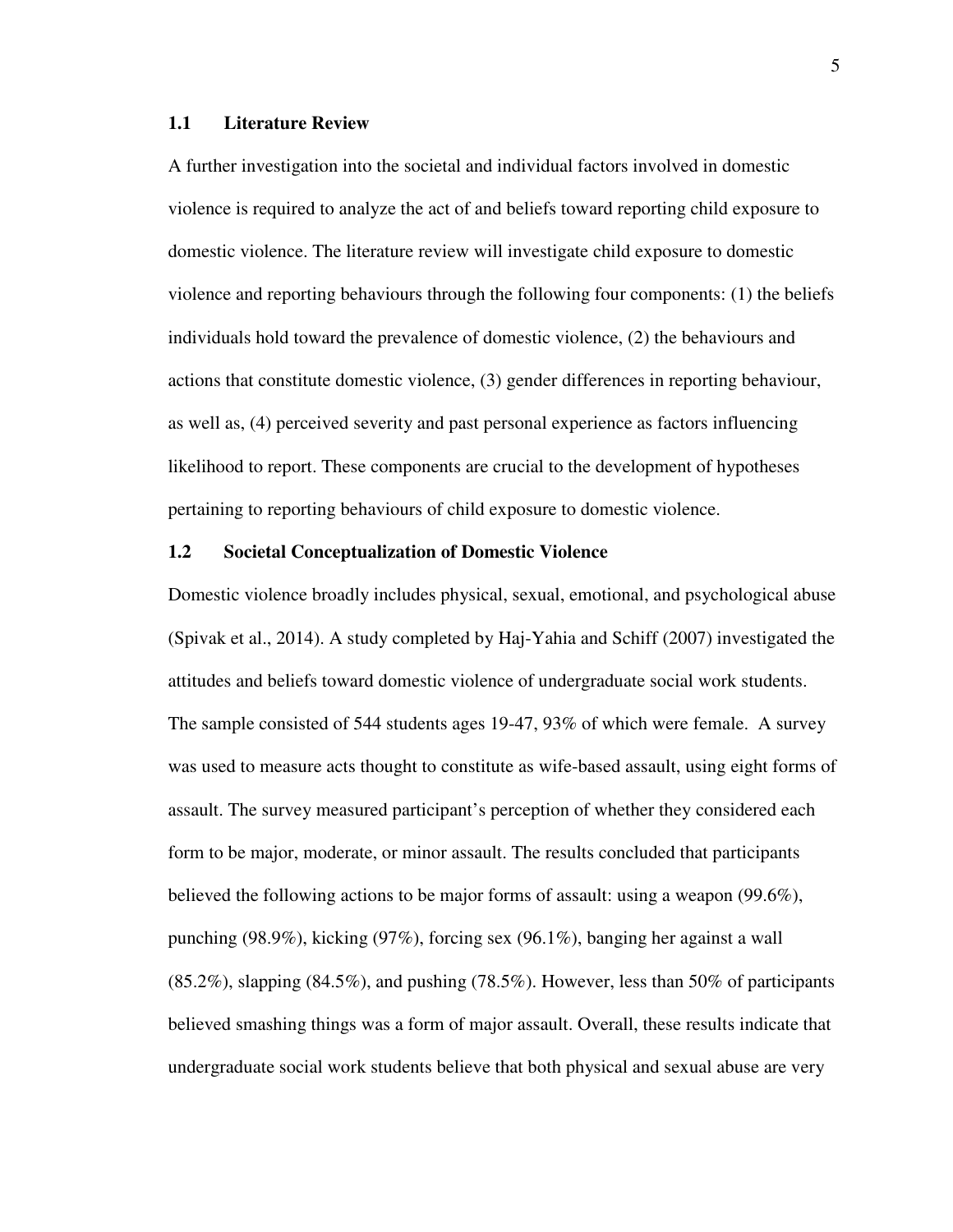severe; however, they lack awareness in regards to the high severity of psychological abuse.

Domestic violence includes physical, emotional, and sexual abuse; however, according to a study conducted by Carlson and Worden (2005), the general public may not be clear as to which behaviours fall into these characterizations. The study was conducted using a telephone survey of a random sample of 200 adults from various areas in New York. The sample consisted of approximately an even amount of males and females, 50% of which were married. The sample was evenly distributed across levels of education; however, the lowest level of education was high school completion. Amongst the sample, 35% of women and 26% of males reported having experienced victimization by an intimate partner, and 17.5% reported having used violence toward an intimate partner. Furthermore, 61.8% of the sample personally knew someone who was a victim to partner violence, and 45.3% had witnessed or overheard partner violence. The results concluded that participants unanimously agreed that "punching, forcing a partner to have sex, and slapping constitute domestic violence" (Carlson & Worden, 2005, p 1205). On the other hand, participants were less sure of whether or not to constitute behaviours such as stalking and insulting as domestic violence (Carlson & Worden, 2005).

Furthermore, the participants were asked about their beliefs regarding the illegality of behaviours. The collected results were similar to the results of beliefs of which behaviours can be characterized by domestic violence. Punching, forcing sex, and slapping were believed to be illegal, whereas the remaining behaviours were not, or the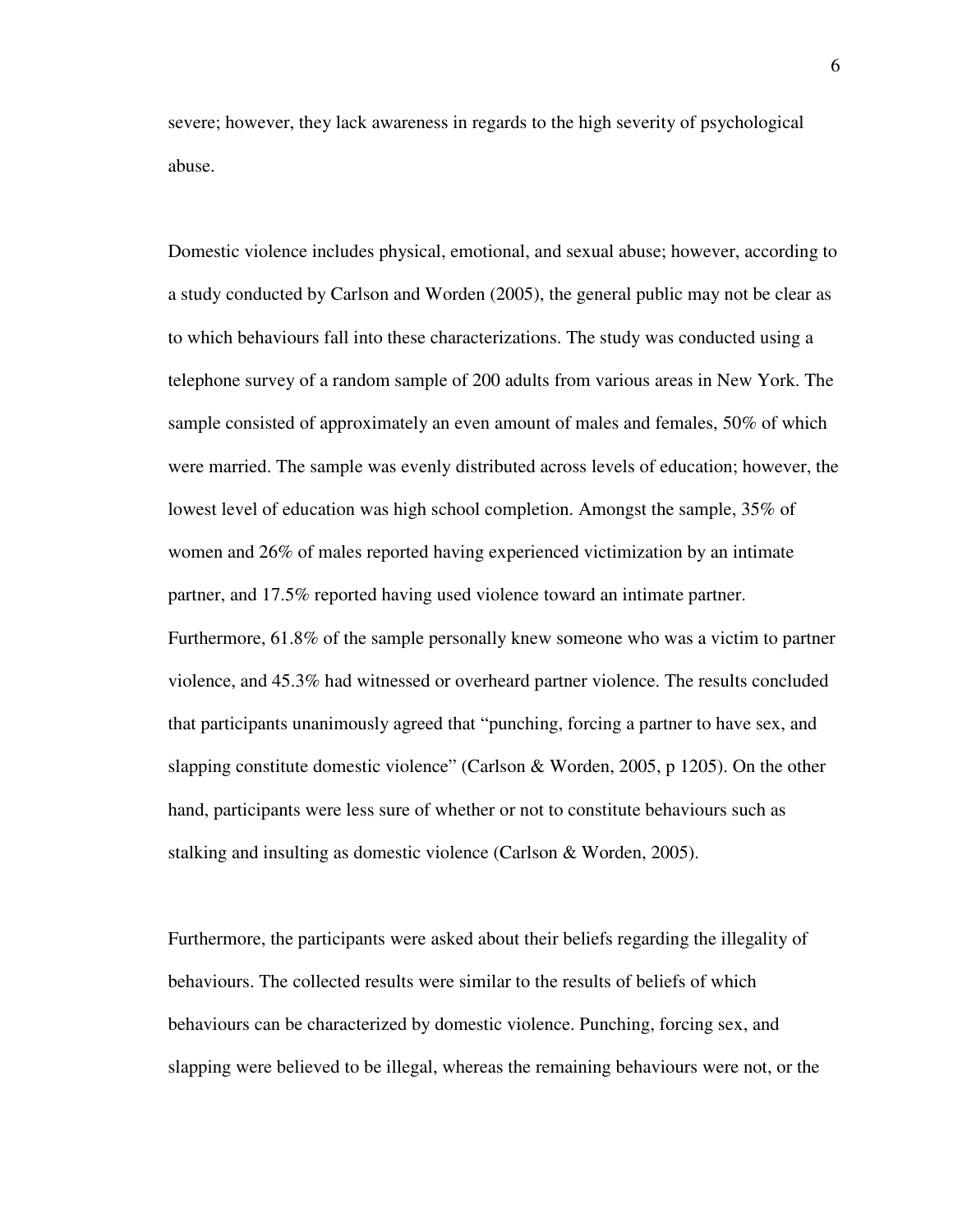participants simply did not know the answer (Carlson & Worden, 2005). A common finding amongst both constituting behaviours, as well as their illegality was that participants did not rate such behaviours as significantly constituting domestic violence or as illegal when the perpetrator was a woman (Carlson & Worden, 2005). On the contrary, participants were quite accurate in their estimates regarding the prevalence of domestic violence, such that "two thirds of respondents thought it occurs 'very often' or 'sometimes,' and less than 25% believed it occurs 'rarely' or 'never'" (Carlson & Worden, 2005, p 1205). In sum, the results of this study exemplify that some populations foster distorted views regarding how to conceptualize domestic violence, as well as which behaviours are in fact illegal. However, simultaneously they are quite aware that domestic violence is in fact a prevalent issue in today's society.

#### **1.3** *The White Ribbon Campaign*

The White Ribbon Campaign, a worldwide organization devoted to ending violence against women, conducted a study that investigated men's attitudes and reporting behaviours regarding violence against women. Carolo (2012) was the primary investigator leading this research in which 1 064 Ontario males were surveyed. The survey was administered via a fifteen minute telephone interview where the researchers asked a variety of questions regarding attitudes of violence against women, behaviours that constitute violence against women, seriousness of situations, acceptability of certain behaviours, and reporting behaviours. The results concluded that 96% of men believed that violence against women can happen to anyone regardless of their background, as well 79% disagreed that domestic violence is a private matter that should be dealt with in the home. Although it is clear that a significant number of men in Ontario recognize that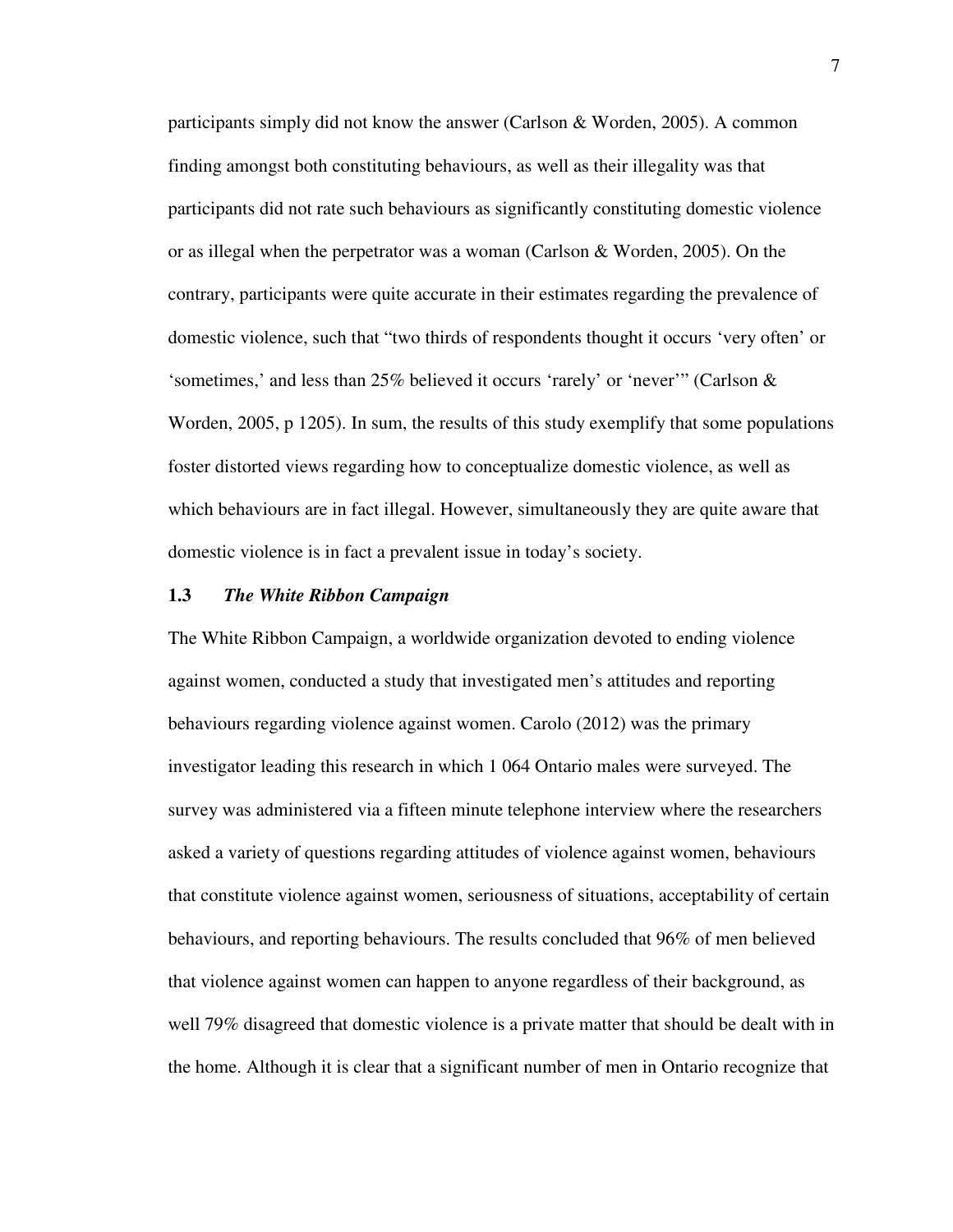violence against women is a prevalent societal issue, 51% of men still believed that a woman could leave a violent relationship if she really wanted to (Carolo, 2012).

Similarly to the results found in the study conducted by Carlson and Worden (2005), Carolo (2012) found that a significant number of men agreed that physical violence constitutes a serious and unhealthy behaviour. However, the respondents were less certain regarding behaviours such as yelling, withholding money, and verbally putting a partner down, which they believed to be less serious. In regards to when it is acceptable to use physical violence, at least 91% of respondents reported in each case that it is never acceptable. Use of physical violence was justified in a number of ways including: she argues or disobeys him, she doesn't keep up with domestic chores, and she refuses to have sex with him.

 Lastly, the survey included questions that addressed witnessing violence against women and reasoning for not reporting it. The results of the survey concluded that  $91\%$  of participants would be likely to intervene if they knew someone in a violent relationship. Moreover, 21% of respondents reported having witnessed abusive or harassing behaviour towards women in public (Carolo, 2012). Of those 21% who witnessed violence against women in public, 92% thought to themselves that what the male did was wrong, and 77% acted on those beliefs by either checking with the victim to see if she was okay (69%), saying something to challenge the male's behaviour (54%), or reporting the incident to the police (14%). According to these results, most Ontario males are aware that violence against women is wrong. However, they are reluctant to report known incidents to the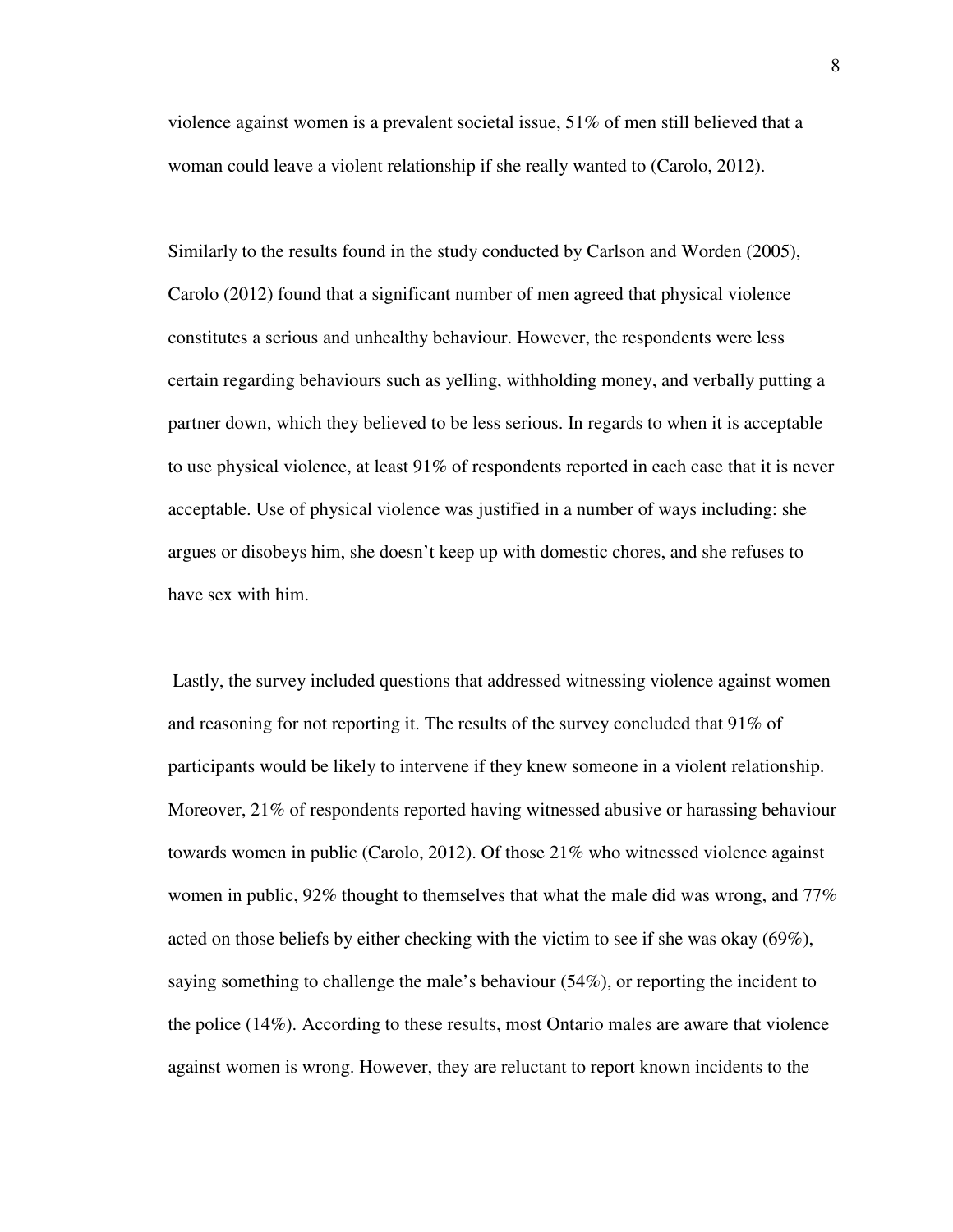police. Non-reporting of domestic violence incidents may ultimately exacerbate the negative consequences experienced by the victims, as they are not receiving much needed assistance through viable outlets. Therefore, it is evident that further investigation into third party reporting behaviour of domestic violence is of necessity.

In addition to likelihood to respond, Carolo (2012) also examined reasons respondents had for not reporting incidents of violence against women to the police. The reasons included that they felt it was a personal matter (35%), they did not want to get involved (28%), they were concerned about their personal safety (17%), and they thought someone else would intervene (6%). The results of this study demonstrate an interesting contradiction; a significant number of respondents disagreed that domestic violence was a private matter that should be handled in the home, yet the leading reason respondents provided for not reporting known incidents of domestic violence was that they claimed it was a personal matter. This contradiction warrants a need for continued research into factors that influence domestic violence reporting behaviour.

#### **1.4 Attitudes Towards Reporting Domestic Violence**

Research and statistics have shown that domestic violence is indeed a major issue, and that society is for the most part very much aware of it. However, as previously mentioned it is believed that the majority of domestic violence cases are failed to be reported (Felson, Messner, Hoskin, & Deana, 2006) This lack of reporting presents a disconnect between experiencing or knowing about domestic violence, and acting on it through reporting. Minimal research has been conducted in regards to the actions family, friends, neighbours, and the community take to help combat domestic violence, although some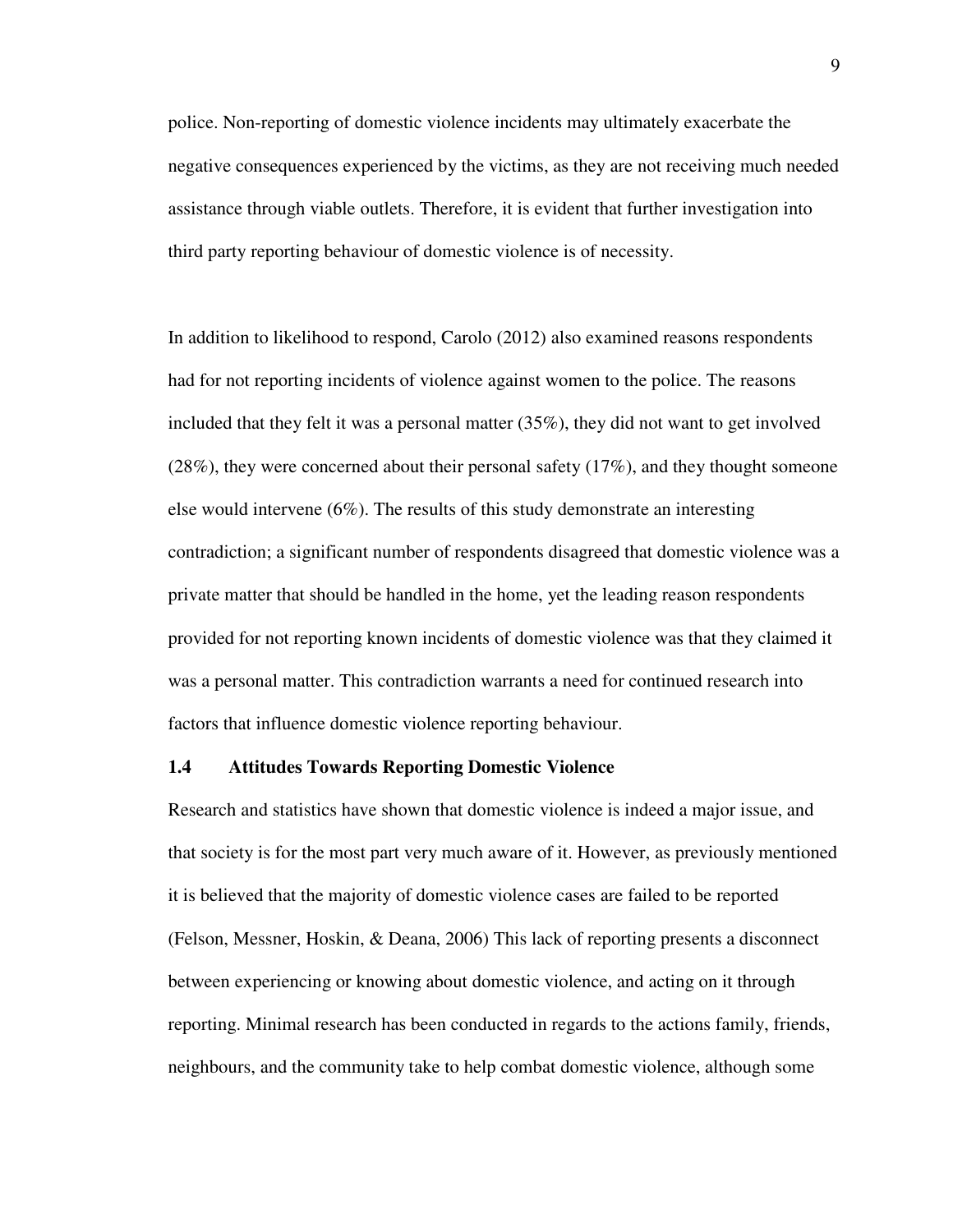research has been conducted on their attitudes and beliefs regarding reporting known cases of violence. A study conducted by Gracia and Herrero (2006) examined public attitudes toward reporting behaviour (positive or negative), and how they influenced actual reporting behaviour. Door-to-door interviews were conducted on random households, providing a total of 2 498 interviews of individuals over the age of 18. Census tracks were used in order to ensure a representative sample. Gracia and Herrero (2006) measured five different correlates to examine their relation to reporting behaviour: public tolerance of partner violence, perceived frequency, public discussion of the issue, trust in authorities, and personal exposure to incidents. The results of the study concluded that the higher the levels of tolerance toward partner violence are, the lower the odds are of having a positive attitude about reporting it. Moreover, higher levels of public discussion were associated with positive attitudes toward reporting. The odds of having a positive attitude were two times as likely for those who perceived a high frequency of partner violence, as well as two times greater for people not personally exposed to domestic violence. The final result regarding exposure to partner violence deems the most interesting as it suggests that personal exposure is associated with a negative attitude toward reporting, which forms a basis for future research into why those individuals are less likely to report.

Overall, the study found that there is a significant association between attitudes toward reporting and the reporting behaviour itself, such that the odds of reporting domestic violence were three times more likely for those with a positive attitude toward reporting (Gracia  $\&$  Herrero, 2006). This finding also paves the way for future research into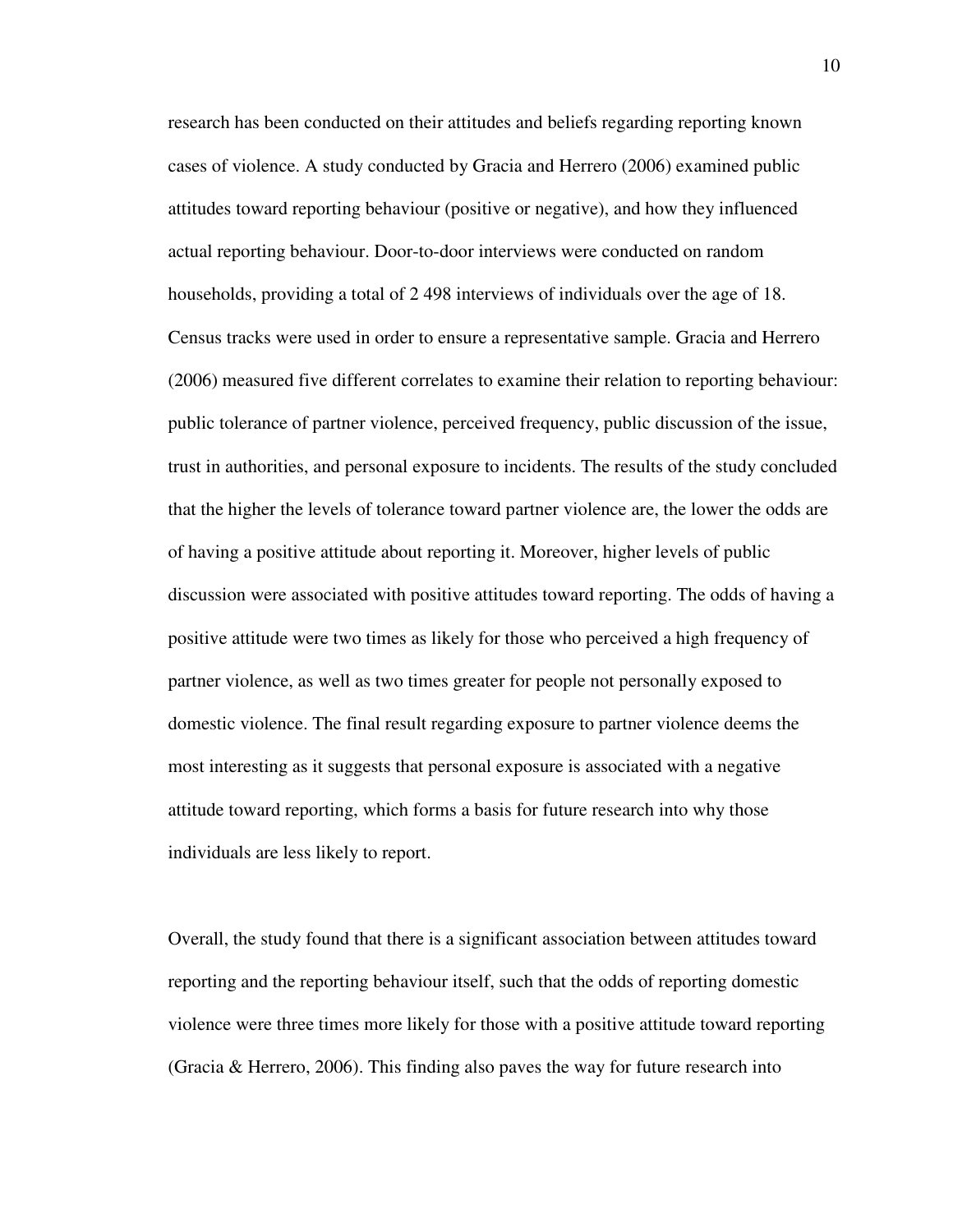whether or not attitudes toward reporting behaviour are malleable, and if so, what effective methods would be for altering them.

#### **1.5 Factors Influencing Reporting Behaviour**

According to the aforementioned study conducted by Gracia and Herrero (2006) it is clear that attitudes toward reporting behaviour can influence actual reporting behaviour. However, it is essential to examine other potential factors that may play a role in one's decision to report or not. Felson and Pare (2005) conducted a study on third party reporting of domestic violence. A telephone survey asking about experiences with violence was carried out on 16 000 individuals from a nationally representative sample, which consisted of 8 000 males and 8 000 females. Out of the sample, 6 026 participants reported experiences with violence, which included 6 291 physical assaults and 1 787 sexual assaults. The results of this study demonstrate that victims are twice as likely as third parties to report incidents of assault. However, on average only one in four incidents are actually reported (Felson & Pare, 2005).

 The results from Felson and Pare (2005) in combination with the results from the previous study conducted by Gracia and Herrero (2006) regarding victim's negative attitudes toward reporting, provide an explanation as to why a large number of domestic violence cases fail to be reported. If victims of domestic violence are the individuals who are reporting the majority of the incidents, yet are also the individuals who hold the most negative attitudes toward reporting, it is clear to see why most domestic violence incidents go unreported. However, the larger issue present is that those who hold a positive attitude toward reporting domestic violence, most commonly non-victims,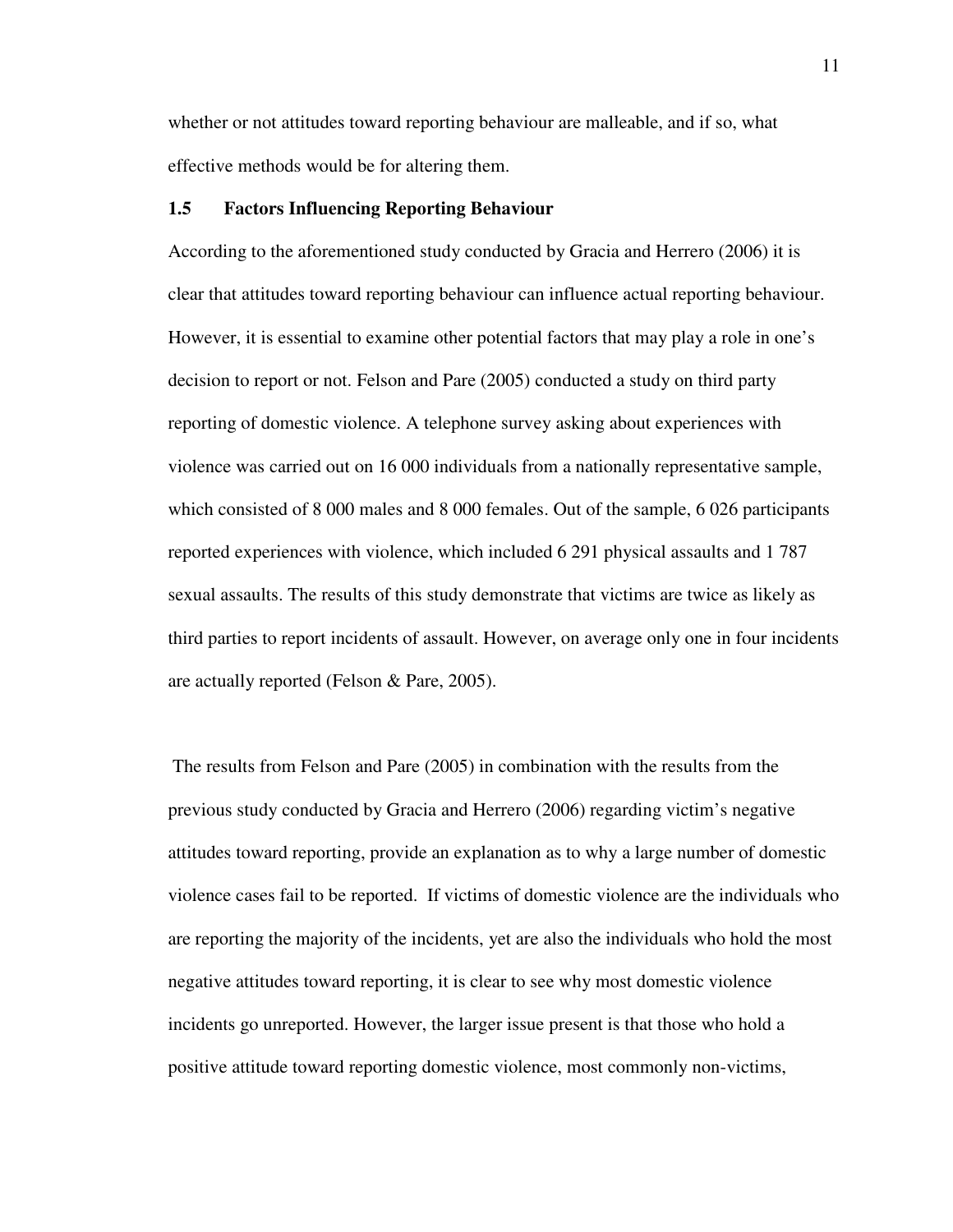appear to be the individuals who are not actively making the reports as often as they arguably should (Felson & Pare, 2005; Gracia & Herrero, 2006). Furthermore, the results of the study conducted by Felson and Pare (2005) demonstrate that of the third parties who choose to report domestic violence, there are certain circumstances in which they are more likely to report the assault than others. These circumstances include: if the violence is against a woman (regardless of the gender of the abuser), if the incident involves injuries or weapons, or if the victim is perceived as less educated (Felson & Pare, 2005). On the other hand, results concluded that third parties are less likely to report the violence if the victim had been drinking alcohol or using drugs (Felson  $\&$  Pare, 2005). This last finding may imply that third parties' attribution of blame varies depending on the situation. This, in turn, generates questions in regards to what other factors impact an individual's attributions of blame in a domestic violence incident.

#### **1.6 Perceived Severity and Responsibility to Intervene**

A study conducted by Gracia, Garcia, and Lila (2009) examined responses to intimate partner violence against woman (IPVAW) through the influence of perceived severity and personal responsibility. Gracia and colleagues (2009) recruited 419 participants (174 male and 245 female) through door-to-door canvassing of census tracks in Valencia, Spain neighbourhoods. The participants completed a survey, which used hypothetical scenarios to measure perceived severity and personal responsibility in cases of IPVAW. The results concluded that 22.9% of respondents knew a case of IPVAW; however 71.5% of those respondents chose not to report it. The researchers examined responses to IPVAW through two main lenses: mediating responses, which include actions such as offering help, advising, or talking to the couple, and reporting responses, which are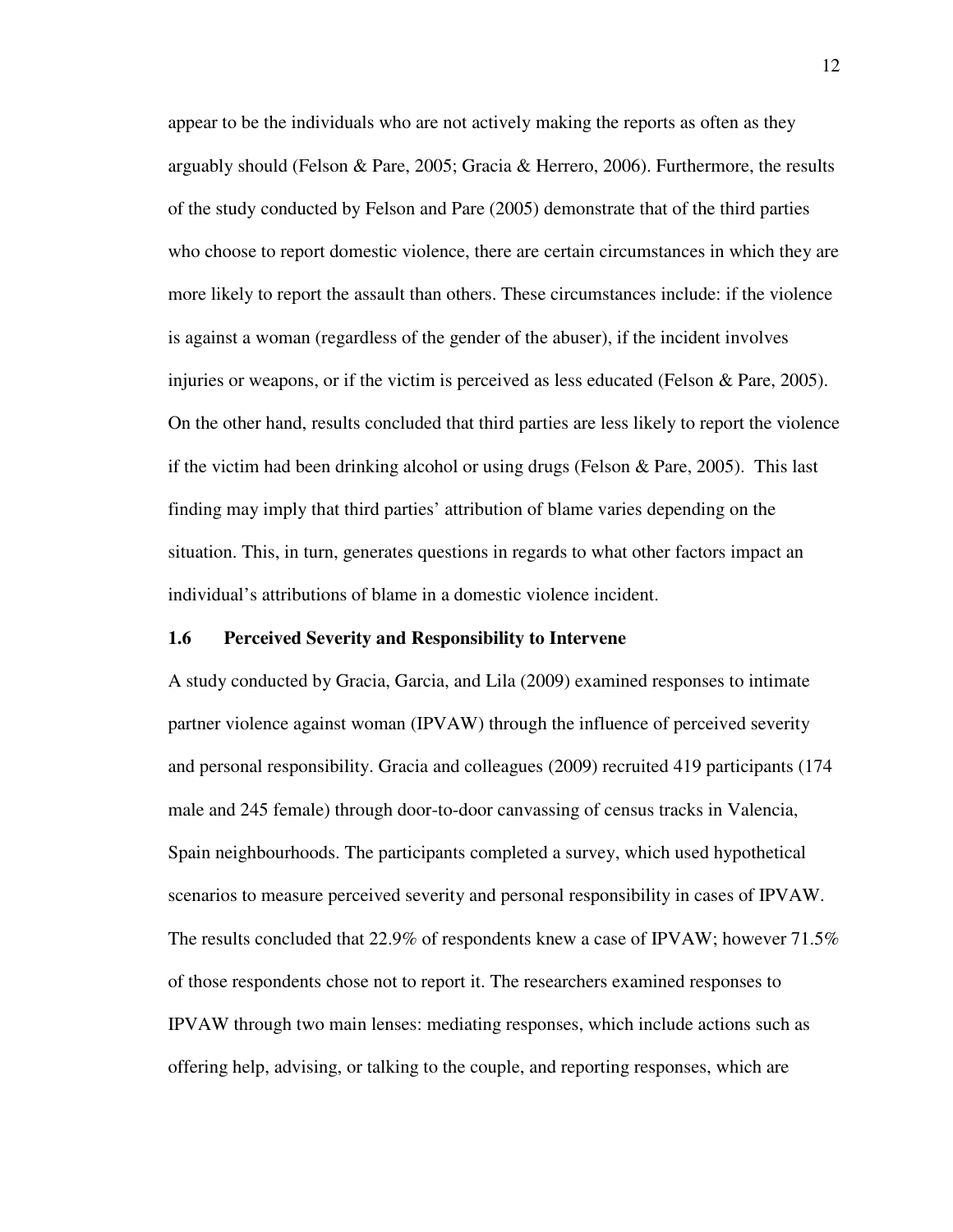responses that set the law enforcement motion into action. The results concluded that women rated the scenarios of IPVAW as "more severe, felt more personal responsibility to act, and were more inclined to use mediating responses than men" (Gracia et al., 2009, p 652). These results imply that women may feel more empathy for victims of IPVAW than men, and as a result may be more likely to report known cases of IPVAW.

The results also yielded a significant age difference in responding, such that those in the older age group perceived the scenarios as "less severe and felt less personally responsible than those in the middle age group" (Gracia et al., 2009, p 654). This implies that older generations may view domestic violence as more justifiable than younger generations. Furthermore, the results demonstrated that for the hypothetical scenarios "only those who tend to perceive them as more severe, and feel more personally responsible will be more likely to report to the police incidents of IPVAW" (Gracia et al., 2009, p 654). These results suggest that there are a number of factors that must be present in order for an individual to report a case of IPVAW, however the study does not address which factors may influence someone to refrain from reporting.

#### **1.7 Factors Influencing Non-Reporting**

Hess, Allen, and Todd (2011) examined reasons that may influence non-reporting of domestic violence by third parties. The qualitative study was conducted using 20 participants (10 males and 10 females), who were selected from a broad range of political backgrounds. Based on the results, researchers discovered three primary reasons as to why individuals choose not intervene which include, "'this can't be happening': framing a situation in ways that minimize or deny abuse…'is this really a good thing to do?':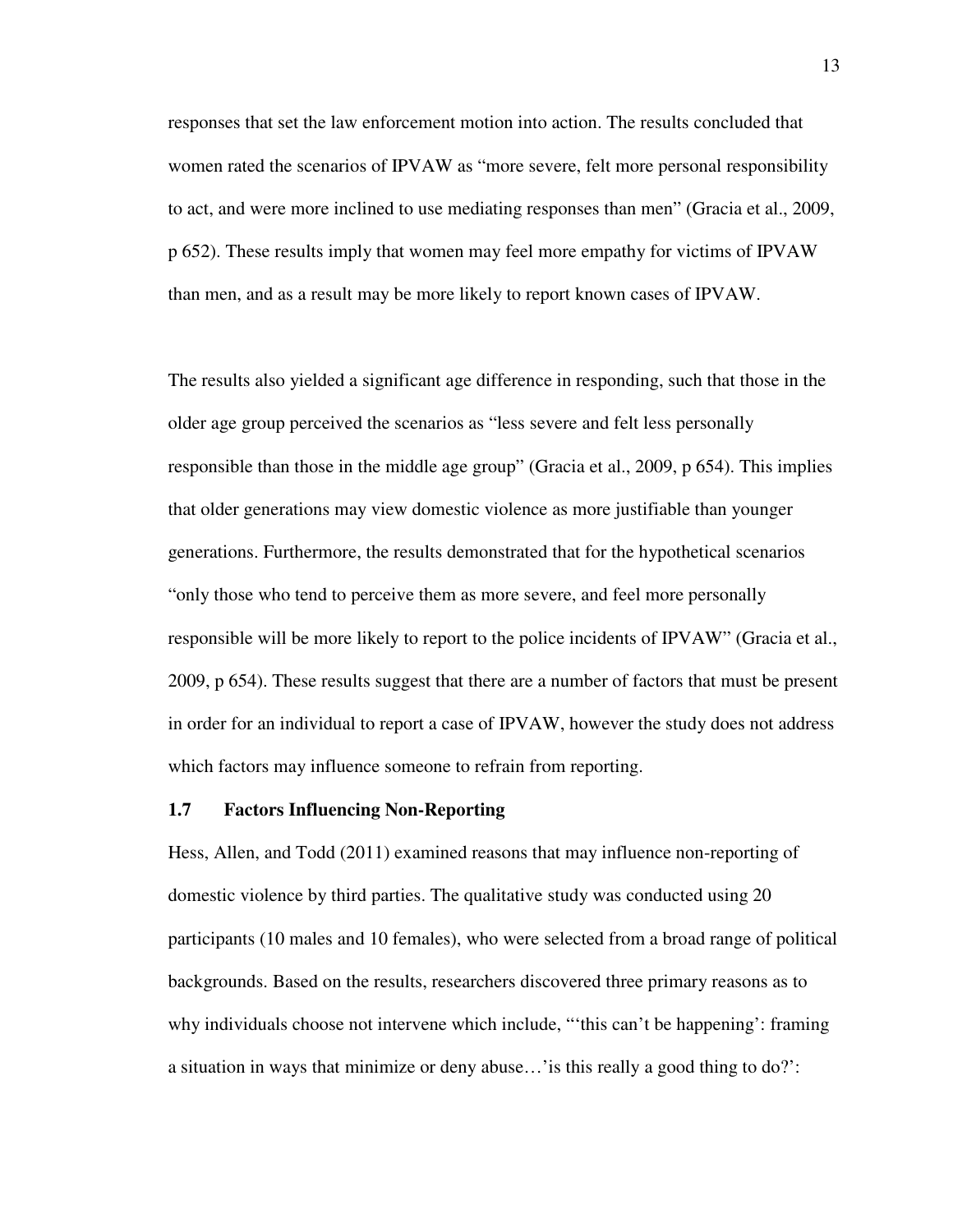questioning the general rightness of intervening,…[and] 'am I really the one to do this?': questioning the personal effectiveness of intervening" (Hess et al., 2011 pp 1103-1111). Within these three main reasons, the researchers reported specific behaviours the respondents had regarding domestic violence including, disbelieving the victim, normalizing violence, emphasizing the potential of breaking apart an intact family, framing abuse as a private matter, assuming accountability requires friendship, and feelings unsure of how exactly to intervene. Overall, the study was able to uncover a number of reasons and excuses that individuals provide for choosing not to report domestic violence. However, due to the qualitative nature of the study it was unable to address the frequency of the use of these reasons on a larger scale, therefore limiting its generalizability.

#### **1.8 Teachers as Primary Identifiers of Child Abuse**

Teachers have become integral front-line professionals in the recognition of child abuse (Gilligan, 1998; Goebbels, Nicholson, Walsh, & De Vries, 2008; McDaniel, 2006; Sinanan, 2011). Exposure to domestic violence is one of the forms of abuse that concerns teachers. Teachers have a significant role as identifiers due to their daily contact with students, making them amongst the first individuals to observe changes in child behaviour including appearance, attitude, and performance (King & Scott, 2014; Springer, Sheridan, Kuo, & Carnes, 2007; Thompson & Trice-Black, 2012). As a result of this, teachers are placed in a key position of identifying the early signs of children who are witnessing violence (Gilligan, 1998; Goebbels et al., 2008; King & Scott, 2014; Sinanan, 2011). According to the US Department of Health and Human Services (1999), public schools are the number one leading source for reports to child protective services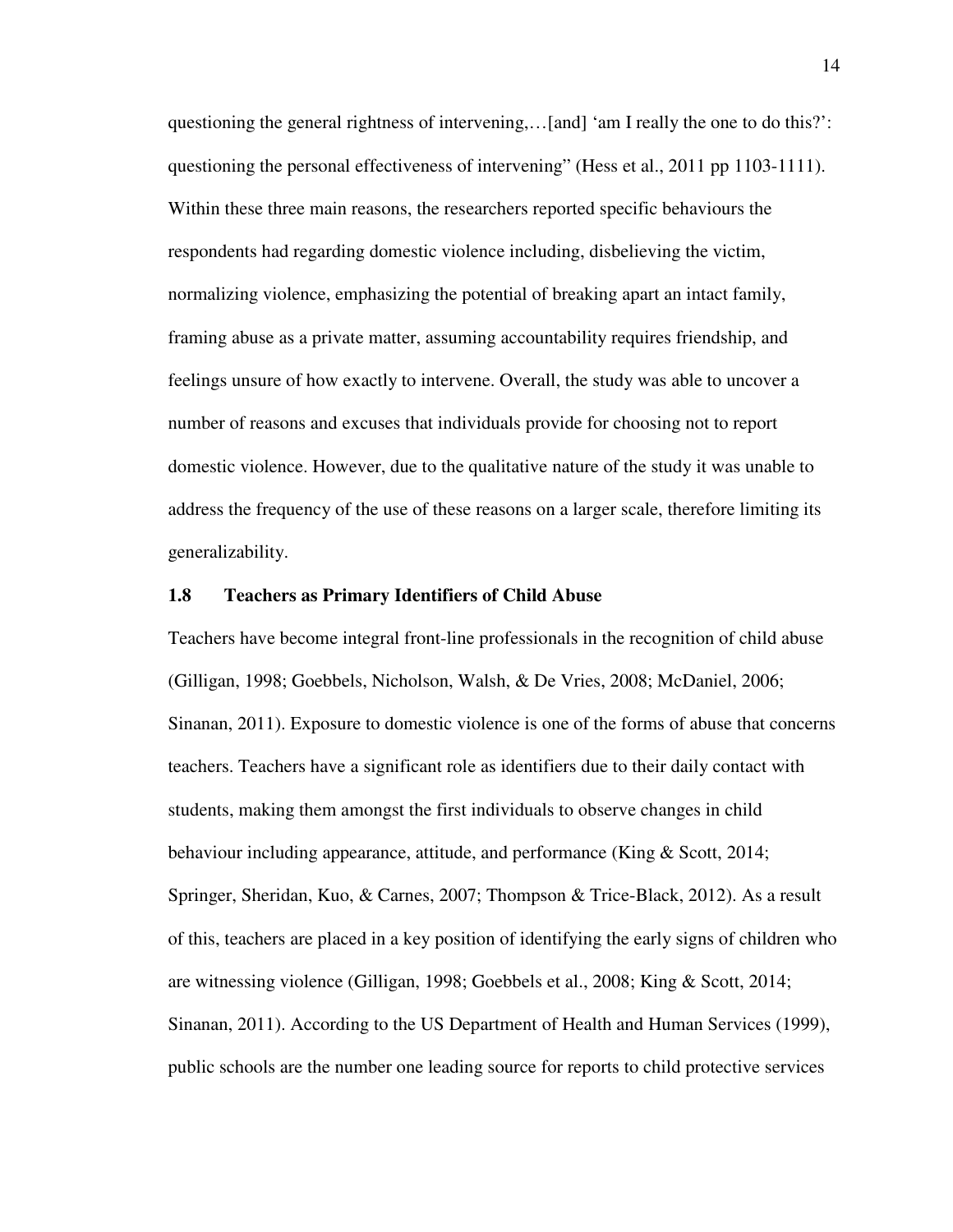nationwide. However, they also have more unreported cases than all other services combined. Specifically, one-third of teachers are found to underreport suspected cases of child abuse (Webster, O'Toole, O'Toole, & Lucal, 2005). These statistics alone exemplify a pressing need for further research into factors influencing teacher reporting of domestic violence, in order to develop intervention or training programs targeted to help children in need.

#### **1.9 Teachers' Attitudes Towards Violence**

Due to the nature of their career, teachers are subjected to witnessing or intervening in the various forms of violence of which their students are experiencing. One of the most prevalent forms of violence observed in the school system is bullying. Teachers' beliefs of which behaviours constitute as serious forms of bullying mirror the beliefs that the general population hold toward domestic violence. Such that, overt forms of violence, such as physical violence, are considered serious and teachers are likely to intervene; whereas covert forms of violence such as teasing and social exclusion are considered less severe, decreasing teachers' likelihood to intervene (Bauman & Del Rio, 2006; Stankiewicz, 2007). Teachers are more confident in reporting overt forms of bullying, as they are more easily identified, and they are able to follow specific polices and standard procedures in these scenarios (Bauman & Del Rio, 2006; Nishina, 2004). Unfortunately, in many cases, teachers may not identify child abuse as easily as they are able to identify bullying.

As previously mentioned, the impacts of child abuse can present in a variety of ways, which can also vary based on the child (Kolar & Davey, 2007). This variability ultimately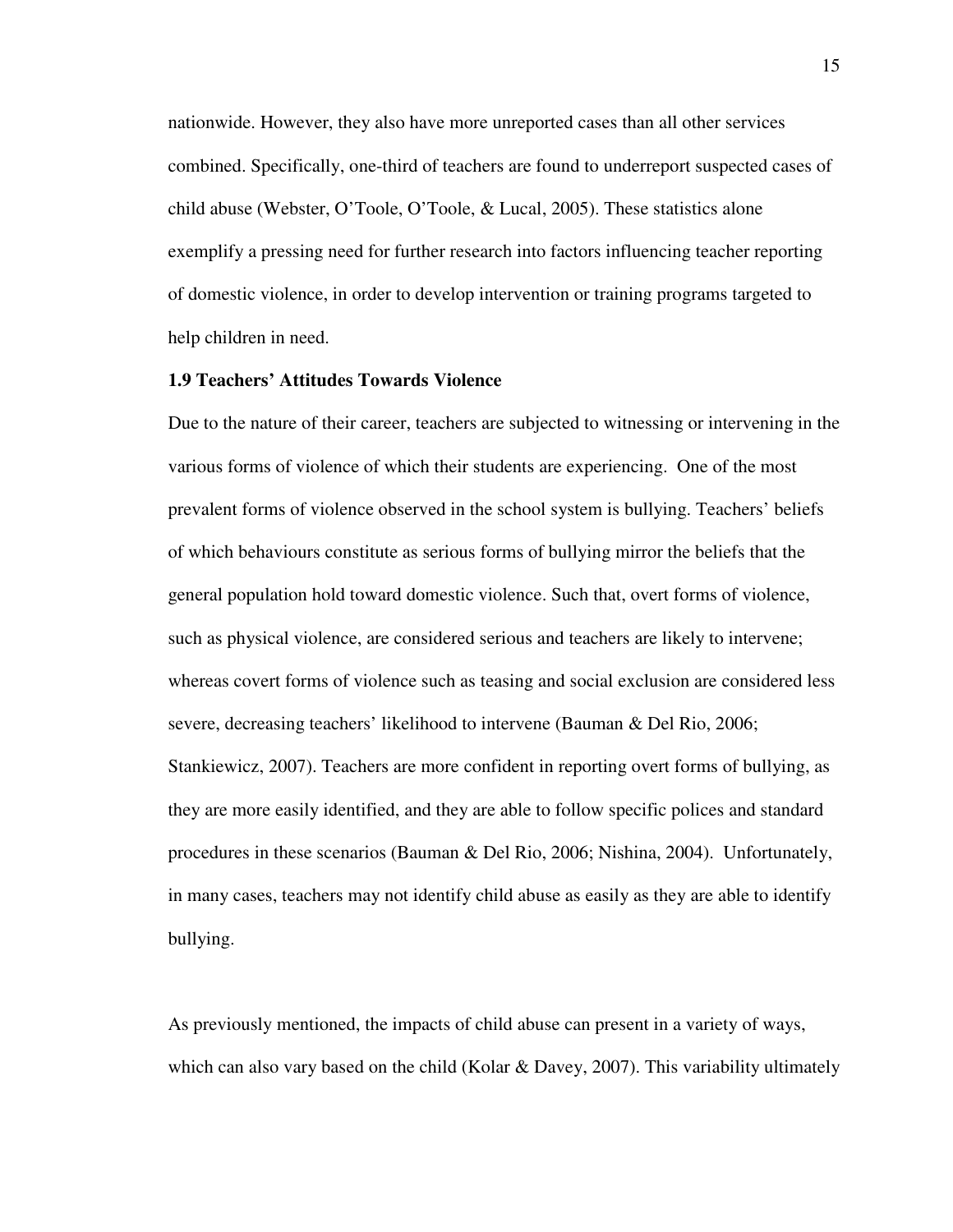makes it difficult for individuals to identify child abuse, due to the lack of consistent warning signs. However, despite these difficulties, teachers are better favoured than those in many other professions to identify potential child abuse due to their constant and longterm contact with their students (King & Scott, 2014). Teachers do believe that child abuse is a grave problem and are aware of its prevalence (Kenny, 2004). However, despite being in a position of heightened exposure to students, teachers report that their ability to identify all forms of child abuse is inadequate (Kenny, 2004). A study completed by McKee and Dillenburger (2009) found that pre-service teachers had a basic awareness of child abuse and neglect; however, their knowledge base did not meet the minimum requirements for those who work with young children.

Not only do many teachers feel inadequate in their ability to identify child abuse, many teachers also have a lack of awareness in regards to their school's procedures for reporting child abuse (Kenny, 2004). Specifically, newly qualified teachers report feeling unprepared and uninformed as to how to deal with cases of child abuse, primarily due to their lack of pre-service training (Goldman, 2007; McKee & Dillenburger, 2009; Rossato & Brackenridge, 2009). Pre-service teachers' lack of awareness of the signs of child abuse, as well as their lack of knowledge in reporting it pose a serious issue in regards to the identification and intervention of children who witness domestic violence. Historically, child exposure to domestic violence was not considered to be a form of child maltreatment, as children were considered 'secondary victims' (Cicchetti & Toth, 2005). Due to the lack of overt signs (i.e. physical injury), children who are exposed to domestic violence can be more difficult to identify than children who are the direct victims of child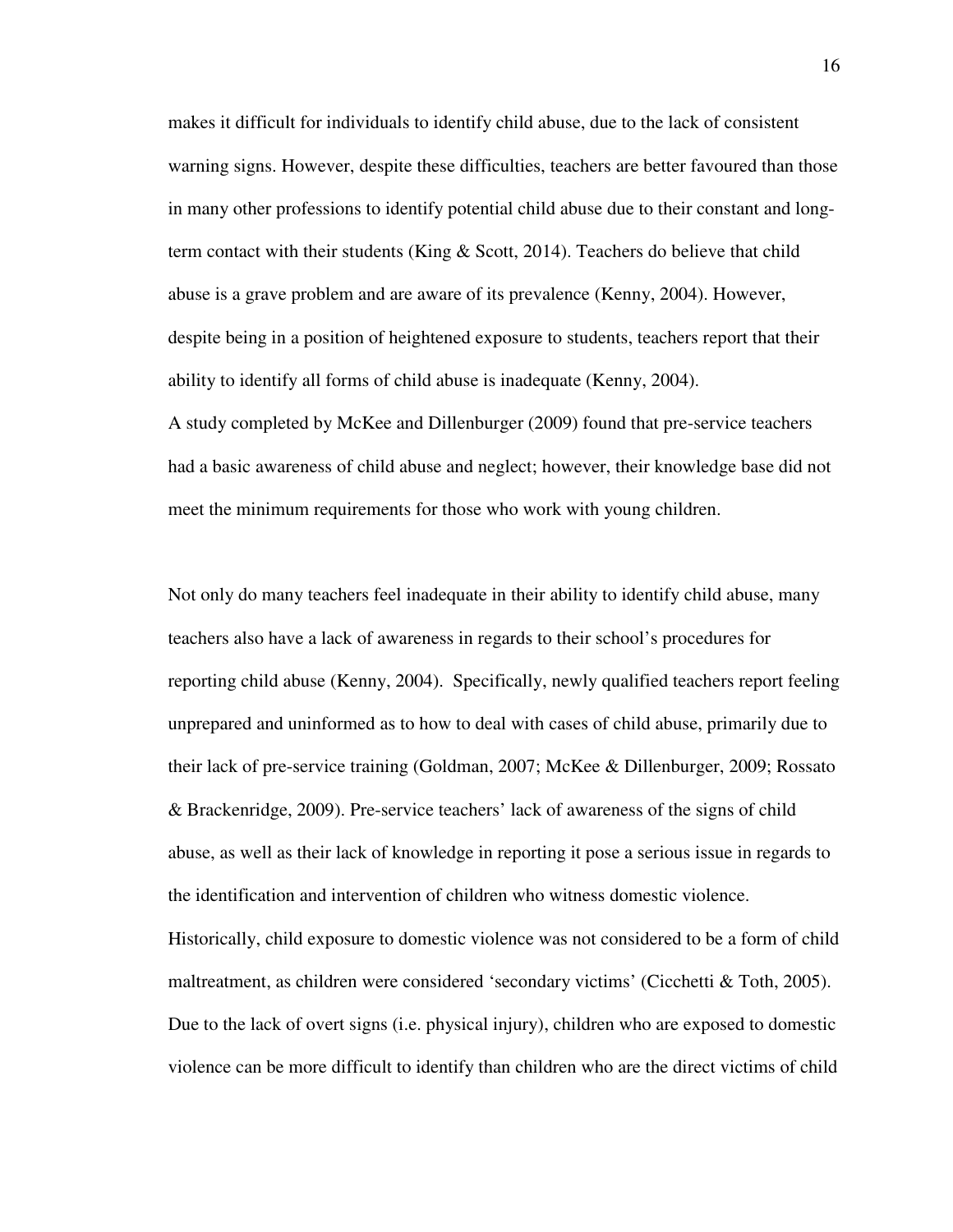abuse. Therefore, similarly to teachers' intervention responses to bullying, it is possible that teachers also lack confidence in their ability to accurately identify child exposure to domestic violence.

#### **1.10 Teachers' Reporting Behaviours and Perceived Deterrents**

Witnessing domestic violence can have severe and detrimental impacts on children. Byrne and Taylor (2007) conducted a study on child witnesses of domestic violence, in which they performed semi-structured interviews with four education welfare officers, four social works, and four teachers. Results of this study demonstrated that some teachers report that children who witness domestic violence often react in one of two ways; they are either quiet and withdrawn or loud and aggressive. In this study, teachers also reported that the training they received on the topic of domestic violence was sufficient for the type of work they did. However, three out of the four teachers said that they would not ask students directly if they were witnessing domestic violence, which the researchers attributed to lack of appropriate training. Based on the results of this study, it is evident that a contradiction is present between teachers' perceptions of the training they received, their actions in domestic violence disputes, and the researchers' opinion of the appropriateness of the training provided to teachers. In order to accurately investigate this contradiction a larger sample size would be required to validate the responses collected. However, this contradiction does highlight the importance for future research to focus on teachers' attitudes and reporting behaviour toward children witnessing domestic violence. Specifically, in order to determine which factors may be contributing to the possible contradiction, such as a lack of training.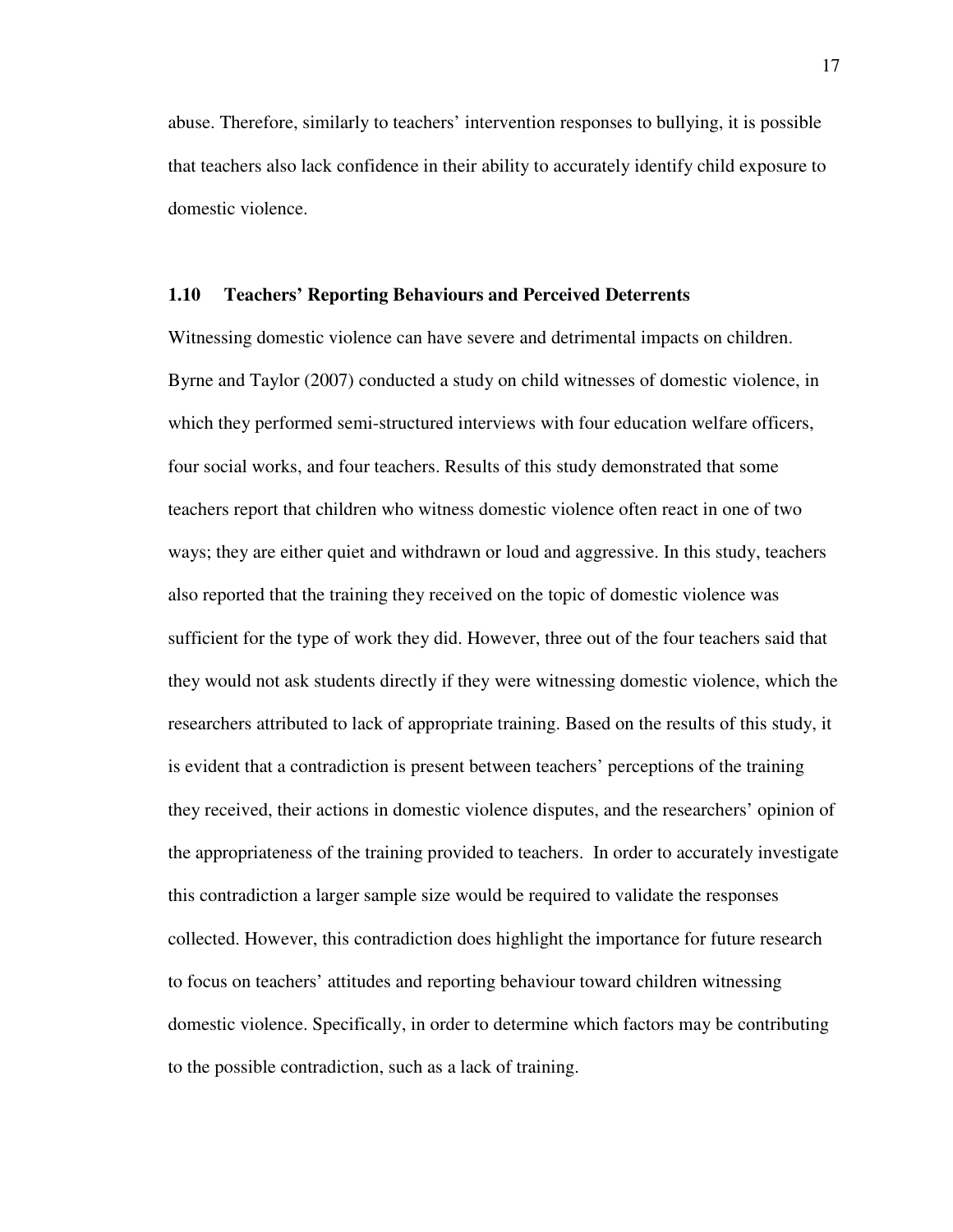Kenny (2001) conducted a study of perceived deterrents to teachers' reporting of child abuse. The sample consisted of 197 ethnically diverse teachers, 148 females and 36 males, 45% of whom had a Bachelors degree and 38% had a Masters degree. The participants were asked to complete the Teacher and Child Abuse Questionnaire, and then answer a series of questions regarding their reporting behaviour in two different vignettes describing child abuse. The vignettes were both confirmed to constitute as legally reportable incidents of child abuse. The results concluded that 11% of the participants indicated that there was an incident in which they believed abuse to be occurring, yet failed to report it. Of the reasons given for teachers choosing not to report, the most common ones included: "fear of making an inaccurate report, feeling as though child protective services do not help families, and no apparent physical signs of abuse" (Kenny, 2001, p 81). Moreover, 6.5% of respondents reported that a reason for not reporting child abuse was that they believe it was not their job.

Participants' responses to the vignettes showed interesting results; concluding that only 26% of teachers would report in vignette one (step father sexually abuses child) and only 11% would report in vignette two (another teacher sexually abuses a student) (Kenny, 2001). According to these results, Kenny (2001) argued, "it seems that the fear of making a false report outweighs the desire [for a teacher] to follow legal standards in protecting children" (p 89). The results of this study pose major concerns for the safety and well being of students who are being subjected to abuse. Kenny (2001) also examined areas in which teachers felt they were lacking assistance in reporting child abuse, of those, the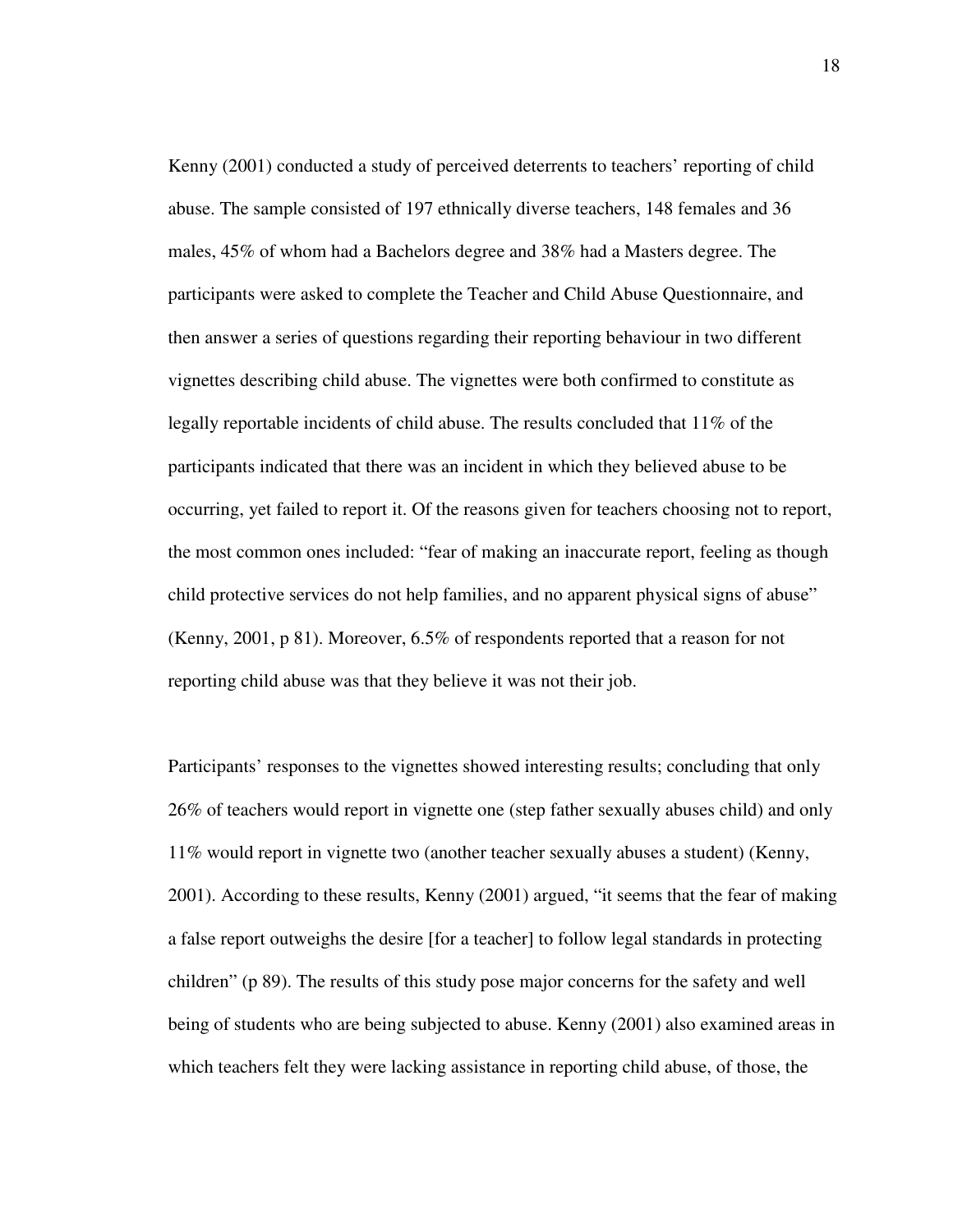three main areas were that "child abuse was not covered in courses, the skills were never practiced in class, and they were not sure of the legal requirements" (p 88). These results demonstrate that some teachers believe there is a need for further training in the area of child abuse in order to increase their confidence in reporting incidents. Although the primary focus of this study was child sexual abuse, the results still provide a solid foundation for the justification of further research into teacher reporting of domestic violence.

#### **1.11 Present Study**

The purpose of the current study is to examine the attitudes and beliefs that pre-service teachers hold regarding domestic violence, and to determine factors that influence their decisions of whether or not to report children living with this violence. Domestic violence has become recognized as a prevalent issue in society over the past fifty years (Cho  $\&$ Wilke, 2010). Over those years, attitudes and beliefs regarding domestic violence have also shifted. Specifically, views have changed from perceiving domestic violence as a familial issue, to perceiving it as a societal issue ("Federal-Provincial-Territorial Ministers," 2002). As a result of the heightened awareness of domestic violence, focus has been placed on the effects of witnessing domestic violence on children. A wide range of research has been conducted investigating the effects of witnessing domestic violence on children, and of that research, most results have shown there to be severe psychological, emotional, and physical consequences for children (Alpert, Cohen, & Sage, 1997; Baker & Jaffe, 2006; Byrne & Taylor, 2007; Humphreys, 2001; Wolfe et al., 2003). These results demonstrate a need for further research into the reporting behaviours of teachers, as they are amongst the first individuals to observe changes in children,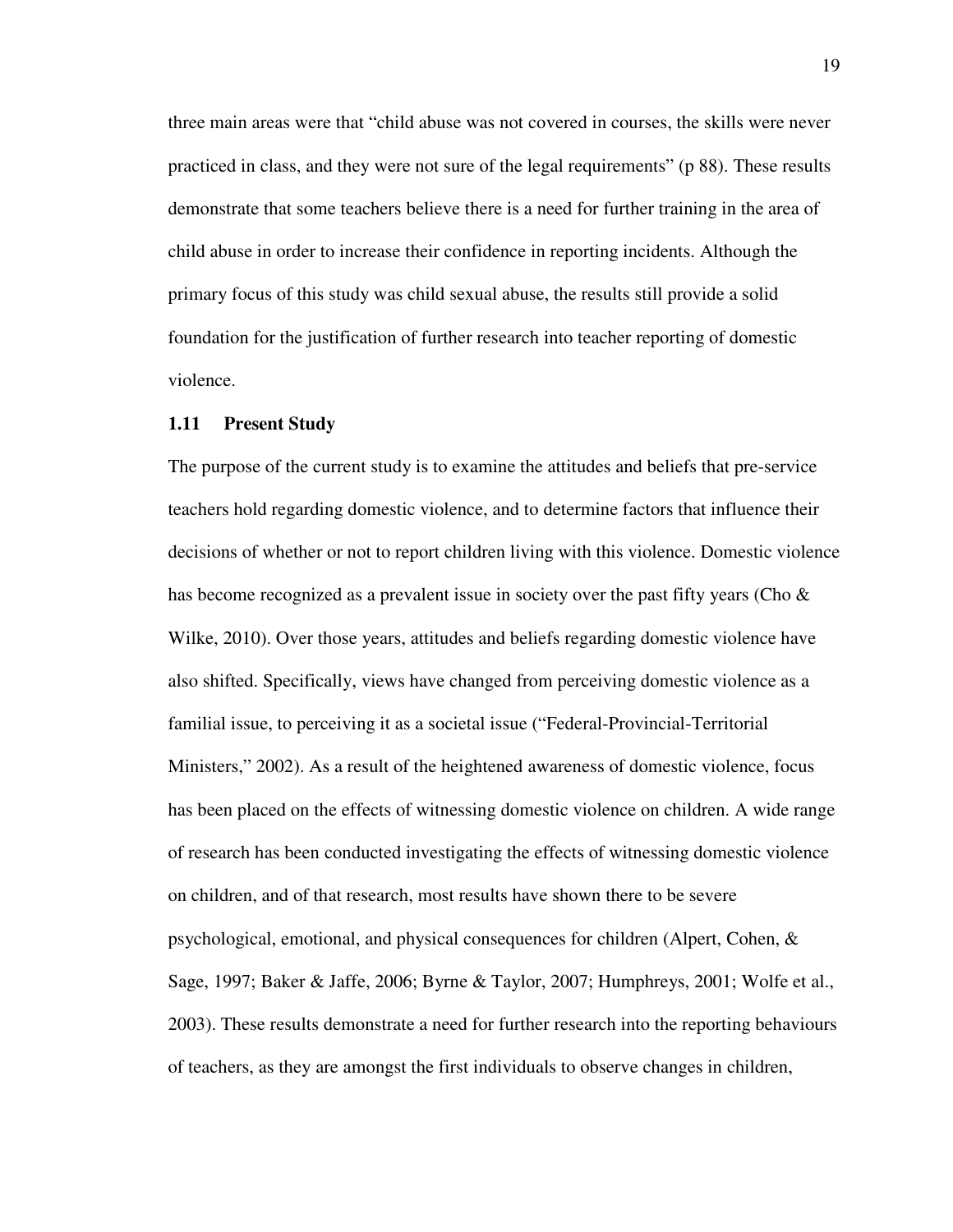which places them in a unique position to report suspected abuse. Specifically, it is beneficial to examine pre-service teachers in order to assess whether or not they are receiving appropriate training prior to entering the classroom.

Based on the extensive literature presented on attitudes and beliefs regarding domestic violence, as well as the reporting behaviours found amongst teachers, the following research questions and hypotheses are put forth:

#### **Part I Research Question**

 What are pre-service teachers' societal beliefs regarding domestic violence and its prevalence?

#### **Hypothesis Part I**

 Pre-service teachers will agree that domestic violence can happen to anyone, and that it is not a private family matter. However, variability will be observed in respondents' beliefs that a woman could leave a violent relationship if she really wanted to (Carolo, 2012).

#### **Part II Research Question**

 What behaviours and actions do pre-service teachers believe constitute as domestic violence?

#### **Hypothesis Part II (i)**

Similarly to the results found by Carlson and Worden (2005) pre-service teachers will report that pushing, forcing a partner to have sex, and slapping always constitute as domestic violence. However, they will report that yelling, withholding money, and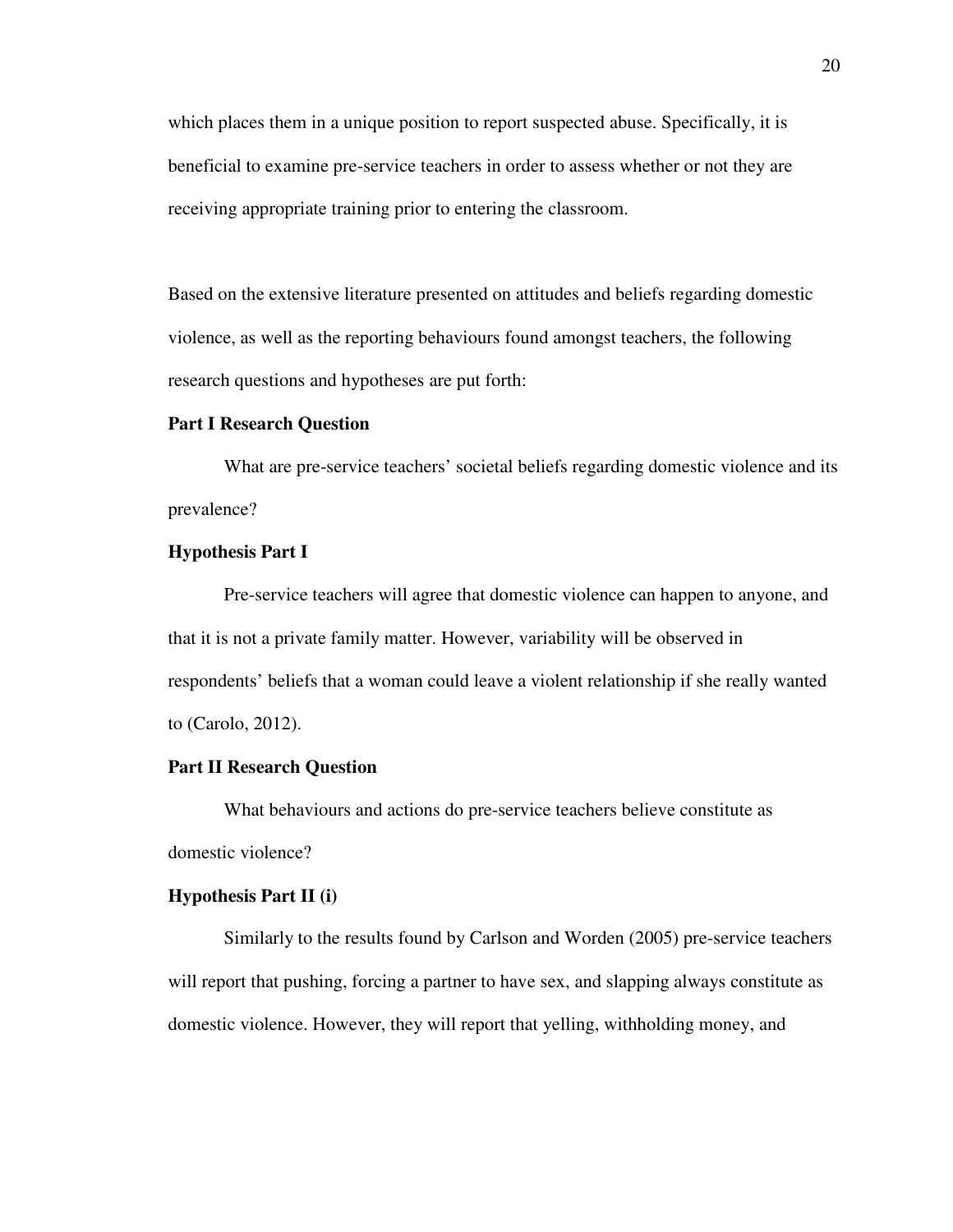verbally putting a partner down sometimes constitute as domestic violence (Carolo, 2012).

# **Hypothesis Part II (ii)**

Similarly to the results found by Carlson and Worden (2005) pre-service teachers will report that pushing, forcing a partner to have sex, and slapping are very serious forms of domestic violence. However, they will report that yelling, withholding money, and verbally putting a partner down are not that serious (Carolo, 2012).

#### **Part III Research Question**

Are there gender differences present amongst pre-service teachers and their likelihood to intervene and perceived duty to report child exposure to domestic violence?

#### **Hypothesis Part III (i)**

According to the results found by Gracia et al (2009) female pre-service teachers will be more likely to intervene in any way at all if they become aware that a family member or close friend was currently the victim of domestic violence.

#### **Hypothesis Part III (ii)**

According to the results found by Gracia et al (2009) female pre-service teachers will be more likely to report incidents of suspected child exposure to domestic violence than male pre-service teachers.

#### **Part IV Research Question**

Does past experience with violence influence pre-service teachers' likelihood to report known or suspected cases?

#### **Hypothesis Part IV (i)**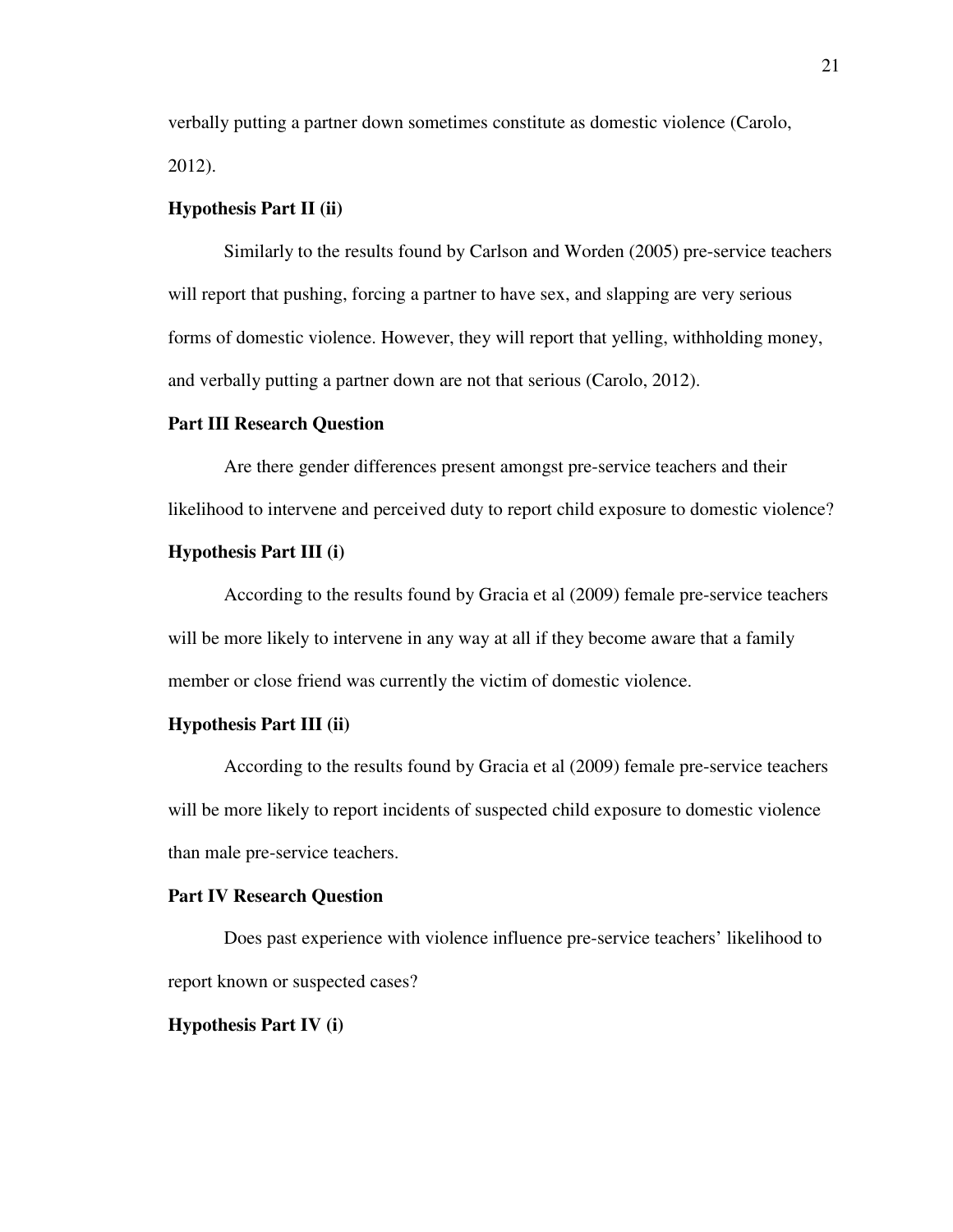In accordance to the results found by Gracia and Herrero (2006) pre-service teachers who report past personal experience with or exposure to domestic violence will be less likely to report cases of domestic violence in children than those who have not personally experienced or been exposed.

# **Hypothesis Part IV (ii)**

In accordance to the results found by Gracia and Herrero (2006) pre-service teachers who report past professional experience with domestic violence will be less likely to report cases of domestic violence in children than those who have not professionally experienced it.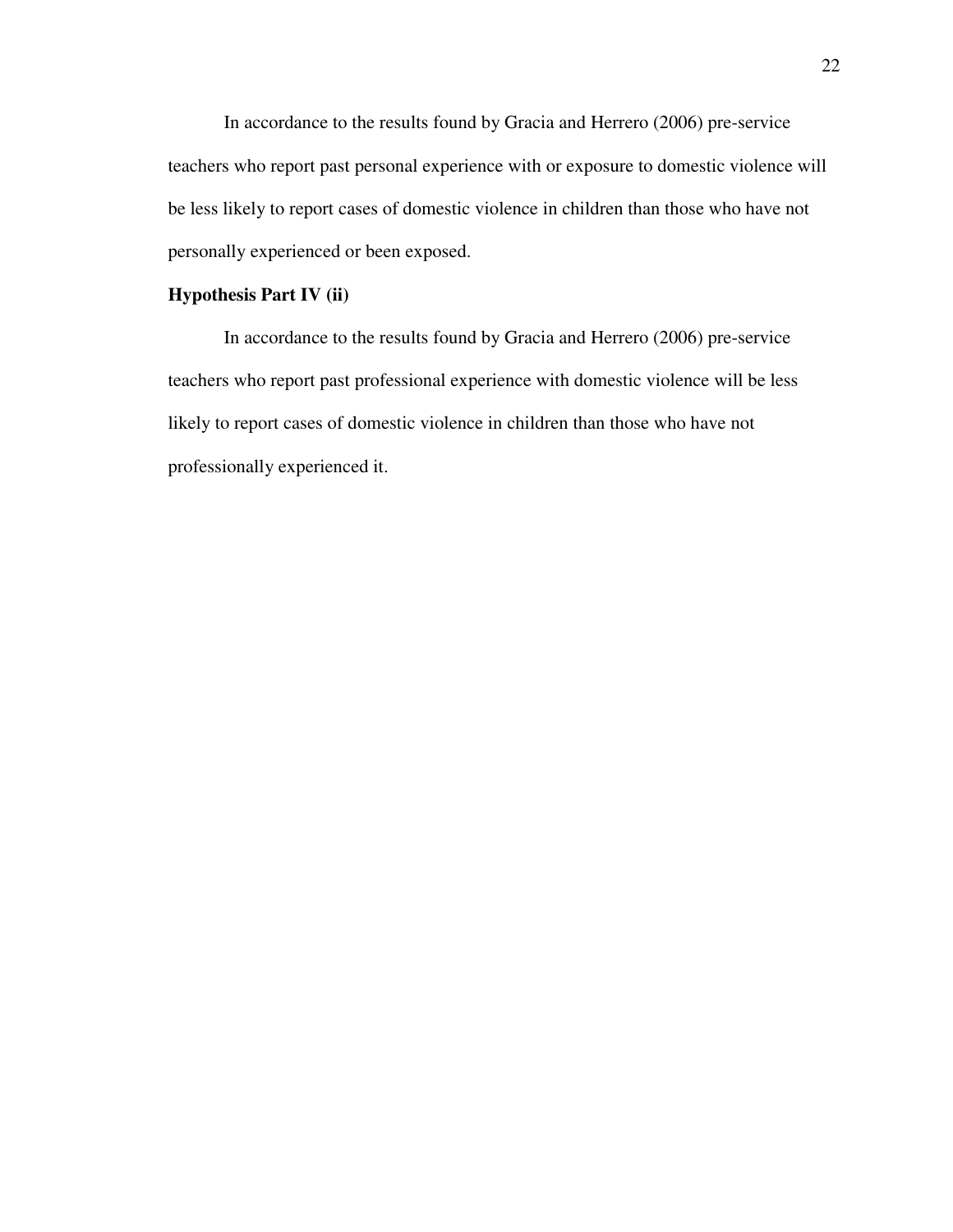#### **Chapter 2**

# **2 Methods**

The current study employed a questionnaire used to measure attitudes toward domestic violence, as well as reporting behaviours in cases of known or suspected domestic violence. The study utilized items from the *White Ribbon Campaign* to measure attitudes toward domestic violence, and utilized vignettes depicting child exposure to domestic violence to measure intentions to intervene.

#### **2.1 Participants**

Pre-service teachers enrolled in the Safe Schools course at the University of Western Ontario were recruited to complete the current study. The Safe Schools course aims to help students develop practical knowledge of how to create a safe and caring learning environment for students. An outline for the objectives of the Safe Schools course can be found in Appendix A. Overall, there is not considered to be any special interest in the topic of Safe Schools, as 500 out of 700 Bachelor of Education students take the course as an elective. The sample  $(N = 190)$  consisted of 68 males and 122 females, ages 21 to 52 (*Mage*=25.26, *SDage*=5.6). The participants were recruited in class, on a voluntary basis and offered a five-dollar gift certificate to the campus cafeteria for their participation. The majority of students, 190 out of 220, enrolled in the Safe Schools course volunteered to participate in the study.

# **2.2 Measures**

The current study was based largely on the survey used in the *White Ribbon Campaign* conducted by Carolo (2012). The *White Ribbon Campaign* surveyed a random sample of 1 064 men residing in Ontario, 18 years and older. The *White Ribbon Campaign*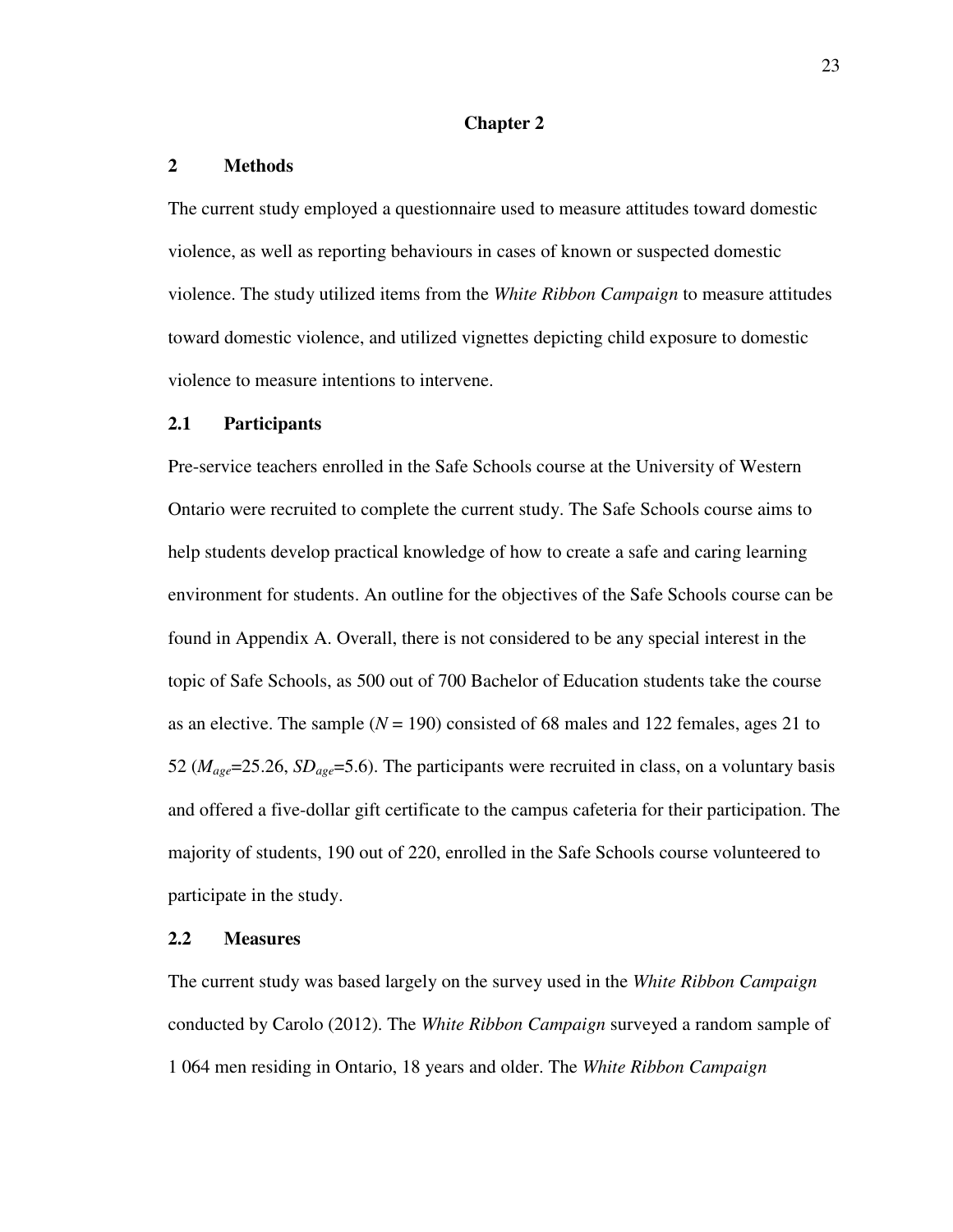developed the survey instrument, which was inspired by the *Australian National Survey on Community Attitudes to Violence Against Women* (VicHealth, 2009), *New Brunswick Attitudinal Survey on Violence Against Women* (Province of New Brunswick, 2009), and the *Alberta Survey on Men's Attitudes and Behaviours Toward Violence Against Women* (Alberta Council of Women's Shelters, 2012). The questionnaire was designed to measure men's attitudes toward gender-based violence, as well as identify perceptions and attitudes toward sexual violence. Items regarding attitudes toward domestic violence, seriousness of violent actions, and reporting behaviour were taken from the pre-existing survey to enhance the reliability of the data collected in the present study. Examples of items include: violence against women and girls is a concern to me (strongly disagreestrongly agree), and domestic violence is a private matter to be handled in the family (strongly disagree-strongly agree). For a list of all 56 items please see the completed survey in Appendix B.

Included in the survey are two vignettes developed by the researcher describing different scenarios of children exposed to domestic violence, which are legally reportable incidents (see Appendix B). The vignettes are specifically tailored to scenarios that teachers may experience due to the nature of their profession. The first vignette describes a grade nine female who writes a detailed poem for her English class regarding life in an angry and violent home. The vignette outlines how the teacher approaches the student and expresses concern; however, the student simply replies that "no family is perfect" before hurriedly leaving the class. The second vignette describes a young boy in grade two who requests to stay after class, constantly wants to 'check up' on his sister, and who drew an alarming and violent family portrait. The vignettes are followed by a series of questions regarding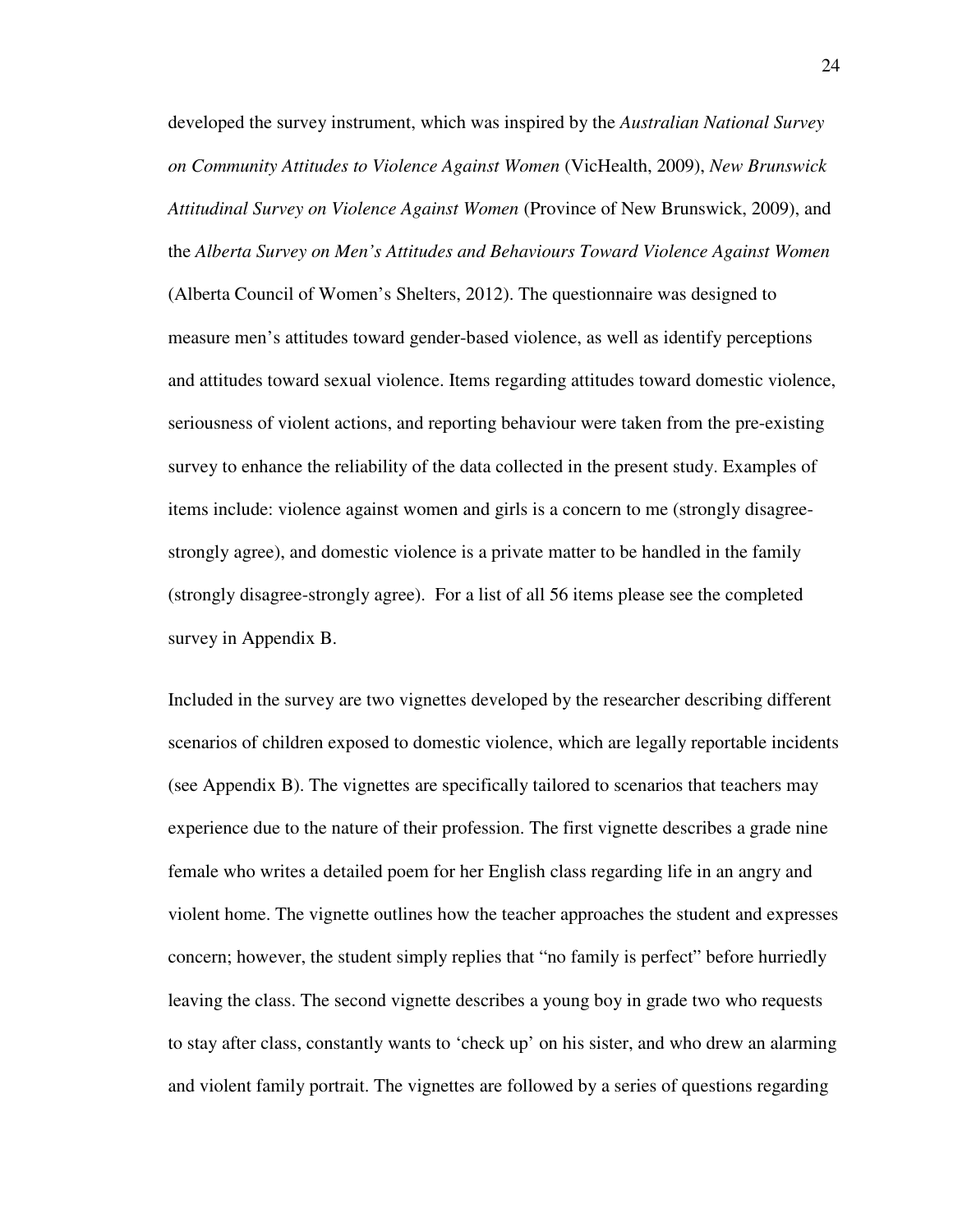pre-service teachers' likelihood to intervene and/or report. The questions measure options including: talk to the student, talk to the parents, notify the principal, notify the police, or do nothing. The purpose of the vignettes is to further examine expected reporting behaviour amongst pre-service teachers, and their potential reasoning for choosing not to report.

#### **2.3 Procedure**

The pre-service teachers voluntarily participated in the research by completing the survey, which was distributed and completed during the Safe Schools class time. The survey was distributed during the second class of the semester; therefore, none of the topics addressed in the survey had been covered in the class so far. The survey took approximately 15-20 minutes to complete. Participants were informed that the purpose of the study was to gather information regarding future teachers, who they are (demographics) and their attitudes concerning violence. A statement was read aloud to the class informing the students of their right to refuse participation, as well as their right to drop out of the study at any time, without any negative consequences. Please see Appendix C for the complete letter of information.

The participants were instructed to keep the letter of information as it provided them with the contact information for the primary researchers if they required further information. It was explained to the participants that informed consent would be assumed based on their willingness to complete and return the survey, which is done in order to ensure their anonymity. Once the participants returned the survey they were given a five-dollar gift certificate to the campus cafeteria for their participation.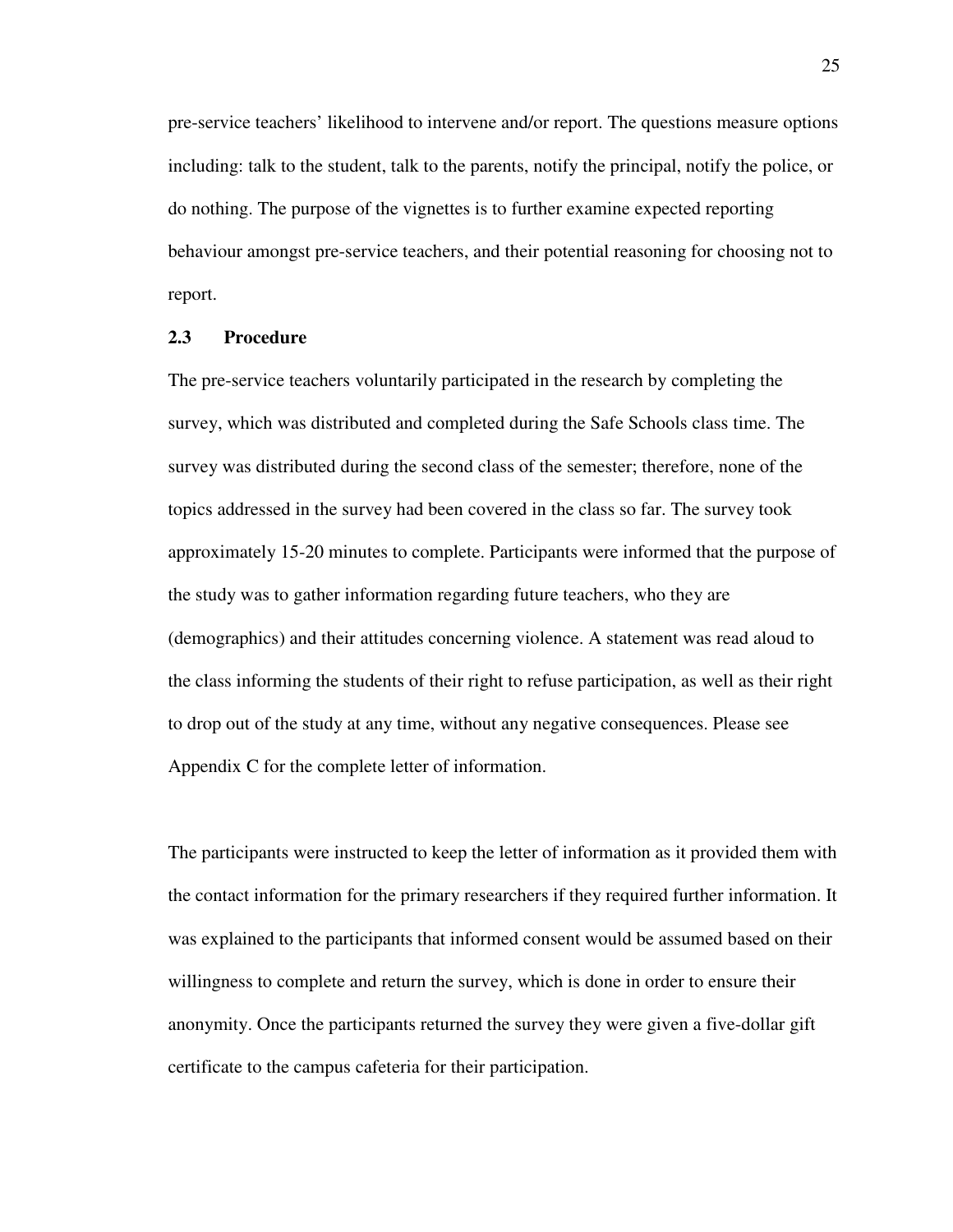The survey began with the participants answering demographic questions, such as age, gender, teaching level, and personal and professional experience with violence. Next were questions regarding their beliefs of what actions and behaviours constitute domestic violence, and then their attitudes toward such behaviours. Lastly, the survey covered questions surrounding reporting behaviour, using the two vignettes. The survey also included items addressing sexual violence, which were used as part of another study.

# **2.4 Data Analysis Plan**

The majority of the identified variables were measured at the individual level using descriptive analysis. Additionally, factors were analyzed at the univariate level using chisquare analyses and univariate analyses of variance.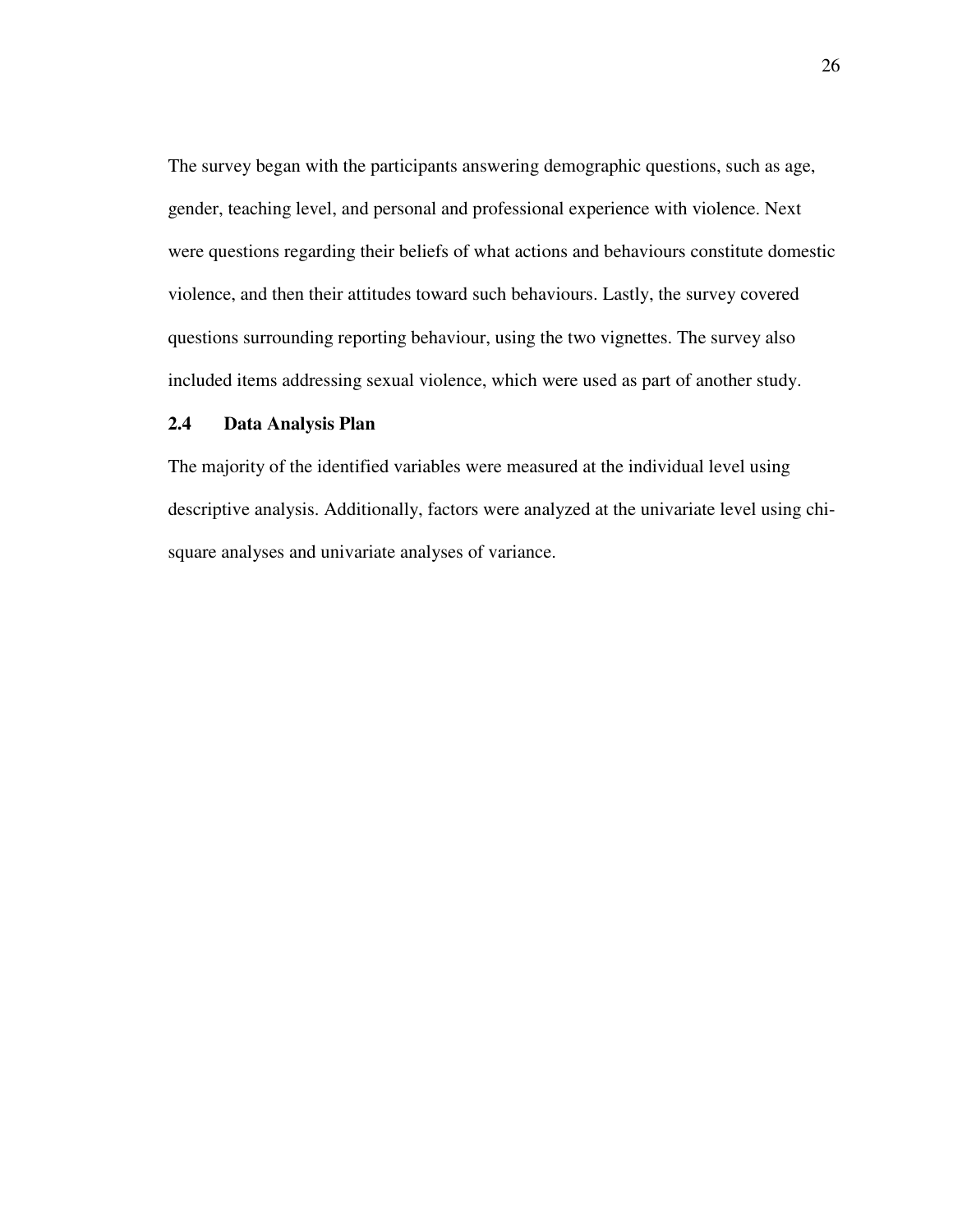# **Chapter 3**

# **3 Results**

#### **3.1 Descriptive Data**

Summary information about the sample of pre-service teachers can be found in Table 1. Of the 190 pre-service teachers recruited to participate in the study, 26% were enrolled in the primary-junior stream of the Bachelor of Education, 24% were in the junior-intermediate stream, and 48% were in the intermediate-senior stream. Sixty percent of the sample reported their relationship status as single, 14% were married, 10% were common law, 2% were divorced or separated, and 14% reported their relationship status was considered 'other'.

Fifty-three percent of pre-service teachers reported having past personal experience with violence. Specifically, 39% knew someone closely who experience violence, 21% experienced violence as an adult, and 14% grew up with violence in the family. Twentythree percent reported having past professional experience with violence. Specifically, 13% counselled an individual who experienced violence, 7% were part of a violence prevention program, 6% volunteered at a crisis centre, and 6% were part of a club or activist group.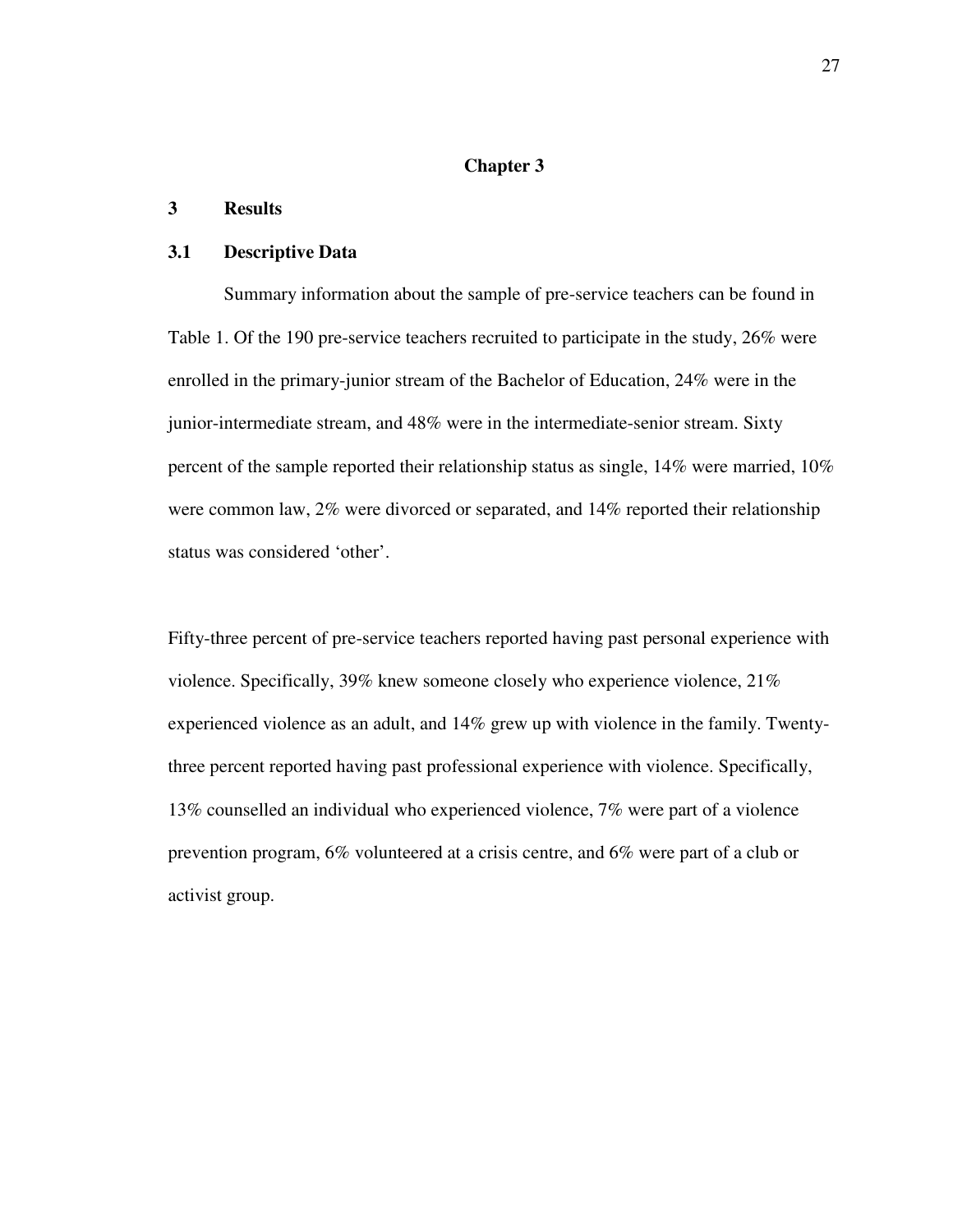|                            |                               | Frequency      | $\%$ |
|----------------------------|-------------------------------|----------------|------|
| <b>Sex</b>                 | Male                          | 68             | 35.8 |
|                            | Female                        | 122            | 64.2 |
| <b>Stream of BEd</b>       | Primary-Junior                | 51             | 26.8 |
|                            | Junior-Intermediate           | 46             | 24.2 |
|                            | Intermediate-Senior           | 92             | 48.3 |
| <b>Relationship Status</b> | Single                        | 114            | 60   |
|                            | Married                       | 26             | 13.7 |
|                            | Common-Law                    | 20             | 10.5 |
|                            | Divorced or Separated         | $\overline{4}$ | 2.1  |
|                            | Other                         | 26             | 13.7 |
|                            | Grew up with violence in      | 26             | 13.7 |
| Past Personal Experience   | family                        |                |      |
|                            | Experienced violence as an    | 40             | 21.1 |
|                            | adult<br>Knew someone closely | 75             | 39.5 |
|                            | who experienced violence      |                |      |
|                            | Met someone who               | 98             | 51.6 |
|                            | experienced violence          |                |      |
|                            | No experience                 | 38             | 20   |
|                            | Do not wish to say            | 3              | 1.6  |
| <b>Past Professional</b>   | Volunteered at a crisis       | 11             | 5.8  |
| Experience                 | centre                        |                |      |
|                            | Part of a club or activist    | 11             | 5.8  |
|                            | group<br>Part of a violence   | 13             | 6.8  |
|                            | prevention program            |                |      |
|                            | Counselled an individual      | 24             | 12.6 |
|                            | who experienced violence      |                |      |
|                            | No experience                 | 142            | 74.7 |
|                            | Do not wish to say            | $\mathbf{1}$   | .5   |

Table 1. *Frequencies & Total Percentages of the Descriptive Variables* 

Note: Past personal and professional experience will not add up to 190 (100%), more than one option may apply.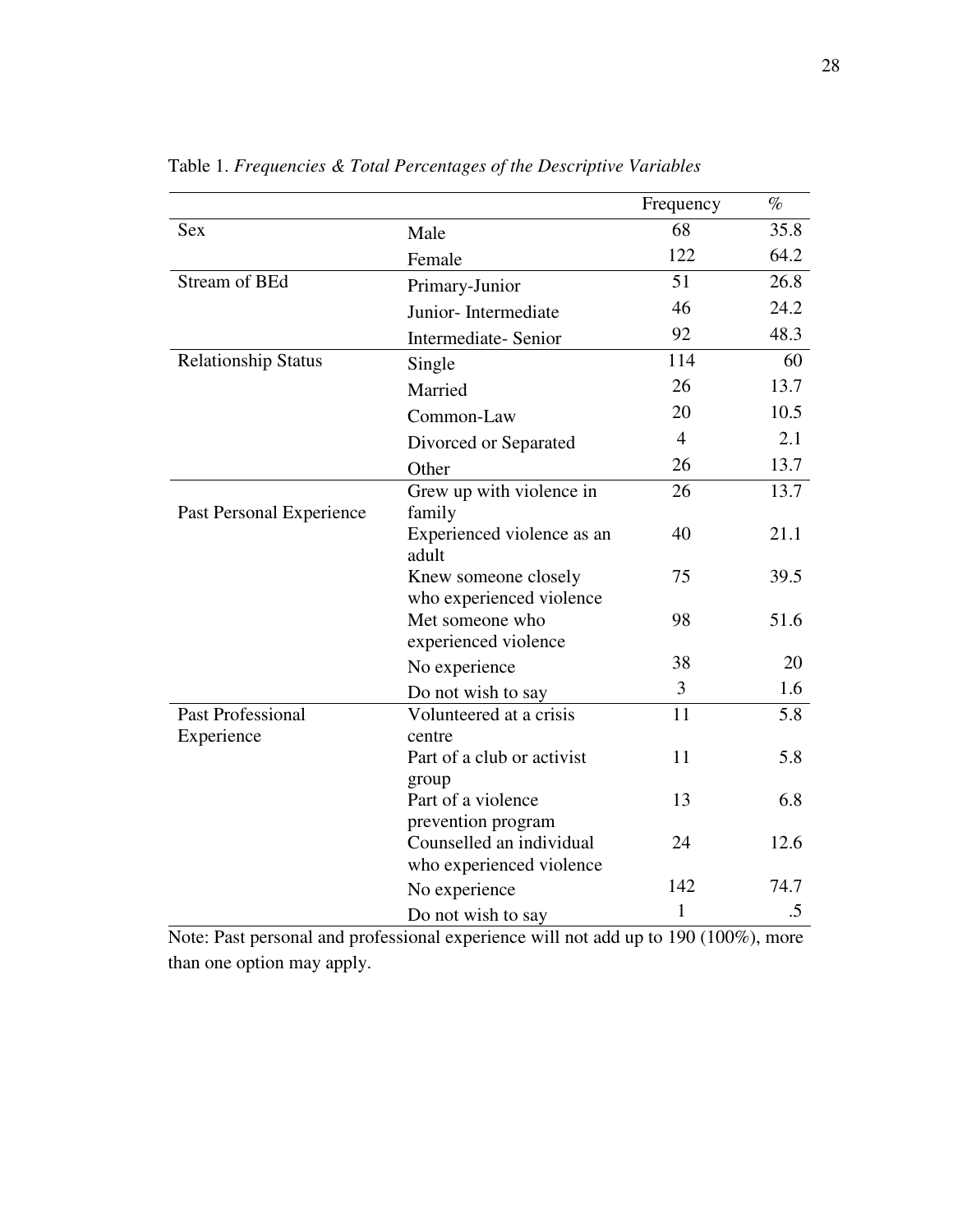### **3.2 Underlying Attitudes About Violence Against Women**

Summary information about pre-service teachers' attitudes toward violence against women (VAW) can be found in Table 2. To present the results in a meaningful manner, the responses of *strongly agree* and *somewhat agree* were collapsed into one response of *agree*, similarly, *strongly disagree* and *somewhat disagree* were collapsed into *disagree*. In accordance with hypothesis part one, the majority of pre-service teachers held progressive attitudes toward VAW such that 93% agreed that domestic violence can happen to anyone, 93% agree that VAW is a concern to them, 81% agree that VAW affects all women, including women they care about in their lives, 67% agreed that sexist, violent language and the sexualisation of women in the media and pop culture helps normalize VAW, and 88% disagreed that domestic violence is a private matter to be handled in the family. However, when asked their beliefs regarding the item 'most women could leave a violent relationship if they really wanted to' only half of the respondents disagreed (54%), 25% agreed, and 21% neither agreed nor disagreed.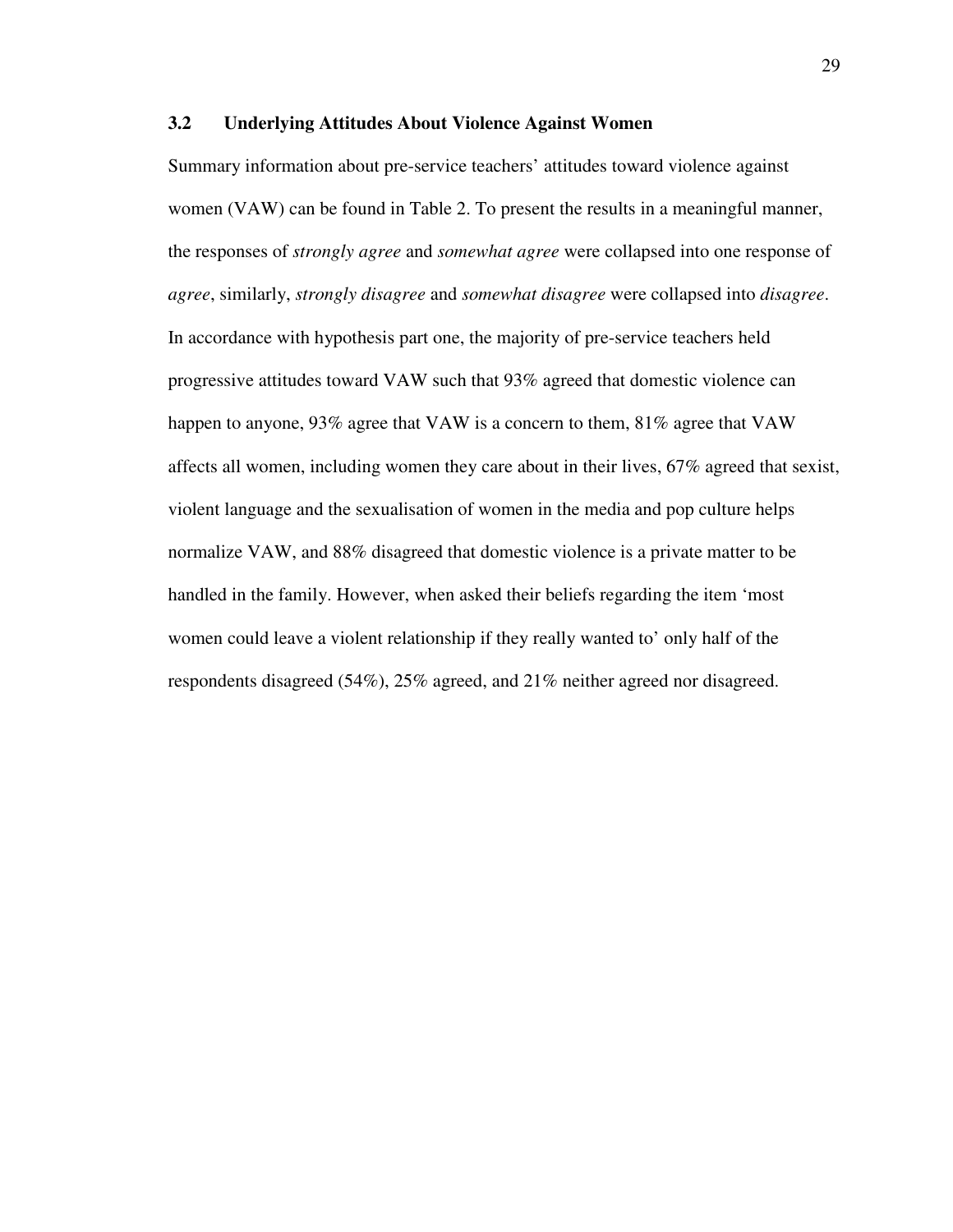|                                                                                                            | Strongly<br>Disagree | Somewhat<br>Disagree | Neither       | Somewhat<br>Agree | Strongly<br>Agree |
|------------------------------------------------------------------------------------------------------------|----------------------|----------------------|---------------|-------------------|-------------------|
|                                                                                                            | $n(\%)$              | $n(\%)$              | $n(\%)$       | $n(\%)$           | $n(\%)$           |
| DV can happen in any family, regardless of<br>cultural background or economic situation                    | $6(3.2\%)$           | $3(1.6\%)$           | $4(2.1\%)$    | 30 (15.8%)        | 147 (77.4%)       |
| VAW is a concern to me                                                                                     | $6(3.2\%)$           | $0(0\%)$             | $5(2.6\%)$    | $29(15.3\%)$      | 148 (77.9%)       |
| VAW affects all women including women I<br>care about in my life                                           | $5(2.6\%)$           | $5(2.6\%)$           | $27(14.2\%)$  | 56 (29.5%)        | $97(51.1\%)$      |
| Sexist, violent language and the<br>sexualization of women in media and pop<br>culture helps normalize VAW | $12(6.3\%)$          | 18 $(9.5\%)$         | $32(16.8\%)$  | 72 (37.9%)        | 56 (29.5%)        |
| Most women could leave a violent<br>relationship if they really wanted to                                  | $23(12.1\%)$         | $80(42.1\%)$         | 40 $(21.1\%)$ | 33 $(17.4\%)$     | 14 $(7.4\%)$      |
| DV is a private mater to be handled in the<br>family                                                       | $115(60.5\%)$        | 53 (27.9%)           | $12(6.3\%)$   | $4(2.1\%)$        | $5(2.6\%)$        |

Table 2. *Frequencies & Total Percentages of Underlying Attitudes About Violence Against Women* 

*Note. Domestic violence (DV) and violence against women (VAW).*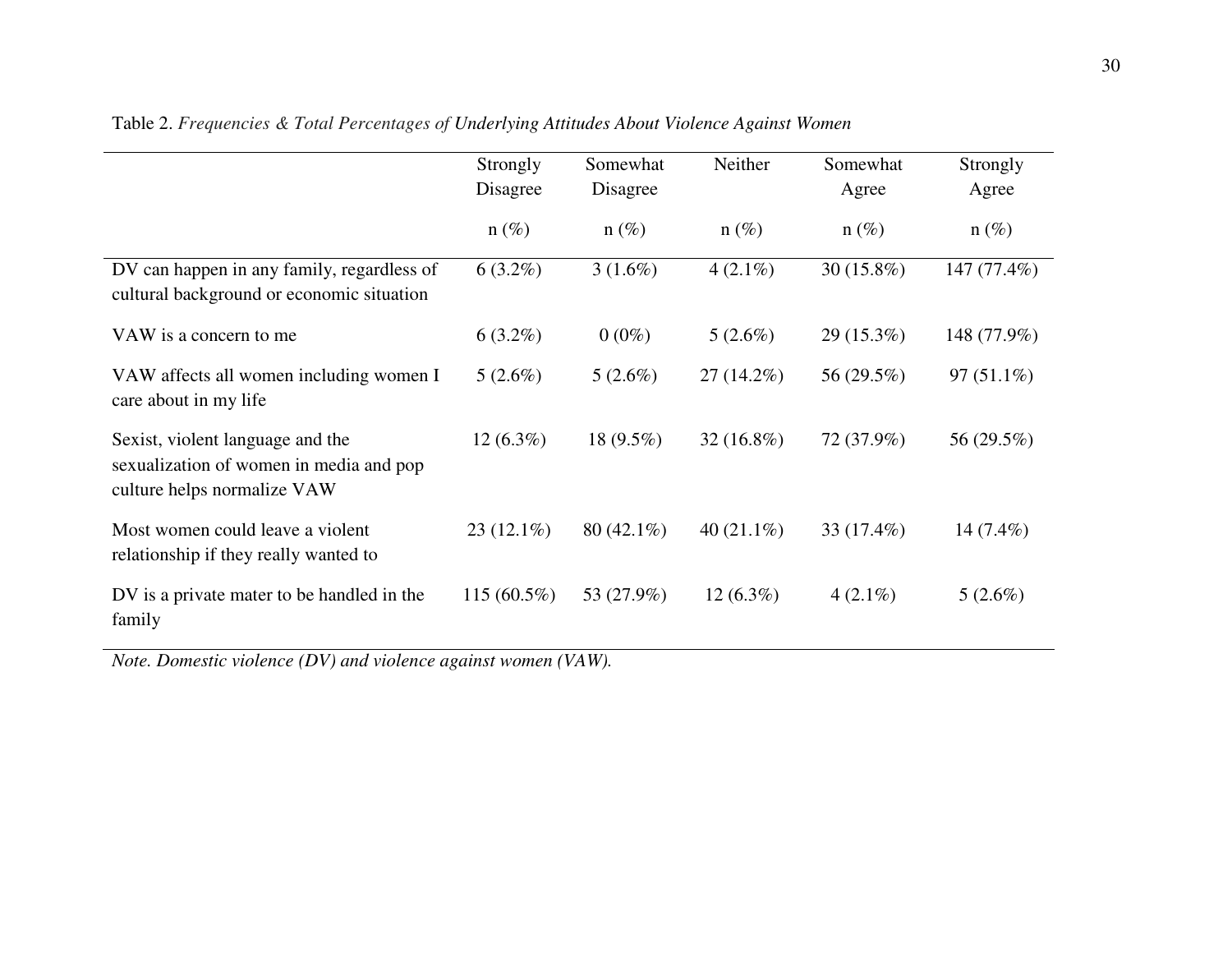Supplementary analyses were conducted using crosstabulations to analyze the difference between genders in regards to their attitudes toward a woman's ability to leave a violent relationship (see Table 3). Differences were not found between males and females in regards to their beliefs of whether or not women could leave a violent relationship if they really wanted to,  $\chi^2$  (4, *N* = 190) = 5.34, *p* = 0.25.

|                       |              | Gender       |          |
|-----------------------|--------------|--------------|----------|
|                       | Male         | Female       | $\chi^2$ |
|                       | $n(\%)$      | $n(\%)$      |          |
| Strongly<br>Disagree  | $5(7.4\%)$   | 18 (14.8%)   | 5.34     |
| Somewhat<br>Disagree  | $25(36.8\%)$ | 55 (45.1%)   |          |
| <b>Neither</b>        | 17(25%)      | 23 (18.9%)   |          |
| Somewhat<br>Agree     | $14(20.6\%)$ | $19(15.6\%)$ |          |
| <b>Strongly Agree</b> | $7(10.3\%)$  | 7(5.7%)      |          |

Table 3. *Gender \* Belief that Women Could Leave a Violent Relationship if they Wanted to Crosstabulation* 

### **3.3 When are Unhealthy Behaviours Domestic Violence?**

Summary information about pre-service teachers' views of when unhealthy behaviours constitute as domestic violence can be found in Table 4. In accordance with hypothesis two part one, the majority of pre-service teachers believe the following behaviours are always considered domestic violence: trying to scare or control a partner using threats of harm (96%), forcing a partner to have sex (86%), pushing a partner to cause harm or fear (80%), slapping a child because they did something wrong (74%), and preventing a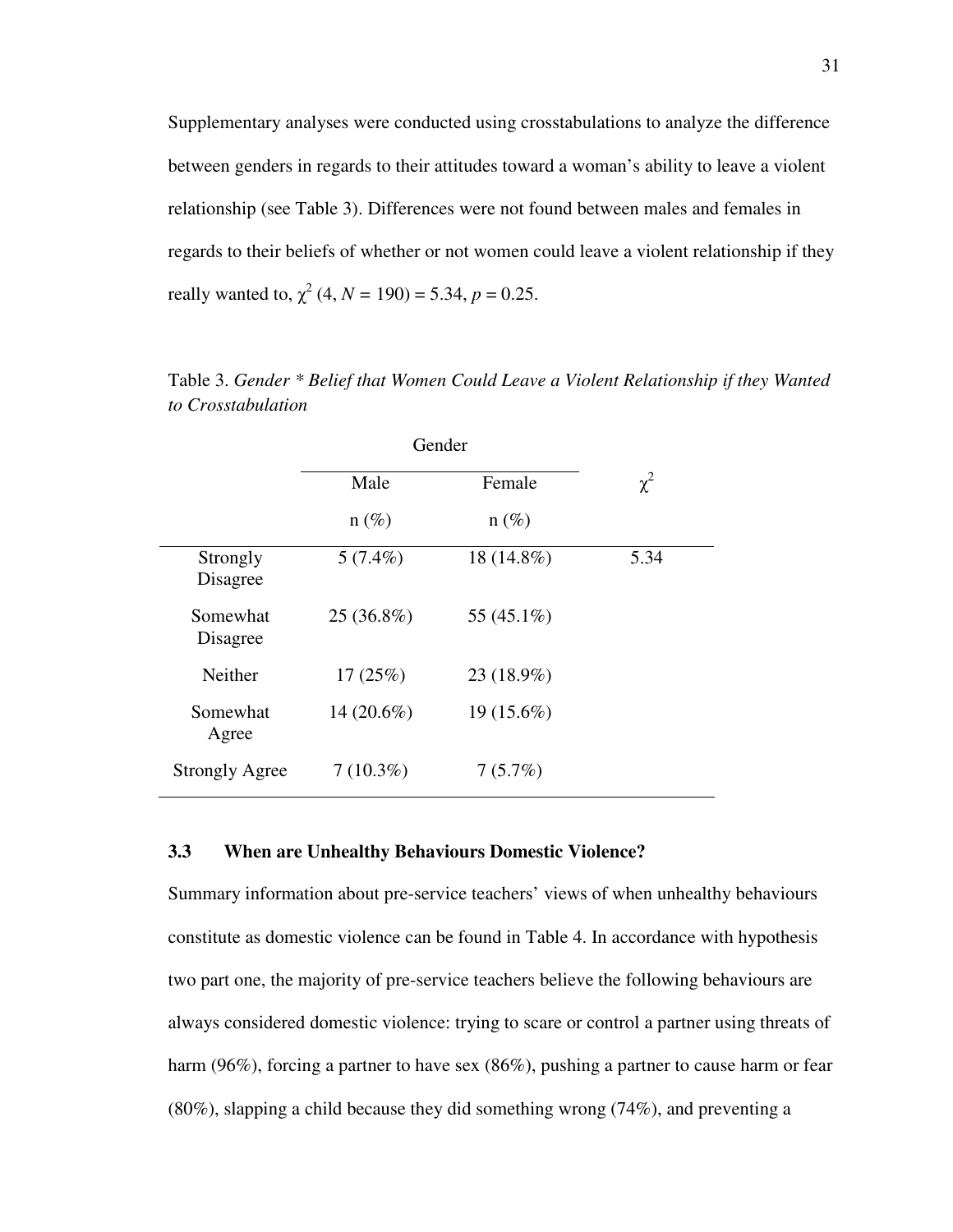partner from seeing friends and family (64%). However, only approximately half of preservice teachers (56%) believe that controlling a partner by withholding money is always domestic violence, 53% believe that using verbal put downs to make a partner feel bad about themselves is always domestic violence, and only 8% believe that yelling at a partner is always domestic violence.

|                                                                                                           | Always        | Sometimes     | Never        |
|-----------------------------------------------------------------------------------------------------------|---------------|---------------|--------------|
|                                                                                                           | $n(\%)$       | $n(\%)$       | $n(\%)$      |
| One partner pushes the other to cause harm<br>or fear                                                     | 153 (80.5%)   | 37 (19.5%)    | $0(0\%)$     |
| One partner makes the other have sex with<br>them                                                         | 163(85.8%)    | 25(13.2)      | $1(.5\%)$    |
| One partner tries to scare or control the<br>other by threatening to hurt them or other<br>family members | 182 (95.8%)   | $6(3.2\%)$    | $2(1.1\%)$   |
| A parent slaps their child across the face<br>because the child did something wrong                       | 140 (73.7%)   | 48 (25.3%)    | $1(.5\%)$    |
| One partner yells at the other                                                                            | $15(7.9\%)$   | 162(85.3%)    | 13 $(6.8\%)$ |
| One partner puts the other down and tries<br>to make them feel bad about themselves                       | $100(52.6\%)$ | 85 (44.7%)    | $5(2.6\%)$   |
| One partner prevents another from seeing<br>friends and family                                            | $122(64.2\%)$ | 62 $(32.6\%)$ | $5(2.6\%)$   |
| One partner tries to control the other by<br>withholding money                                            | 107(56.3%)    | 75 (39.5%)    | $8(4.2\%)$   |

Table 4. *Frequencies & Total Percentages of Unhealthy Behaviours as Forms of Domestic Violence*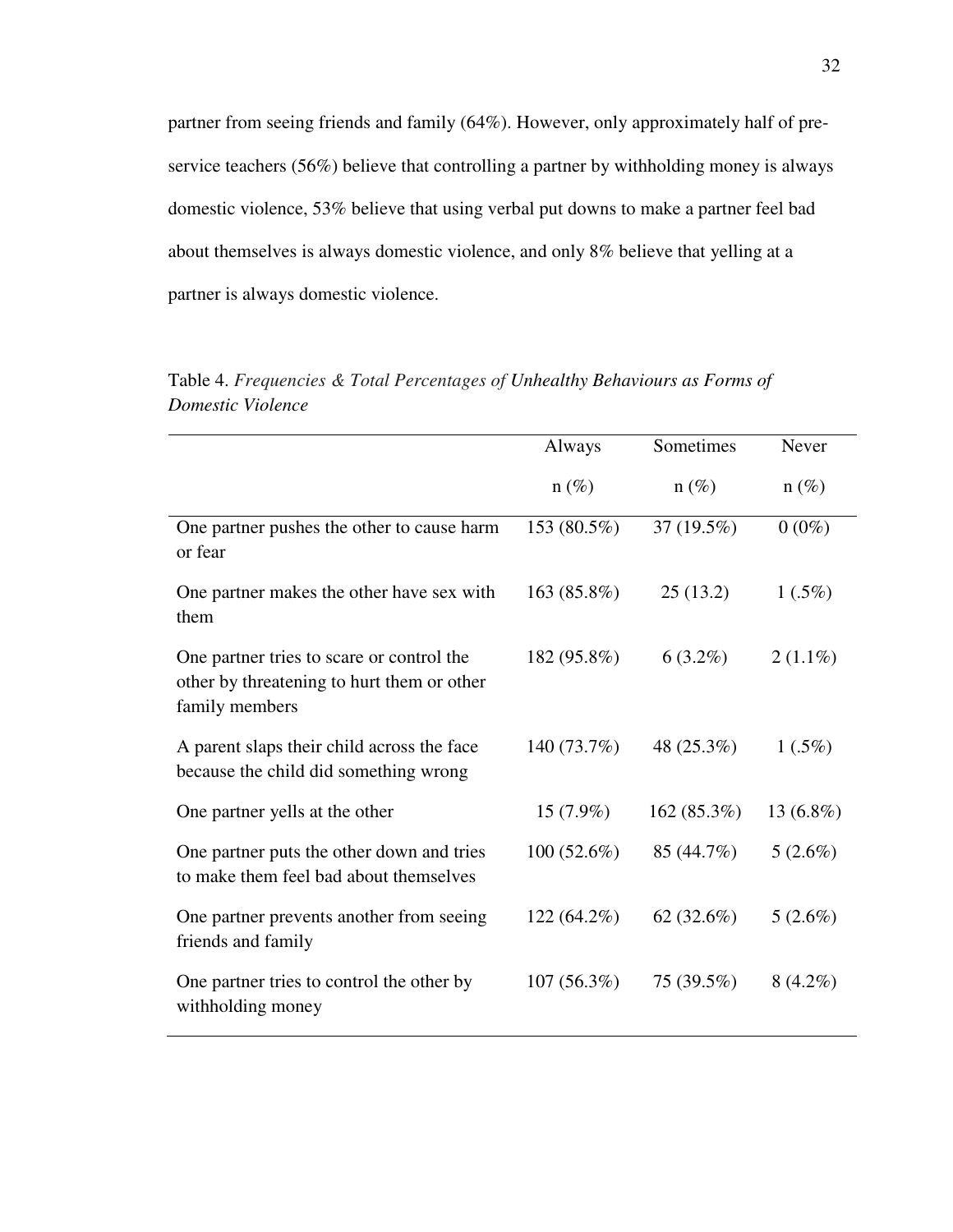Supplementary analyses were conducted using crosstabulations to analyze the difference between genders in regards to their beliefs of when unhealthy behaviours constitute as domestic violence (see Table 5). Differences were found between males and females beliefs in regards to controlling a partner by withholding money,  $\chi^2$  (2, *N* = 190) = 16.9, *p* < .001. Post-hoc standardized residuals revealed that males reported withholding money as always constituting domestic violence less than would be expected (std. residual = - 2.1). However, differences were not found between males and females in regards to yelling,  $\chi^2$  (2, *N* = 190) = 5.16, *p* = 0.08. Crosstabulation analyses were unable to be completed by gender for verbal put-downs as the assumption of minimum expected frequencies was violated. The above analyses were interpreted using a significance level of  $p = 0.05$ , as the hypotheses were based on strong literature supporting the notion that women have more progressive views toward domestic violence than men.

|             | Gender |              |                |             |           |
|-------------|--------|--------------|----------------|-------------|-----------|
|             |        | Always       | Sometimes      | Never       |           |
|             |        | $n(\%)$      | $n(\%)$        | $n(\%)$     | $\chi^2$  |
| Withholding | Male   | $25(36.8\%)$ | 38 (55.9%)     | $5(7.4\%)$  | $16.9***$ |
| Money       | Female | 82 (62.7%)   | 37 (30.3%)     | $3(2.5\%)$  |           |
| Partner     | Male   | $2(2.9\%)$   | 59 (86.8%)     | $7(10.3\%)$ | 5.16      |
| Yells       | Female | $13(10.7\%)$ | 103 $(84.4\%)$ | $6(4.9\%)$  |           |

Table 5. *Gender \* Unhealthy Behaviours as Forms of Domestic Violence Crosstabulation*

Note: Domestic violence (DV);  $*** = p < .001$ .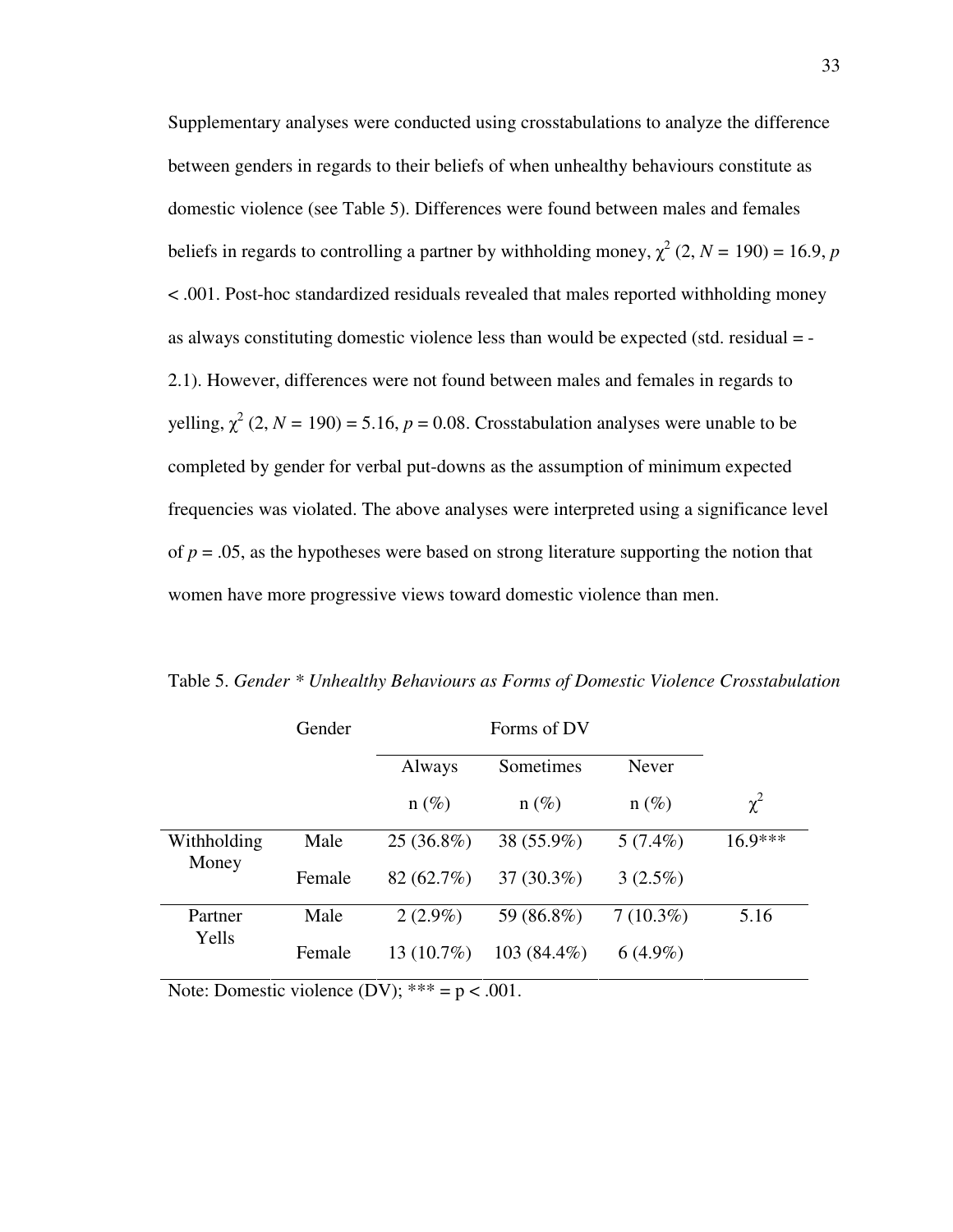### **3.4 Seriousness of Unhealthy Behaviours**

Summary information about pre-service teachers' views on the seriousness of unhealthy behaviours can be found in Table 6. In accordance with hypothesis two part two, the majority of pre-service teachers believe that the following behaviours are very serious: trying to scare or control a partner using threats of harm (87%), forcing a partner to have sex (77%), pushing a partner to cause harm or fear (58%), preventing a partner from seeing friends and family (58%), and slapping a child because they did something wrong (57%). However, just under half of pre-service teachers (48%) believe that controlling a partner by withholding money is very serious, 25% believe that using put downs to make a partner feel bad about themselves is very serious, and only 4% believe that yelling at a partner is very serious.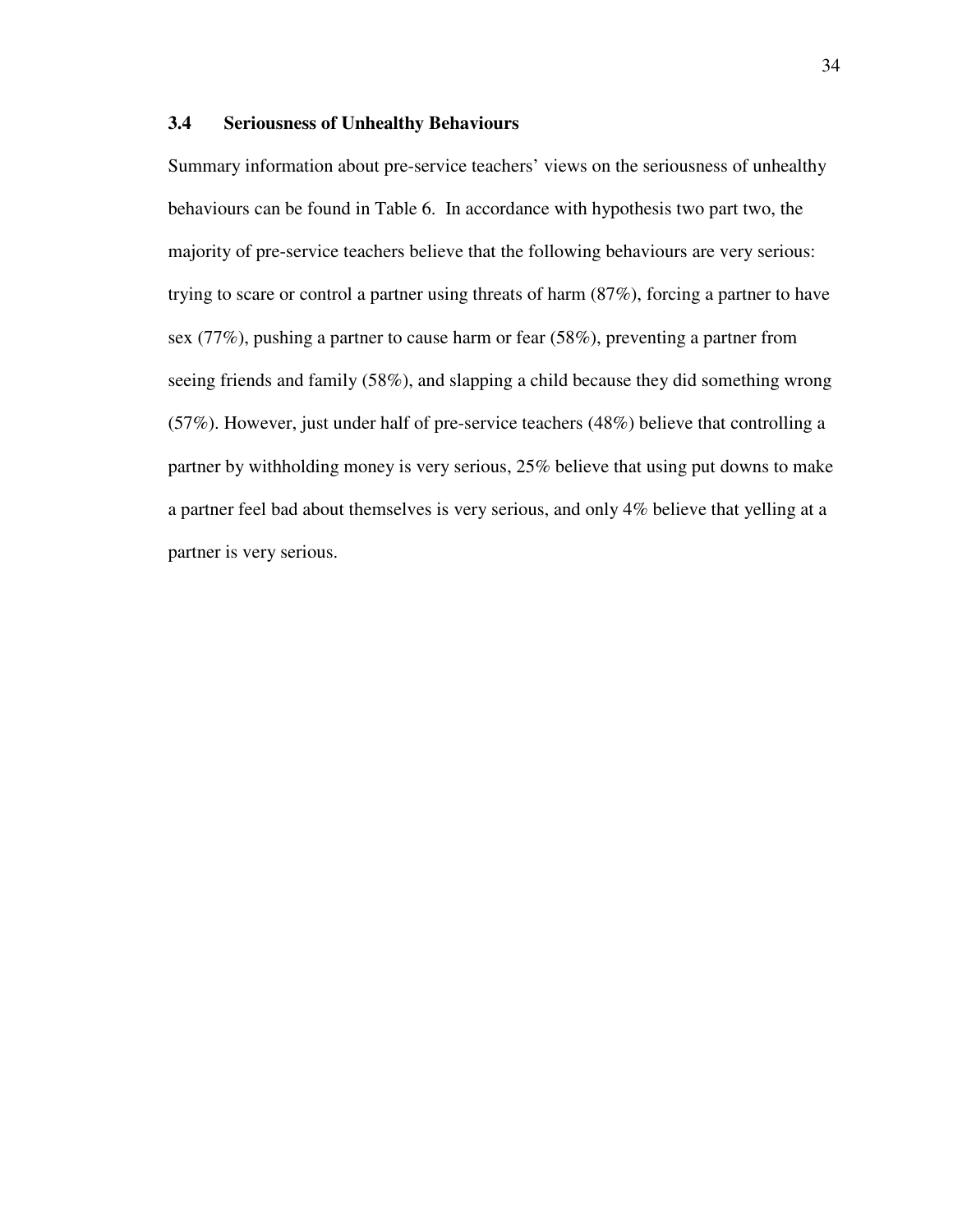|                                                                                                        | Very serious  | Quite serious | Not that<br>serious | Not at all<br>serious |
|--------------------------------------------------------------------------------------------------------|---------------|---------------|---------------------|-----------------------|
|                                                                                                        | $n(\%)$       | $n(\%)$       | $n(\%)$             | $n(\%)$               |
| One partner pushes the other to cause harm or fear                                                     | 110 (57.9%)   | 72 (37.9%)    | $8(4.2\%)$          | $0(0\%)$              |
| One partner makes the other have sex with them                                                         | 146 (76.8%)   | 40 $(21.1\%)$ | $3(1.6\%)$          | $1(.5\%)$             |
| One partner tries to scare or control the other by<br>threatening to hurt them or other family members | 166 (87.4%)   | $23(12.1\%)$  | $1(.5\%)$           | $0(0\%)$              |
| A parent slaps their child across the face because<br>the child did something wrong                    | $109(57.4\%)$ | 59 (31.1%)    | $20(10.5\%)$        | $1(.5\%)$             |
| One partner yells at the other                                                                         | $8(4.2\%)$    | 56 (29.5%)    | 117 (61.6%)         | $6(3.2\%)$            |
| One partner puts the other down and tries to make<br>them feel bad about themselves                    | 47 (24.7%)    | 102(53.7%)    | 40 $(21.1\%)$       | $1(.5\%)$             |
| One partner prevents another from seeing family<br>and friends                                         | 111 (58.4%)   | 57 (30%)      | $20(10.5\%)$        | $1(.5\%)$             |
| One partner tries to control the other by<br>withholding money                                         | 91 (47.9%)    | 66 (34.7%)    | $27(14.2\%)$        | $5(2.6\%)$            |

Table 6. *Frequencies and Total Percentages of Seriousness of Unhealthy Behaviour*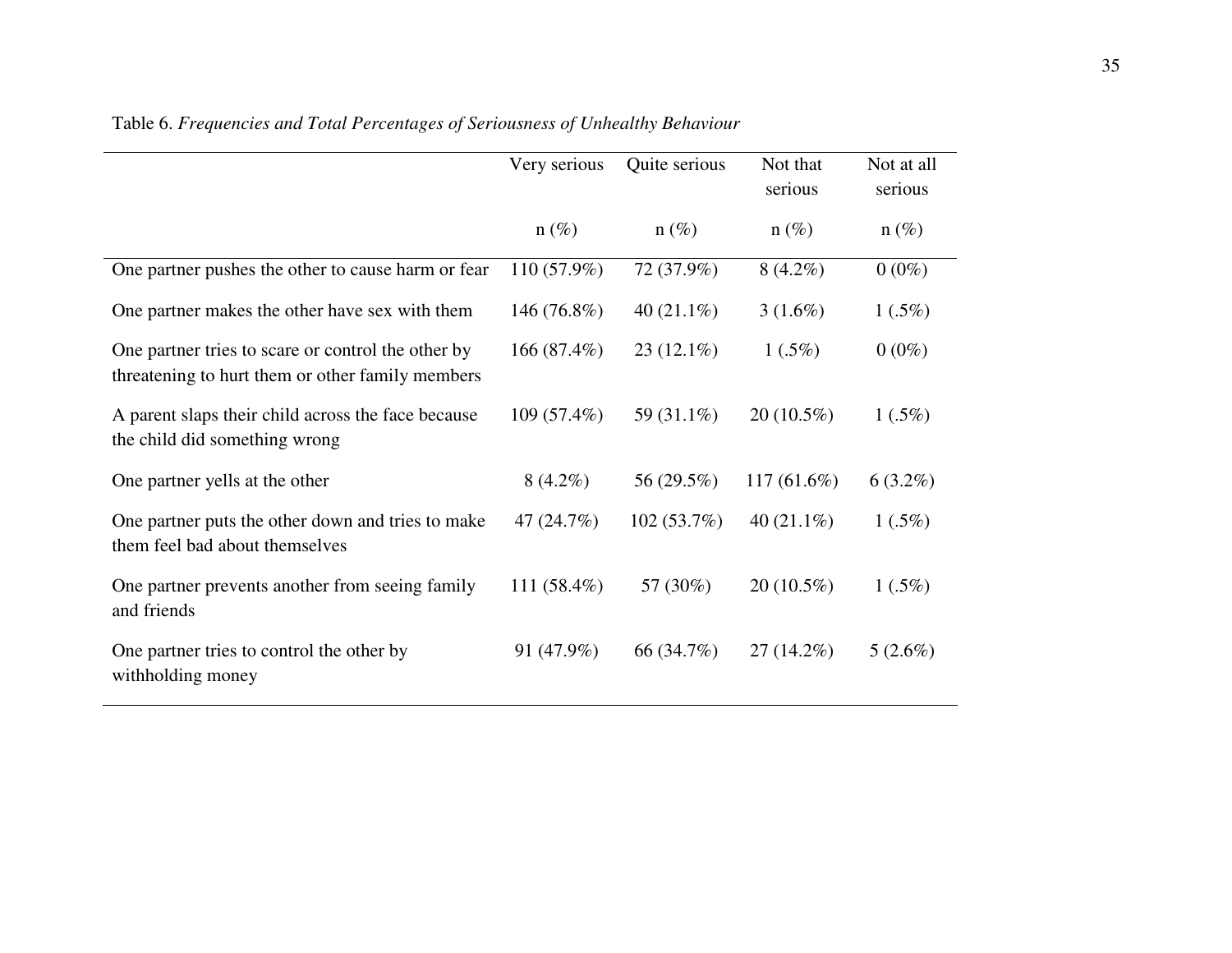Supplementary analyses were conducted using crosstabulations to analyze the difference between genders in regards to their beliefs of the seriousness of unhealthy behaviours (see Table 7). Differences were found between males and females beliefs in regards to the seriousness of controlling a partner by withholding money,  $\chi^2$  (3, *N* = 189) = 13.44, *p* < .01. Post-hoc standardized residuals revealed that males reported withholding money as very serious less than would be expected (std. residual = -1.9). However, differences were not found between males and females in regards to their beliefs of seriousness of verbal put downs,  $\chi^2$  (3, *N* = 190) = 5.6, *p* = .13, or in regards to the seriousness of yelling,  $\chi^2$  (3,  $N = 187$ ) = 3.94,  $p = 0.27$ .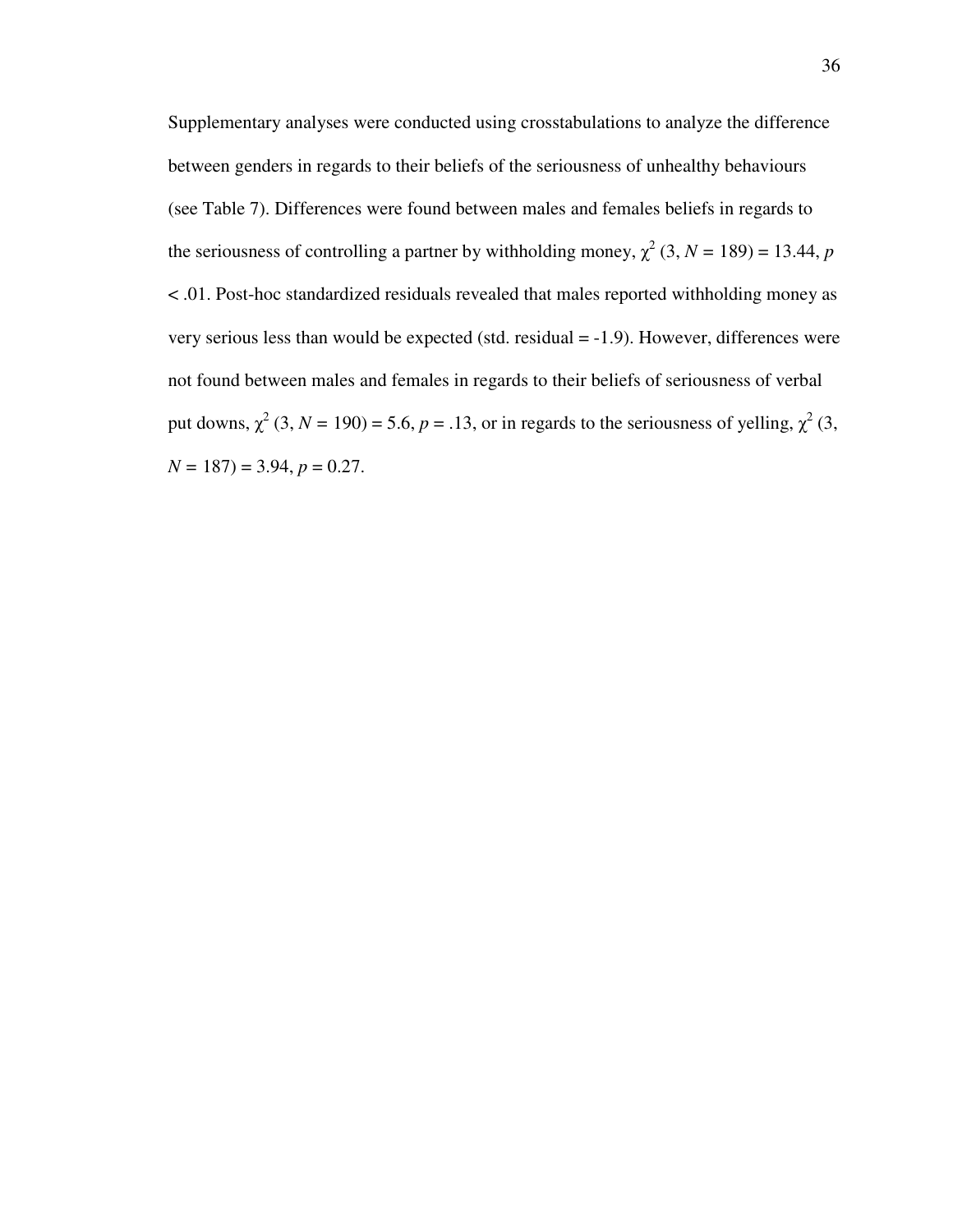|                    | Gender |                 | Seriousness of Forms of DV |                     |                       |          |  |  |
|--------------------|--------|-----------------|----------------------------|---------------------|-----------------------|----------|--|--|
|                    |        | Very<br>Serious | Quite<br>Serious           | Not that<br>Serious | Not at all<br>Serious | $\chi^2$ |  |  |
|                    |        | $n(\%)$         | $n(\%)$                    | $n(\%)$             | $n(\%)$               |          |  |  |
| Withholding        | Male   | $22(32.4\%)$    | 31 $(35.6%)$               | 11 $(16.2\%)$       | $4(5.9\%)$            | 13.44**  |  |  |
| Money <sup>1</sup> | Female | 69 (57%)        | 35 (28.9%)                 | $16(13.2\%)$        | $1(0.8\%)$            |          |  |  |
| Verbal Put         | Male   | 13 (19.1%)      | $35(51.5\%)$               | 19 (27.9%)          | $1(1.5\%)$            | 5.63     |  |  |
| Downs <sup>2</sup> | Female | 34 (27.9%)      | $67(54.9\%)$               | 21(17.2%)           | $0(0\%)$              |          |  |  |
| Partner            | Male   | $3(4.5\%)$      | $16(23.9\%)$               | 44 (65.7%)          | 4(6%)                 | 3.94     |  |  |
| Yells <sup>3</sup> | Female | $5(4.2\%)$      | 40 $(33.3\%)$              | 73 (60.8%)          | $2(1.7\%)$            |          |  |  |

| Table 7. Gender * Seriousness of Forms of Domestic Violence Crosstabulation |  |
|-----------------------------------------------------------------------------|--|
|-----------------------------------------------------------------------------|--|

Note: Domestic violence (DV); missing data  $^1(n=1)$ ,  $^3(n=3)$ ; \*\* = p < .01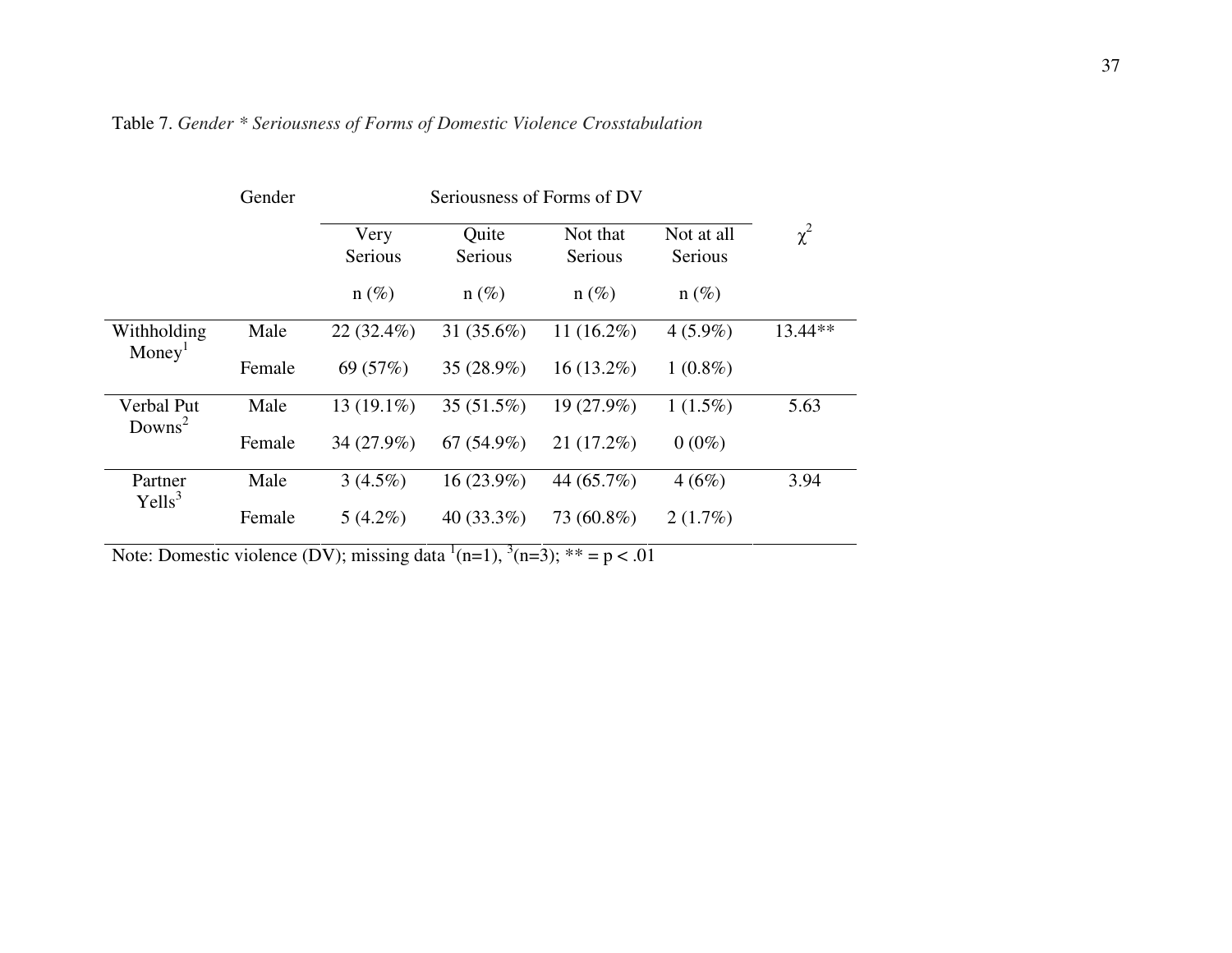## **3.5 Likelihood to Intervene**

Pre-service teachers were asked their likelihood to intervene in any way at all if they became aware that a family member or close friend was currently a victim of domestic abuse. Approximately half of pre-service teachers (55%) reported that they would be very likely to intervene, 35% would be somewhat likely, 3% would be somewhat unlikely, 1% would be very unlikely, and 5% were neutral. Contrary to hypothesis three part one, using cross-tabulation, differences were not found between males and females in regards to their likelihood to intervene,  $\chi^2$  (4, *N* = 189) = 7.68, *p* = .1 (see Table 8).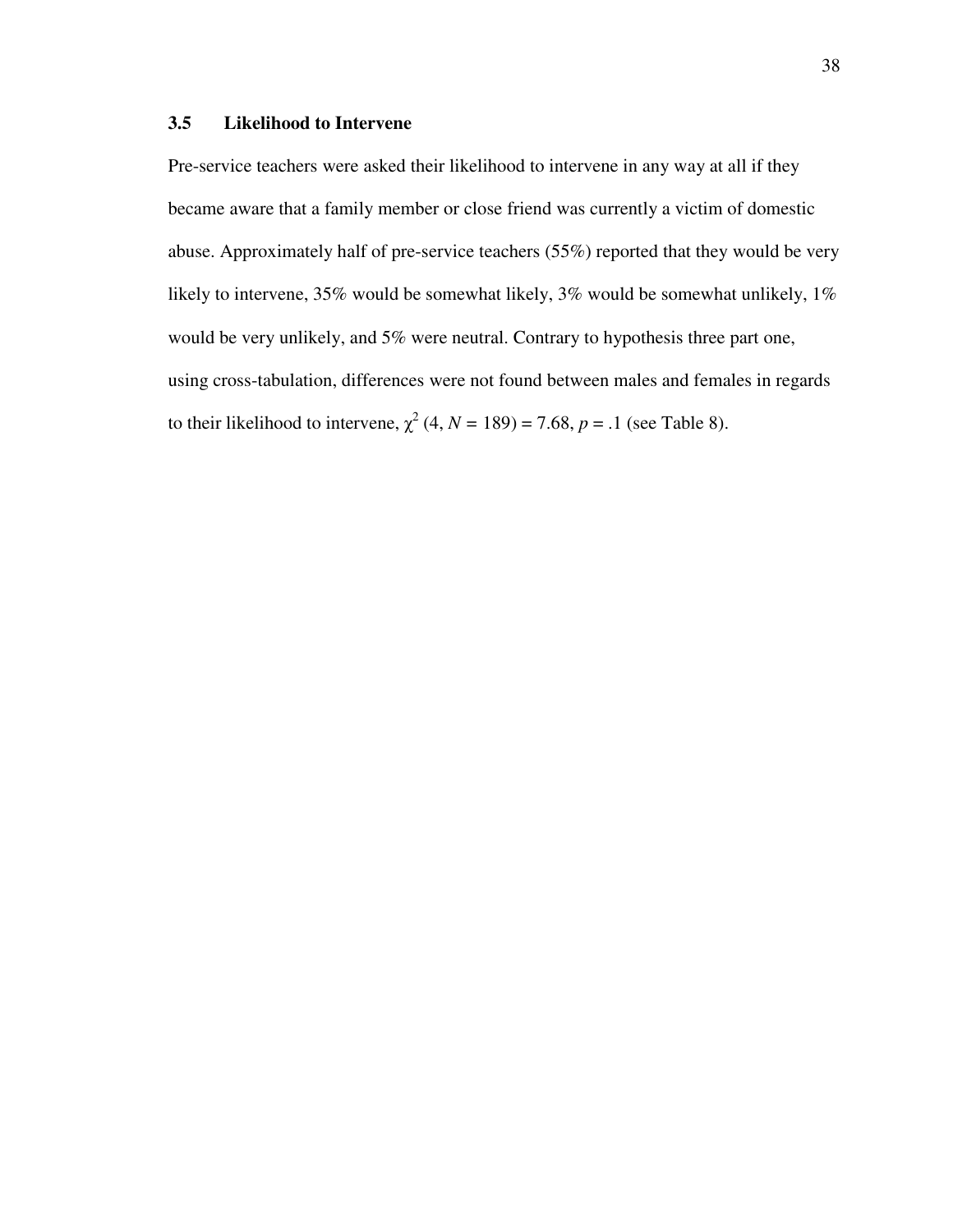# Table 8. *Gender \* Likelihood to Intervene*

|        | Very Likely<br>$n(\%)$ | Somewhat<br>Likely | Neutral<br>$n(\%)$ | Somewhat<br>Unlikely | Very<br>Unlikely | $\chi^2$ |
|--------|------------------------|--------------------|--------------------|----------------------|------------------|----------|
|        |                        | $n(\%)$            |                    | $n(\%)$              | $n(\%)$          |          |
| Male   | $37(54.4\%)$           | $20(29.4\%)$       | $6(8.8\%)$         | $3(4.4\%)$           | $2(2.9\%)$       | 7.68     |
| Female | $67(55.4\%)$           | 47 (38.8%)         | $4(3.3\%)$         | $3(2.5\%)$           | $0(0\%)$         |          |

Likelihood to Intervene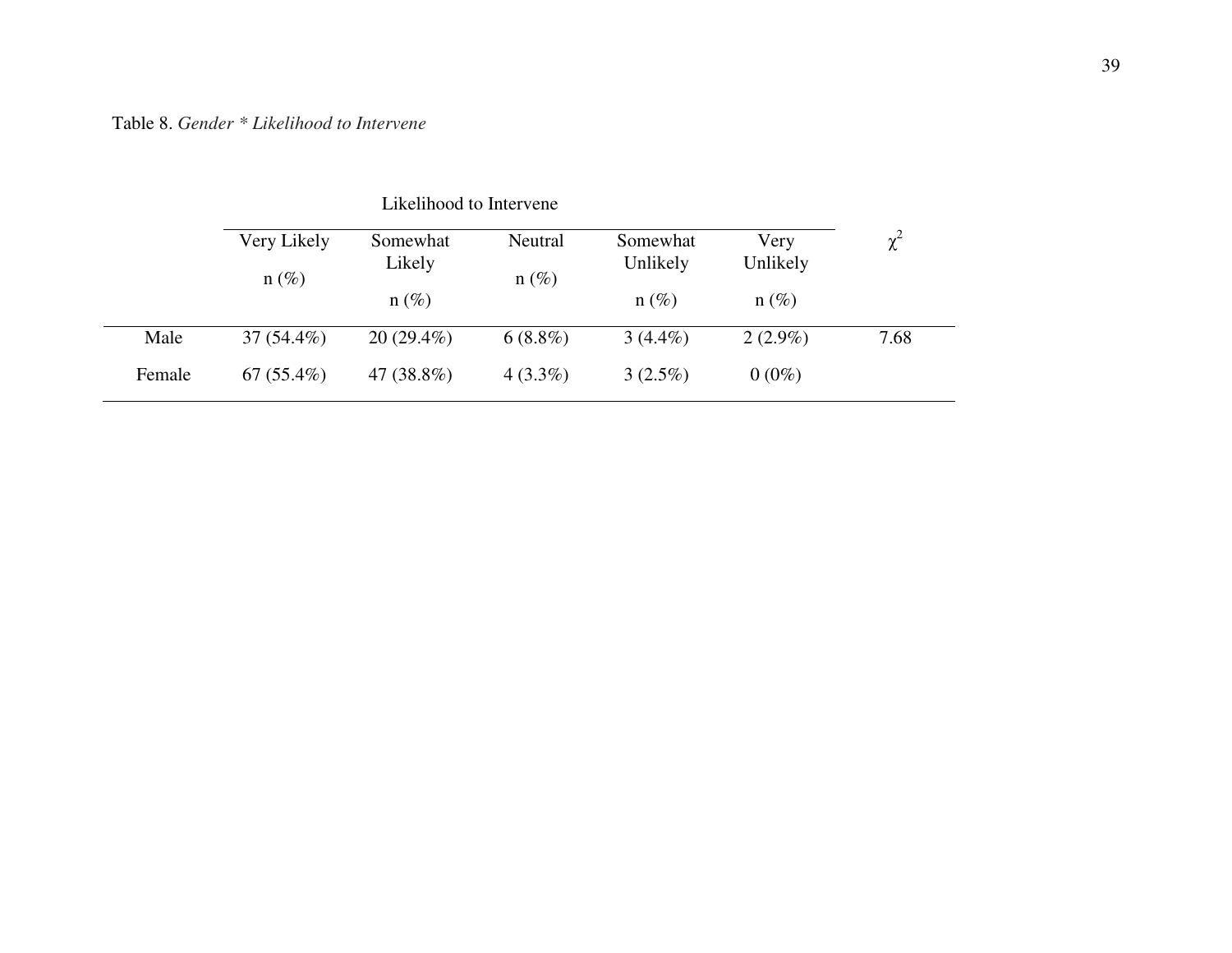### **3.6 Duty to Report**

**Response to vignette one.** The large majority of pre-service teachers (88%) believed they, as teachers, had a duty to respond in vignette one. Vignette one depicted a student who wrote a concerning poem in her English class regarding witnessing violence at home. Eighty-one percent of males and 92% of females reported that they believed they had a duty to respond. Contrary to hypothesis three part two, using cross-tabulation, differences were not found between males and females in regards to their believed reporting duty,  $\chi^2$  (2, *N* = 186) = 3.22, *p* = .22 (see Table 9).

Table 9. *Gender \* Duty to Report for Vignette One Crosstabulation*

|        | Gender        |                |             |          |
|--------|---------------|----------------|-------------|----------|
|        | Yes           | N <sub>o</sub> | Don't know  | $\chi^2$ |
|        | $n(\%)$       | $n(\%)$        | $n(\%)$     |          |
| Male   | 55 (84.6%)    | $2(3.1\%)$     | $8(12.3\%)$ | 3.22     |
| Female | $112(92.6\%)$ | $1(0.8\%)$     | $8(6.6\%)$  |          |

Note: missing data (n=4)

**Response to vignette two.** The large majority (93%) of pre-service teachers believed they, as teachers, had a duty to respond in vignette two. Vignette two depicted a young student who drew a photo of his family detailing potential violence, the student also displayed concerning behaviour over his extensive worry for his sister's well being. Eighty-seven percent of males and 97% of females reported that they believed they had a duty to respond. Further analysis using cross tabulation was unable to be performed due to the small response size to the *no* and *don't know* options of the duty to respond item.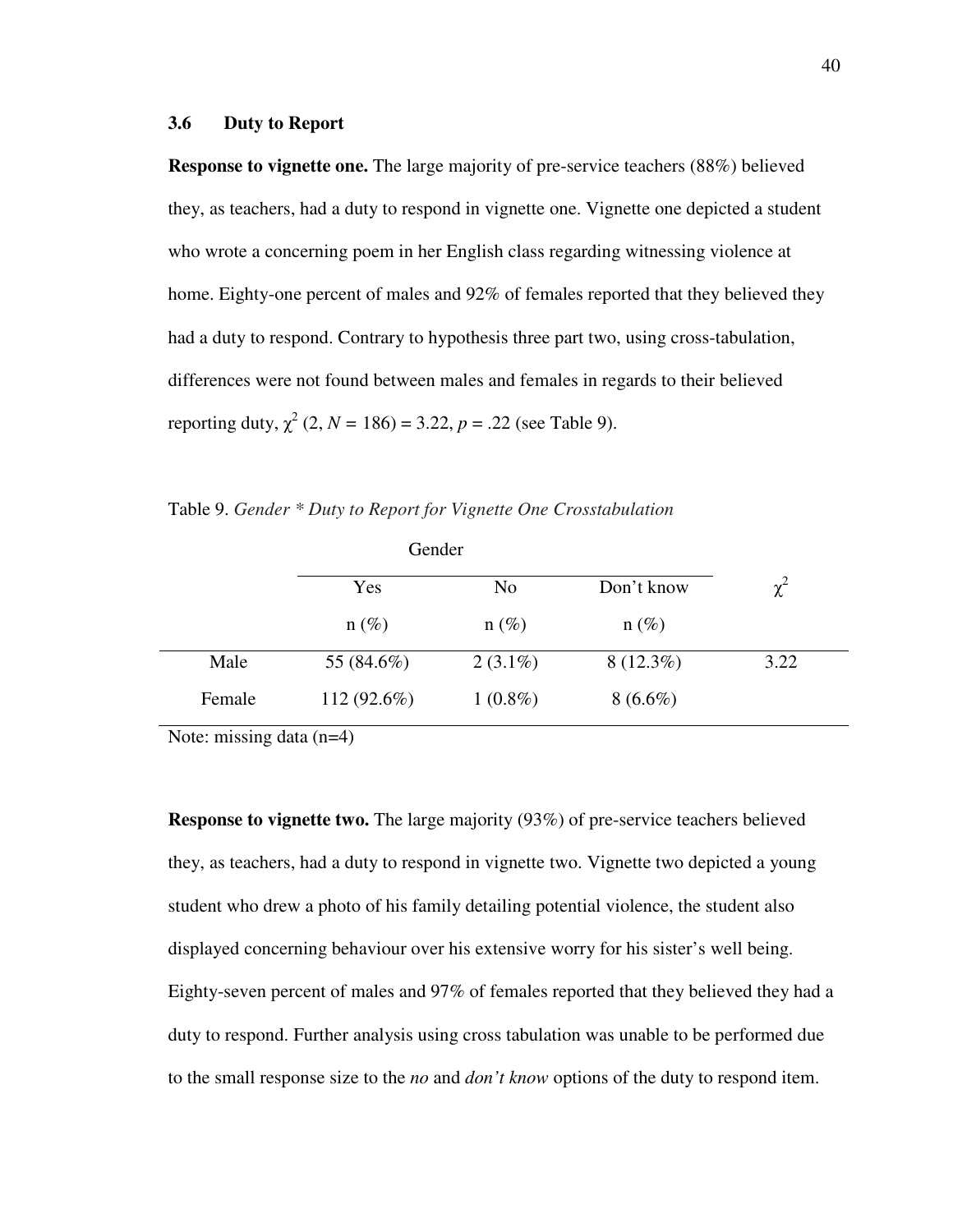### **3.7 Positive Intervention Response**

In order to interpret the results in a meaningful way, a composite score for intervention response was created using the three primary forms of positive responses to child exposure to domestic violence: notify the principal, call the Children's Aid Society, and make a follow-up appointment with the student. For each of the three items, the responses were collapsed into either *likely to respond* (very likely and somewhat likely) or *unlikely to respond* (somewhat unlikely and very unlikely). The three items were then combined together to create a composite score for positive intervention response, ranging from 3 (unlikely to respond) to 6 (likely to respond). Composite scores were only calculated for the participants who responded to each of the three included items.

**Positive response to vignette one.** Summary information about pre-service teachers' likelihood to intervene in each individual way can be found in Table 10. In vignette one, 91% of pre-service teachers reported that, yes, they would be likely to report the case to the principal, and 92% were likely to make a follow-up appointment with the student. However, only 40% of pre-service teachers were likely to report the case to the Children's Aid Society. The average positive intervention response score for the 109 included participants, was 5.59 (*SD* = .56).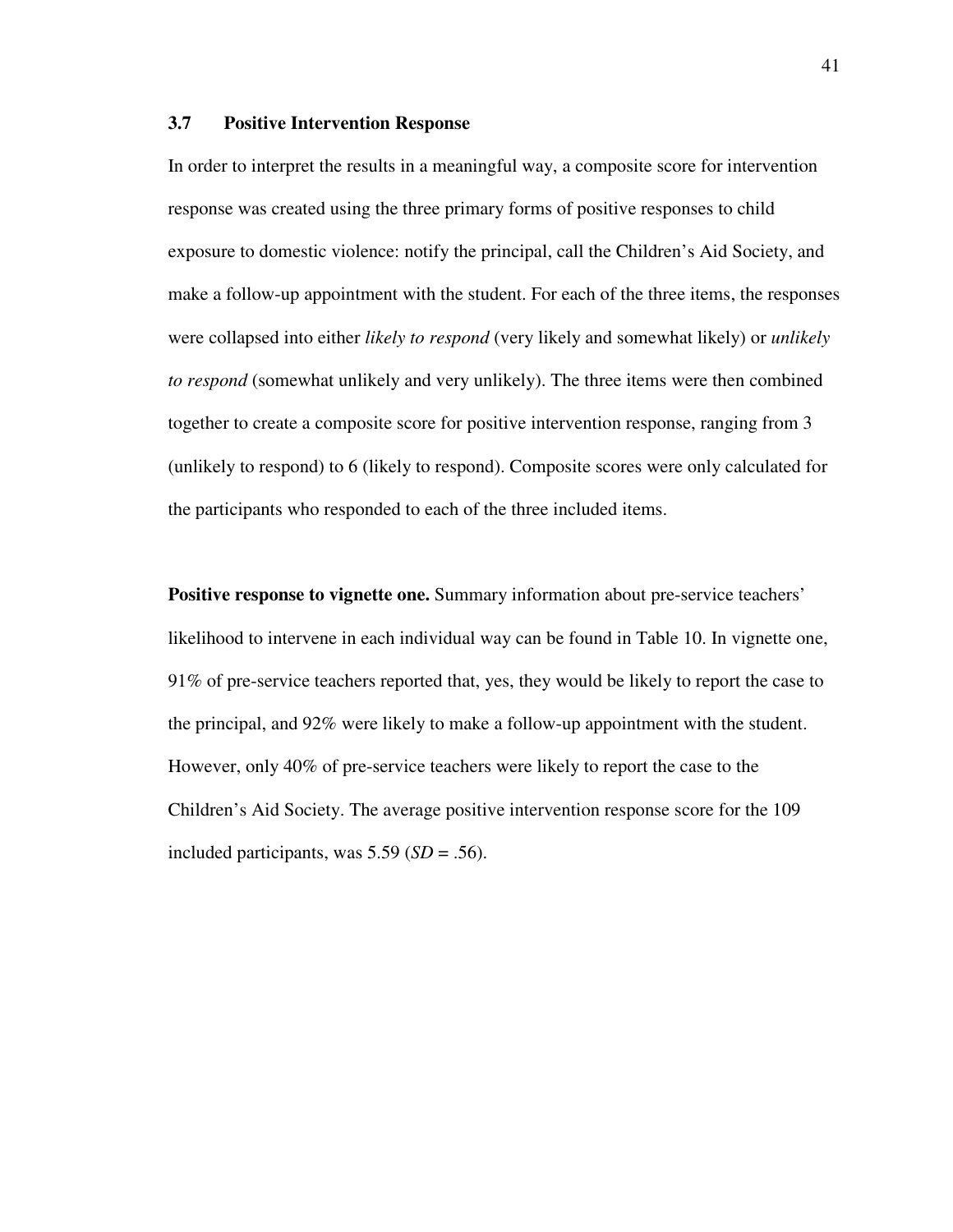|                                                                                            | Very likely  | Somewhat<br>likely | Neutral      | Somewhat<br>unlikely | Very<br>unlikely |
|--------------------------------------------------------------------------------------------|--------------|--------------------|--------------|----------------------|------------------|
|                                                                                            | $n(\%)$      | $n(\%)$            | $n(\%)$      | $n(\%)$              | $n(\%)$          |
| Talk to Elizabeth's mother                                                                 | 49(25.8)     | 55 (28.9%)         | 39 (20.5%)   | $29(15.3\%)$         | 14 $(7.4\%)$     |
| Talk to Elizabeth's Father                                                                 | 39 (20%)     | 51 (26.8%)         | 48 (25.3%)   | 31 $(16.3\%)$        | 17 $(8.9\%)$     |
| Encourage Elizabeth to talk to her parents about her<br>feelings                           | 54 (28.4%)   | 57 (30%)           | 37(19.5%)    | $29(15.3\%)$         | $10(5.3\%)$      |
| Notify the principal                                                                       | 136 (71.6%)  | 36 (18.9%)         | 13 $(6.8\%)$ | $3(1.6\%)$           | $1(.5\%)$        |
| Support Elizabeth on an on-going basis                                                     | 170(89.5%)   | 17 $(8.9\%)$       | $3(1.6\%)$   | $0(0\%)$             | $0(0\%)$         |
| Call the Children's Aid Society                                                            | $22(11.6\%)$ | 53 (27.9%)         | 64 (33.7%)   | $30(15.8\%)$         | $20(10.5\%)$     |
| Notify the police                                                                          | $8(4.2\%)$   | 46 (24.2%)         | 64 (33.7%)   | 36 (18.9%)           | $32(16.8\%)$     |
| Seek professional development to learn more about<br>children exposed to domestic violence | 107(56.3%)   | 62 $(32.6\%)$      | $15(7.9\%)$  | $4(2.1\%)$           | $2(1.1\%)$       |
| Make a follow up appointment to talk with Elizabeth                                        | 131 (68.9%)  | 44 (23.2%)         | $12(6.3\%)$  | $2(1.1\%)$           | $1(.5\%)$        |
| Do nothing                                                                                 | $0(0\%)$     | $3(1.6\%)$         | $8(4.2\%)$   | $5(2.6\%)$           | 169 (88.9%)      |

Table 10. *Frequencies and Total Percentages of Likelihood to Intervene in Vignette One*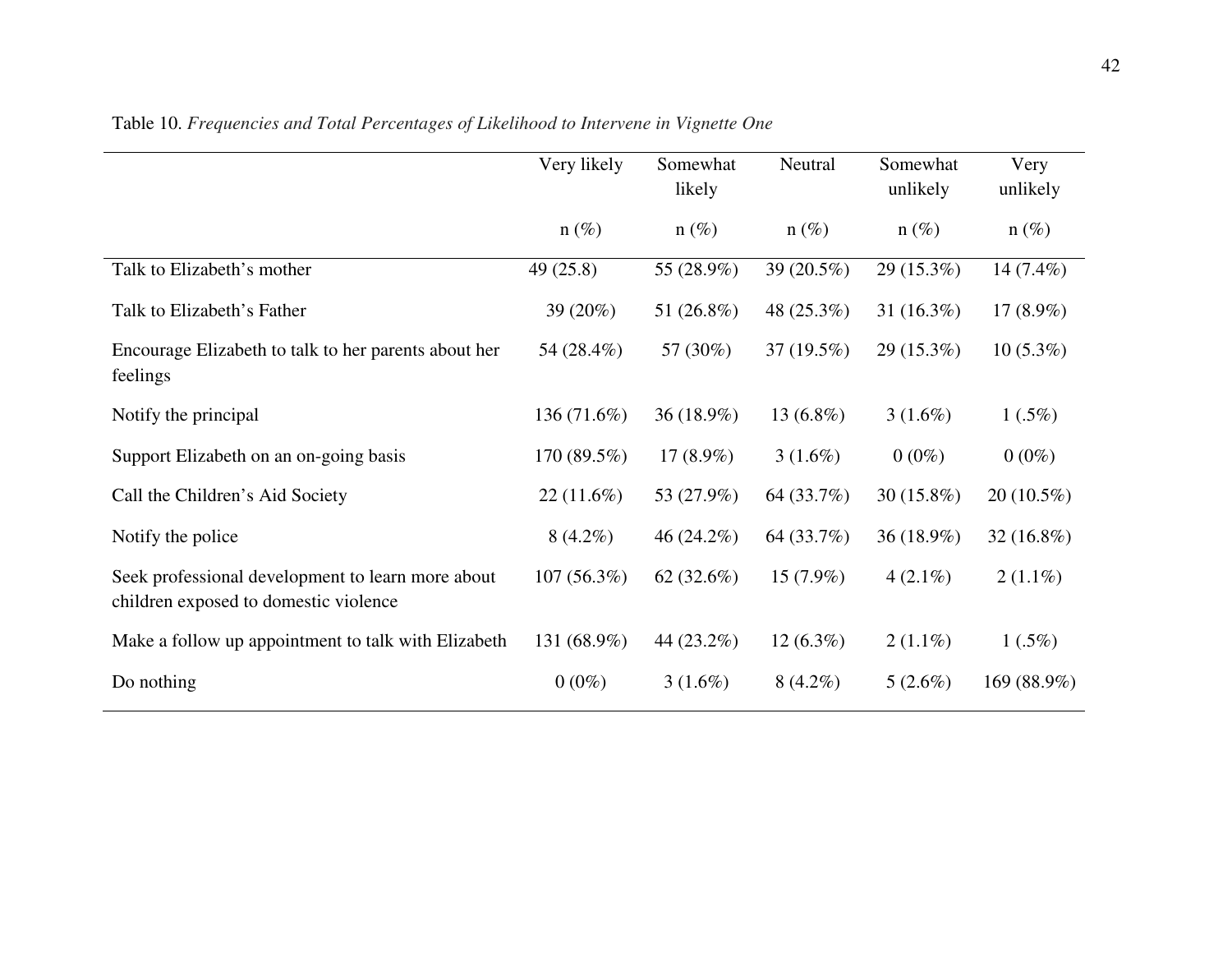Positive response to vignette two. Summary information about pre-service teachers' likelihood to intervene in each individual way can be found in Table 11. In vignette two, 97% of pre-service teachers reported that, yes, they would be likely to report the case to the principal, 95% were likely to make a follow-up appointment with the student, and 71% were likely to report the case to the Children's Aid Society. For the 143 participants who obtained a composite score, the average positive intervention response score was 5.9  $(SD = .37)$ .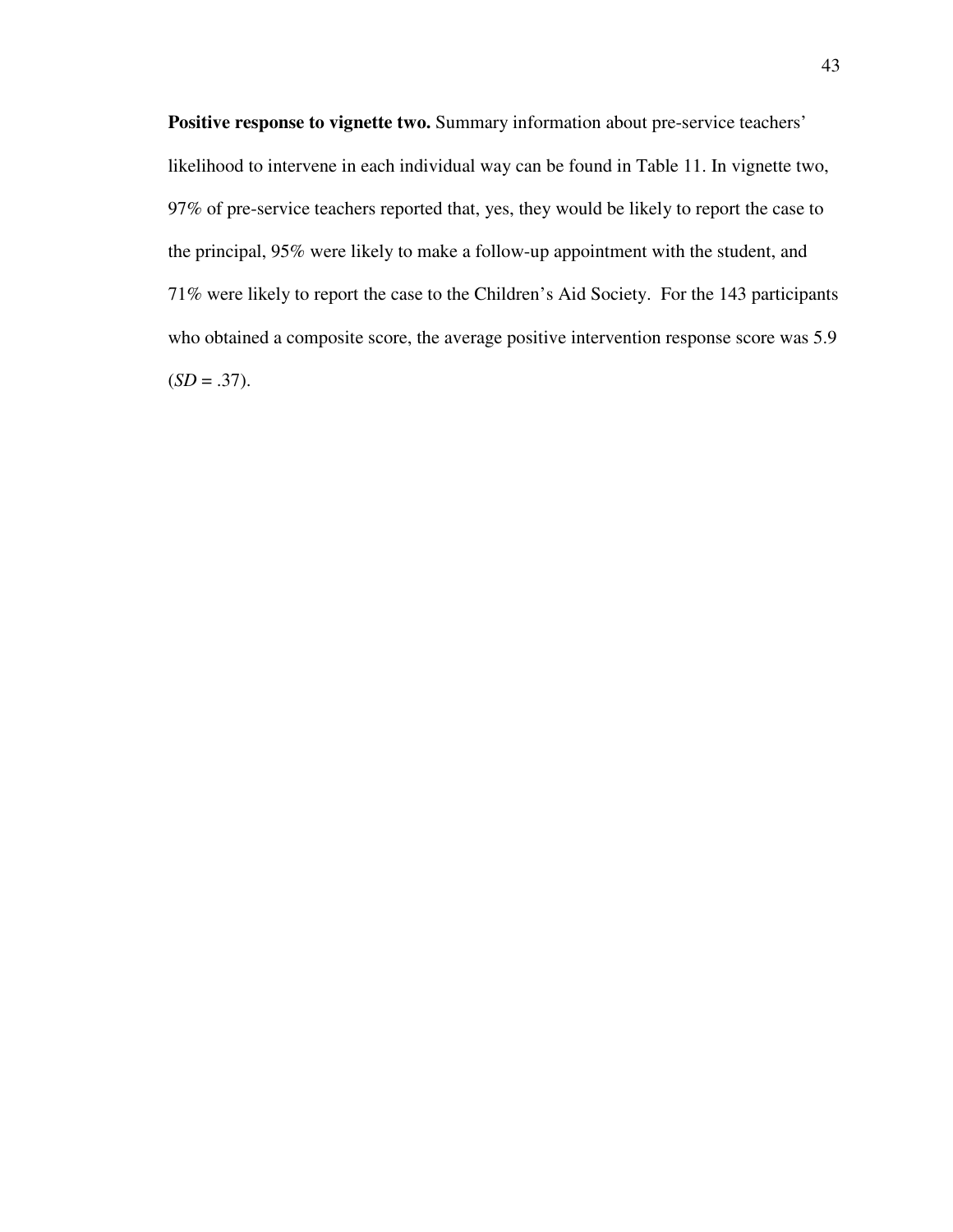|                                                                                            | Very likely   | Somewhat<br>likely | Neutral       | Somewhat<br>unlikely | Very unlikely |
|--------------------------------------------------------------------------------------------|---------------|--------------------|---------------|----------------------|---------------|
|                                                                                            | $n(\%)$       | $n(\%)$            | $n (\%)$      | $n(\%)$              | $n(\%)$       |
| Talk to Dean's mother                                                                      | 81 (42.6%)    | 55 (28.9%)         | $25(13.2\%)$  | $16(8.4\%)$          | 11 $(5.8\%)$  |
| Talk to Dean's Father                                                                      | $37(19.5\%)$  | 38 (20%)           | 35 $(18.4\%)$ | 45 (23.7%)           | 33 (17.4%)    |
| Encourage Dean to talk to her parents about her<br>feelings                                | 39 (20.5%)    | $30(15.8\%)$       | $46(24.2\%)$  | 40 $(21.1\%)$        | 33 (17.4%)    |
| Notify the principal                                                                       | 162(85.3%)    | $22(11.6\%)$       | $3(1.6\%)$    | $0(0\%)$             | $3(1.6\%)$    |
| Support Dean on an on-going basis                                                          | $173(91.1\%)$ | 13 $(6.8\%)$       | $4(2.1\%)$    | $0(0\%)$             | $0(0\%)$      |
| Call the Children's Aid Society                                                            | $77(40.5\%)$  | 57 (30%)           | 43 $(22.6\%)$ | $10(5.3\%)$          | $3(1.6\%)$    |
| Notify the police                                                                          | 41 $(21.6\%)$ | 46 $(24.2\%)$      | 66 (34.7%)    | 18 $(9.5\%)$         | $15(7.9\%)$   |
| Seek professional development to learn more<br>about children exposed to domestic violence | 123(64.7%)    | 48 (25.3%)         | $14(7.4\%)$   | $0(0\%)$             | $4(2.1\%)$    |
| Make a follow up appointment to talk with Dean                                             | 149 (78.4%)   | $32(16.8\%)$       | $6(3.2\%)$    | $1(.5\%)$            | $2(1.1\%)$    |
| Do nothing                                                                                 | $0(0\%)$      | $3(1.6\%)$         | $4(2.1\%)$    | $4(2.1\%)$           | 168 (88.4%)   |

Table 11. *Frequencies and Total Percentages of Likelihood to Intervene in Vignette Two*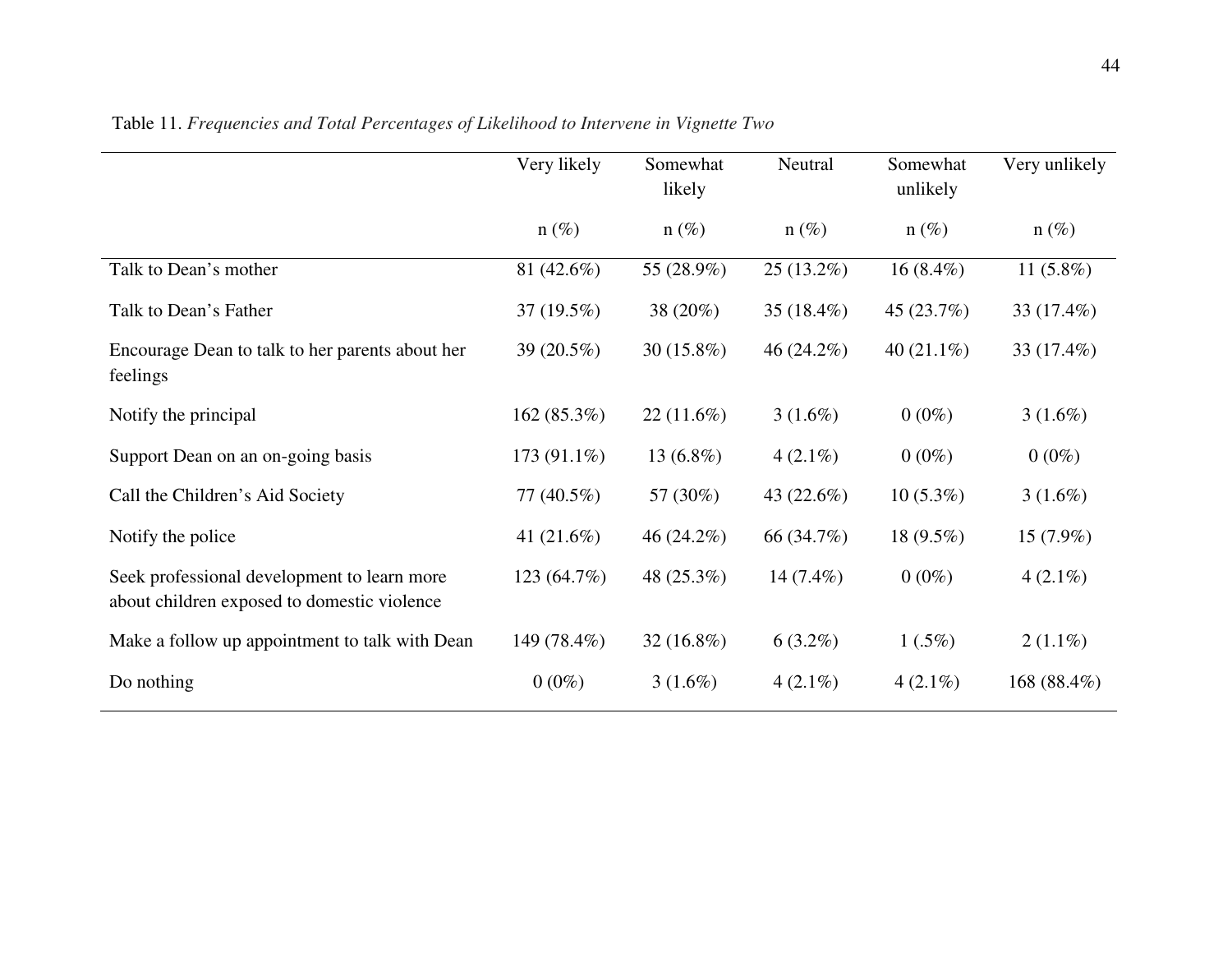**Positive intervention response and gender.** Contrary to hypothesis three part two, a one-way between subjects Analysis of Variance (ANOVA) revealed that males (*M* = 5.49,  $SD = .61$ ) and females ( $M = 5.63$ ,  $SD = .54$ ) did not significantly vary in their composite scores of positive intervention response to vignette one,  $F(1, 107) = 1.68$ ,  $p =$ .2. Furthermore, a one-way between subjects ANOVA revealed that males (*M* = 5.91, *SD*   $= .28$ ) and females ( $M = 5.89$ ,  $SD = .41$ ) also did not significantly vary in their composite scores of positive intervention response to vignette two,  $F(1, 141) = .2$ ,  $p = .66$ .

#### **3.8 Past Experience and Case Response**

**Past personal experience and case response.** In order to accurately analyze hypothesis four, part one, an overall *yes* or *no* score was computed for past personal experience. Participants who reported growing up with violence, having experienced violence as an adult, or knew someone closely who experienced violence were assigned a *yes* for having past personal experience. Participants who reported no experience, did not wish to say, or had met someone who experienced violence were assigned a *no* for not having past personal experience with violence. The option of having met someone who experienced violence was not included in the criteria for past personal experience, as the extent to which the participant was potentially impacted is far too variable.

One-way between subjects ANOVAs were conducted to compare the effect of positive intervention response to each vignette on past personal experience with violence. Contrary to hypothesis four part one, for vignette one, the ANOVA revealed that past personal experience with violence  $(M = 5.56, SD = .61)$  and no past personal experience with violence  $(M = 5.62, SD = .49)$  did not significantly effect the composite score of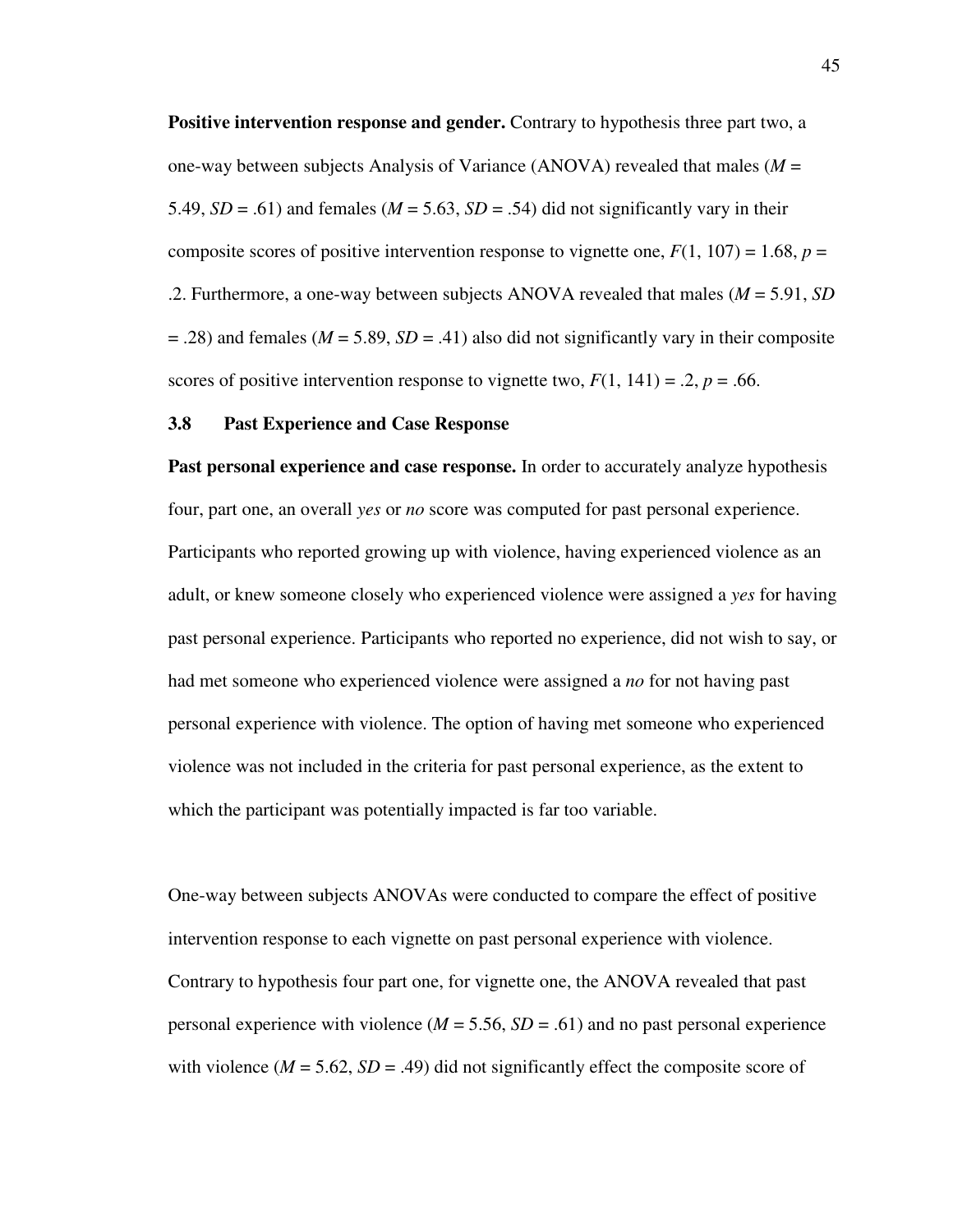positive intervention response,  $F(1, 107) = .29$ ,  $p = .56$ . For vignette two, the ANOVA revealed that past personal experience with violence  $(M = 5.89, SD = .32)$  and no past personal experience with violence  $(M = 5.9, SD = .43)$  did not significantly effect the composite score of positive intervention response,  $F(1, 141) = .05$ ,  $p = .82$ .

**Past professional experience and case response.** Similarly to past personal experience, in order to accurately analyze hypothesis four, part two, an overall *yes* or *no* score was computed for past professional experience. Participants who reported having volunteered at a crisis centre, been part of a club or activist group, been part of a violence prevention program, or counselled an individual who experienced violence were assigned a *yes* for having past professional experience. Participants who reported no experience or did not wish were assigned a *no* for not having past professional experience with violence.

One-way between subjects ANOVAs were conducted to compare the effect of past professional experience with violence on positive intervention response to each vignette. Contrary to hypothesis four part two, for vignette one, the ANOVA revealed that past professional experience with violence  $(M = 5.67, SD = .56)$  and no past professional experience with violence ( $M = 5.57$ ,  $SD = .57$ ) did not significantly effect the composite score of positive intervention response,  $F(1, 107) = .61$ ,  $p = .44$ . For vignette two, the ANOVA revealed that past professional experience with violence  $(M = 5.93, SD = .27)$ and no past professional experience with violence  $(M = 5.88, SD = .4)$  did not significantly effect the composite score of positive intervention response,  $F(1, 141) = .36$ ,  $p = .55$ .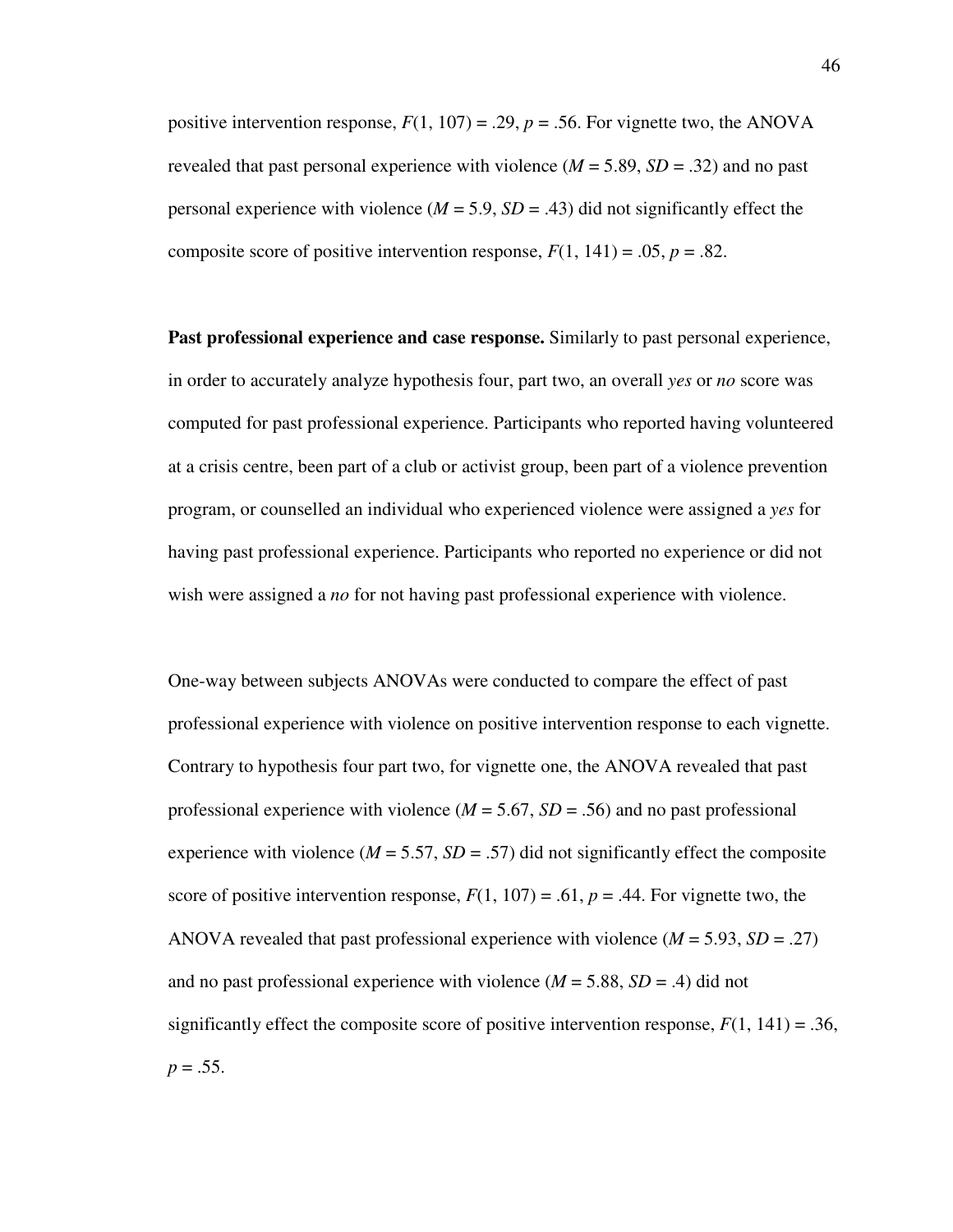#### **Chapter 4**

#### **4 Discussion**

The overall purpose of this study was to examine the attitudes and beliefs that pre-service teachers foster toward domestic violence, as well as their reporting behaviour in cases of child exposure to domestic violence. A questionnaire was used to measure pre-service teachers' underlying beliefs about violence against women, which unhealthy behaviours constitute as domestic violence, and how serious such unhealthy behaviours are. Additionally, the study measured pre-service teachers' likelihood to intervene in cases of domestic violence, as well as cases of child exposure to domestic violence. Data from 190 University of Western Ontario pre-service teachers were summarized and showed that in general they foster progressive attitudes toward domestic violence and reporting cases of child exposure. The results will be discussed through the following lenses: underlying attitudes toward VAW, forms and seriousness of domestic violence, duty to report and intervention response, and past experience and intervention response.

The individual analyses suggested that pre-service teachers foster very progressive attitudes toward domestic violence. They appear to be aware of when unhealthy behaviours constitute as domestic violence, as well as how serious these behaviours are. Moreover, pre-service teachers also foster very positive intentions toward intervening in known cases of domestic violence. They are also very much aware of their duty to report in cases of child exposure to domestic violence, and foster positive intentions toward responding to such cases. Contrary to both parts of the third hypothesis, gender differences were not observed in regards to reporting and responding behaviours, as the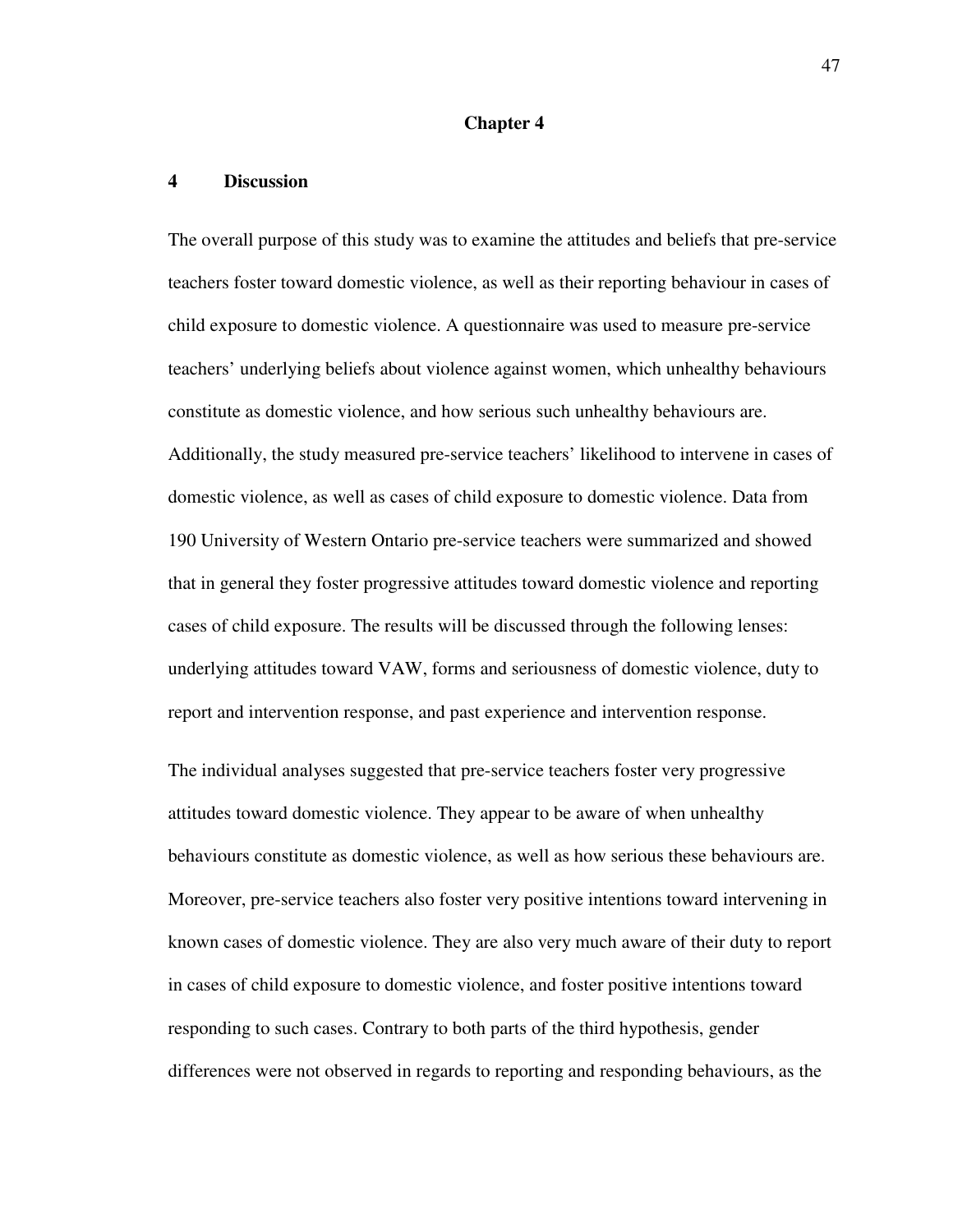large majority of pre-service teachers fostered positive intervention intentions. Past experience, both personal as well as professional, were not observed to significantly impact pre-service teachers reporting behaviours in cases of child exposure to domestic violence.

### **4.1 Underlying Attitudes About Violence Against Women**

The majority of pre-service teachers held progressive underlying attitudes toward VAW. They agreed with many statements used to define VAW, including that it can happen to anyone, that it is a concern to them, that it affects all women, and that the use of sexist, violent language and the sexualisation of women in popular media helps normalize violence against women. Pre-service teachers also disagreed that domestic violence is a private matter to be handled in the home. Based on the results of Ontario men from the *White Ribbon Campaign* (Carolo, 2012), it was expected that pre-service teachers would also hold progressive underlying attitudes toward VAW, which were undoubtedly displayed. However, the *White Ribbon Campaign* observed variability in the responses of Ontario men in regards to their beliefs of a woman's ability to leave a violent relationship, as  $42\%$  disagreed that a woman could leave if she really wanted to and  $51\%$ agreed. As predicted, much like the *White Ribbon Campaign*, variability was also observed amongst pre-service teachers, such that only 54% disagreed that a woman could leave a violent relationship if she really wanted to, 28% agreed and 21% neither agreed nor disagreed. Although the results observed in the *White Ribbon Campaign* were more staggering, the trends observed in the present study suggest that pre-service teachers also somewhat foster misconceptions regarding a woman's ability to leave a violent relationship. However, although it is evident that a number of pre-service teachers foster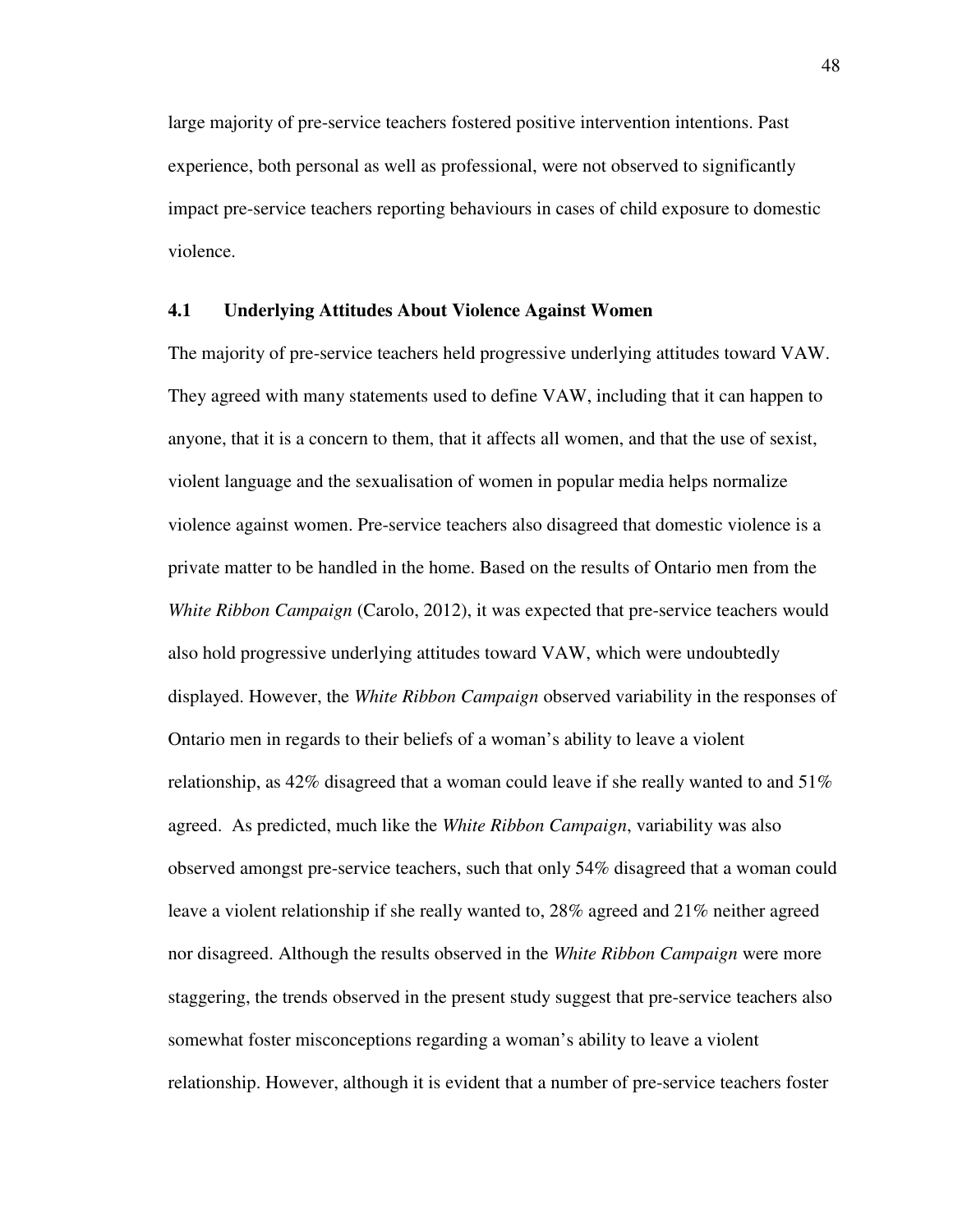misconceptions, there are a larger proportion of which are uncertain of a woman's ability to leave a violent relationship. These results imply that if teachers encounter a student in these circumstances, they may not understand the true extent of how difficult it may be for the student's mother to take action and leave the relationship. This demonstrates a need for further training and education for pre-service teachers as to the risk factors and deterrents women experience when deciding to leave a violent relationship.

#### **4.2 Forms and Seriousness of Domestic Violence**

**When are unhealthy behaviours domestic violence?** Pre-service teachers not only hold progressive underlying attitudes toward domestic violence, they hold strong beliefs as to when unhealthy behaviours constitute as domestic violence, and how serious they are. The responses of pre-service teachers were similar to the results found by Carlson and Worden (2005) that persons believe physical violence to be forms of domestic violence, but are uncertain of emotional and psychological violence. Specifically, the large majority pre-service teachers believed that using threats of harm, forcing sex, pushing, and slapping a child always constitute as domestic violence. However, pre-service teachers were less inclined to consider psychological and verbal abuse, such as yelling, using verbal putdowns, and withholding money, as domestic violence.

Generally, pre-service teachers responded similarly to Ontario men (Carolo, 2012) in constituting unhealthy behaviours as forms of domestic violence. Both populations always considered physical violence against women to be forms of domestic violence, and both populations were less certain in regards to verbal and psychological abuse. However, differences between the two populations can be observed for beliefs of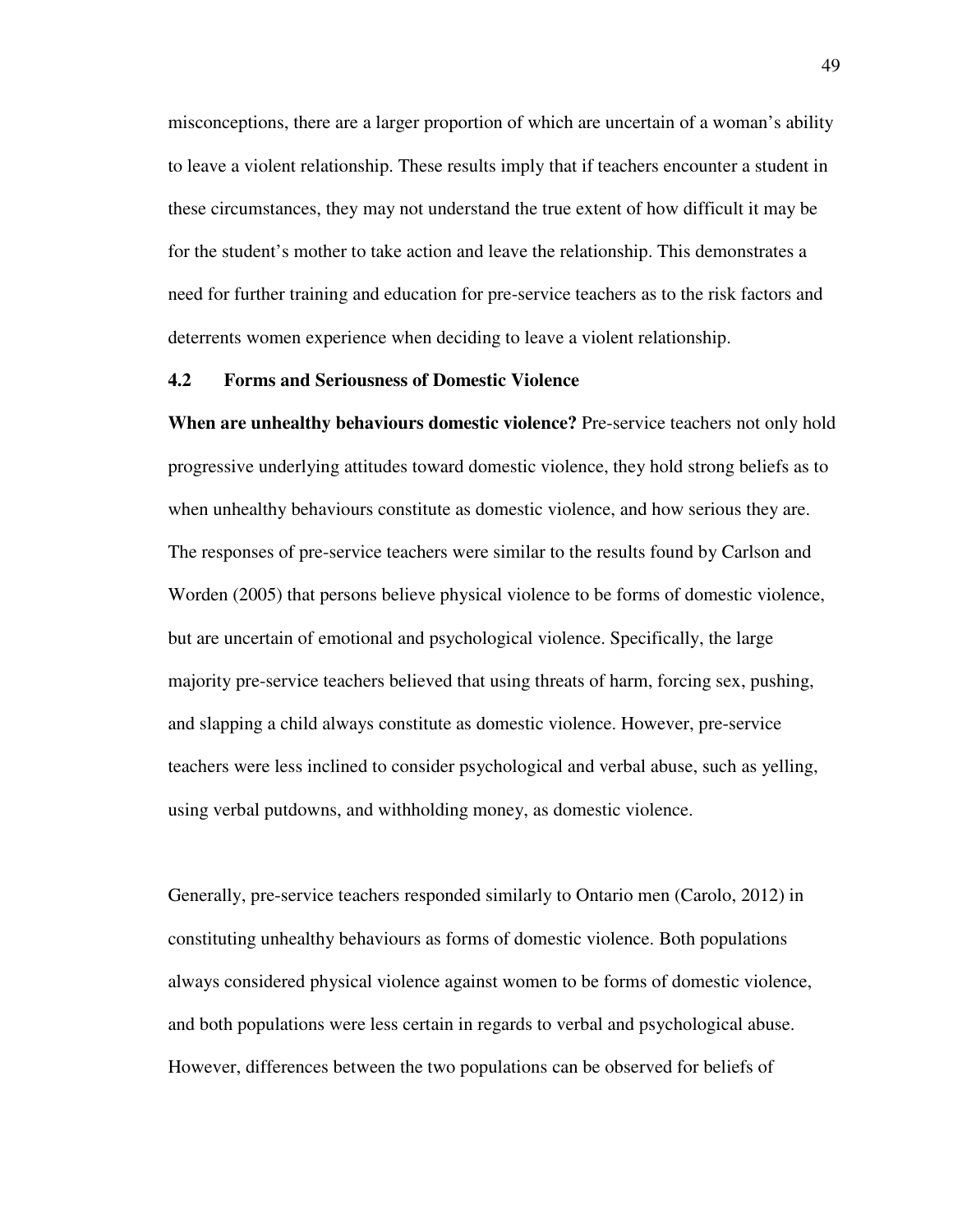slapping a child, and yelling. A large majority of pre-service teachers (74%) always considered slapping a child a form of child abuse, whereas only 58% of Ontario men did. Due to the nature of their career, pre-service teachers have a vested interest in caring for their students as well as their safety (Teven, 2007). Therefore, the discrepancy between Ontario men and pre-service teachers could be explained by the heightened sensitivity pre-service teachers hold in regards to child well-being, in comparison to the general population. In regards to yelling, 26% of Ontario men believed it always constituted as domestic violence, whereas only 8% of pre-service teachers believed this. This discrepancy is especially interesting, as pre-service teacher generally have very progressive attitudes toward domestic violence. Therefore, due to pre-service teachers' progressive attitudes, it would be expected that more teachers would consider yelling as a significant form of domestic violence than the general population. It is possible that preservice teachers have a higher tolerance for yelling, if they occasionally utilize it as a behaviour management technique in the classroom. However, this discrepancy warrants further investigation into pre-service teachers' beliefs regarding yelling in general, as well as in specific relation to domestic violence.

**Seriousness of unhealthy behaviours.** Pre-service teachers provided similar responses to the seriousness of unhealthy behaviours, as they did for how often they consider such behaviours to be domestic violence. The large majority of pre-service teachers believed that physical forms of violence such as threats of harm, forcing sex, pushing, and slapping a child are very serious forms of violence. However, pre-service teachers were less inclined to consider psychological and verbal forms of violence such as withholding money, yelling and using verbal putdowns as serious forms of violence. Generally, both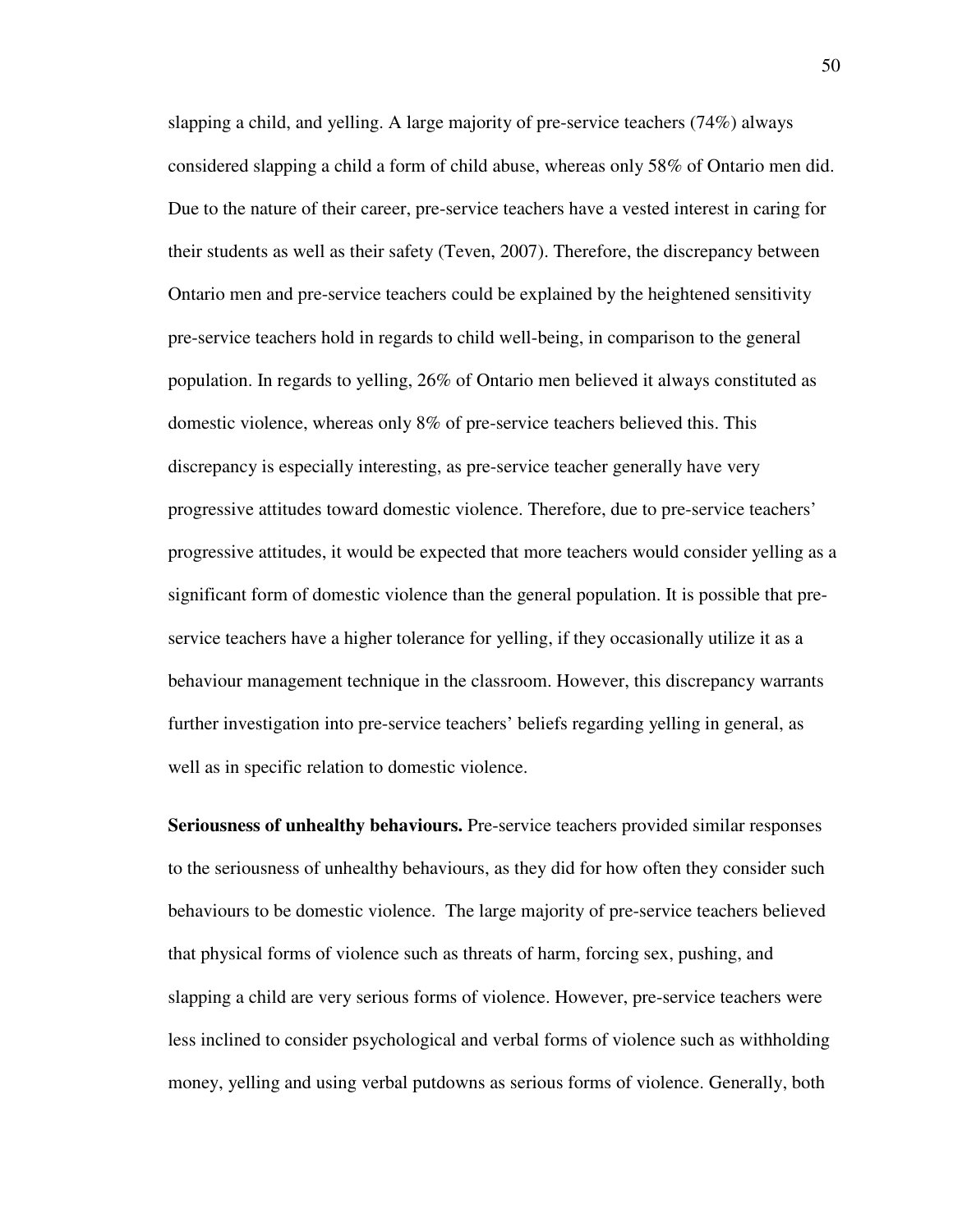pre-service teachers and Ontario men (Carolo, 2012) held similar beliefs in regards to the seriousness of unhealthy behaviours. However, similarly to the classification of yelling as a form of domestic violence, pre-service teachers (33%) appeared to be less likely than Ontario men (48%) (Carolo, 2012) to consider yelling as a serious form of violence. It is possible that this discrepancy could also be explained by the high tolerance for yelling that teachers potentially foster.

Attitudes toward psychological and verbal unhealthy behaviours, and their seriousness were further explored based on gender. It was discovered that female pre-service teachers not only always constituted withholding money as a form of domestic violence, but also considered it a serious form, significantly more than men. These gender differences could perhaps be explained by the historic gender differences in salary. Historically, and in some cases, presently, men receive overall higher salaries than women (Crothers et al., 2010; Fawole, 2008; Furnham & Wilson, 2011). As a result of this, it is possible that on average men feel less threatened by a female withholding money, as they are typically the spouses with the higher earnings. On the other hand, with women receiving lower salaries, it is clear to see why they would consider economic abuse as a serious form of domestic violence, as they may suffer more severe consequences than men. To date, minimal empirical data exists on VAW in the form of economic abuse (Fawole, 2008). Therefore, this gender difference warrants further investigation into the specific beliefs pre-service teachers, as well as the general population, hold toward economic abuse.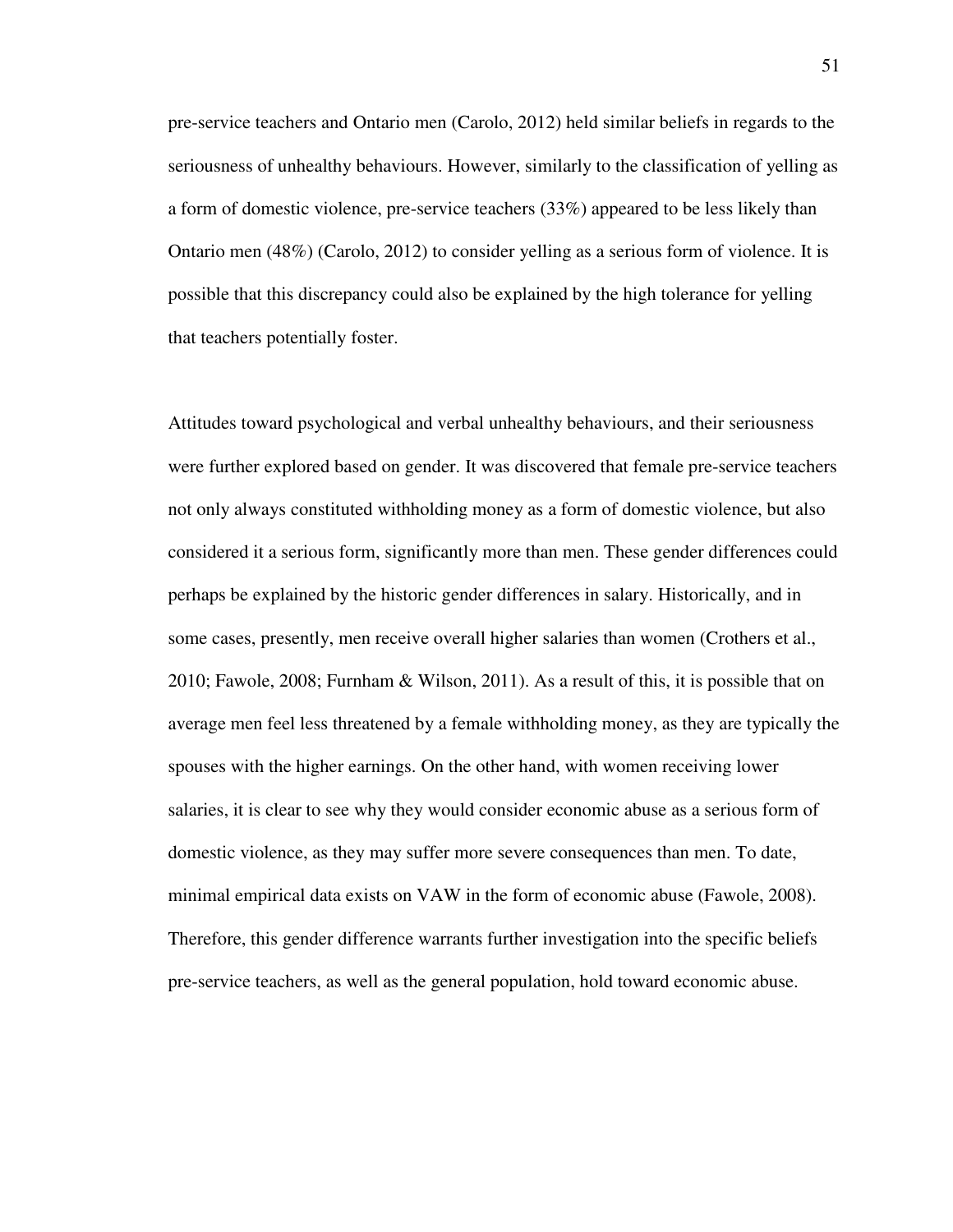### **4.3 Duty to Report and Intervention Response**

**Likelihood to intervene.** Pre-service teachers foster very positive intentions toward intervening in known incidents of domestic violence. Ninety percent of pre-service teachers reported that they would be likely to intervene in any way at all if they became aware that a family member or close friend was a victim of domestic abuse. The positive intentions to intervene that pre-service teachers foster appears to be far more progressive than the general population, as observed by Gracia and colleagues (2009). The results of a study conducted by Gracia and colleagues found that 23% of their participants had known of a case of IPVAW, and 71.5% of those individuals chose not to report it. According to the results of the present study, the large majority of pre-service teachers claim that they would respond to a case of known violence, which is noticeably greater than the results found by Gracia and colleagues.

**Positive intervention response.** Pre-service teachers not only hold positive intentions toward intervening in cases of domestic violence involving loved ones, the majority are also aware of their duty to report cases of suspected child exposure to domestic violence. Eighty-eight percent of pre-service teachers reported they had a duty to respond to vignette one, and 93% reported their duty to respond in vignette two. Pre-service teachers also fostered very positive intentions for intervening. For both vignette one and two, over 90% of pre-service teachers responded that they would be likely to report the incident to the principal, as well as schedule a follow-up appointment with the student. In terms of reporting the incident to the Children's aid society (CAS), 71% of pre-service teachers responded that they were likely to in vignette two; however, only 40% were likely to report to CAS in vignette one. These results imply that overall, pre-service teachers hold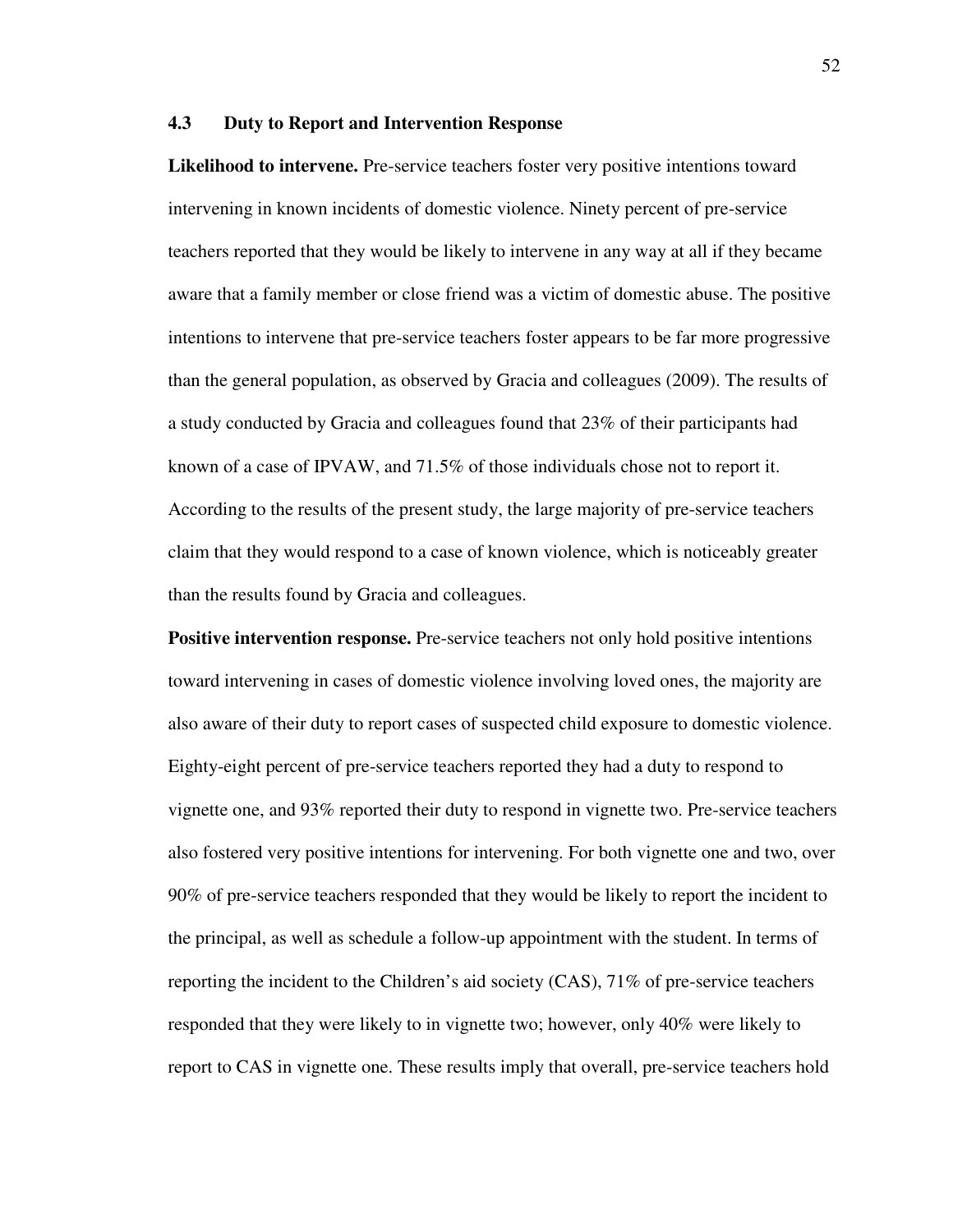very positive intentions of intervening, especially through reporting to their principal and talking with the student. However, pre-service teachers may be slightly less inclined to report the incident directly to the CAS.

These results can be explained by the perceived deterrents teachers faced in reporting child abuse found by Kenny (2001). In the study conducted by Kenny (2001), teachers provided reasons for their decision not to report suspected cases of child abuse. The most prevalent reasons given were that they were fearful of making an inaccurate report, they did not believe child protective services actually helps families, and that they did not observe physical signs of abuse. The fear of making an inaccurate report has been observed in a number of studies (Goebbels et al., 2008; Goldman & Padaychi, 2002; Kenny, 2011; Sinanan, 2011), specifically teachers fear of the consequences to themselves as well as to the students if a false report is made. These observations of fear can perhaps explain pre-service teachers' reluctance to report to CAS in the present study. It appears that pre-service teachers would feel more comfortable consulting with their principal prior to reporting a suspected case to CAS. However, it is crucial that teachers are aware that the individual who has reasonable grounds to suspect that a child may be in need of protection is the one who is legally obligated to report to CAS, and that they must not delegate this responsibility (Baker & Jaffe, 2006).

Pre-service teachers were given the option to offer additional answers as to how they would personally respond to each vignette. The responses offered for vignette one include: "it must be firmly established there is violence occurring before actions are taken. She perhaps wrote a dark poem and that's all it was." "Ask other teachers if they have noticed anything." "I may notify police, and CAS. But definitely report to principal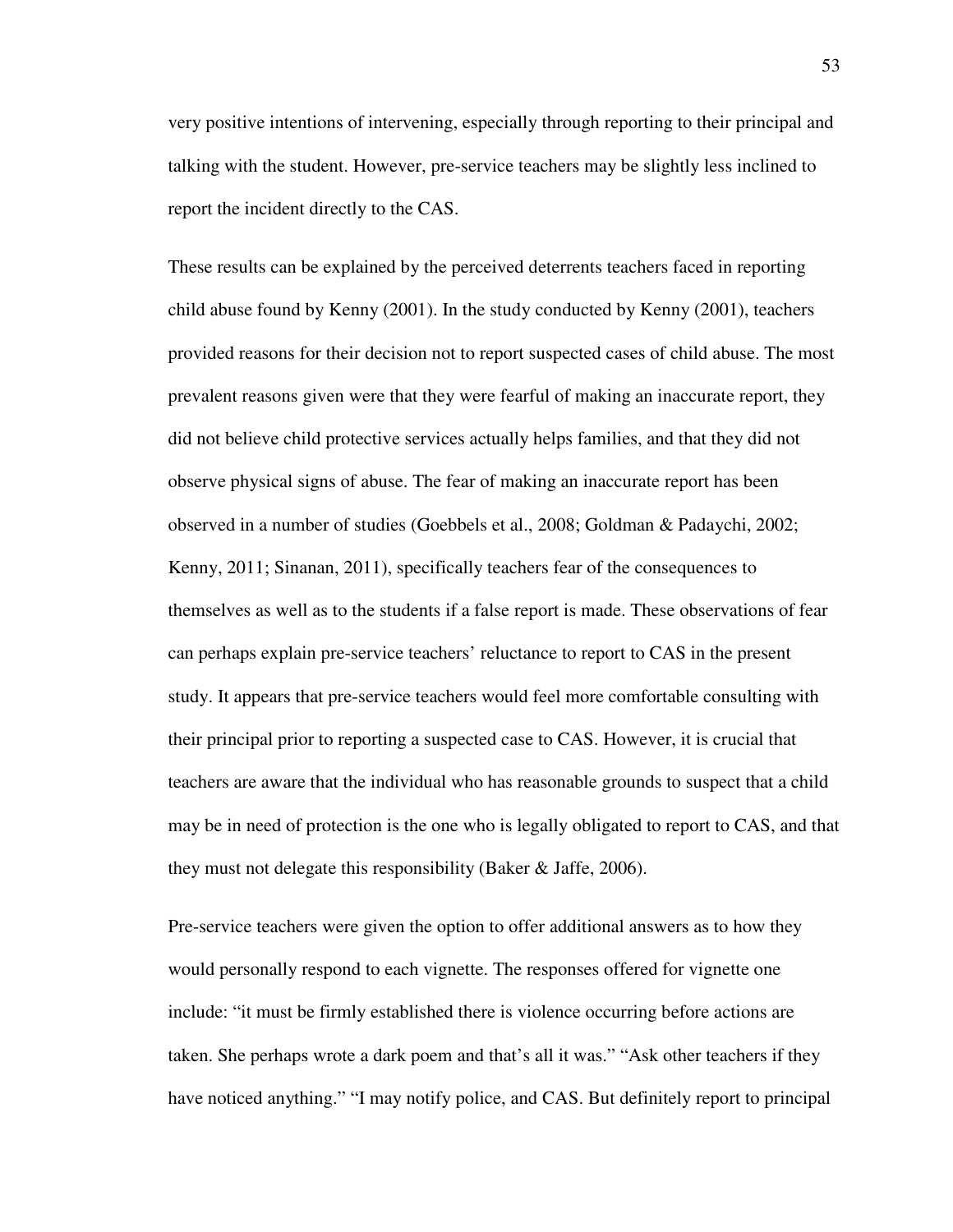and agree on action to take." "Refer Elizabeth to a school counsellor." The responses offered for vignette two include: "Unless I saw evidence I could not bring it up to authorities." "Yes, this would be reported. I would also consult with the kindergarten teacher." "Talk to the younger sister's teacher to see if she feels the same." "Speak to my principal regarding follow up actions." These responses imply that inconsistencies exist amongst pre-service teachers knowledge of reporting protocol and legislation.

There are a number of pre-service teachers who recognize their duty to report to CAS, some who prefer to consult with the principal first, and some who would consult with colleagues. However, very few teachers would opt not to respond to the incident at all. Therefore, the inconsistencies are apparent amongst pre-service teachers' form of response, as opposed to their overall likelihood to respond. These results are encouraging as they imply that pre-service teachers have positive intentions toward intervening, and will make the effort to respond in some way. However, the results also warrant further research into the deterrents pre-service teachers possibly face toward reporting incidents to CAS.

Overall, it is evident that pre-service teachers foster very positive attitudes toward intervening in incidents of domestic violence and child exposure. Specifically, based on the results found by Gracia and colleagues (2009), pre-service teachers appear to foster more positive intervention intentions than the general population. The evident difference between pre-service teachers and the general population can be interpreted in three ways. First of all, it is possible that pre-service teachers do in fact foster more positive intentions of intervening in domestic violence than the general population. This could perhaps be explained, in part, by the overall tendency for teachers to be caring and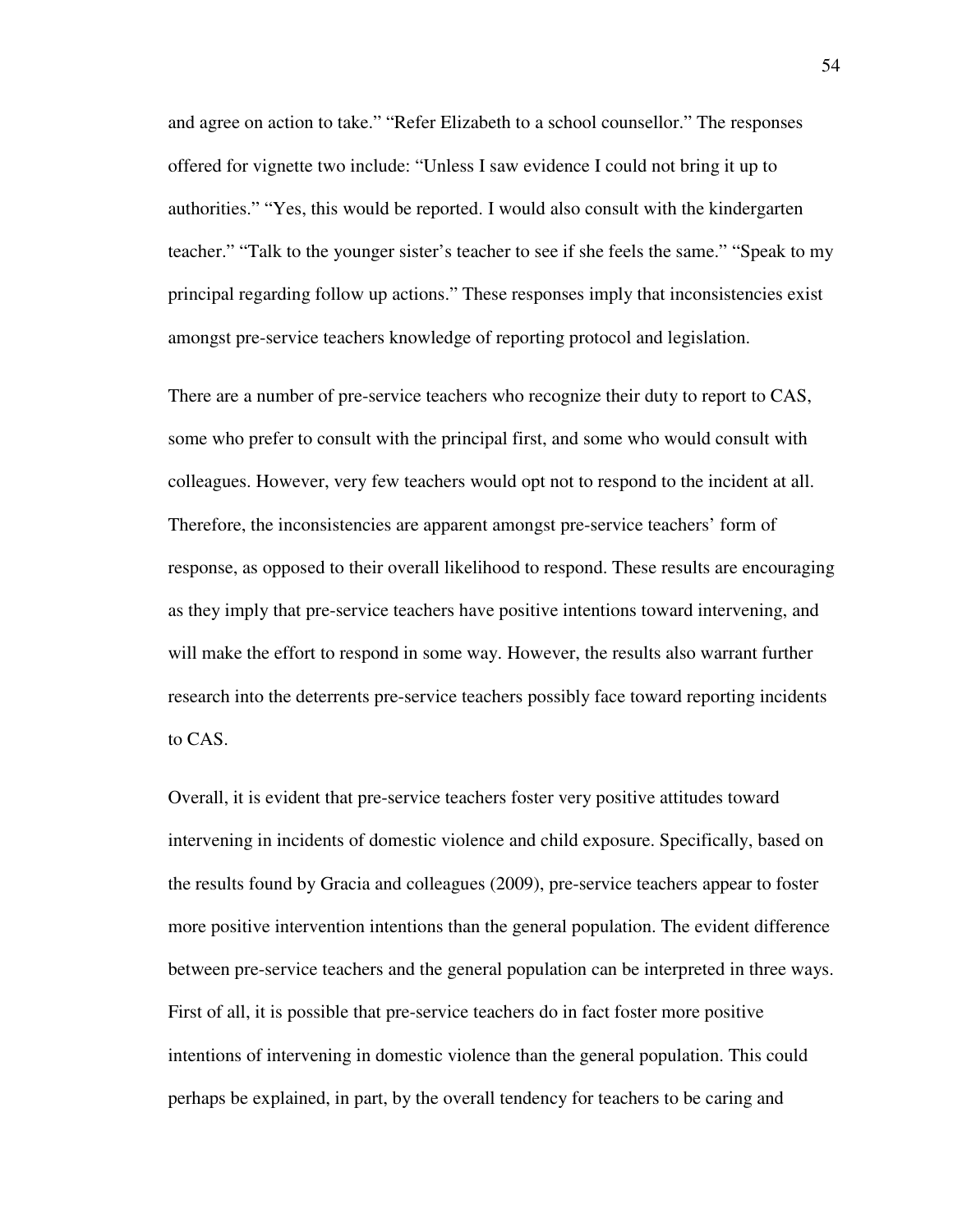empathetic individuals (Teven, 2007). Moreover, it is not surprising that pre-service teachers foster such progressive attitudes, as higher levels of education are found to positively shape attitudes toward violence against women (Bryant, 2003; de Judicibus  $\&$ McCabe, 2001; Flood & Pease, 2009; Nagel, Matsuo, McIntyre, & Morrison, 2005; Webster et al., 2005). Therefore, it would be expected that pre-service teachers with at least four years of university education would foster more positive attitudes toward violence against women than the general population. Second of all, it is possible that preservice teachers do in fact foster these positive intentions; however, when actually faced with the real decision to intervene they may choose not to. The results found by Gracia and colleagues (2009) are based on individuals who actually experienced the decision of whether or not to intervene in a case of known domestic violence, of which the majority chose not to. It is possible that the general population, not just pre-service teachers, foster positive intentions toward intervening in cases of domestic violence, yet the actual act of intervening is followed through on by a far smaller portion of the population. Lastly, it is possible that pre-service teachers responded to their likelihood of intervening in a socially desirable manner.

**Positive intervention response and gender.** Based on the gender differences in reporting found by Gracia and colleagues (2009) it was predicted that female pre-service teachers would be more likely to report incidents of domestic violence than male preservice teachers. As the large majority of pre-service teachers reported that they would be likely to intervene, gender differences were not observed. The results of the study completed by Gracia and colleagues suggested that females are more empathetic toward victims of IPVAW, as they were more likely than males to perceive the violence as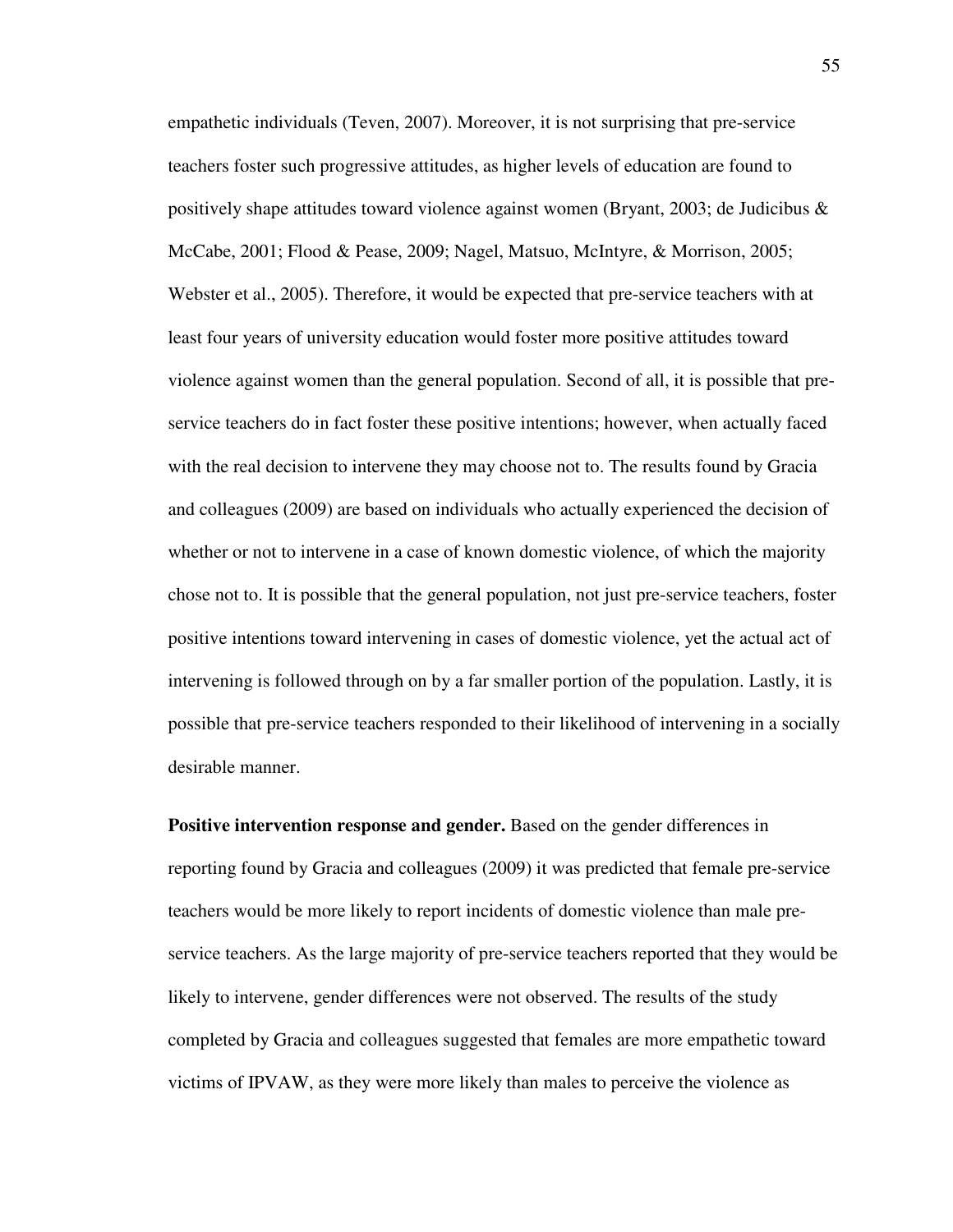severe, feel personally responsible, and intervene using mediating responses. However, the results of the present study suggested that both male and female pre-service teachers are empathetic toward domestic violence and child exposure and also have progressive attitudes regarding the severity of violent behaviours. Specifically, it is apparent that male pre-service teachers are not representative of the general male population in terms of their levels of empathy. In the future it would be worthwhile to further investigate gender in relation to reporting behaviours of pre-service teachers. Specifically, examine their perceptions of their personal responsibility to respond, as well as the forms of responding they are more likely to use, mediating or reporting responses.

#### **4.4 Past Experience and Intervention Response**

According to an interview study conducted by Gracia and Herrero (2006) with a sample of 2,498, individuals who have past personal exposure to partner violence foster negative attitudes toward reporting incidents of domestic violence. Therefore, based on the results of Gracia and Herrero (2006), it was predicted that pre-service teachers who reported past personal or past professional experience with domestic violence would less likely to report cases of child exposure to domestic violence, than those without past experience. However, the results of the current study did not yield any significant differences in reporting behaviour based on past experience with domestic violence. Based on the overall results of the present study, this is not surprising, as the large majority of preservice teachers foster very positive reporting intentions. Although, on a larger scale it again poses an interesting result as it appears that pre-service teachers may respond more positively to cases of child exposure to domestic violence than the general population. These results could imply that, as previously mentioned, pre-service teachers are more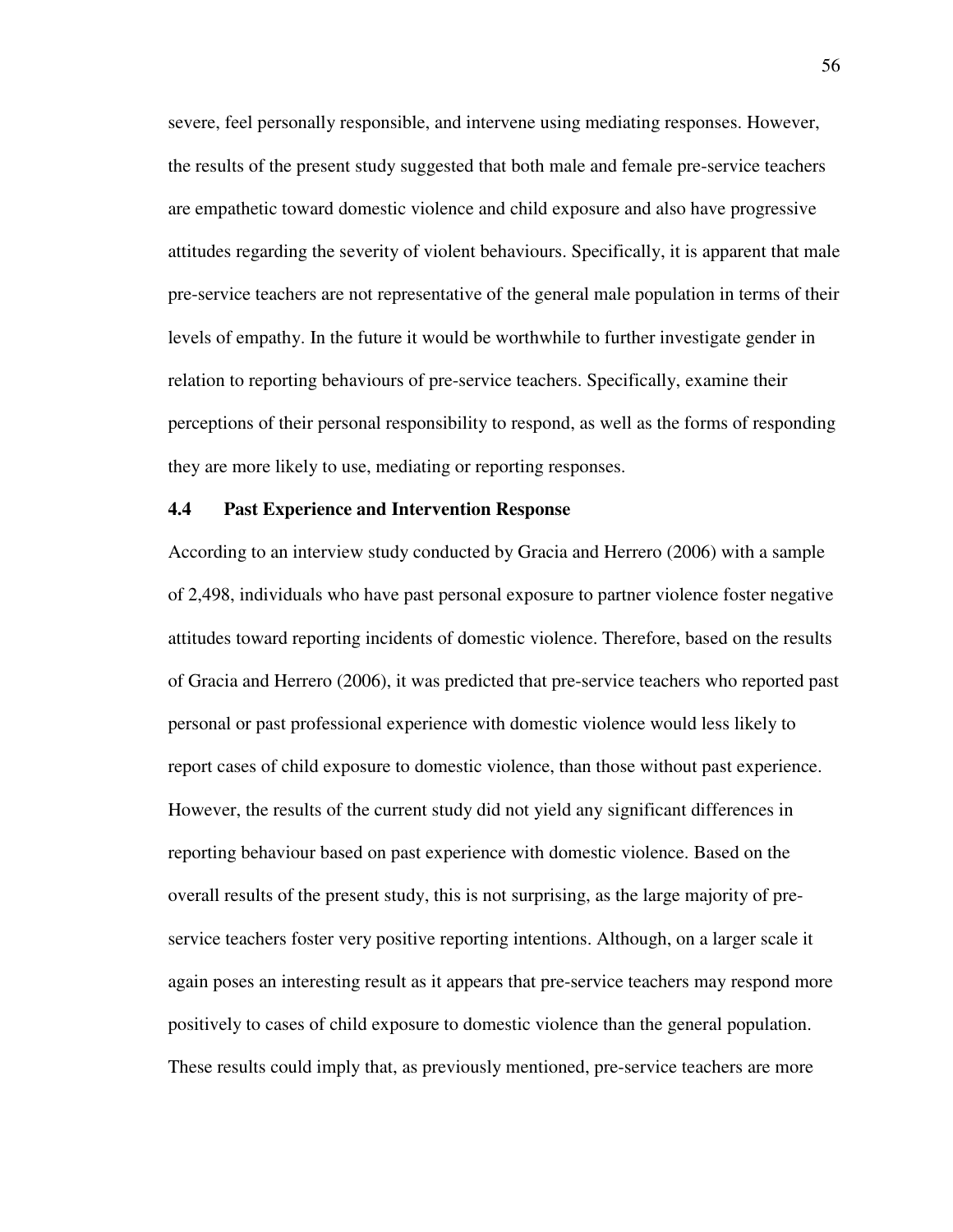empathetic than the general population, regardless of whether or not they have past experience with domestic violence. Or, perhaps more likely, due to their awareness of their legal obligation to intervene as teachers they may feel the pressure to put their past experiences aside in order to fulfill the requirements of their career.

### **4.5 Limitations**

 Although the results of the present study portray pre-service teachers in a very positive light, a number of the findings were somewhat surprising. It was expected that pre-service teachers would respond similarly to the general population in terms of reporting incidents of domestic violence. However, in the present study, pre-service teachers fostered very positive intentions toward reporting, which were far higher than expected. It is possible that pre-service teachers were responding in a socially desirable manner, that the vignettes were not difficult enough, or that they do in fact foster these very positive reporting intentions. The questionnaire used did not incorporate a desirability measure; therefore, it is possible that pre-service teachers were simply responding to the vignettes in the 'right' way. This poses the question of whether or not pre-service teachers would actually report cases of suspected child exposure to domestic violence they reported they would. Moreover, it is possible that the vignettes used to depict scenarios of child exposure to domestic violence were too easily identified as reportable cases. If the vignettes were too obvious for the participants, the responses they gave may not be representative of how they would actually intervene in cases of suspected child exposure to domestic violence. Therefore, in the future, in order to accurately assess pre-service teachers' reporting intentions it would be beneficial to use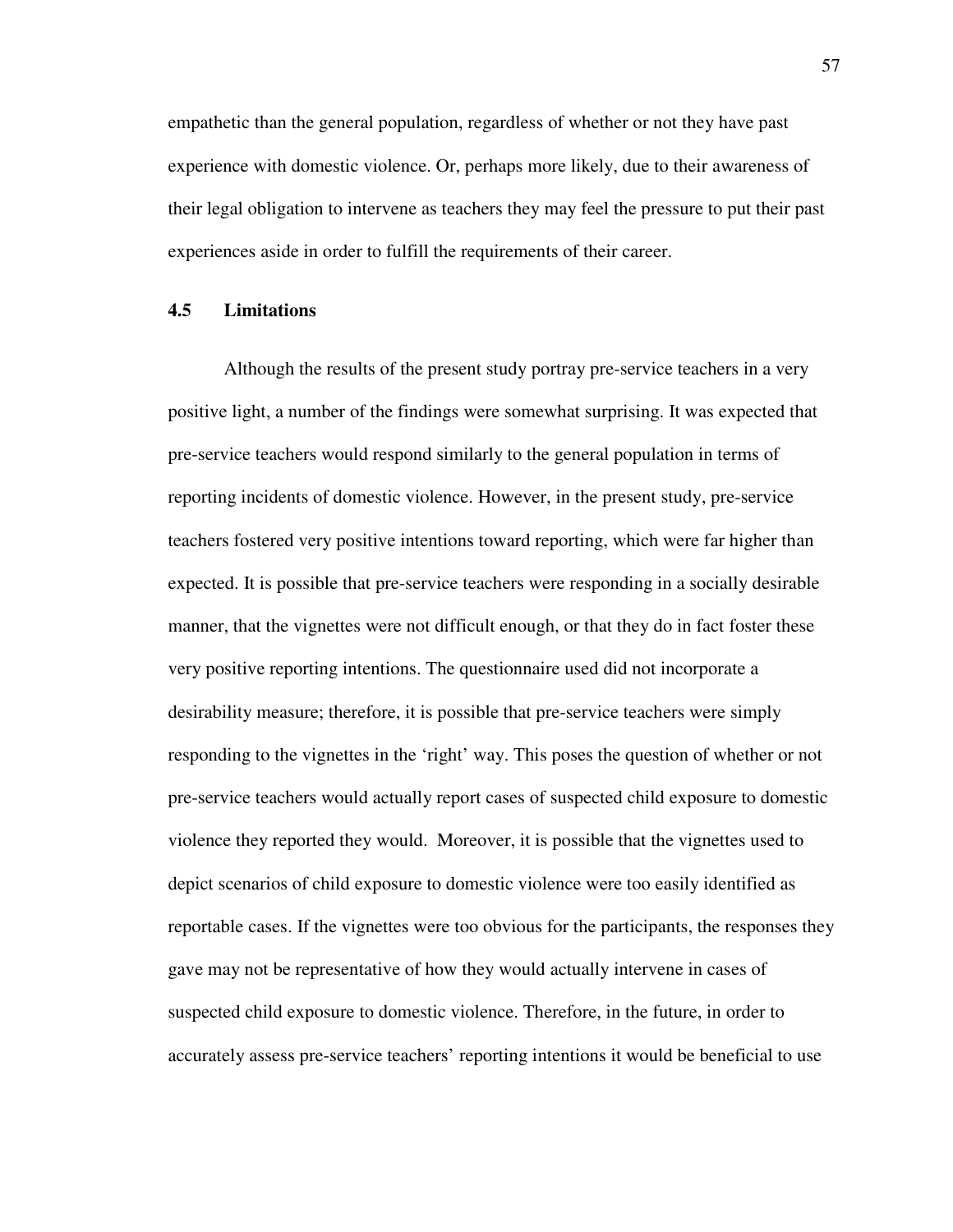vignettes that are more subtle in depicting child exposure, as well as incorporate a desirability measure.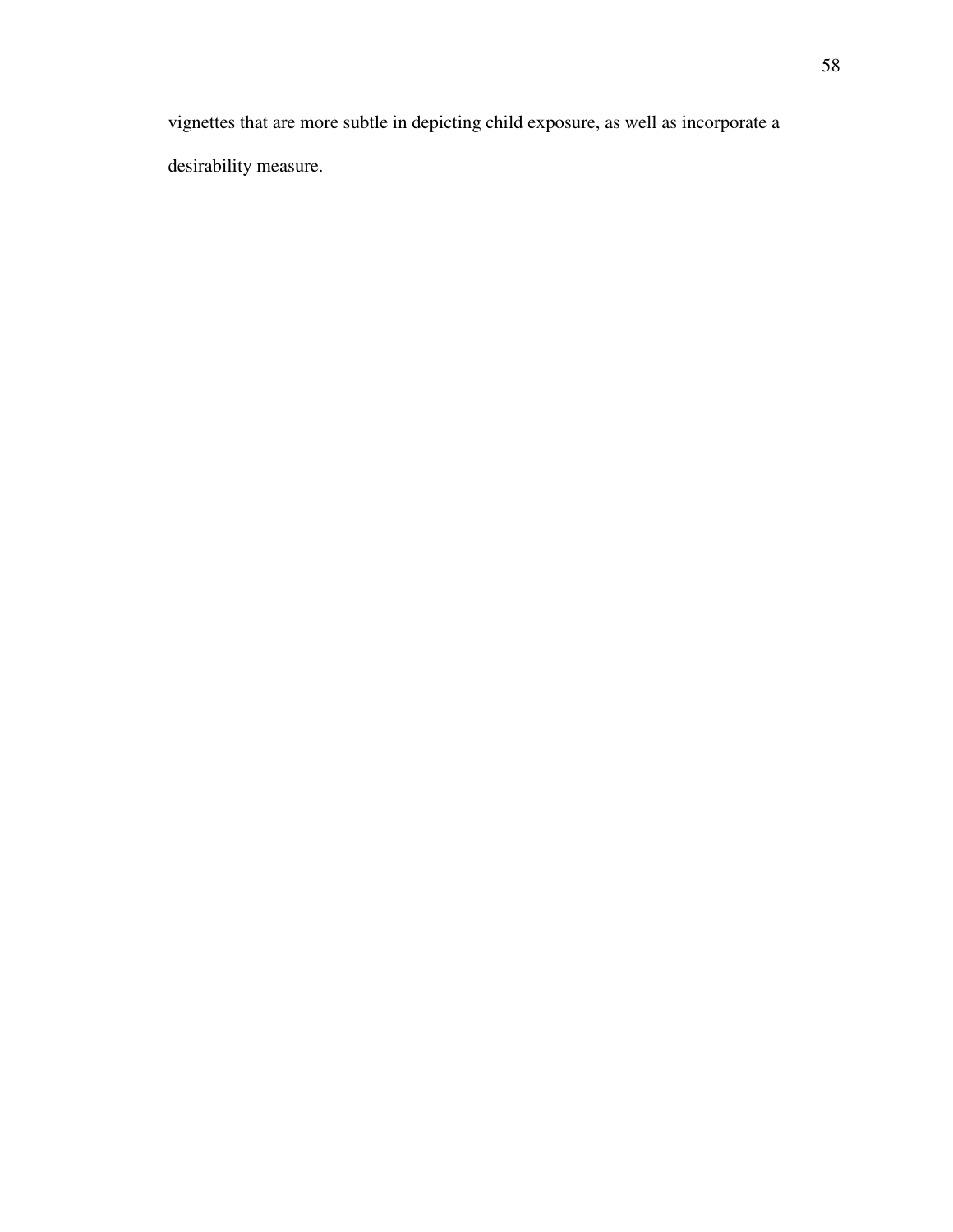#### **Chapter 5**

### **5 Conclusions**

Over the past several decades, domestic violence has become legally recognized as a serious legal and societal problem. Accompanying the changes made by the criminal justice system has been a progressive shift in the increased public awareness of the prevalence and impacts of domestic violence (Bala, 2008; Ellsberg & Heise, 2005; Schnieder, 2008; Sinha, 2013). The increase in legal and public awareness of domestic violence has resulted in an expansion of education and training available for the general population, and more specifically, teachers. Learning about domestic violence is now expected of teachers. For example, handbooks for teachers on children's exposure to domestic violence are widely available (e.g. Baker & Jaffe, 2008). Teachers are now provided with specific, step-by-step strategies for responding to known or suspected cases of students experiencing domestic violence. Therefore, it is not surprising that the results of the present study suggest that pre-service teachers foster very progressive attitudes toward domestic violence and reporting.

For the most part, the beliefs that both male and female pre-service teachers hold toward domestic violence and the behaviours that constitute as such are more progressive than those of the Ontario male population. Moreover, pre-service teachers hold very positive intentions toward reporting known incidents of domestic violence, as well as suspected cases of child exposure to violence. The results imply that pre-service teachers are more progressive in their beliefs toward domestic violence and their intentions of reporting incidents, than the general population. Although further investigation is needed to fully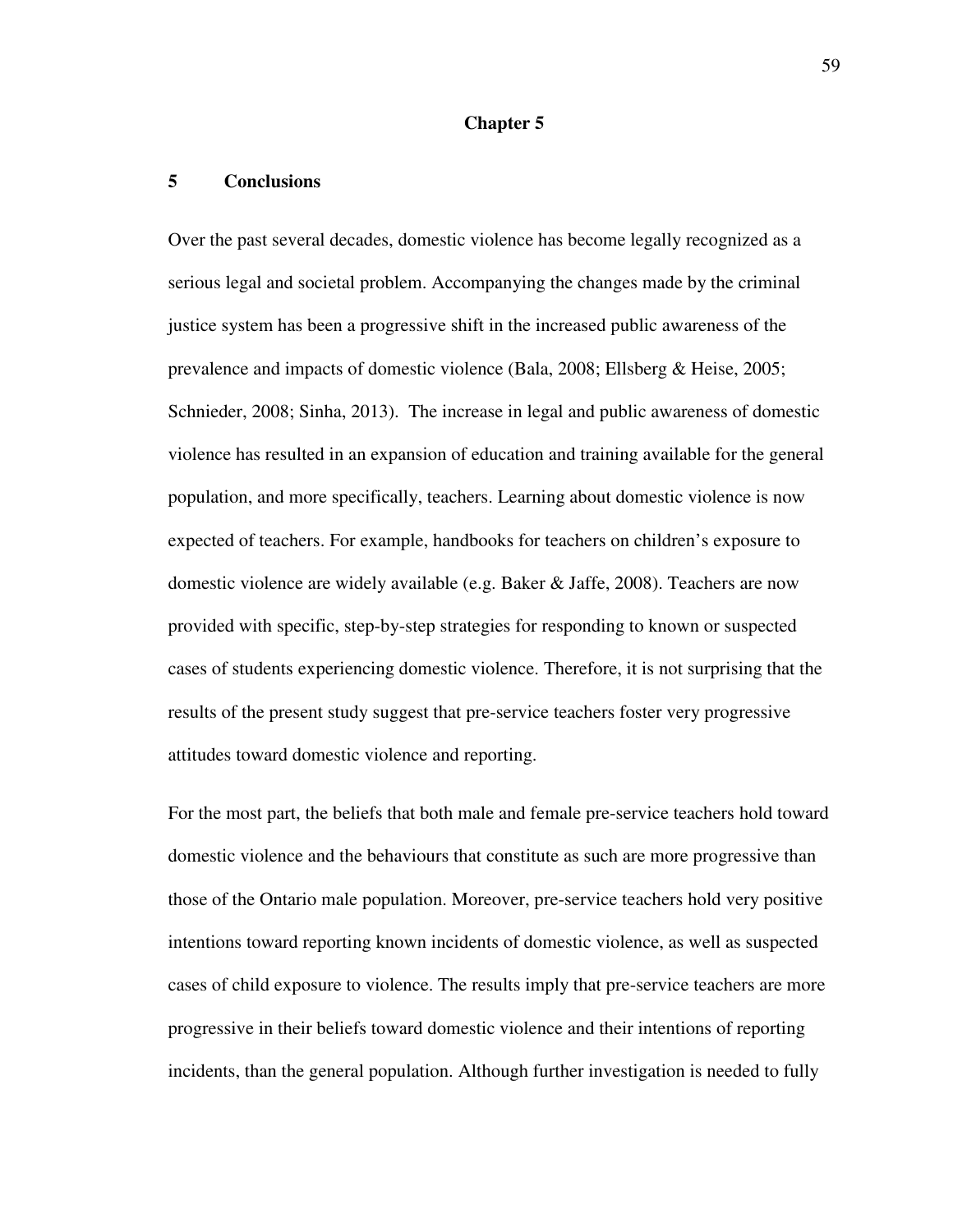understand the results, the current implications suggest that the pre-service teachers' beliefs toward domestic violence and intentions of reporting need to be harnessed and encouraged in the field of education. By harnessing and encouraging these progressive beliefs and intentions, it is possible that there could be an increase in reports of child exposure to domestic violence. Specifically, pre-service teachers may foster the knowledge and intention to report suspected cases; however, they may require the practice skills of talking to a student or parent in these circumstances in order to truly feel confident in following through on making the report.

It is estimated that as many as 275 million children worldwide are exposed to domestic violence in their childhood (UNICEF  $&$  The Body Shop, 2006). However, a large majority of these cases fail to be reported to the police or Children's Aid Society (Felson, Messner, Hoskin, & Deana, 2006; Spivak et al., 2014). Specifically, one-third of teachers are found to underreport suspected cases of child abuse (Webster et al., 2005). This poses a grave concern, such that if pre-service teachers foster very positive attitudes and reporting intentions, what occurs between the time that they are in their Bachelor of Education program to the time that they have a career as a teacher, that deters them from reporting cases of child exposure to domestic violence?

### **5.1 Future Directions**

To build on the present study, it would be beneficial to compare the attitudes and reporting behaviours of teachers at various stages in their careers. For example, comparing pre-service teachers to full time teachers with varying years of experience (5, 10, 20). If differences are observed between the experience levels of teachers it would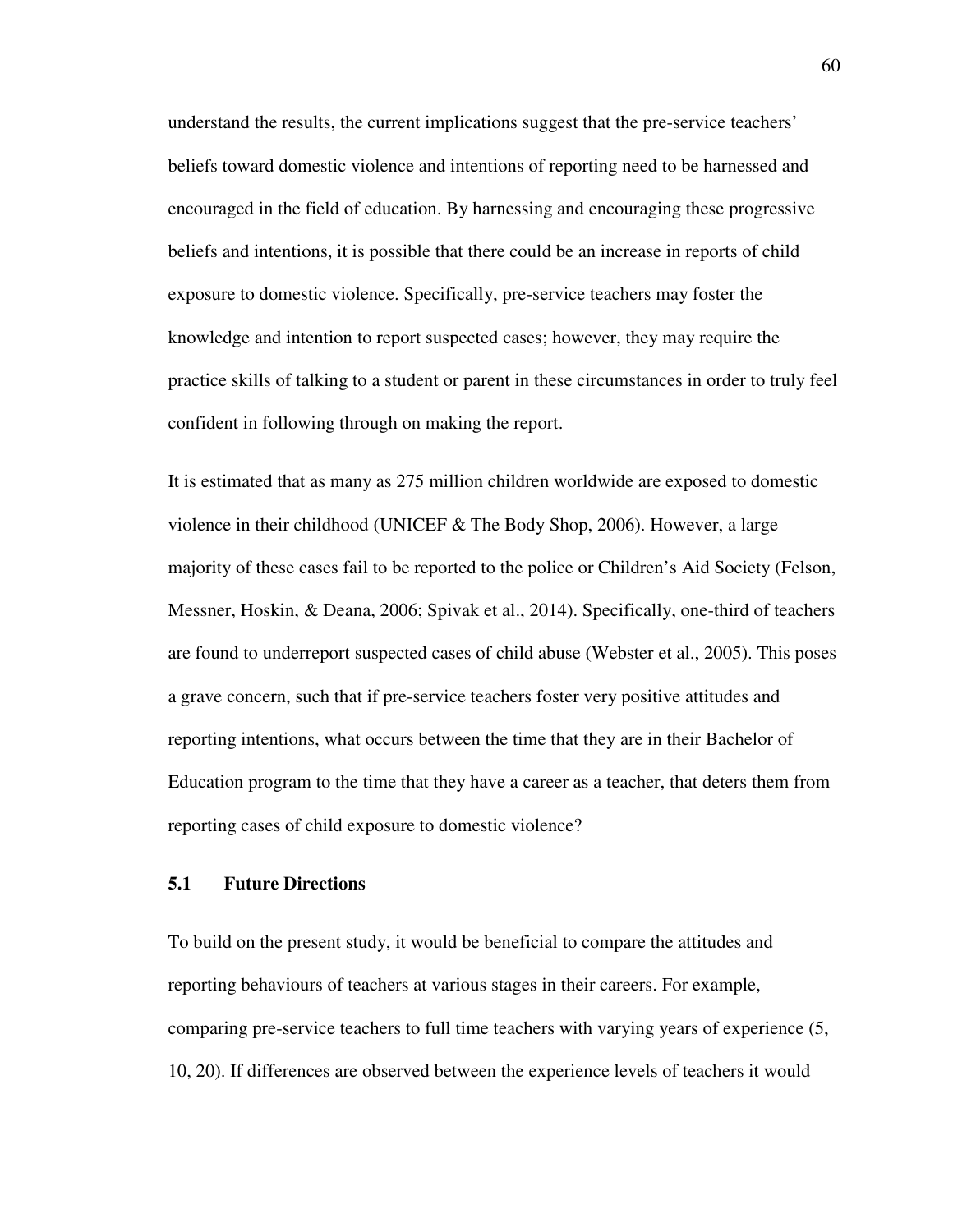provide insight into the stage at which teachers begin to experience deterrents to reporting suspected cases of child exposure to domestic violence.

Future research could also examine the specific deterrents pre-service and full-time teachers experience when faced with the decision to report suspected child exposure to domestic violence. An emerging social construct used to explain unethical decisionmaking behaviour is moral disengagement. Albert Bandura (1999) described moral disengagement as the process through which people legitimize committing or condoning horrible actions against others without the occurrence of guilt or negative self-evaluation. Moral disengagement is used through a number of processes including, moral justification (e.g., framing the unethical behaviour in a way that makes it socially acceptable by giving it a moral purpose), displacement or diffusion of responsibility (e.g., placing responsibility for consequences on legitimate authority, believing that one's simple actions are harmless allowing them to behave unethically in a group), disregard or distortion of consequences (e.g., minimizing the harm caused to others often by inflating the benefits of the behaviour), and dehumanization (e.g., stripping individuals of human qualities so they become unworthy of concern) (Bandura, 1999). Past research has focused primarily on the use of moral disengagement as a theory for understanding bystander behaviour, specifically in relation to bullying. Presently there has been little to no research conducted using moral disengagement to understand the reporting behaviour of third parties in domestic violence disputes, let alone the use of this by teachers. Due to the high profile nature of child exposure to domestic violence it is possible that teachers fall victim to the use of moral disengagement as a way to avoid facing the difficulty of intervening in suspected cases of child exposure.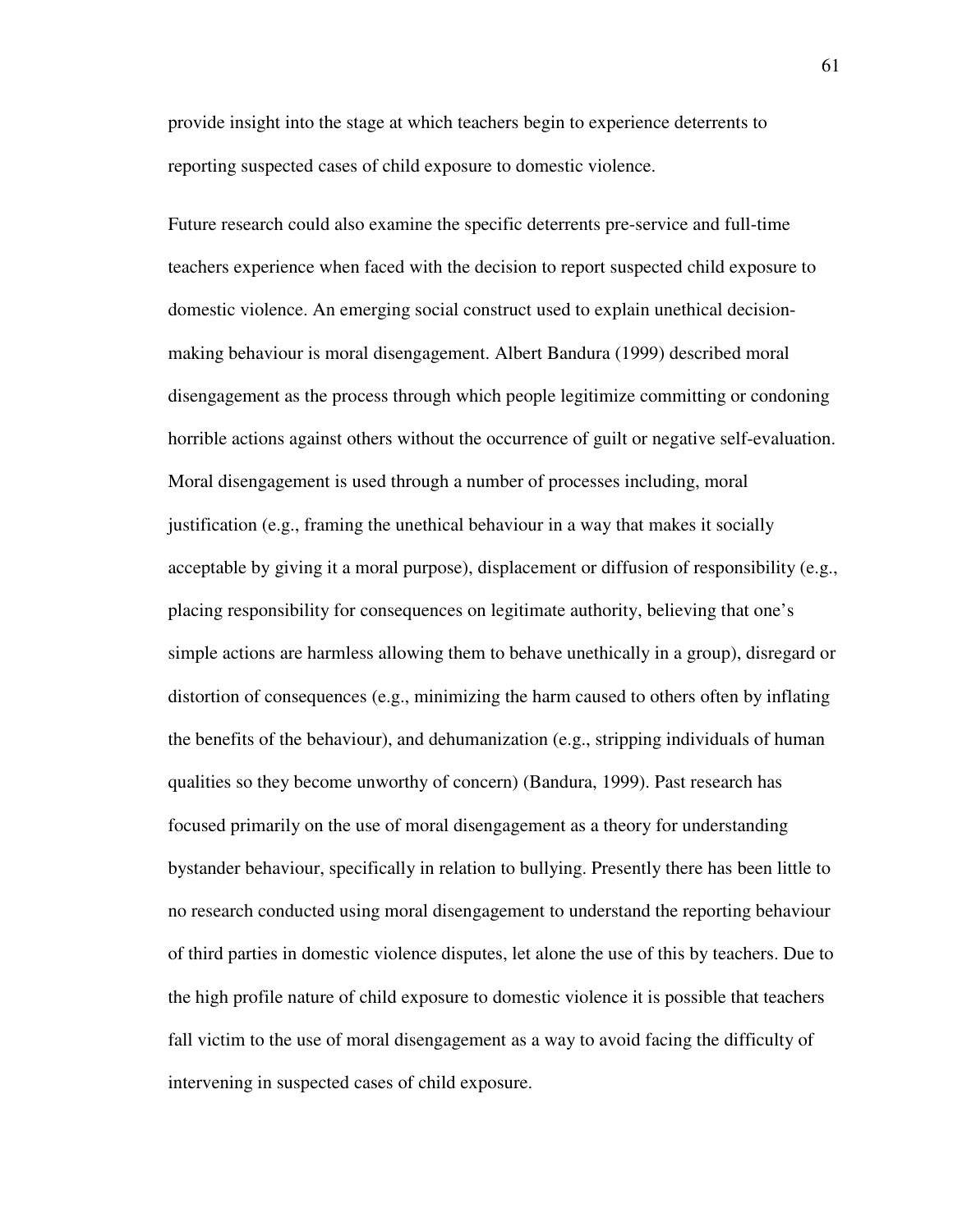Both the potential differences between the experience levels of teachers, as well as their use of moral disengagement are very much worth investigating in order to gain a thorough and accurate understanding of the discrepancy between reporting intentions and behaviours of teachers. Gaining a thorough understanding of such behaviours is a crucial component needed to increase the number of cases of child exposure to domestic violence that are reported. Ultimately, by increasing teachers' comfort and ability in reporting suspected child exposure, the number of victimized children receiving help and intervention will also increase.

Despite the potential of socially desirable responding due to the lack of a desirability measure, the results of the present study contribute to the advancement of knowledge in the fields of domestic violence and education. The results provide an understanding that pre-service teachers' foster progressive attitudes and positive intervention intentions in regards to domestic violence. Furthermore, the results ultimately highlight a gap in knowledge regarding the reporting behaviours of teachers. Specifically, the present study emphasizes the discrepancy between the positive intervention intentions of pre-service teachers and the lack of reporting by working teachers. In order to protect the lives of victimized children, it is imperative that future research be conducted in regards to the factors that influence teacher reporting of child exposure to domestic violence.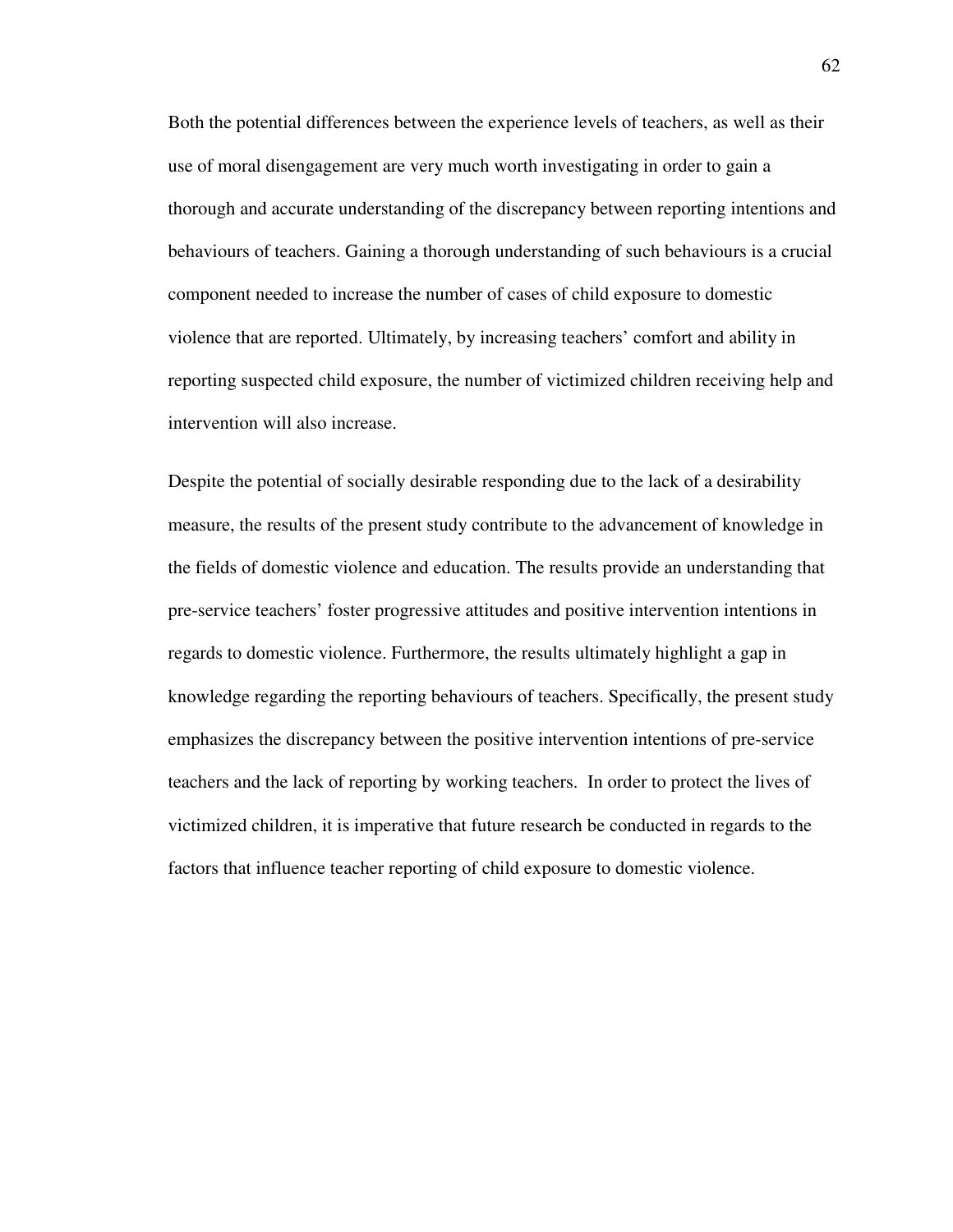#### References

- Alberta Council of Women's Shelters. (2012). *Alberta survey on men's attitudes and behaviours toward violence against women*. Retrieved from: https://www.acws.ca/sites/default/files/documents/PresentationACWSMensAttitu desBehaviorsTowardViolenceAgainstWomenreleasedCalgaryBWTG.pdf
- Alpert, E. J., Cohen, S., & Sege, R. D. (1997). Family violence: An overview. Academic Medicine, 72(1), S3–S6.
- Baker, L. L., & Jaffe, P. G. (2006). A teacher's handbook: Understanding woman abuse and its effects on children. Strategies for responding to students. London, Canada.
- Bala, N. (2008). An historical perspective on family violence and child abuse: Comment on Moloney et al., allegations of family violence, 12 June 2007. *Journal of Family Studies, 14*(2/3), 271-278.
- Bandura, A. (1999). Moral disengagement in the perpetration of inhumanities. *Personal and Social Psychology Review, 3,* 193-209.
- Bauman, S., & Del Rio, A. (2006). Pre-service teachers' responses to bullying scenarios. Comparing physical, verbal, and relational bullying. *Journal of Educational Psychology*, *98*(1), 219-231.
- Black, M. (2011). Intimate partner violence and adverse health consequences: Implications for clinicians. *American Journal of Lifestyle Medicine, 5*(5), 428- 439.
- Black, M.C., Basile, K.C., Breiding, M.J., Smith, S.G., Walters, M.L., Merrick, M.T., Chen, J., & Stevens, M.R. (2011). *The national intimate partner and sexual*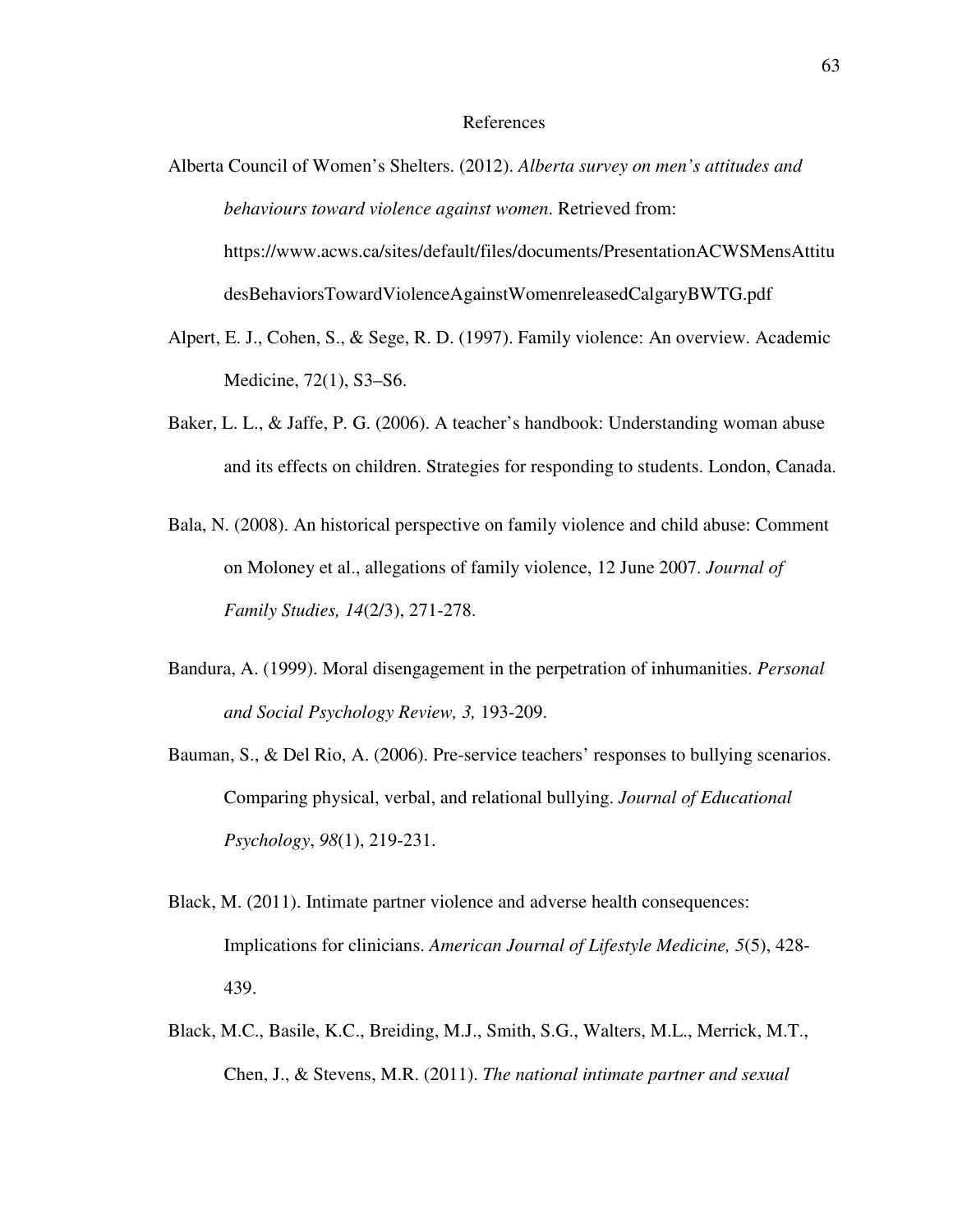*violence survey (NISVS): 2010 summary report.* Atlanta, GA: National Center for Injury Prevention and Control, Centers for Disease Control and Prevention*.* 

Brooks, J. (2011). *The process of parenting* (8th ed.). New York: McGraw-Hill.

- Bryant, A. N. (2003). Changes in attitudes toward women's roles: Predicting gender-role traditionalism among college students. *Sex Roles, 48*(3), 131-142.
- Byrne, D., & Taylor, B. (2007). Children at risk from domestic violence and their educational attainment: Perspectives of education welfare officers, social workers and teachers. *Child Care in Practice, 13*(3), 185-201.

Carolo, H. (2012) Men's attitudes and behaviours toward violence against women. *White Ribbon Campaign.* Retrieved from

http://whiteribbon.ca/pdfs/WRCOntarioMensSurvey.pdf

- Carlson, B. E. (2000). Children exposed to intimate partner violence: Research findings and implications for intervention. *Trauma, Violence, and Abuse, 1*(4), 321−342.
- Carlson, B. E., & Worden, A. P. (2005). Attitudes and beliefs about domestic violence: Results of a public opinion survey. I. Definitions of domestic violence, criminal domestic violence, and prevalence. *Journal of Interpersonal Violence, 20*, 1197- 1218.
- Child and Family Services Act, Revised Statutes of Ontario (1990, c. C-10). Retrieved from the Government of Ontario website:

http://www.elaws.gov.on.ca/html/statutes/english/elaws\_statutes\_90c11\_e.htm

Child Welfare Information Gateway. (2012). Retrieved from

http://www.childwelfare.gov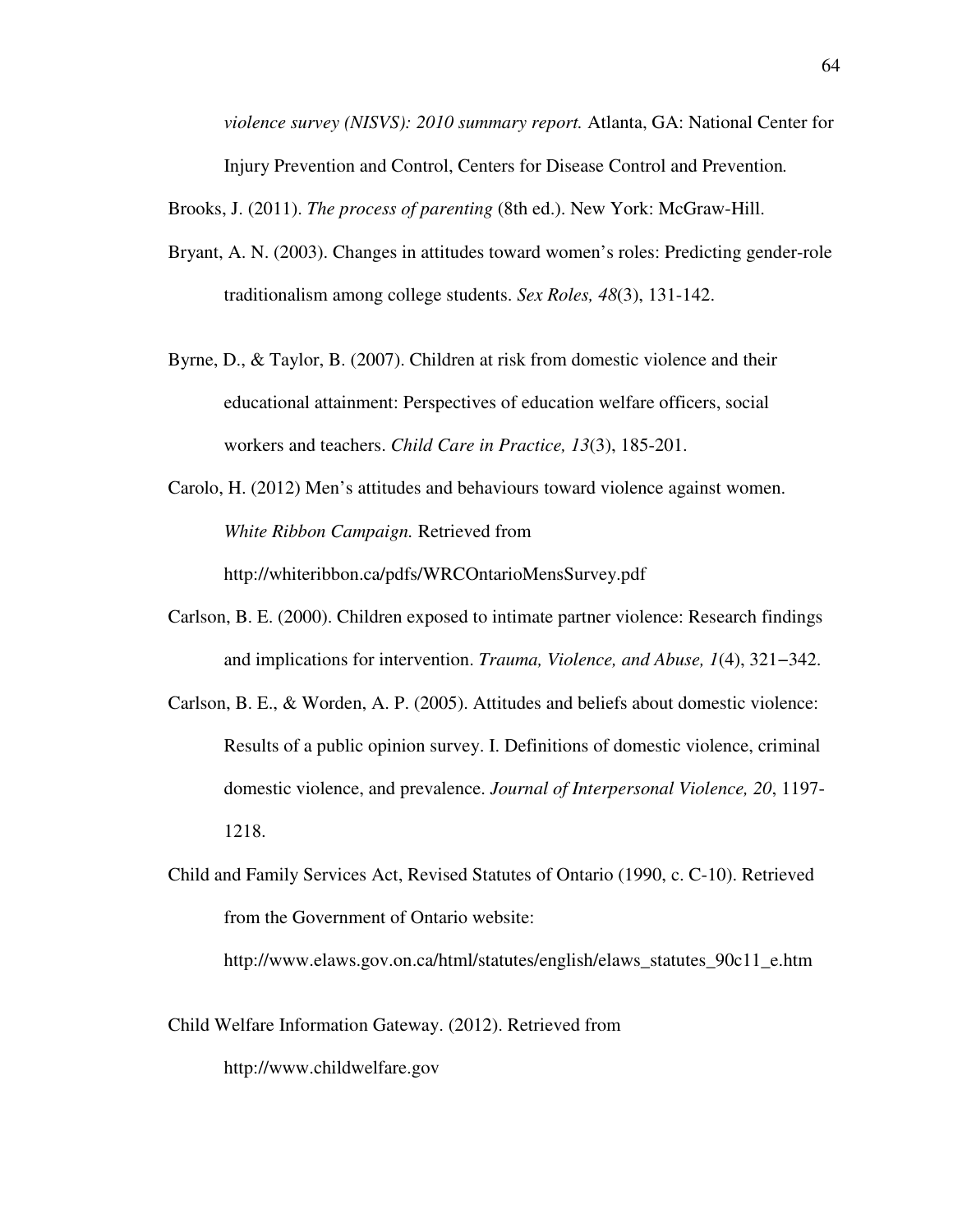- Cho, H., & Wilke, D. J. (2010). Gender differences in the nature of the intimate partner violence and effects of perpetrator arrest on revictimization. *Journal of Family Violence, 25,* 393–400.
- Cicchetti, D., & Toth, S.L. (2005). Child maltreatment. *Annual review of Clinical Psychology, 1*(1), 409-438.
- Crothers, L.M., Schmitt, A.J., Hughes, T.L., Lipinski, J., Theodore, L.A., Radlifee, K., & Ward, W. (2010). Gender differences in salary in a female-dominated profession. *Gender in Management: An International Journal, 25*(7), 605-626.
- de Judicibus, M., & McCabe, M. P. (2001). Blaming the target of sexual harassment: Impact of gender role, sexist attitudes, and work role. *Sex Roles, 44*(7), 401-417.
- Department of Justice Canada (2010). Family violence laws. Retrieved from http://www.justice.gc.ca/eng/pi/fv-vf/laws-lois.html
- Edleson, J. L., Ellerton, A.L., Seagren, E.A., Kirchberh, S.L., Schmidt, S.O., & Ambrose, A.T. (2007). Assessing child exposure to adult domestic violence. *Children and Youth Services Review, 29*(7), 961-971.
- Ellsberg, M., & Heise, L. (2005). *Researching violence against women: A practical guide for researchers and activists*. Washington DC: World Health Organization, PATH.
- Fawole, O.I. (2008). Economic violence to women and girls: Is it receiving the necessary attention? *Trauma, Violence, and Abuse, 9*(3), 167-177.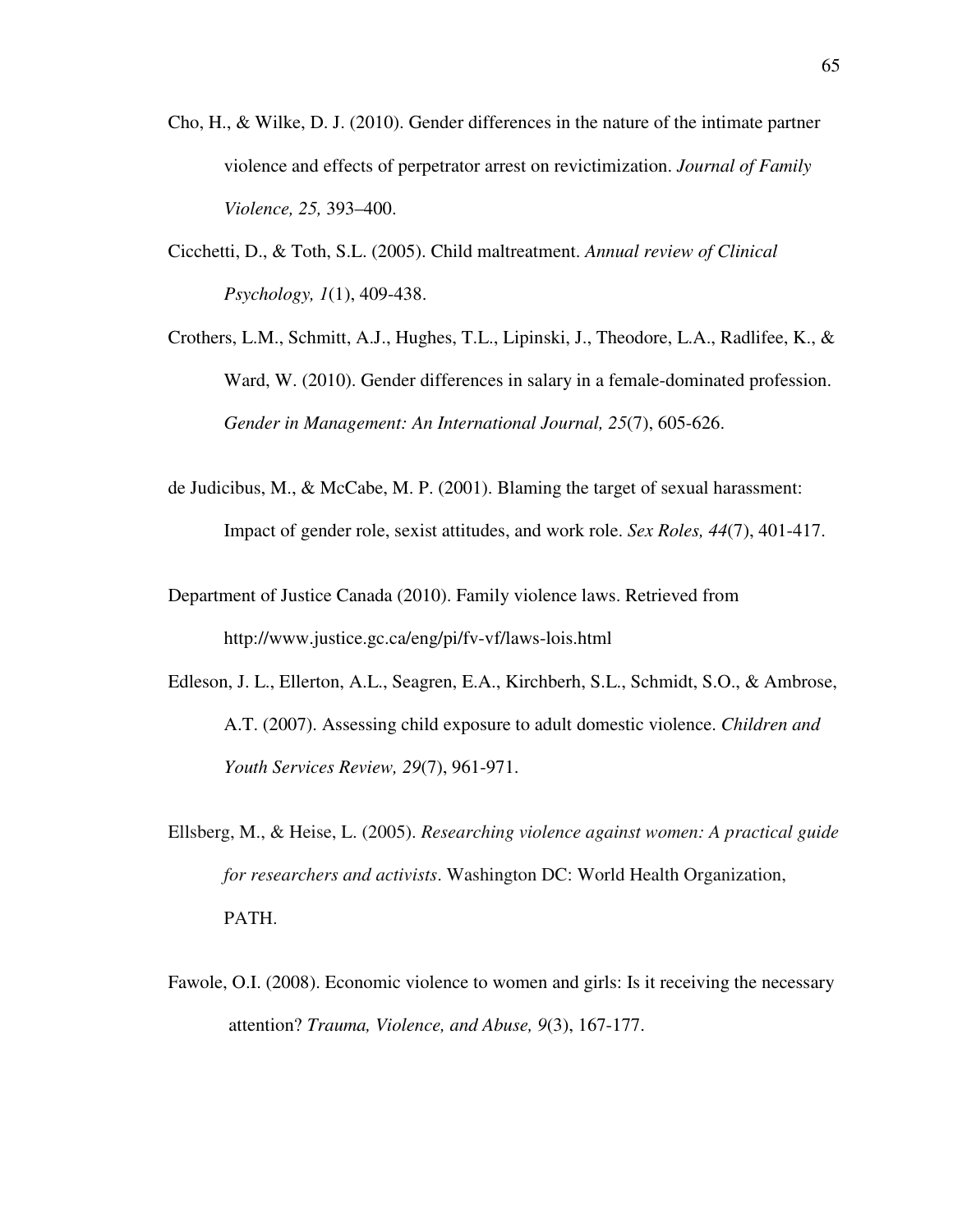- Federal-Provincial-Territorial Ministers Responsible for the Status of Women (2002). Assessing violence against women: A statistical profile. Retrieved September 28, 2012, from http://www.uregina.ca/resolve/PDFs/Assessing%20Violence.pdf
- Felson, R., Messner, S., Hoskin, A., & Deana, G. (2006). Reasons for reporting and not reporting domestic violence to the police. *Criminology, 40*, 617-648.
- Felson, R.,& Pare, P. (2005). The reporting of domestic violence and sexual assault by nonstrangers to the police. *Journal of Marriage and Family, 67*, 597-610.
- Flood, M., & Pease, B. (2009). Factors influencing attitudes to violence against women. *Trauma, Violence, & Abuse, 10*(2), 125-142.
- Furnhamm A., & Wilson, E. (2011). Gender differences in estimated salaries: A UK study. *The Journal of Socio-Economics, 40*(5), 623-630.
- Gilligan, R. (1998) The importance of schools and teachers in child welfare. *Child and Family Social Work, 3*, 13-25.
- Goebbels, A.F.G., Nicholson, J.M., Walsh, K., & De Vries, H. (2008). Teachers' reporting of suspected child abuse and neglect: Behaviour and determinants. *Health Education Research, 23*(6), 941-951.
- Goldman, J.D.G. (2007). Primary school student-teachers' knowledge and understandings of child sexual abuse and its mandatory reporting. *International Journal of Educational Research, 46*(6), 368-381.
- Goldman, J.D.G., Padayachia, U.K. (2002). *Factors influencing school counsellors' decision not to report suspected child abuse.* Children Australia, *27*(1), 28-37.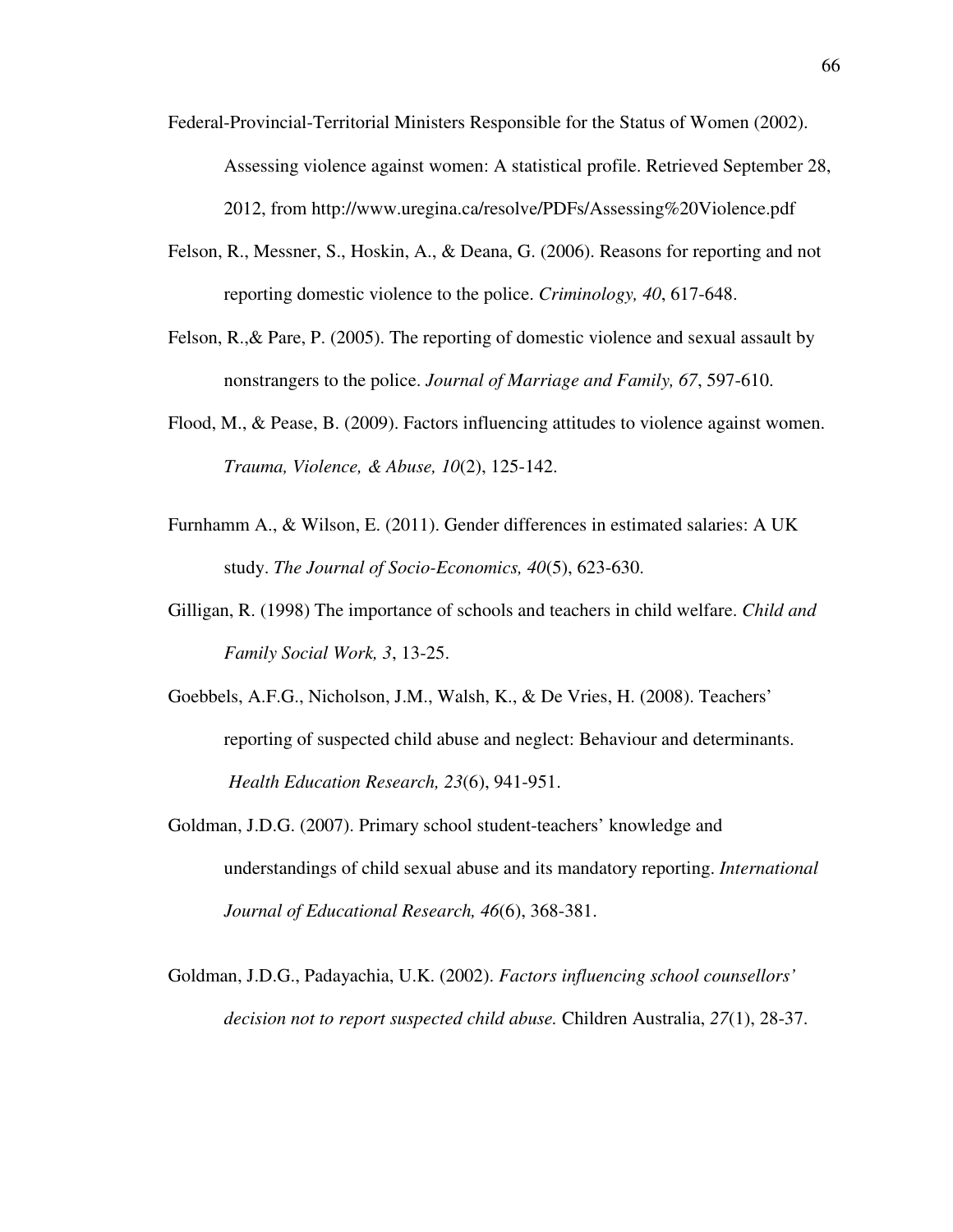- Gracia, E., Garcia, F.,& Lila, M. (2009). Public responses to intimate partner violence against women: The influence of perceived severity and personal responsibility. *The Spanish Journal of Psychology, 12*, 648-656.
- Gracia, E. & Herrero, J. (2006). Public attitudes toward reporting partner violence against women and reporting behaviour. *Journal of Marriage and Family, 68*, 759-768.
- Haj-Yahia, M. M., & Schiff, M. (2007). Definitions of and beliefs about wife abuse among undergraduate students of social work. *International Journal of Offender Therapy and Comparative Criminology, 51*(2), 170-190.
- Hess, J., Allen, N.,& Todd, N. (2011). Interpreting community accountability: citizen views of responding to domestic violence (or not). *The Qualitative Report, 16*, 1096-1123.
- Humphreys, J. C. (2001). Turnings and adaptations in resilient daughters of battered women. Journal of Nursing Scholarship, 33(3), 245–251.
- Kenny, M. (2004). Teachers' attitudes toward and knowledge of child maltreatment. *Child Abuse and Neglect, 28*(12), 1311-1319.
- Kenny, M. (2001). Child abuse reporting: Teachers' perceived deterrents. *Child Abuse and Neglect, 25*(1), 81-92.
- Kenny, M., & McEachern, A.G. (2002). Racial, ethnic, and cultural factors of childhood sexual abuse: A selected review of the literature. *Clinical Psychology Review, 20*(7), 905-922.
- King, C, B., & Scott, K. L. (2014). Why are suspected cases of maltreatment referred by educators so often unsubstantiated? *Child Abuse & Neglect, 38*(1), 1-10.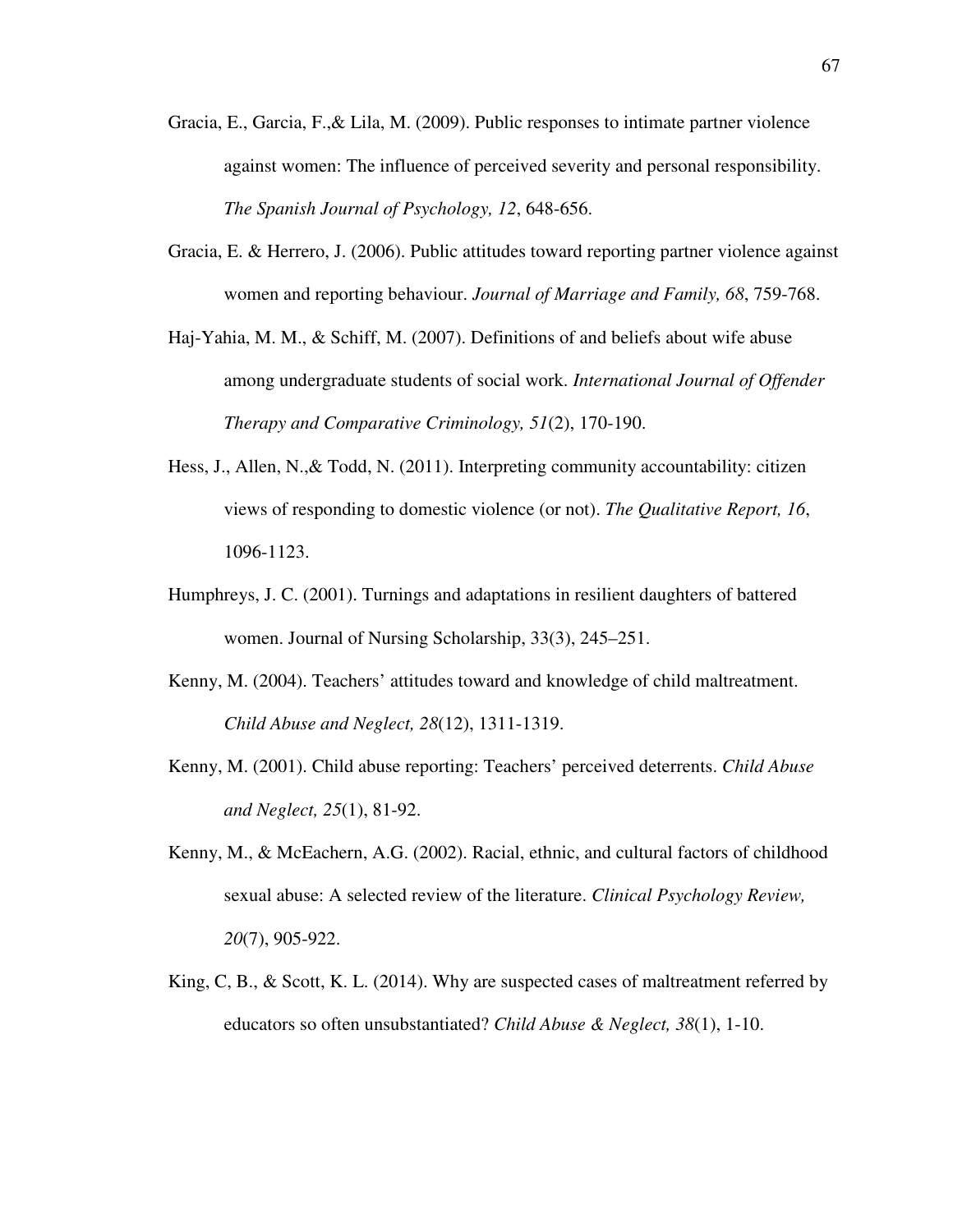- Kolar, K.R., & Davey, D. (2007). Silent victims: Children exposed to family violence. *The Journal of School Nursing, 23*(2), 86-91.
- Levendosky, A., & Graham-Bermann, S. (2001). Parenting in battered women: The effects of domestic violence on women and their children. *Journal of Family Violence, 16*(2), 171-192.
- McKee, B.E., & Dillenburger, K. (2009). Child abuse and neglect: Training needs of student teachers. *International Journal of Educational Research, 48*(5), 320-330.
- Ministry of Children and Youth Services, 2005. *Reporting child abuse and neglect: It's your duty.* Ontario: Queen's Printer for Ontario.
- Nagel, B., Matsuo, H., Mcintyre, K. P., & Morrison, N. (2005). Attitudes toward victims of rape: effects of gender, race, religion, and social class. *Journal of Interpersonal Violence, 20*(6), 725-737.
- Nishina, A. (2004). A theoretical review of bullying: Can it be eliminated? In C. Sanders & G.D. Phye (Eds.), *Bullying: Implications for the classroom* (pp.1-18). San Diego, CA: Elsevier Academic Press.
- McDaniel, M. (2006). In the eye of the beholder: The role of reporters in bringing families to the attention of child protective services. *Children and Youth Services Review, 28*(3), 306–324.
- Province of New Brunswick. (2009). *New Brunswick attitudinal survey on violence against women.* Retrieved from: http://www.gnb.ca/0012/violence/PDF/AttitudinalSurvey-e.pdf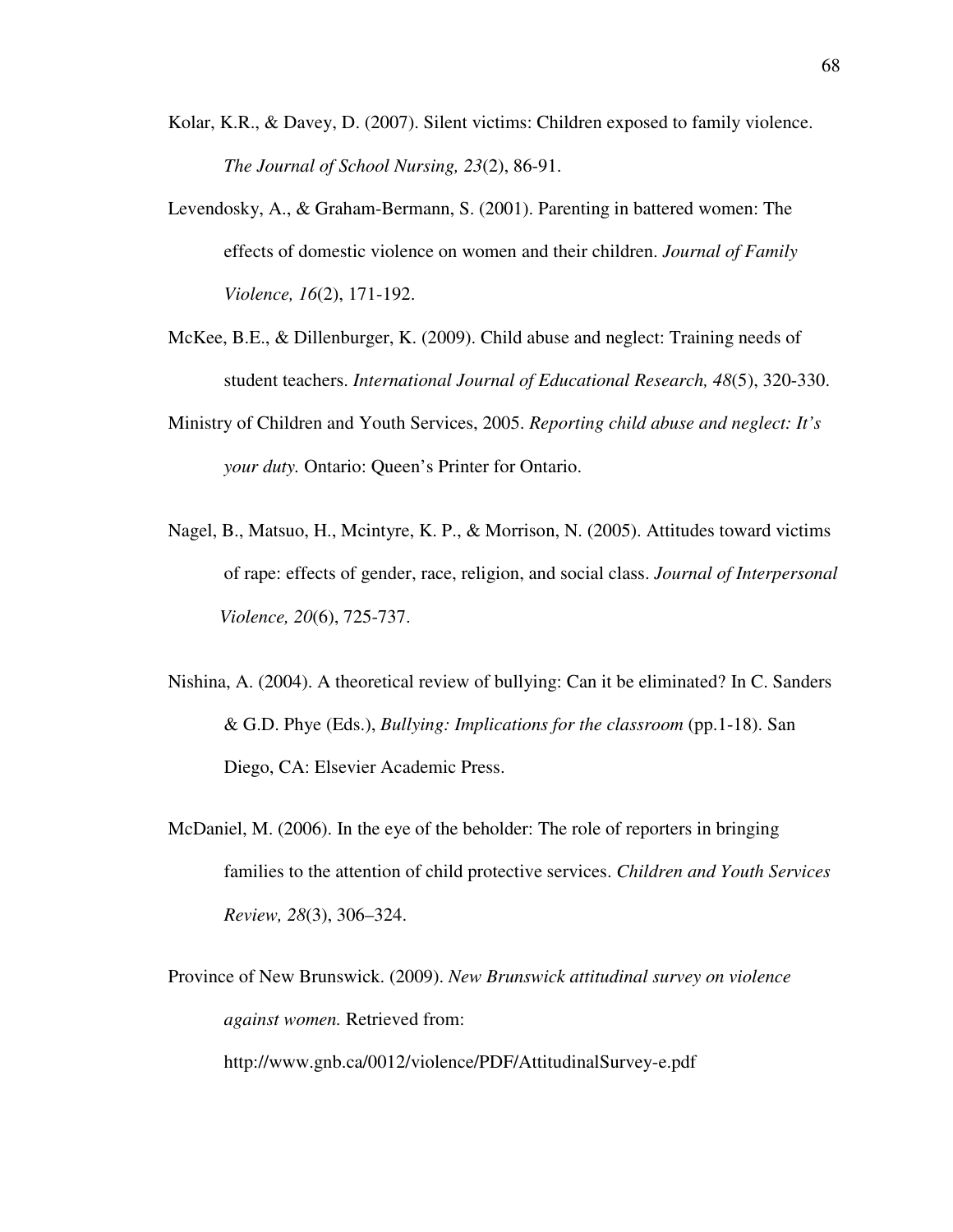- Rossato, C., & Brackenridge, C. (2009). Child protection training in sport-related degrees and initial teacher training for physical education: An audit. *Child Abuse Review, 18*(2), 81-93.
- Schneider, E.M. (2008). Domestic violence law reform in the twenty-first century: Looking back and looking forward. *Family Law Quarterly, 42*(3), 353-363.
- Sinanan, A.N. (2011). Bridging the gap of teacher education about child abuse. *Educational Foundations, 25*(3), 59-73.
- Sinha, M. (2013). Measuring violence against women: Statistical trends. *Juristat, 85*(2), 1-120. Ottawa, Canada: Statistics Canada.
- Spivak, H.R., Jenkin, E.L., VanAudenhove, K., Lee, D., Kelly, M., & Iskander, J. (2014). CDC grand rounds: a public health approach to prevention of intimate partner violence. *Morbidity and Mortality Weekly Report, 63*(2), 38-41.
- Springer, K.W., Sheridan, J., Kuo, D., & Carnes, M. (2007). Long-term physical and mental health consequences of childhood physical abuse: Results from a large population-based sample of men and women. *Child Abuse & Neglect*, *31*, 517- 530.
- Stankiewicz, K. (2007). *School professional trainees' perceptions of bullying* (Doctoral dissertation). Available through ProQuest Dissertations and Theses database.
- Teven, J. J. (2007). Teacher temperament: Correlates with teacher caring, burnout, and organizational outcomes. *Communication Education, 56*(3), 382-400.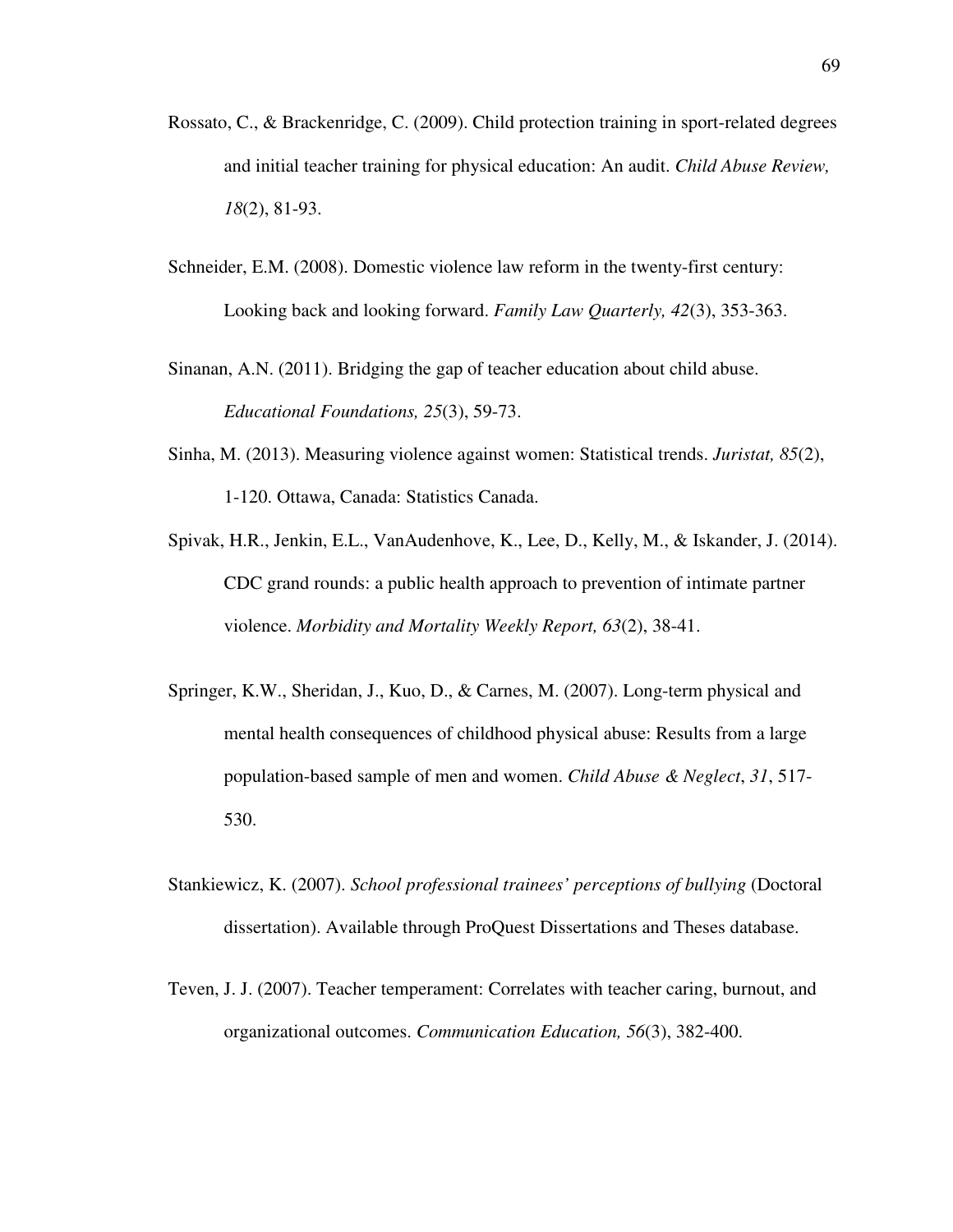- Thompson, E.H., & Trice-Black, S. (2012). School- based group interventions for children exposed to domestic violence. *Journal of Family Violence, 27*(3), 233- 241.
- UNICEF and The Body Shop International Plc. (2006). *Behind closed doors: The impact of domestic violence on children*. London, UK: Author.
- U.S. Department of Health and Human Services, Children's Bureau. (2010). *Child maltreatment 2009.* Washington, DC: U.S. Government Printing Office.
- US Department of Health and Human Services (1999). *Children's bureau, child maltreatment 1996: reports from the states to the national child abuse and neglect data system.* Washington, DC: US Government Printing Office.
- VicHealth (2010). *National survey on community attitudes to violence against women 2009.* Carlton, Australia: Victorian Health Promotion Foundation.
- Waldrop, A. E., & Resick, P. A. (2004). Coping among adult female victims of domestic violence. *Journal of Family Violence, 19*(5), 291-302.
- Webster, S. W., O'Toole, R., O'Toole, A. W., & Lucal, B. (2005). Overreporting and underreporting of child abuse: Teachers' use of professional discretion. *Child Abuse & Neglect, 29*(11), 1281-1296
- Wolfe, D. A., Crooks, C. V., Lee, V., McIntyre-Smith, A., & Jaffe, P. G. (2003). The effects of children's exposure to domestic violence: A meta-analysis and critique. Clinical Child and Family Psychology Review, 6(3), 171–187.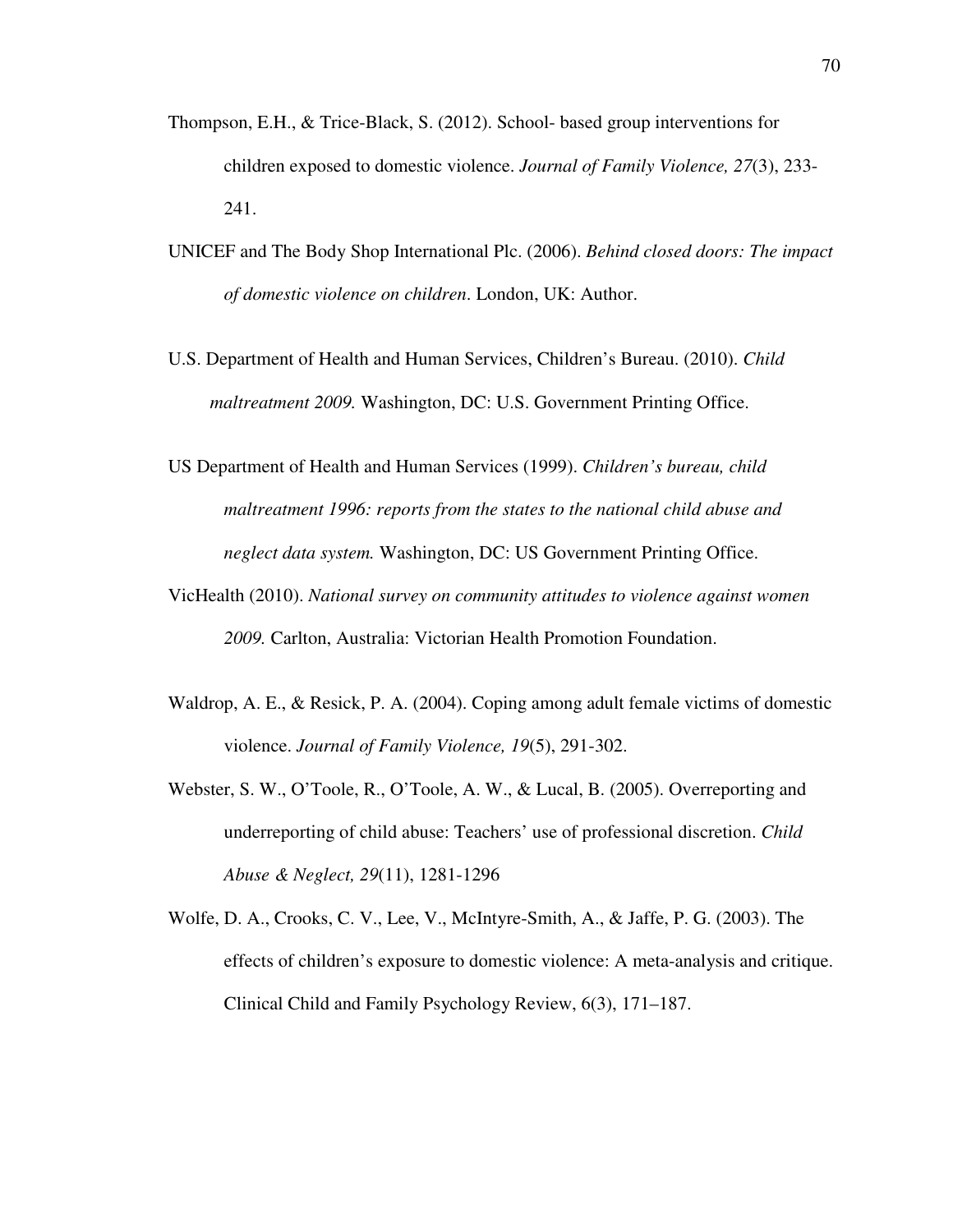Zhang, T., Hoddenbagh, J., McDonald, S., & Scrim, K. (2012). An estimation of the economic impact of spousal violence in Canada, 2009. *Department of Justice Canada.*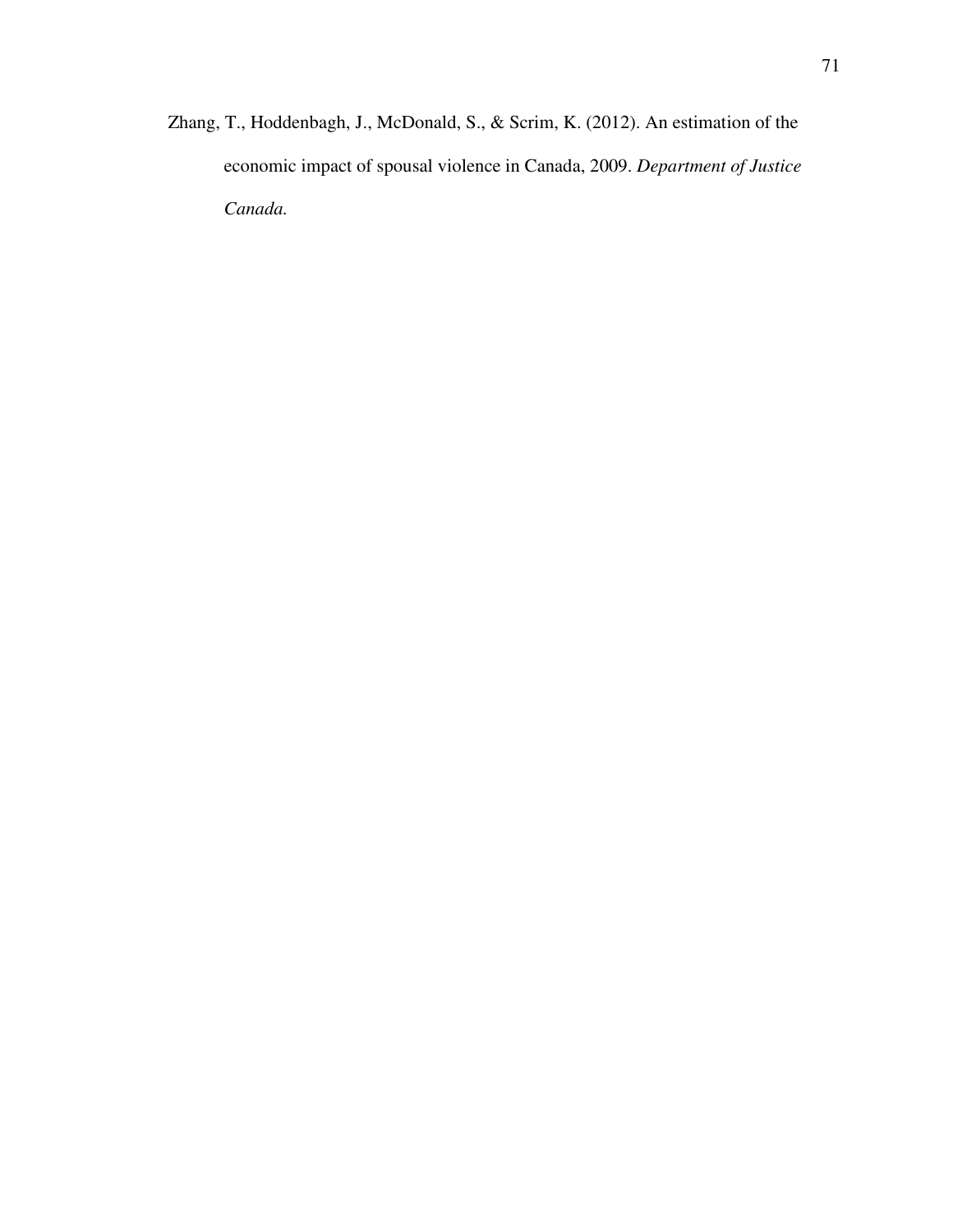#### Appendix A

Safe Schools EDU 5434S - A course designed to help students develop the understanding and practical knowledge necessary to develop a safe and caring learning environment for all students, regardless of race, creed, ancestry, ability, colour, gender identification, or sexual orientation. Students in this course will develop an understanding of current trends in school violence and critically examine comprehensive school violence prevention policies & programs in Ontario schools.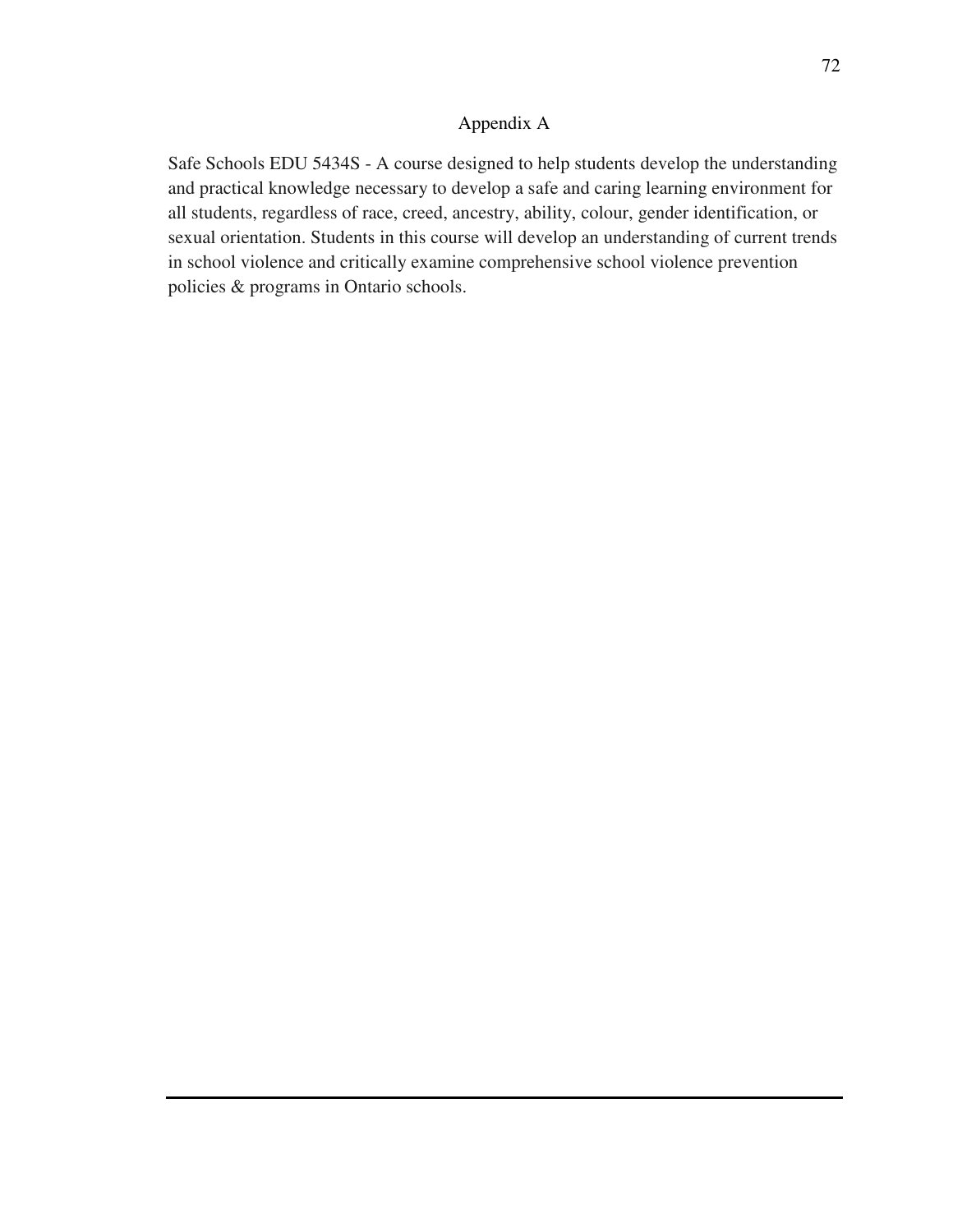#### Appendix B

## VIOLENCE SURVEY

|                                                     | <b>Background</b>                                                                                      |                 |            |                                                                      |
|-----------------------------------------------------|--------------------------------------------------------------------------------------------------------|-----------------|------------|----------------------------------------------------------------------|
|                                                     | 1. Are you:                                                                                            | $\bigcirc$ Male | O Female   |                                                                      |
|                                                     | 2. How old are you?                                                                                    |                 |            |                                                                      |
|                                                     | 3. Which stream are you in?                                                                            | $\bigcirc$ PJ   | $\circ$ JI | $\circ$ IS                                                           |
|                                                     | 4. Are you a parent? :                                                                                 | $\circ$ No      |            | $\bigcirc$ Yes (if yes, age of oldest child $\overline{\phantom{a}}$ |
| 5.<br>Ő<br>$\bigcap$<br>$\left( \right)$<br>O.<br>O | What is your relationship status?<br>Single<br>Married<br>Common-law<br>Divorced or separated<br>other |                 |            |                                                                      |
| 6.                                                  | What is your personal experience with violence? (Check all that apply)                                 |                 |            |                                                                      |

- $\circ$  Grew up with violence in my family  $\circ$  Have experienced violence as an a
- O Have experienced violence as an adult (e.g., workplace, intimate relationship, school)<br>O Know someone close to me that has experienced violence (chuse
- О Know someone close to me that has experienced violence / abuse
- О Have met someone that has experienced violence / abuse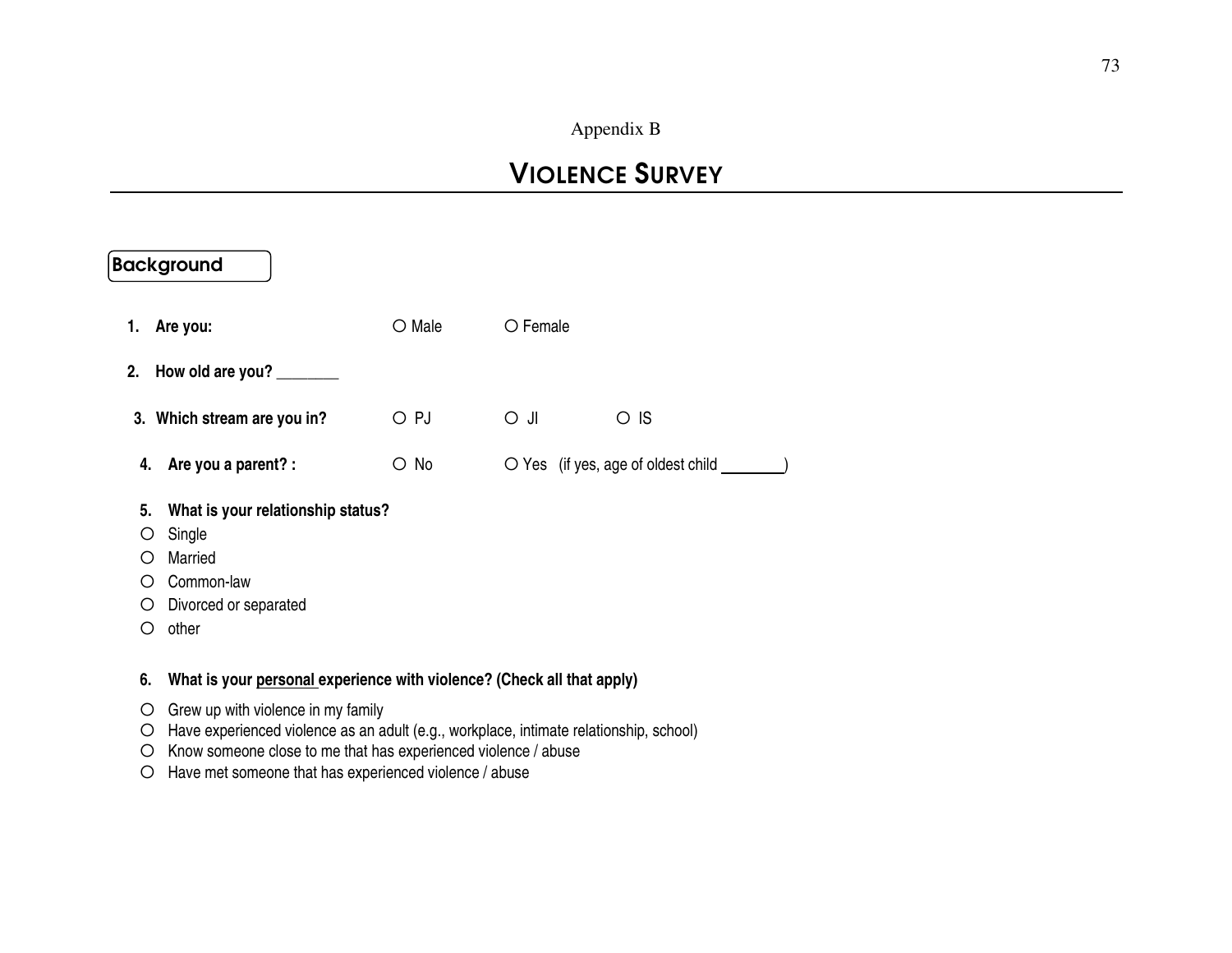#### **7. What is your professional experience with violence? (Check all that apply)**

- O Have volunteered at a crisis centre (e.g., help hotline, victim services, CAS, Kids Help Phone)<br>O Have been part of a club ar estivist group that provented violence and related issues.
- $\circ$  Have been part of a club or activist group that prevented violence and related issues  $\circ$
- О Have been part of a violence prevention program
- О Have counselled (job or volunteer… don't count family or friends) an individual who has experienced violence

#### My Views

|    | For each of the following statements, please fill in the<br>bubble that best matches your opinion.                                   | strongly<br>disagree | somewhat<br>disagree | neither<br>agree nor<br>disagree | somewhat<br>agree | strongly<br>agree |
|----|--------------------------------------------------------------------------------------------------------------------------------------|----------------------|----------------------|----------------------------------|-------------------|-------------------|
|    | Domestic violence can happen in any family, regardless<br>of cultural background of economic situation                               | $\bigcirc$           | $\bigcirc$           | $\bigcap$                        | $\bigcirc$        | ( )               |
| 2. | Violence against women and girls is a concern to me                                                                                  | O                    | ◯                    | ∩                                | ◯                 | ∩                 |
| 3. | Violence against women and girls affects all women<br>including women I care about in my life                                        | O                    | $\bigcirc$           | $\bigcirc$                       | ◯                 | ∩                 |
| 4. | Sexist, violent language and the sexualization of women<br>in media and popular culture helps to normalize violence<br>against women | $\bigcirc$           | ◯                    | ∩                                | ∩                 | ∩                 |
| 5. | Most women could leave a violent relationship if they<br>really wanted to                                                            | ◯                    | $\bigcirc$           | $\bigcirc$                       | ∩                 |                   |
| 6. | Domestic violence is a private matter to be handled in the<br>family                                                                 | Ω                    | Ω                    | ∩                                | ◯                 | ∩                 |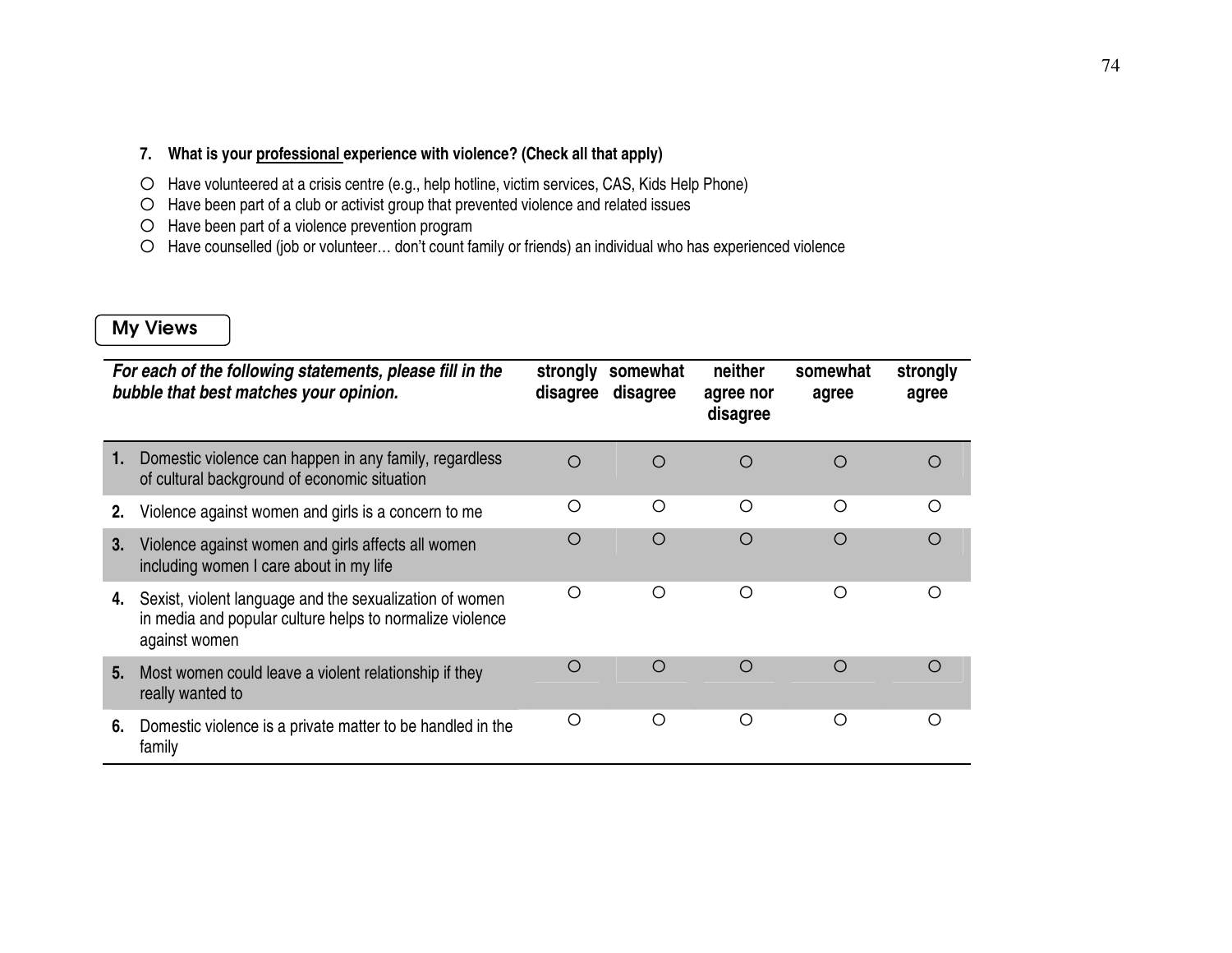|    | For each of the following statements, please fill in the<br>bubble that best matches your opinion.     |            |            |            |
|----|--------------------------------------------------------------------------------------------------------|------------|------------|------------|
|    | When would you consider the following to be forms of<br>domestic violence?                             | always     | sometimes  | never      |
| 7. | One partner pushes the other to cause harm or fear                                                     | $\bigcirc$ | $\bigcirc$ | O          |
| 8. | One partner makes the other have sex with them                                                         | O          | ∩          | ∩          |
| 9. | One partner tries to scare or control the other by<br>threatening to hurt them or other family members | $\bigcirc$ | $\bigcirc$ | $\bigcirc$ |
|    | 10. A parent slaps their child across the face because the<br>child did something wrong                | Ω          | O          | Ω          |
|    | 11. One partner yells at the other                                                                     | $\bigcirc$ | $\bigcirc$ | $\bigcirc$ |
|    | 12. One partner puts the other down and tries to make them<br>feel bad about themselves                | O          | Ω          | Ω          |
|    | 13. One partner prevents another from seeing family and<br>friends                                     | $\bigcirc$ | $\bigcirc$ | O          |
|    | 14. One partner tries to control the other by withholding<br>money                                     | Ω          | Ο          | Ω          |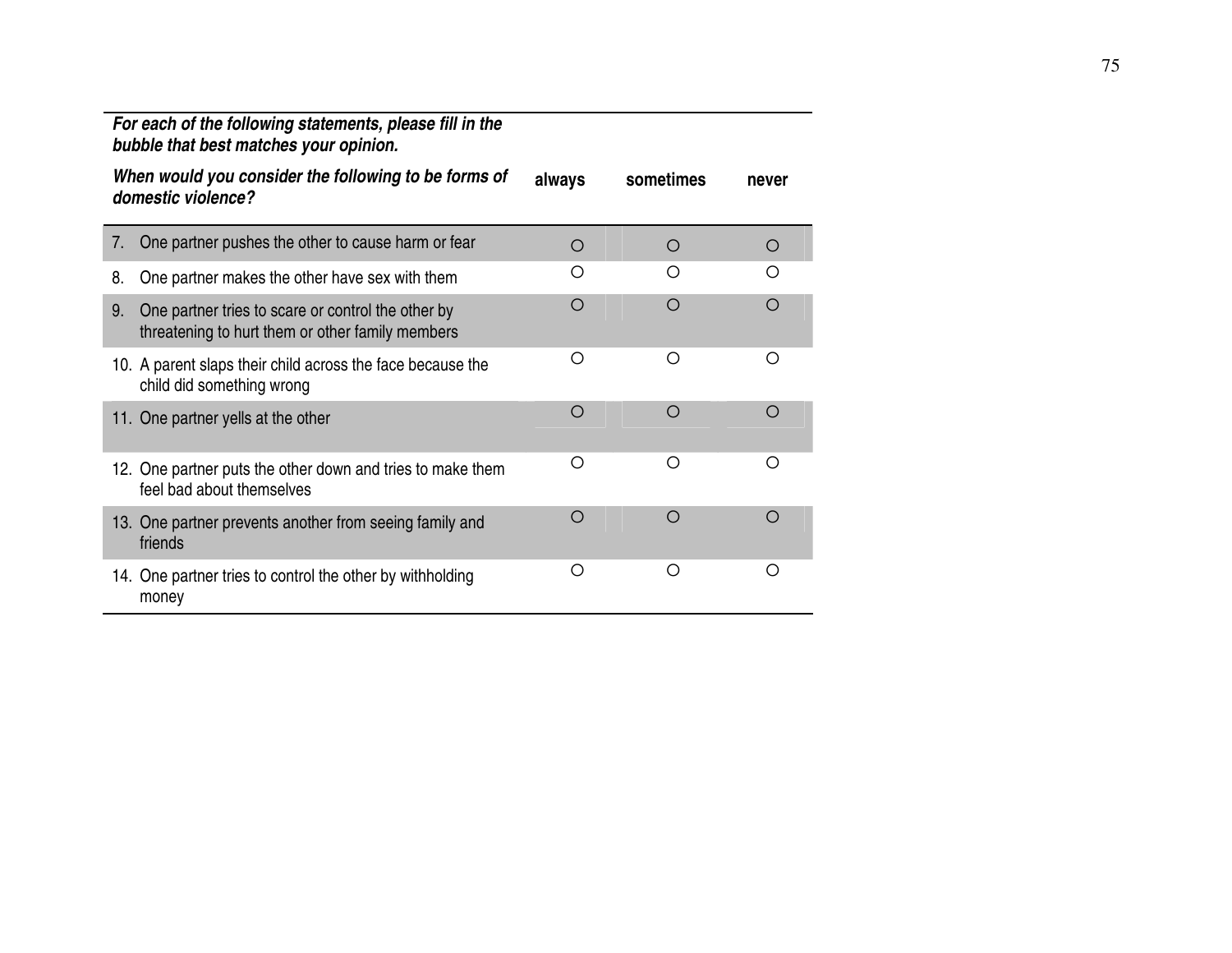# **For each of the following statements, please fill in the bubble that best matches your opinion.**

| How serious is each one of these situations?                                                               | very<br>serious | quite<br>serious | not that<br>serious | not at all<br>serious |
|------------------------------------------------------------------------------------------------------------|-----------------|------------------|---------------------|-----------------------|
| 15. One partner pushes the other to cause harm or fear                                                     | O               | $\circ$          | $\circ$             | O                     |
| 16. One partner makes the other have sex with them                                                         | O               | O                | ∩                   | ∩                     |
| 17. One partner tries to scare or control the other by<br>threatening to hurt them or other family members | O               | $\circ$          | $\bigcirc$          | Ω                     |
| 18. A parent slaps their child across the face because the<br>child did something wrong                    | $\circ$         | O                | O                   | O                     |
| 19. One partner yells at the other                                                                         | $\circ$         | $\bigcirc$       | $\bigcirc$          | $\bigcirc$            |
| 20. One partner puts the other down and tries to make them<br>feel bad about themselves                    | Ω               | Ω                | ∩                   | ∩                     |
| 21. One partner prevents another from seeing family and<br>friends                                         | O               | O                | $\bigcirc$          | Ω                     |
| 22. One partner tries to control the other by withholding<br>money                                         | O               | О                | O                   | Ο                     |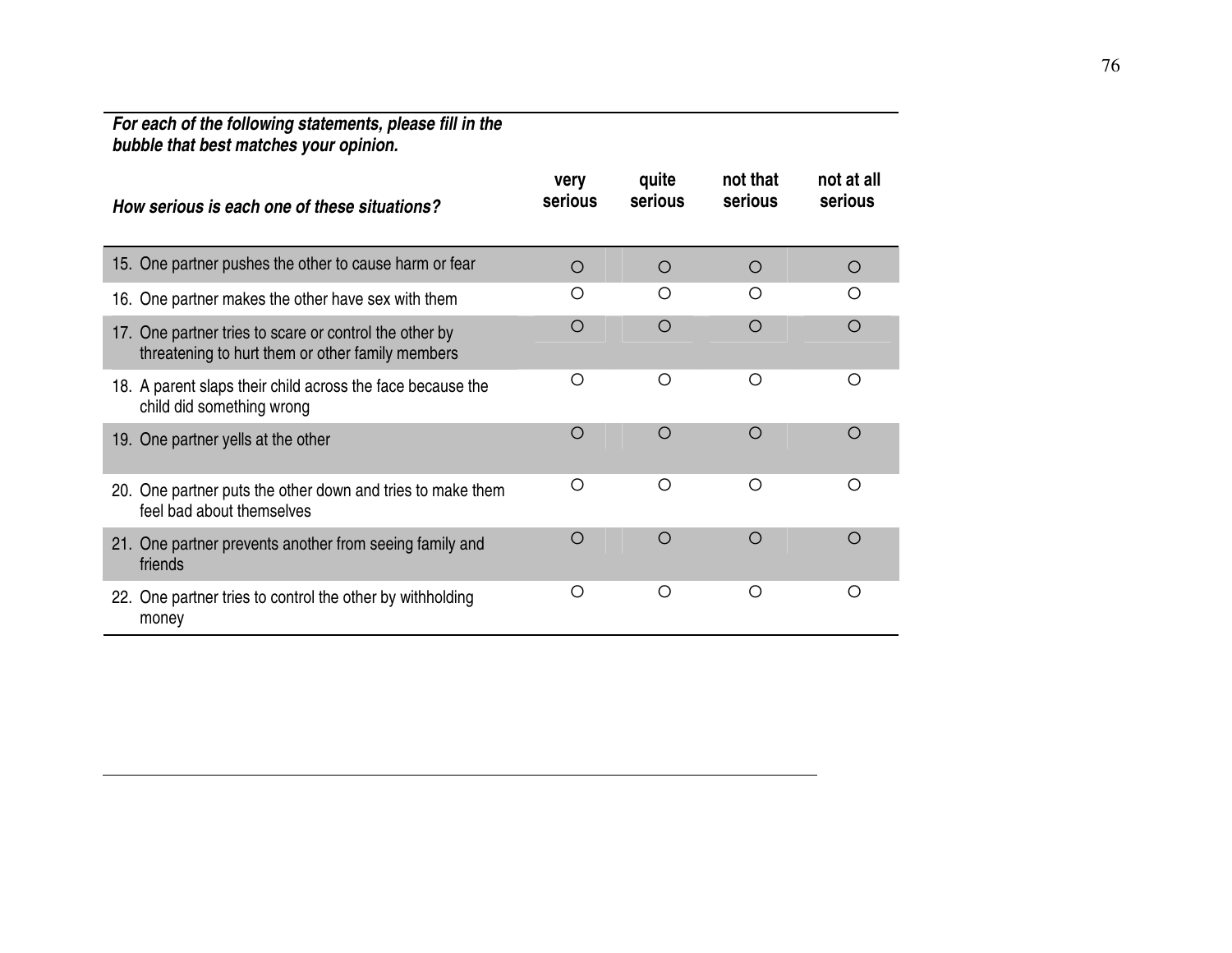**For each of the following statements, please fill in the bubble that best matches your opinion.** 

**Some people believe that is acceptable under certain circumstances to physically assault their wife, partner or girlfriend. In which of the following circumstances do you think a man has a right to do this to his spouse or partner. If she…**

**always acceptable acceptable sometimes never acceptable**

| 23. Argues or refuses to obey him                                |                  |           |
|------------------------------------------------------------------|------------------|-----------|
| 24. Doesn't keep up with domestic chores                         | ()               | ∩         |
| 25. Refuses to have sex with him                                 | $\left( \right)$ |           |
| 26. Admits to having sex with another man                        |                  |           |
| 27. Makes him look stupid or insults him in front of his friends |                  | $\bigcap$ |
| 28. Does something to make him angry                             |                  |           |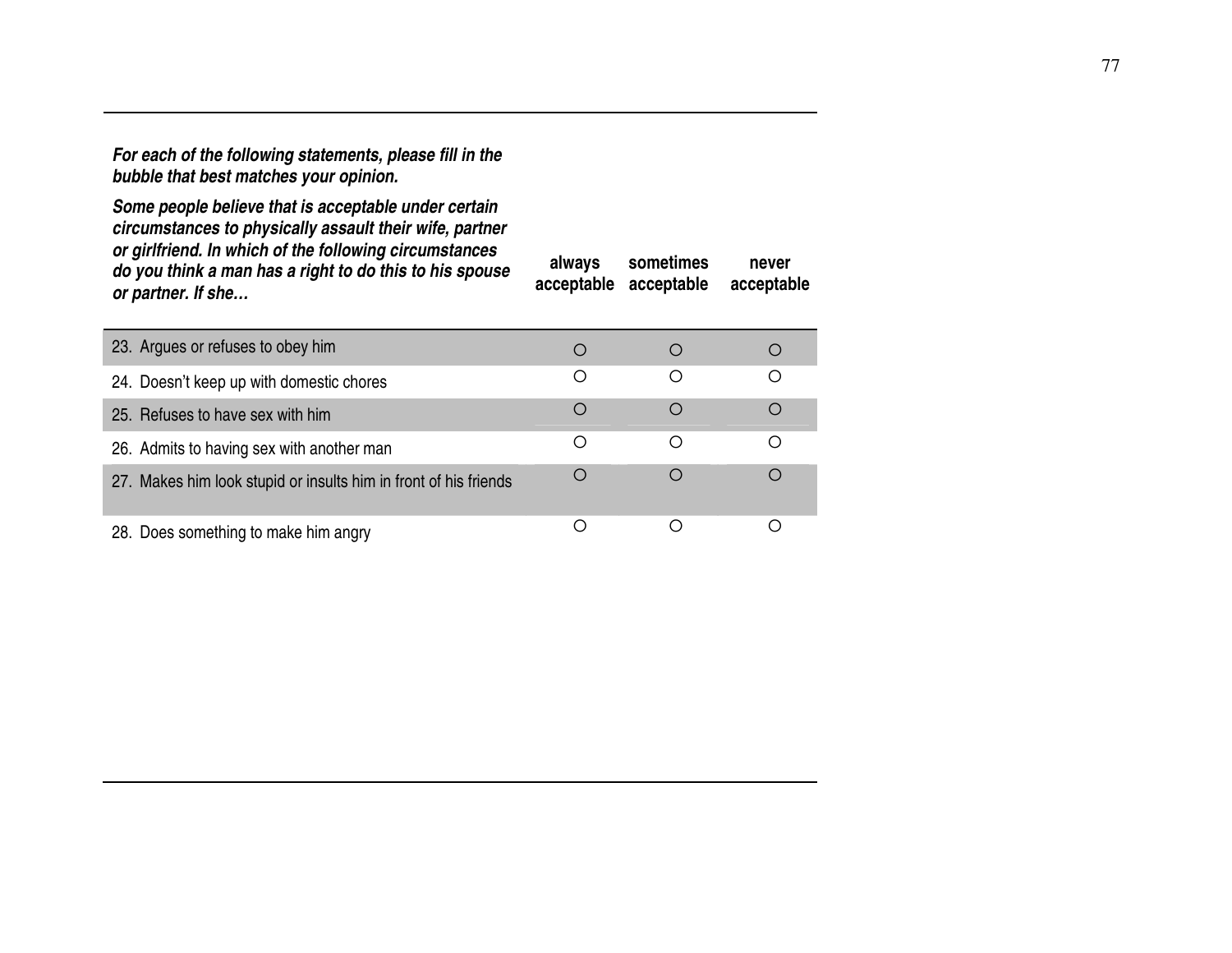| Imagine that you became aware that a family member or<br>close friend of yours was currently a victim of domestic<br>abuse.                                         | <b>Very</b><br>likely | <b>Somewhat</b><br>likely | <b>Neutral</b> | <b>Somewhat</b><br>unlikely | <b>Very</b><br>unlikely |
|---------------------------------------------------------------------------------------------------------------------------------------------------------------------|-----------------------|---------------------------|----------------|-----------------------------|-------------------------|
| 29. How likely are you to intervene in any way at all?                                                                                                              | $\circ$               | $\circ$                   | $\circ$        | $\circ$                     | $\circ$                 |
| <b>My Views</b>                                                                                                                                                     |                       |                           |                |                             |                         |
| For each of the following statements, please fill in the<br>bubble that best matches your opinion.                                                                  | <b>Yes</b>            | <b>No</b>                 | Don't<br>Know  |                             |                         |
| 30. In the past year, have you ever witnessed a man using<br>abusive or harassing behavior towards a woman in a<br>social environment such as a pub, club or party? | $\circ$               | $\circ$                   | $\circ$        |                             |                         |
| 31. Did you act on witnessing this abuse or harassment?                                                                                                             | $\circ$               | $\circ$                   | $\circ$        |                             |                         |
| 32. If yes you acted, did you do any of the following?<br>Thought to yourself that what the man did was wrong<br>A-                                                 | $\bigcirc$            | $\circ$                   | O              |                             |                         |
| Said or did something to challenge the man's<br>B-<br>behavior                                                                                                      | $\circ$               | $\circ$                   | $\circ$        |                             |                         |
| 33. If you chose not to get involved, what was the main<br>reason?                                                                                                  | $\circ$               | $\circ$                   | $\circ$        |                             |                         |
| Didn't know how to respond<br>А-                                                                                                                                    | O                     | O                         | O              |                             |                         |
| Didn't want to get involved<br>B-                                                                                                                                   | O                     | $\circ$                   | O              |                             |                         |
| Was concerned about personal safety<br>C-                                                                                                                           | $\circ$               | $\overline{O}$            | O              |                             |                         |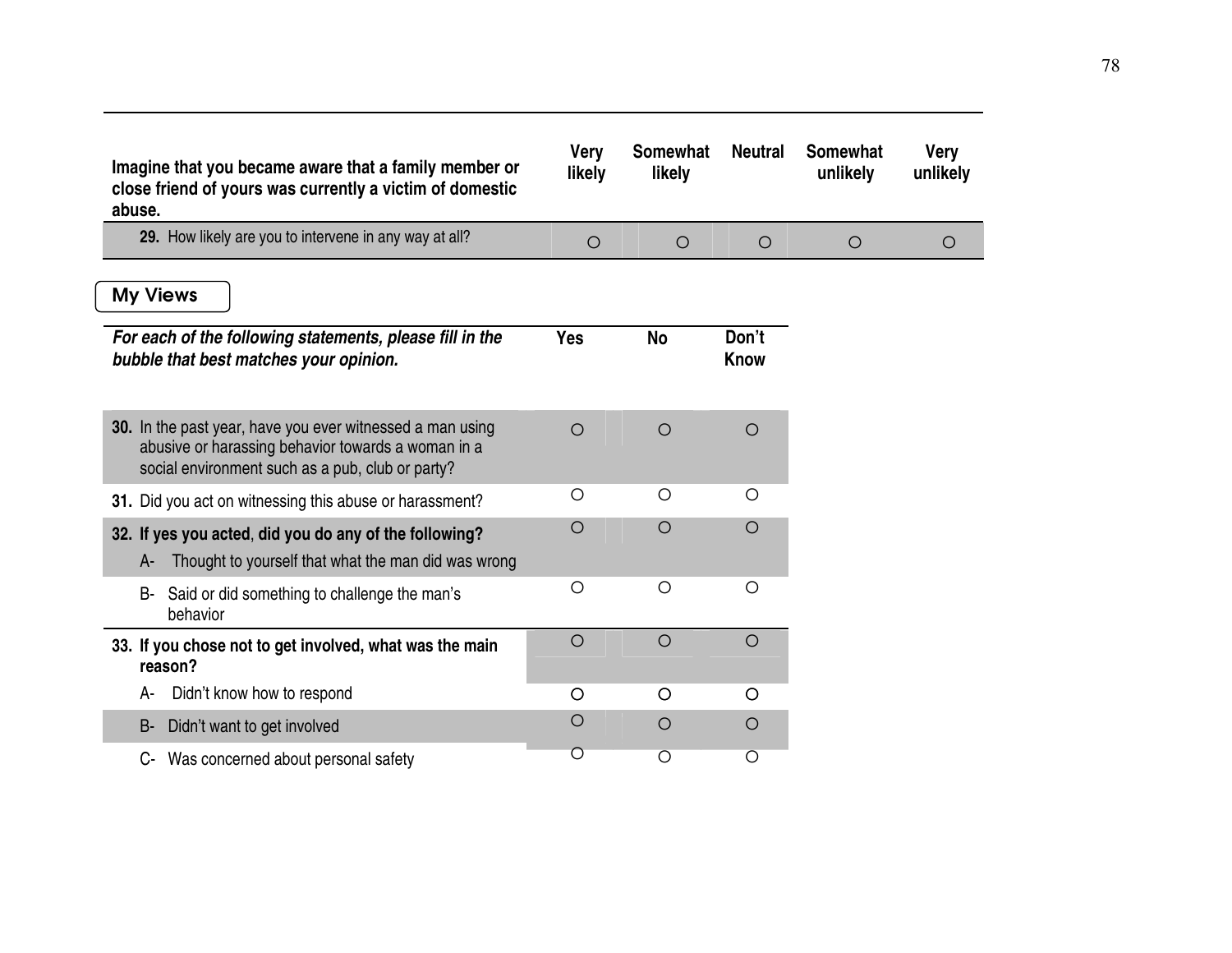| F- Felt that it was a personal matter   |  |  |
|-----------------------------------------|--|--|
| G- Thought someone else would intervene |  |  |
| H- Don't know                           |  |  |
| If other please specify:                |  |  |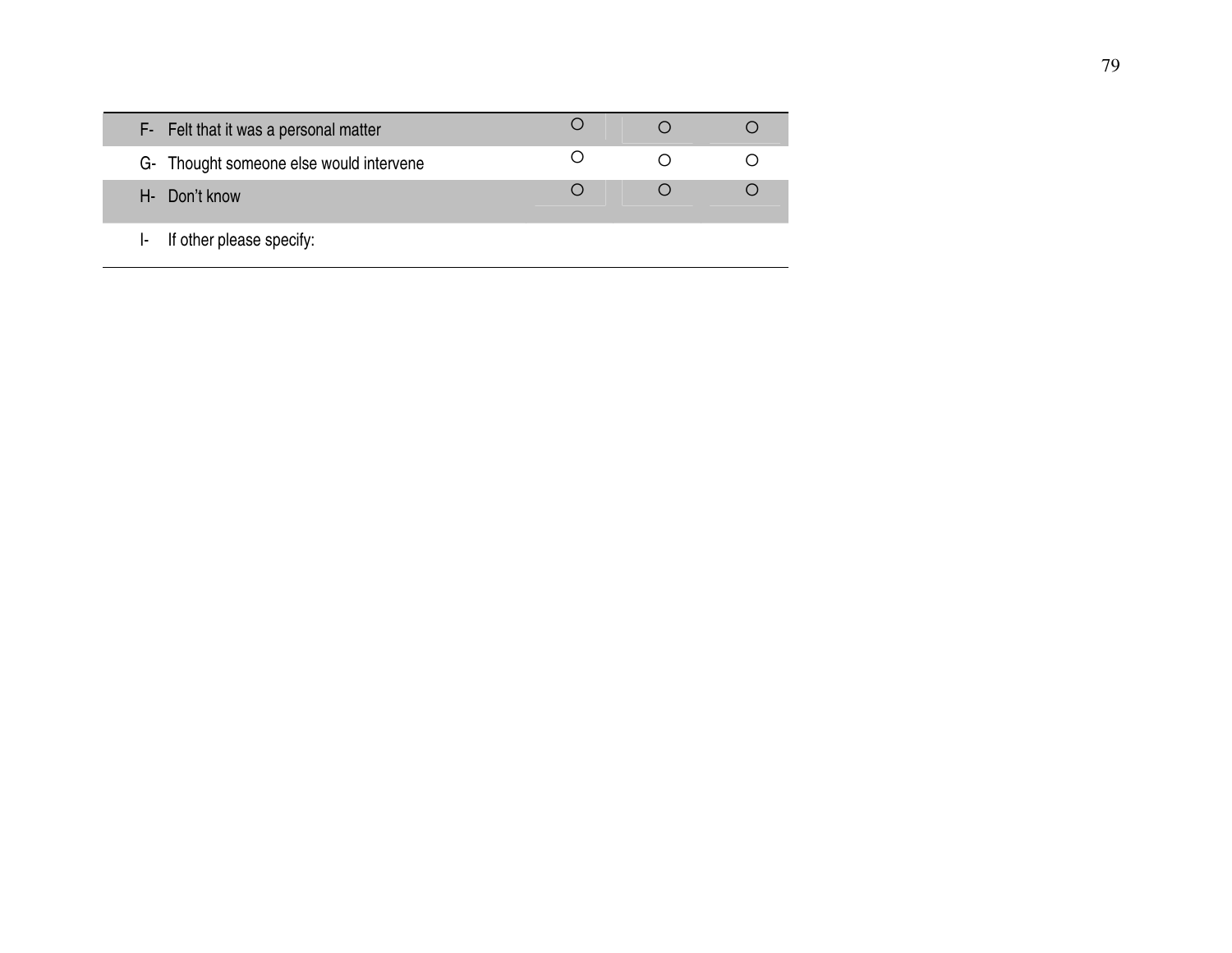| For each of the following statements, please fill in the<br>bubble that best matches your opinion.                                  | strongly<br>disagree | somewhat<br>disagree | neither<br>agree nor<br>disagree | somewhat<br>agree | strongly<br>agree |
|-------------------------------------------------------------------------------------------------------------------------------------|----------------------|----------------------|----------------------------------|-------------------|-------------------|
| 34. If a woman wears provocative clothing, she's responsible<br>for being raped                                                     | $\circ$              | $\bigcirc$           | $\bigcirc$                       | $\circ$           | O                 |
| 35. Women often say 'no' when they mean 'yes'                                                                                       | O                    | $\circ$              | $\bigcirc$                       | $\bigcirc$        | $\bigcirc$        |
| 36. A woman could say she was raped if she was pressured<br>to have sex with a man while both were drunk                            | O                    | $\bigcirc$           | $\bigcirc$                       | $\bigcirc$        | $\circ$           |
| 37. When women talk and act sexy, they are inviting rape                                                                            | O                    | $\bigcirc$           | $\bigcirc$                       | $\bigcirc$        | $\bigcirc$        |
| 38. Men don't usually intend to force sex on a woman, but<br>sometimes they get too sexually carried away                           | O                    | O                    | O                                | $\circ$           | O                 |
| 39. If a woman doesn't try to stop you, she cant really say it<br>was rape                                                          | O                    | $\bigcirc$           | $\circ$                          | $\circ$           | $\bigcirc$        |
| 40. The use of pornography, strip clubs, and the purchase of<br>sex (prostitution) contribute to harmful attitudes towards<br>women | $\bigcirc$           | $\bigcirc$           | $\circ$                          | $\circ$           | $\circ$           |
| 41. Many so-called rape victims are actually women who<br>had sex and "changed their minds" afterwards                              | $\bigcirc$           | $\bigcirc$           | $\bigcirc$                       | $\bigcirc$        | $\bigcirc$        |
| 42. Sexual assault is less traumatic for a woman who is more<br>sexually experienced                                                | $\circ$              | $\circ$              | $\circ$                          | $\circ$           | $\circ$           |
|                                                                                                                                     |                      |                      |                                  |                   |                   |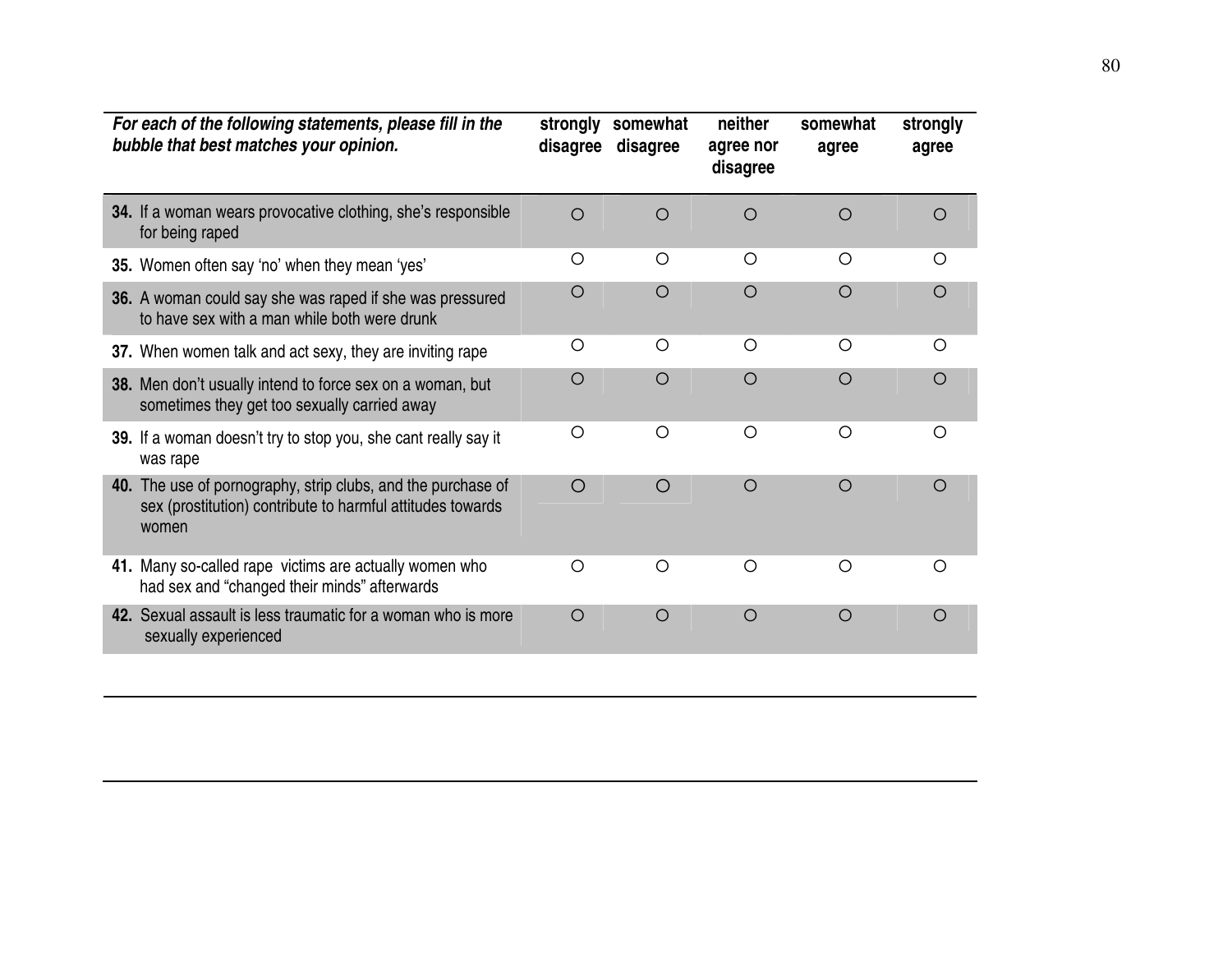| For each of the following statements, please fill in the<br>bubble that best matches your opinion.      | strongly<br>disagree | somewhat<br>disagree | neither<br>agree nor<br>disagree | somewhat<br>agree | strongly<br>agree |
|---------------------------------------------------------------------------------------------------------|----------------------|----------------------|----------------------------------|-------------------|-------------------|
| 43. Both partners in a relationship have the right to initiate<br>sex equally provided there is consent | $\circ$              | $\circ$              | $\circ$                          | O                 | ◯                 |
| 43. Both partners in a relationship are free to say if they don't<br>want sex                           | O                    | $\circ$              | $\bigcirc$                       | Ω                 | ∩                 |
| It is important that a woman be as happy as a man in a<br>44.<br>sexual relationship                    | $\circ$              | $\circ$              | $\circ$                          | $\circ$           | $\circ$           |
| It's a woman's job to bring up protection before sex<br>45.                                             | O                    | $\bigcirc$           | $\bigcirc$                       | $\bigcirc$        | ∩                 |
| It's possible for a woman to be raped by someone she is<br>46.<br>in a sexual relationship with         | $\circ$              | $\circ$              | $\circ$                          | $\circ$           | $\bigcap$         |
| 47. Men should never get their partners drunk to get them to<br>have sex                                | $\bigcirc$           | $\bigcirc$           | $\bigcirc$                       | Ω                 | ∩                 |
| 48. A man should not touch his partner unless they want to<br>be touched                                | $\bigcirc$           | O                    | $\circ$                          | $\circ$           | ∩                 |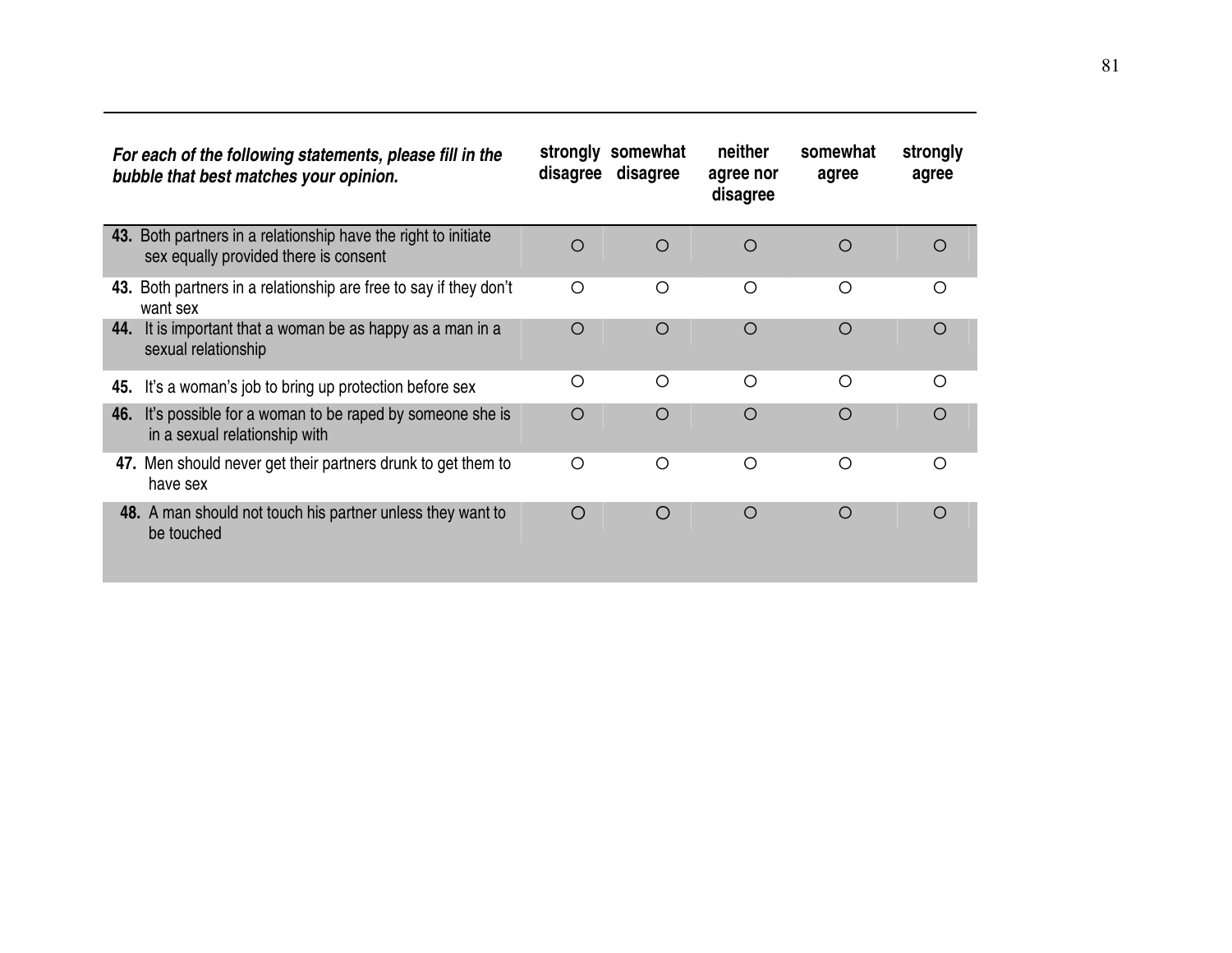#### Case Examples

**1. You assigned a poetry project in your grade 9 English class where the students were asked to free write an original poem on a topic of their choice. While reading Elizabeth's poem you became quite concerned regarding the content. She wrote a very detailed and dark poem about a young girl living in an angry and violent home. The poem made reference to parents fighting, violence, depressed feelings, and fear. After handing back the assignments you approached Elizabeth at the end of class to ask her about her poem. You tell her that you are concerned about her because of the content of her poem and asked her if there was anything going on at home that she would like to talk about and she replied "no, perfect families do not exist, they all have their problems," and then she hurried out of class.** 

| Do you as a teacher have a duty to respond to this<br>situation?                           |                | <b>Yes</b><br><b>No</b>   |                | Don't<br><b>Know</b>        |                  |
|--------------------------------------------------------------------------------------------|----------------|---------------------------|----------------|-----------------------------|------------------|
|                                                                                            | $\circ$        | $\circ$                   |                | $\circ$                     |                  |
| How likely are you to do each of the following?                                            | Very<br>likely | <b>Somewhat</b><br>likely | <b>Neutral</b> | <b>Somewhat</b><br>unlikely | Very<br>unlikely |
| Talk to Elizabeth's mother                                                                 | $\circ$        | $\circ$                   | $\circ$        | $\circ$                     | O                |
| Talk to Elizabeth's father                                                                 | Ο              | Ο                         | Ο              | O                           | O                |
| Encourage Elizabeth to talk to her parents about her feelings                              | O              | $\circ$                   | $\circ$        | $\circ$                     | $\circ$          |
| Notify the principal                                                                       | $\bigcirc$     | O                         | O              | $\bigcirc$                  | $\bigcirc$       |
| Support Elizabeth on an ongoing basis                                                      | $\bigcirc$     | $\circ$                   | $\circ$        | $\bigcirc$                  | O                |
| Call the Children's Aid Society                                                            | Ω              | $\circ$                   | O              | $\bigcirc$                  | O                |
| Notify the police                                                                          | O              | $\circ$                   | $\circ$        | $\circ$                     | O                |
| Seek professional development to learn more about children<br>exposed to domestic violence | Ο              | O                         | O              | O                           | O                |
| Make a follow up appointment to talk with Elizabeth                                        | O              | $\circ$                   | O              | $\circ$                     | O                |
| Do nothing                                                                                 | Ο              | O                         | $\circ$        | $\circ$                     | O                |
| Other (please specify)                                                                     |                |                           |                |                             |                  |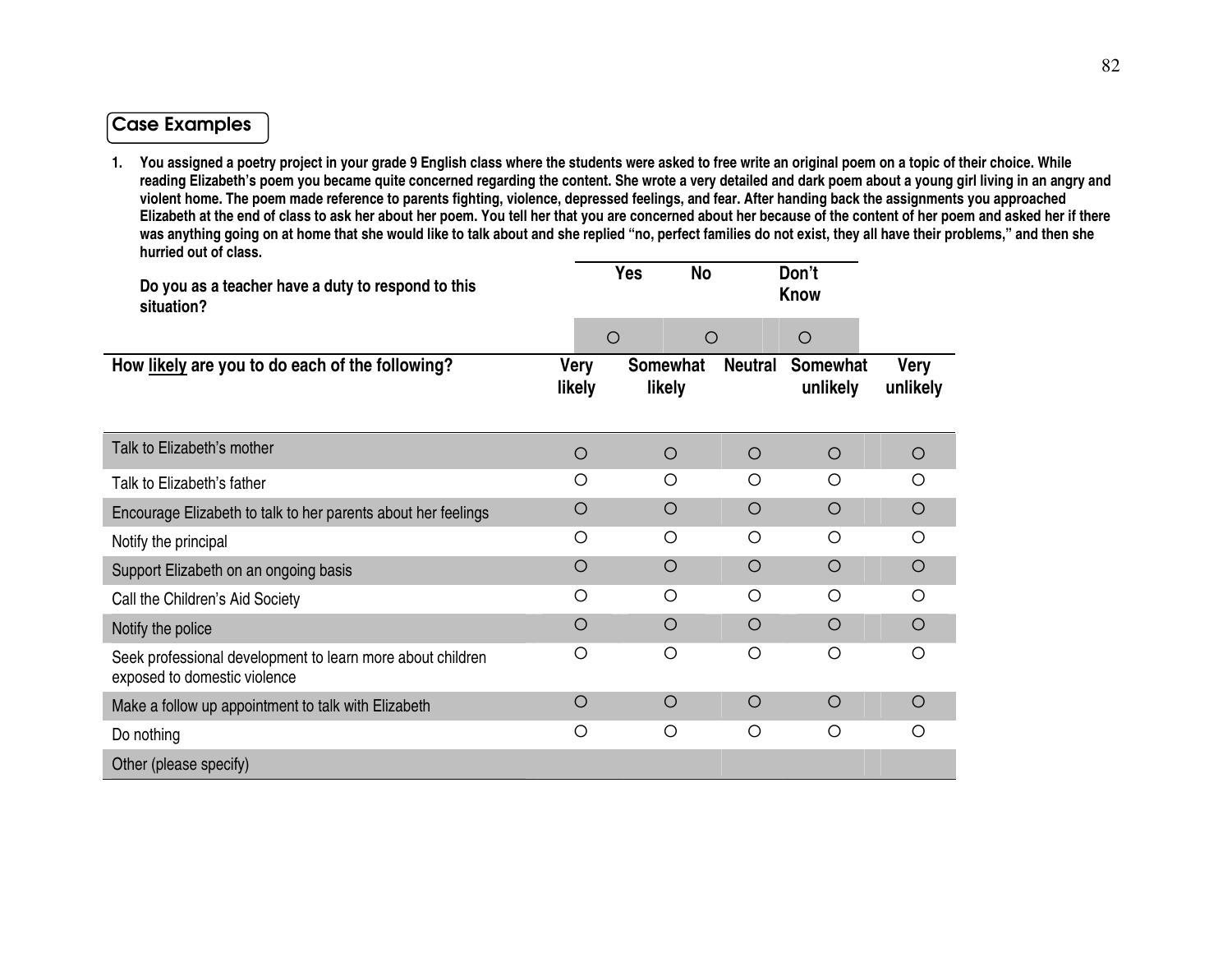**2. Dean, a grade 2 student of yours, frequently has been asking you if he and his younger sister can stay in your classroom to clean up. He is worried about going home and when you inquire further he gets angry and closes himself off. He will regularly ask you during the day if he can "check up" on his little sister in the kindergarten class. He doesn't have many, if any friends his own age. When you asked the class to draw a family portrait, you were alarmed because he portrayed his father holding a beer and with an angry expression. He portrayed his mother with a sad face and with a dark or perhaps "black" eye. He drew himself and his sister between his two parents with sad faces.** 

| Do you as a teacher have a duty to respond to this<br>situation?                           |             | <b>Yes</b><br><b>No</b> | Don't<br><b>Know</b> |                 |             |
|--------------------------------------------------------------------------------------------|-------------|-------------------------|----------------------|-----------------|-------------|
|                                                                                            | $\circ$     | $\circ$                 |                      | $\circ$         |             |
|                                                                                            | <b>Very</b> | Somewhat                | <b>Neutral</b>       | <b>Somewhat</b> | <b>Very</b> |
| How likely are you to do each of the following?                                            | likely      | likely                  |                      | unlikely        | unlikely    |
| Talk to Dean's mother                                                                      | $\circ$     | $\circ$                 | $\circ$              | $\circ$         | $\circ$     |
| Talk to Dean's father                                                                      | O           | O                       | O                    | $\bigcirc$      | $\circ$     |
| Encourage Dean to talk to his parents about his feelings                                   | O           | O                       | $\circ$              | $\circ$         | $\circ$     |
| Notify the principal                                                                       | O           | O                       | $\circ$              | $\circ$         | $\circ$     |
| Support Dean on an ongoing basis                                                           | $\bigcirc$  | $\circ$                 | $\circ$              | $\circ$         | $\circ$     |
| Call the Children's Aid Society                                                            | $\circ$     | $\circ$                 | $\circ$              | $\circ$         | $\circ$     |
| Notify the police                                                                          | $\circ$     | $\circ$                 | $\circ$              | $\circ$         | $\circ$     |
| Seek professional development to learn more about children<br>exposed to domestic violence | O           | O                       | O                    | $\circ$         | $\circ$     |
| Make a follow up appointment to talk with Dean                                             | $\circ$     | $\circ$                 | $\circ$              | $\circ$         | $\circ$     |
| Do nothing                                                                                 | O           | $\circ$                 | O                    | $\circ$         | $\circ$     |
| Other (please specify)                                                                     |             |                         |                      |                 |             |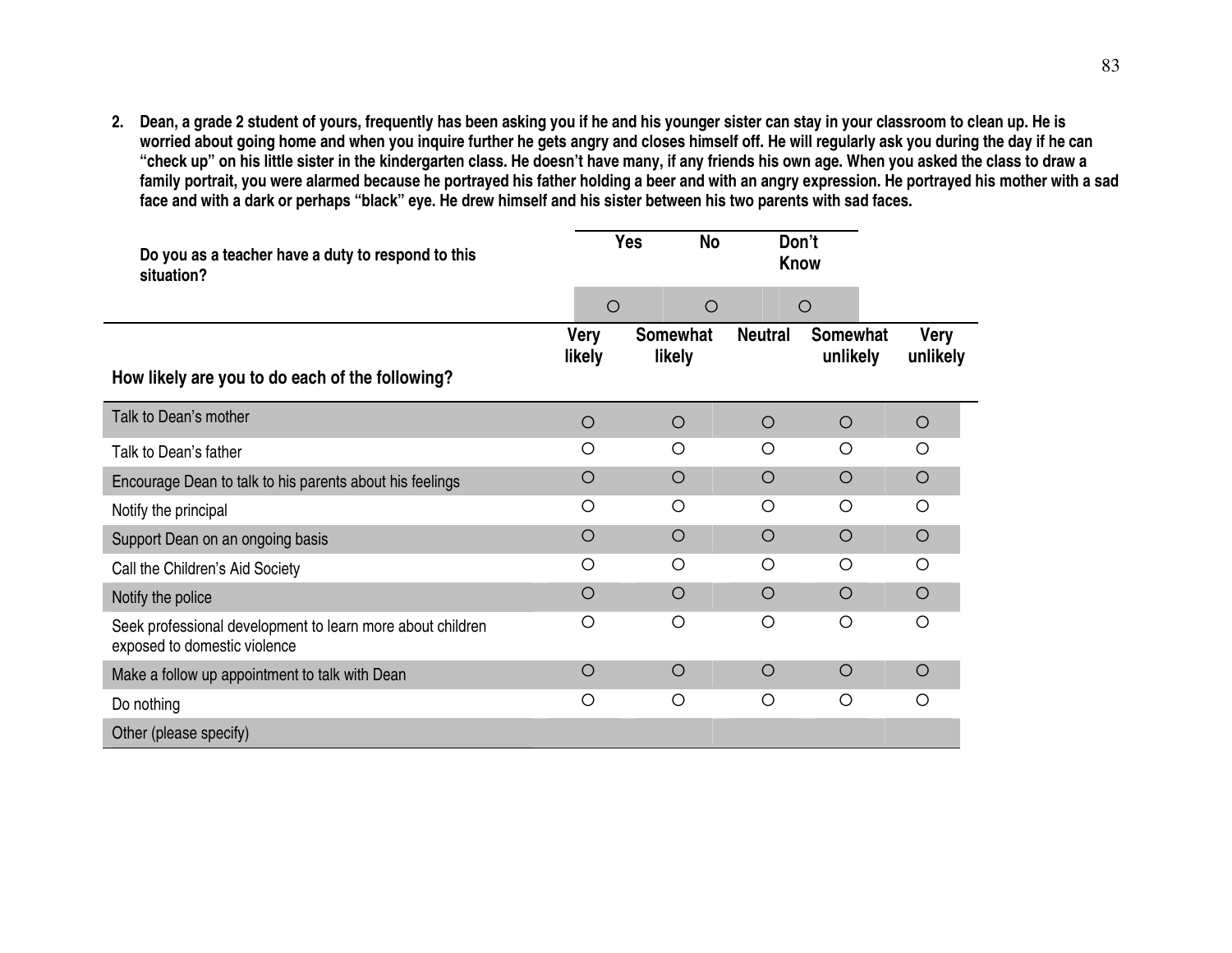**3. Your grade 10 student Dianna always appeared friendly, outgoing and did well in your math class since the start of the year. Lately you notice her grades have begun to drop and she appears anxious and easily agitated. She reacted with a great deal of anger when a male student bumped into her by accident in class. You have been worried about her recent changes and decided to inquire about the reasons for her behaviour. When you asked Dianna to tell you if something has been bothering her, she told you that Ryan, a student she knows from her chemistry class had forced her to have sexual intercourse with him. She disclosed that things got out of hand when he came back to her home after the party they both attended. She kept telling him NO but she had a few drinks and was unable to fight back. Dianna admitted that she did not report the incident because she was embarrassed to tell what happened to her and also because she feared people would not believe her since she was drinking and was seen flirting with Ryan.** 

| Do you as a teacher have a duty to respond to this<br>situation?                      |                       | <b>Yes</b>                | No             |                             | Don't Know              |
|---------------------------------------------------------------------------------------|-----------------------|---------------------------|----------------|-----------------------------|-------------------------|
|                                                                                       |                       | $\circ$                   | $\bigcirc$     |                             | $\circ$                 |
| How likely are you to do each of the following?                                       | <b>Very</b><br>likely | <b>Somewhat</b><br>likely | <b>Neutral</b> | <b>Somewhat</b><br>unlikely | <b>Very</b><br>unlikely |
| Talk to Dina's mother                                                                 | $\circ$               | $\circ$                   | $\circ$        | $\circ$                     | $\circ$                 |
| Talk to Dina's father                                                                 | Ω                     | $\bigcirc$                | O              | $\bigcirc$                  | Ω                       |
| Encourage Dina to talk to her parents about her feelings                              | O                     | $\circ$                   | $\bigcirc$     | $\circ$                     | $\circ$                 |
| Notify the principal                                                                  | O                     | O                         | O              | O                           | $\bigcirc$              |
| Support Dina on an ongoing basis                                                      | $\circ$               | $\circ$                   | $\bigcirc$     | $\bigcirc$                  | $\circ$                 |
| Find time within the next day or two to check up with Dianna                          | $\bigcirc$            | ◯                         | ◯              | $\bigcirc$                  | ∩                       |
| Notify the police                                                                     | O                     | $\bigcirc$                | $\bigcirc$     | $\bigcirc$                  | $\circ$                 |
| Seek professional development to learn more about youth<br>exposed to sexual violence | O                     | $\circ$                   | Ο              | Ο                           | $\bigcirc$              |
| Do nothing                                                                            | $\circ$               | $\circ$                   | $\circ$        | $\circ$                     | $\circ$                 |
| Other (please specify)                                                                |                       |                           |                |                             |                         |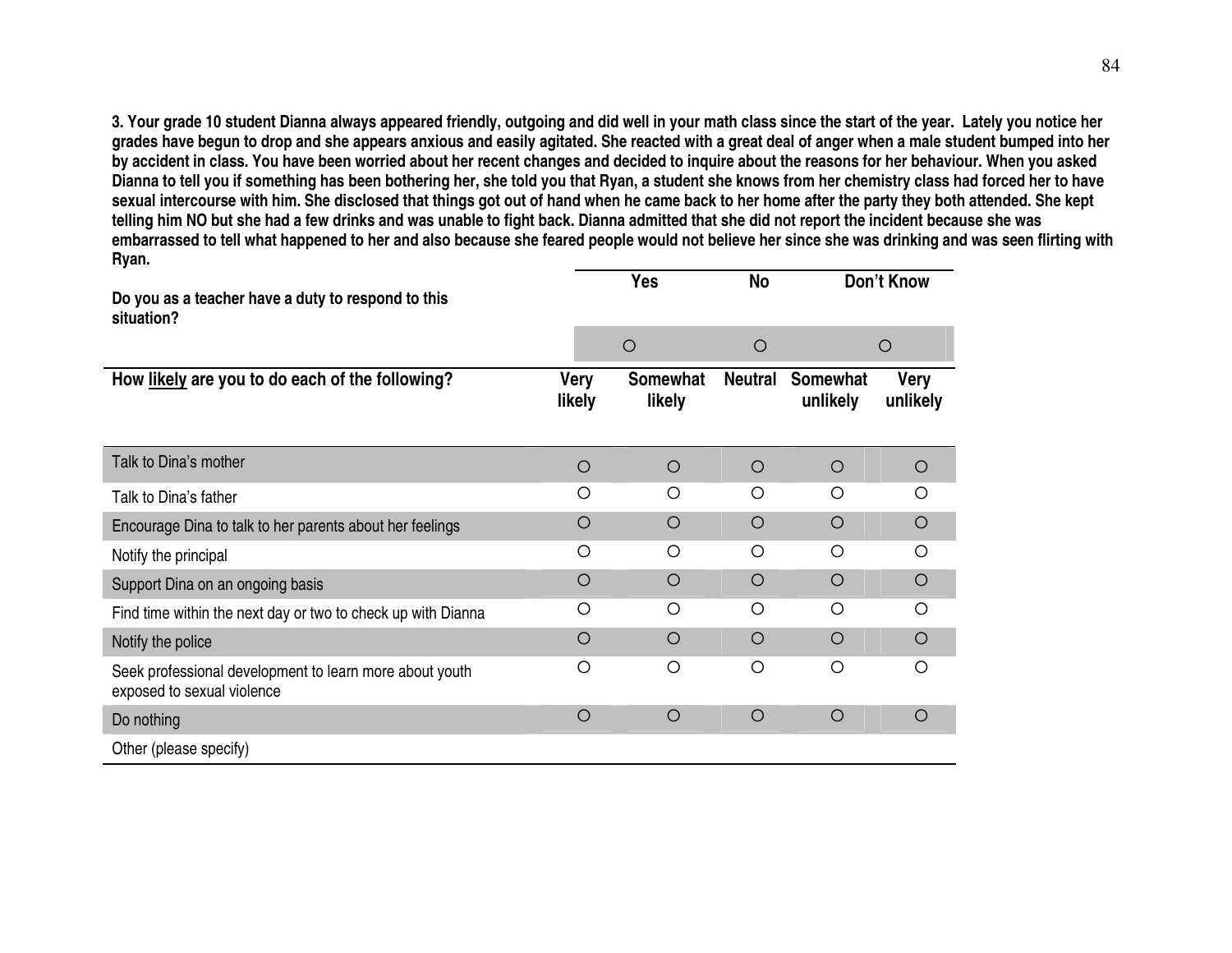**4. Britney, your grade 9 student, told you about her friend Joanna who was recently sexually assaulted by the captain of the football team. Joanna was pressured to take off her clothes and take nude pictures with other members of the football team. She was threatened that the pictures would be uploaded on the internet and the school's website if she reported the incident to the police or other authorities. After the incident, Joanna received numerous emails from unknown senders reminding her of the assault and telling her how they enjoyed seeing her naked.** 

| Do you as a teacher have a duty to respond to this situation?                         |                |                           | <b>Yes</b>            | No                   |                         | <b>Don't Know</b> |
|---------------------------------------------------------------------------------------|----------------|---------------------------|-----------------------|----------------------|-------------------------|-------------------|
|                                                                                       |                |                           | $\bigcirc$<br>$\circ$ |                      | $\circ$                 |                   |
| How likely are you to do each of the following?                                       | Very<br>likely | <b>Somewhat</b><br>likely | <b>Neutral</b>        | Somewhat<br>unlikely | <b>Very</b><br>unlikely |                   |
| Talk to Joanna's mother                                                               | $\circ$        | $\circ$                   | $\circ$               | $\circ$              | $\circ$                 |                   |
| Talk to Joanna's father                                                               | O              | $\circ$                   | O                     | $\circ$              | O                       |                   |
| Encourage Joanna to talk to her parents about her feelings                            | $\circ$        | $\circ$                   | $\circ$               | $\circ$              | $\circ$                 |                   |
| Notify the principal                                                                  | O              | $\circ$                   | $\circ$               | $\circ$              | O                       |                   |
| Find time within the next day or two to check up with Joanna                          | $\circ$        | $\circ$                   | $\circ$               | $\circ$              | $\circ$                 |                   |
| Support Joanna on an ongoing basis                                                    | $\circ$        | $\circ$                   | $\circ$               | $\circ$              | $\circ$                 |                   |
| Notify the police                                                                     | $\circ$        | $\circ$                   | $\circ$               | $\circ$              | O                       |                   |
| Seek professional development to learn more about youth exposed<br>to sexual violence | $\circ$        | $\circ$                   | $\circ$               | $\circ$              | O                       |                   |
| Do nothing                                                                            | $\circ$        | $\circ$                   | $\circ$               | $\circ$              | $\bigcirc$              |                   |
| Other (please specify)                                                                |                |                           |                       |                      |                         |                   |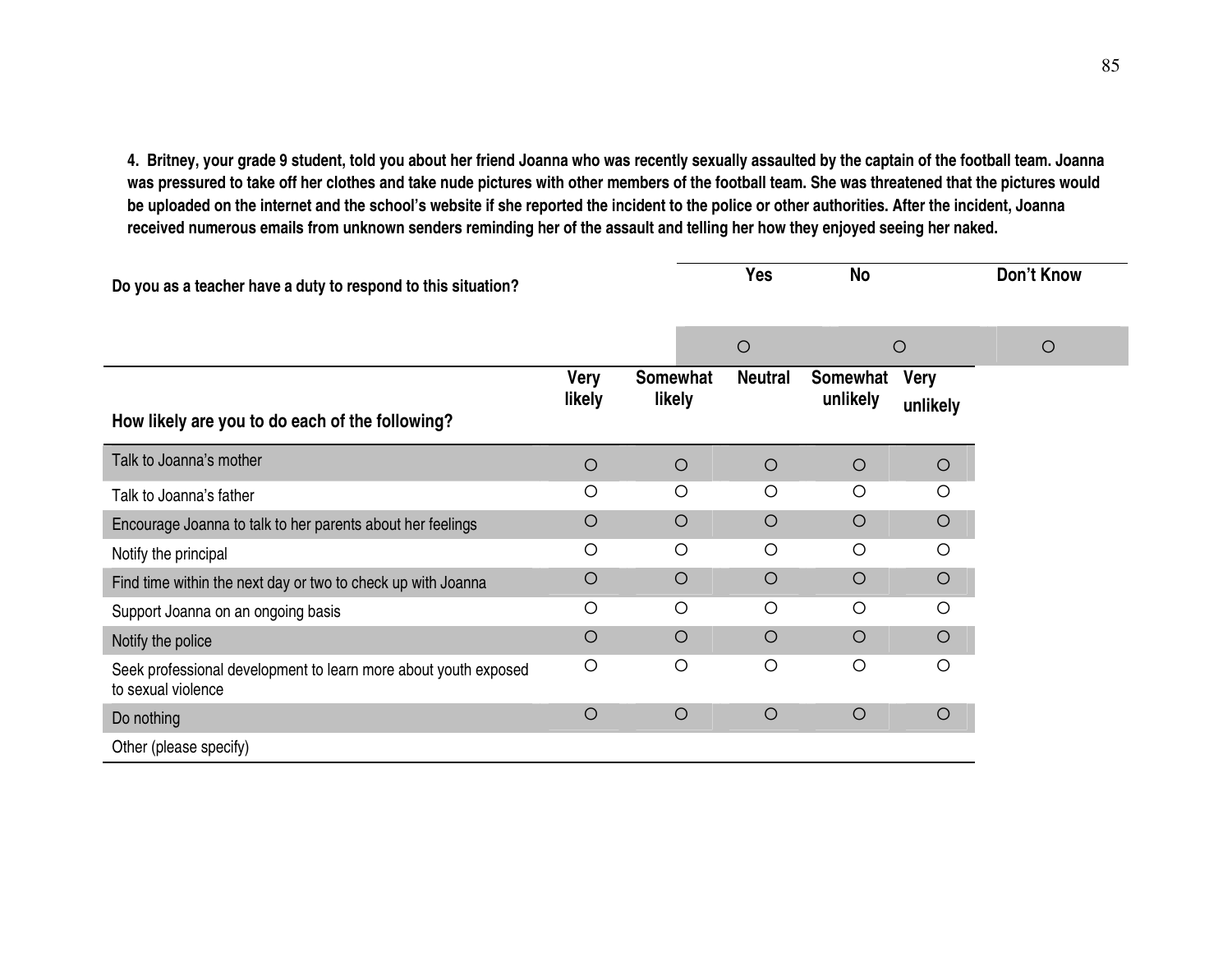#### Appendix B

### Pre-Service Teachers' Beliefs of Domestic Violence

#### LETTER OF INFORMATION

You are being invited to participate in a study to investigate the factors that influence reporting behaviours of incidents of domestic violence exposure. Approximately 250 B.Ed. students are being asked to participate.

If you agree to participate in this study you will be asked to complete a questionnaire at the beginning of the Safe Schools course in class. Adequate time will be given during class to complete the survey. The survey will take approximately 20 minutes to complete. The survey includes questions about your views of domestic violence, how you would respond to a few different scenarios, and some background information. The background information includes a few questions on your experiences with domestic violence in order to evaluate how personal experience may affect attitudes and awareness.

Do not write your name on the questionnaire. The information collected will be used for research purposes only, and no identifying information will be used in any publication or presentation of the study results. All information collected for the study will be kept confidential. All of the questionnaires will be secured safely in a locked filing cabinet located at the University of Western Ontario, whereby after five years, the files will be shredded.

If you do experience distress because of any of the questions in the survey please contact the researchers right away and we will provide assistance. There are no known risks to participating in this study. Participation in this study is voluntary. You may refuse to participate, refuse to answer any questions or withdraw from the study at any time with no effect on your academic status. A potential benefit of participating in this study is the opportunity to reflect on your knowledge, attitudes and preparation as a future teacher on domestic violence related issues. In appreciation for your assistance with the study, you will receive a \$5.00 gift certificate for use at the Faculty of Education's cafeteria.

Completion and return of the questionnaire indicates your consent to participate in this study.

If you have any questions about the conduct of this study or your rights as a research participant you may contact the Office of Research Ethics at: 519-661-3036 or **ethics@uwo.ca.** If you have any questions about this study, please contact Dr. Peter Jaffe or Katherine Vink. If you wish to be emailed a copy of the results or would like to debrief, please contact Katherine Vink by email. This letter is yours to keep for future reference.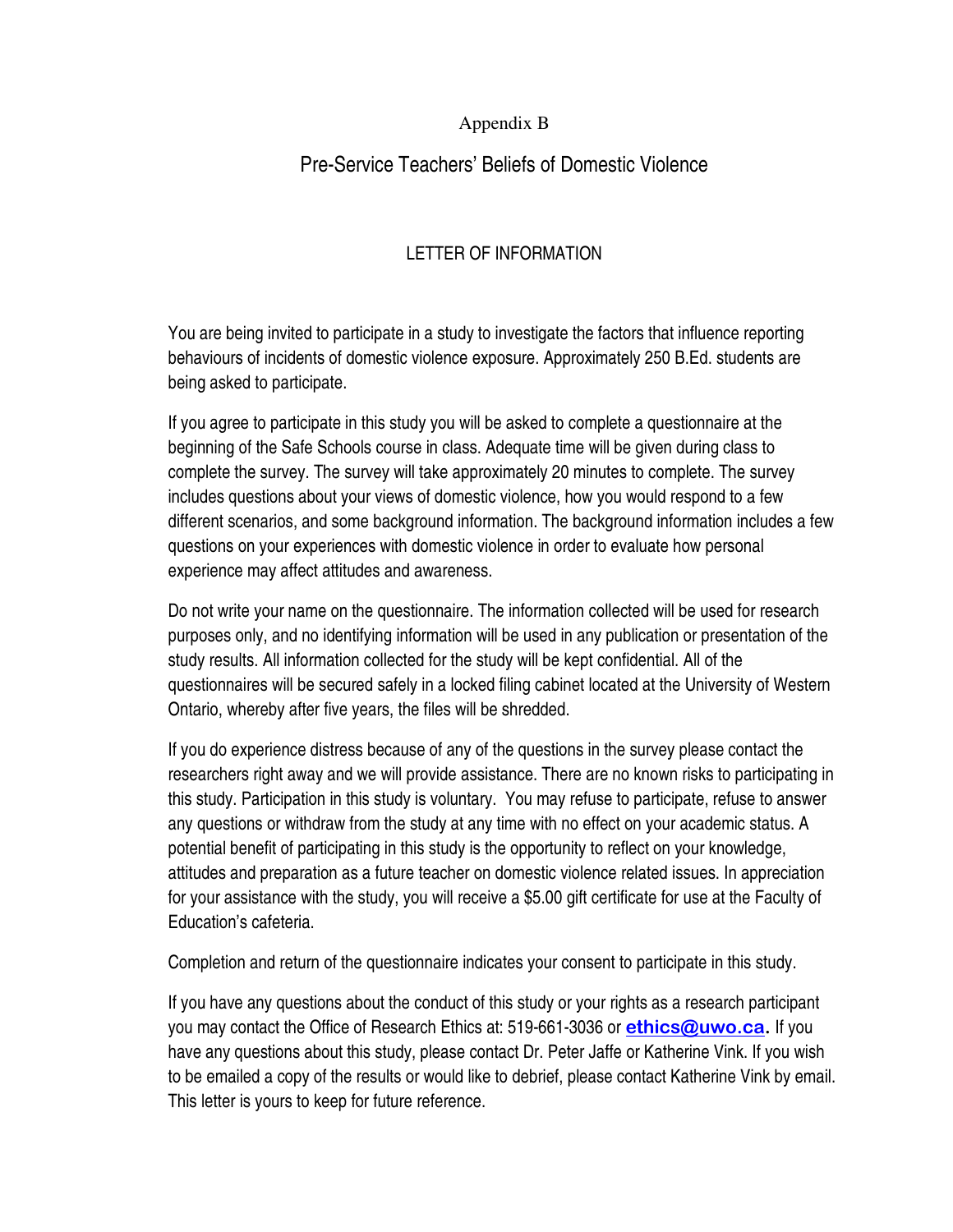#### **Curriculum Vita**

| Name:                                              | Katherine Vink                                                                                                    |
|----------------------------------------------------|-------------------------------------------------------------------------------------------------------------------|
| Post-secondary<br><b>Education and</b><br>Degrees: | University of Guelph<br>Guelph, Ontario, Canada<br>2007-2011 B.A. (Hons)                                          |
|                                                    | The University of Western Ontario<br>London, Ontario, Canada<br>2012-2014 M.A.                                    |
| <b>Related Work</b><br><b>Experience</b>           | <b>Student Intern</b><br>Thames Valley District School Board<br>2013-2014                                         |
|                                                    | <b>Student Intern</b><br>Changing Ways<br>2013-2014                                                               |
|                                                    | <b>Teaching Assistant</b><br>University of Western Ontario<br>2013-2014                                           |
|                                                    | <b>Research Assistant</b><br>Centre for Research & Education on Violence Against Women &<br>Children<br>2013-2014 |
|                                                    | <b>Research Assistant</b><br>Faculty of Education, University of Western Ontario<br>2012-2013                     |
|                                                    | <b>Research Assistant</b><br>Social Psychology, University of Guelph<br>2009-2012                                 |